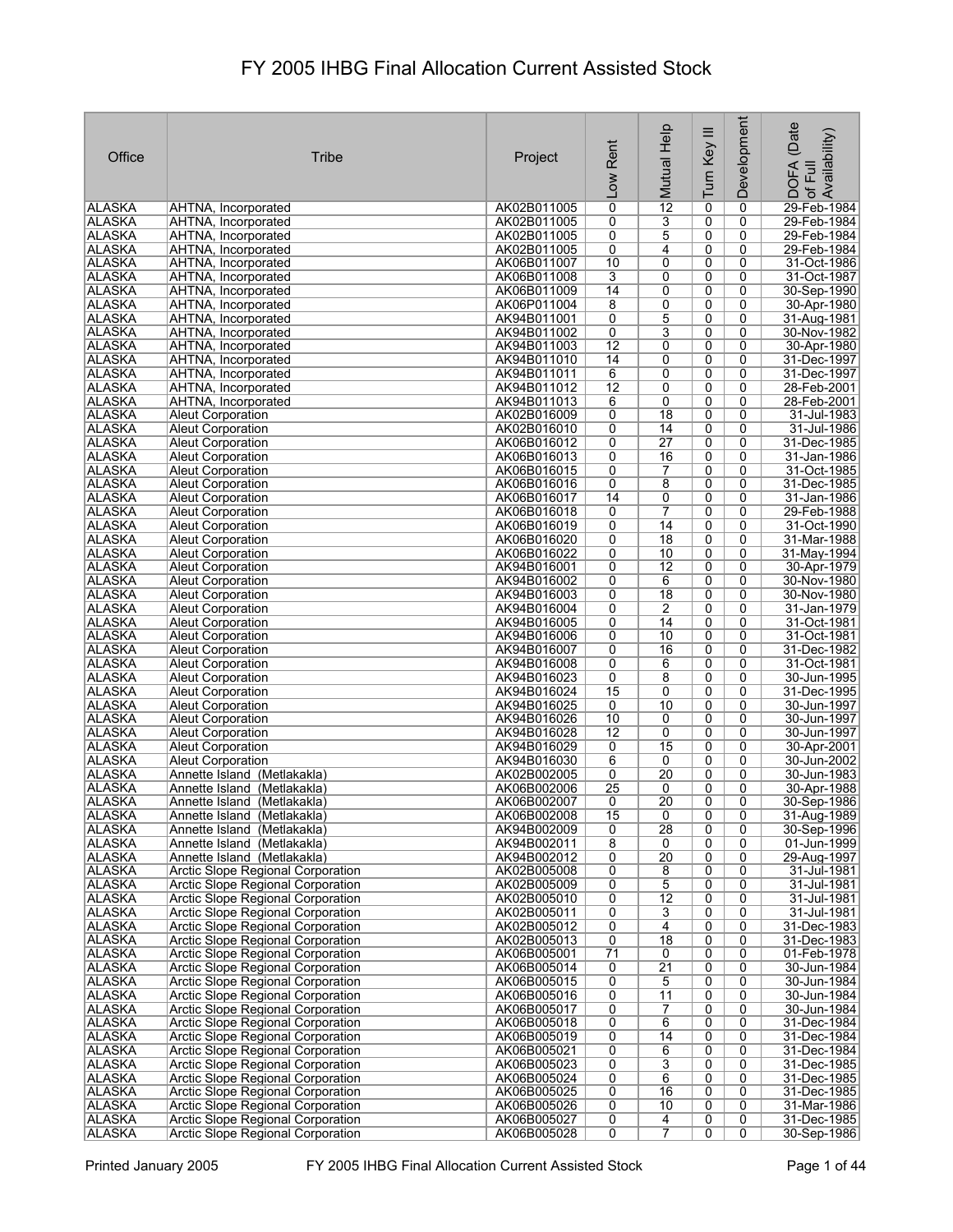|                                |                                                                                    |                            |                      | Mutual Help           |                | Development         | (Date<br>of Full<br>.Availability) |
|--------------------------------|------------------------------------------------------------------------------------|----------------------------|----------------------|-----------------------|----------------|---------------------|------------------------------------|
| Office                         | Tribe                                                                              | Project                    | Rent                 |                       |                |                     |                                    |
|                                |                                                                                    |                            |                      |                       |                |                     |                                    |
|                                |                                                                                    |                            | $\overline{100}$     |                       | Turn Key III   |                     | DOFA                               |
| ALASKA                         | Arctic Slope Regional Corporation                                                  | AK06B005029                | 0                    | $\overline{5}$        | 0              | 0                   | 31-Dec-1985                        |
| ALASKA                         | Arctic Slope Regional Corporation                                                  | AK06B005030                | 0                    | 11                    | 0              | 0                   | 30-Jul-1992                        |
| ALASKA                         | Arctic Slope Regional Corporation                                                  | AK06B005031                | 0                    | 5                     | 0              | 0                   | 30-Nov-1988                        |
| ALASKA                         | Arctic Slope Regional Corporation                                                  | AK06B005033                | 0                    | 4                     | 0              | 0                   | 30-Sep-1987                        |
| <b>ALASKA</b><br><b>ALASKA</b> | <b>Arctic Slope Regional Corporation</b>                                           | AK06B005034                | 0                    | 7                     | 0              | 0                   | 31-Jul-1991                        |
| ALASKA                         | Arctic Slope Regional Corporation<br>Arctic Slope Regional Corporation             | AK06B005036<br>AK94B005002 | 0<br>0               | 4<br>2                | 0<br>0         | 0<br>0              | 30-Jul-1992<br>30-Sep-1979         |
| ALASKA                         | Arctic Slope Regional Corporation                                                  | AK94B005003                | 0                    | 10                    | 0              | 0                   | 30-Apr-1981                        |
| <b>ALASKA</b>                  | Arctic Slope Regional Corporation                                                  | AK94B005004                | 0                    | 13                    | 0              | 0                   | 30-Sep-1979                        |
| <b>ALASKA</b>                  | <b>Arctic Slope Regional Corporation</b>                                           | AK94B005005                | 0                    | 3                     | 0              | 0                   | 30-Sep-1979                        |
| <b>ALASKA</b>                  | Arctic Slope Regional Corporation                                                  | AK94B005006                | 0                    | 8                     | 0              | 0                   | 30-Sep-1979                        |
| <b>ALASKA</b><br>ALASKA        | Arctic Slope Regional Corporation<br>Arctic Slope Regional Corporation             | AK94B005007<br>AK94B005037 | 0<br>0               | 3<br>20               | 0<br>0         | 0<br>0              | 31-Mar-1980<br>31-Jul-1997         |
| ALASKA                         | Arctic Slope Regional Corporation                                                  | AK94B005038                | 0                    | 17                    | 0              | $\overline{2}$      | 31-Mar-1999                        |
| <b>ALASKA</b>                  | Arctic Slope Regional Corporation                                                  | AK94B005039                | 19                   | 0                     | 0              | 0                   | 31-Jan-2000                        |
| ALASKA                         | Arctic Slope Regional Corporation                                                  | AK94B005040                | 17                   | 0                     | 0              | 0                   | 31-Jan-2000                        |
| <b>ALASKA</b>                  | Arctic Slope Regional Corporation                                                  | AK94B005041                | 0                    | 17                    | 0              | 0                   | 31-Mar-1999                        |
| <b>ALASKA</b>                  | Arctic Slope Regional Corporation                                                  | AK94B005042                | 0                    | 2                     | 0              | 0                   | 31-Dec-2002                        |
| <b>ALASKA</b><br><b>ALASKA</b> | <b>Arctic Slope Regional Corporation</b><br>Arctic Slope Regional Corporation      | AK94B005042<br>AK94B005042 | 0<br>0               | $\overline{2}$<br>2   | 0<br>0         | $\overline{0}$<br>0 | 31-Dec-2002<br>31-Dec-2002         |
| <b>ALASKA</b>                  | Arctic Slope Regional Corporation                                                  | AK94B005042                | 0                    | 3                     | 0              | 0                   | 31-Dec-2002                        |
| <b>ALASKA</b>                  | Arctic Slope Regional Corporation                                                  | AK94B005042                | 0                    | $\overline{2}$        | 0              | 0                   | 31-Dec-2002                        |
| <b>ALASKA</b>                  | Arctic Slope Regional Corporation                                                  | AK94B005042                | 0                    | 3                     | 0              | 0                   | 31-Dec-2002                        |
| <b>ALASKA</b>                  | <b>Arctic Slope Regional Corporation</b>                                           | AK94B005042                | 0                    | $\overline{2}$        | 0              | 0                   | 31-Dec-2002                        |
| <b>ALASKA</b>                  | Baranof Island Housing Authority                                                   | AK06B017001                | 0                    | 20                    | 0              | 0                   | 30-Sep-1987                        |
| ALASKA                         | Baranof Island Housing Authority                                                   | AK06B017002                | 0                    | 9                     | 0              | 0                   | 31-May-1989                        |
| <b>ALASKA</b><br>ALASKA        | <b>Baranof Island Housing Authority</b><br><b>Baranof Island Housing Authority</b> | AK94B017003<br>AK94B017004 | $\overline{20}$<br>0 | 0<br>25               | 0<br>0         | 0<br>0              | 30-Jun-1996<br>30-Jun-1996         |
| ALASKA                         | Baranof Island Housing Authority                                                   | AK94B017005                | 0                    | 4                     | 0              | 0                   | 01-Sep-1999                        |
| ALASKA                         | Baranof Island Housing Authority                                                   | AK94B017005                | 0                    | $\mathbf 1$           | 0              | 0                   | 01-Mar-2000                        |
| ALASKA                         | Baranof Island Housing Authority                                                   | AK94B017005                | 0                    | 4                     | 0              | 0                   | 01-Aug-2000                        |
| ALASKA                         | Baranof Island Housing Authority                                                   | AK94B017005                | 0                    | 8                     | 0              | 0                   | 07-Nov-2001                        |
| ALASKA                         | Baranof Island Housing Authority                                                   | AK94B017005                | 0                    | 1                     | 0              | 0                   | 31-Dec-2001                        |
| <b>ALASKA</b><br>ALASKA        | Bering Straits Regional Corporation                                                | AK02B008011<br>AK02B008012 | 0<br>0               | $\overline{18}$<br>29 | 0<br>0         | 0<br>0              | 30-Sep-1979<br>30-Sep-1979         |
| <b>ALASKA</b>                  | Bering Straits Regional Corporation<br>Bering Straits Regional Corporation         | AK02B008018                | 0                    | 15                    | 0              | 0                   | 30-Sep-1982                        |
| <b>ALASKA</b>                  | Bering Straits Regional Corporation                                                | AK02B008019                | 0                    | 18                    | 0              | 0                   | 31-Jan-1983                        |
| ALASKA                         | Bering Straits Regional Corporation                                                | AK02B008021                | 0                    | 14                    | 0              | 0                   | 30-Sep-1982                        |
| ALASKA                         | Bering Straits Regional Corporation                                                | AK02B008022                | 0                    | 16                    | 0              | 0                   | 31-Oct-1982                        |
| <b>ALASKA</b>                  | Bering Straits Regional Corporation                                                | AK06B008023                | 0                    | 15                    | 0              | 0                   | 28-Feb-1991                        |
| ALASKA<br><b>ALASKA</b>        | Bering Straits Regional Corporation<br>Bering Straits Regional Corporation         | AK06B008024<br>AK06B008028 | 0<br>0               | $\overline{20}$<br>13 | 0<br>0         | 0<br>0              | 30-Nov-1988<br>29-Feb-1992         |
| ALASKA                         | Bering Straits Regional Corporation                                                | AK06B008029                | 0                    | 20                    | 0              | 0                   | 31-Dec-1992                        |
| ALASKA                         | Bering Straits Regional Corporation                                                | AK06B008030                | 0                    | 15                    | 0              | 0                   | 31-Mar-1991                        |
| <b>ALASKA</b>                  | Bering Straits Regional Corporation                                                | AK06B008031                | 0                    | 10                    | 0              | 0                   | 31-Mar-1991                        |
| <b>ALASKA</b>                  | <b>Bering Straits Regional Corporation</b>                                         | AK06B008032                | 0                    | 10                    | 0              | 0                   | 28-Feb-1991                        |
| <b>ALASKA</b>                  | Bering Straits Regional Corporation                                                | AK06P008009                | $\overline{18}$      | 0                     | 0              | 0                   | 31-Mar-1978                        |
| <b>ALASKA</b><br><b>ALASKA</b> | Bering Straits Regional Corporation<br>Bering Straits Regional Corporation         | AK94B008006<br>AK94B008007 | 0<br>0               | <u>3</u><br>1         | 0<br>0         | 0<br>0              | 31-Mar-1977<br>30-Nov-1976         |
| <b>ALASKA</b>                  | Bering Straits Regional Corporation                                                | AK94B008008                | 0                    | $\overline{2}$        | $\overline{0}$ | 0                   | 31-Dec-1976                        |
| ALASKA                         | Bering Straits Regional Corporation                                                | AK94B008010                | 0                    | $\overline{6}$        | 0              | 0                   | 31-Mar-1978                        |
| <b>ALASKA</b>                  | Bering Straits Regional Corporation                                                | AK94B008013                | 0                    | 25                    | 0              | 0                   | 30-Sep-1979                        |
| ALASKA                         | Bering Straits Regional Corporation                                                | AK94B008014                | 0                    | $\overline{20}$       | 0              | 0                   | 30-Sep-1980                        |
| ALASKA                         | <b>Bering Straits Regional Corporation</b>                                         | AK94B008015                | 0                    | 25                    | 0              | 0                   | 31-Oct-1980                        |
| <b>ALASKA</b><br><b>ALASKA</b> | <b>Bering Straits Regional Corporation</b><br>Bering Straits Regional Corporation  | AK94B008016<br>AK94B008034 | 0<br>0               | 5<br>11               | 0<br>0         | 0<br>0              | 30-Sep-1980<br>31-Aug-1993         |
| <b>ALASKA</b>                  | <b>Bering Straits Regional Corporation</b>                                         | AK94B008035                | 0                    | $\overline{18}$       | 0              | 0                   | 31-Oct-1992                        |
| <b>ALASKA</b>                  | Bering Straits Regional Corporation                                                | AK94B008036                | 0                    | 23                    | 0              | 0                   | 30-Nov-1995                        |
| <b>ALASKA</b>                  | <b>Bering Straits Regional Corporation</b>                                         | AK94B008037                | 0                    | 16                    | 0              | 0                   | 30-Nov-1995                        |
| <b>ALASKA</b>                  | Bering Straits Regional Corporation                                                | AK94B008038                | 0                    | 20                    | 0              | 0                   | 31-Jan-1997                        |
| <b>ALASKA</b>                  | Bering Straits Regional Corporation                                                | AK94B008039                | 0                    | 20                    | 0              | 0                   | 31-Oct-1996                        |
| <b>ALASKA</b><br><b>ALASKA</b> | Bering Straits Regional Corporation<br>Bering Straits Regional Corporation         | AK94B008040<br>AK94B008041 | 0<br>$\overline{0}$  | $\overline{20}$<br>19 | 0<br>0         | 0<br>0              | 31-Aug-1997<br>31-Aug-1997         |
| ALASKA                         | Bering Straits Regional Corporation                                                | AK94B008042                | 28                   | 0                     | 0              | 0                   | 31-Oct-1999                        |
| <b>ALASKA</b>                  | Bering Straits Regional Corporation                                                | AK94B008043                | 0                    | $\overline{20}$       | 0              | 0                   | 31-Dec-1999                        |
| ALASKA                         | Bering Straits Regional Corporation                                                | AK94B008046                | 0                    | 8                     | 0              | $\overline{2}$      | 30-Sep-1999                        |
| <b>ALASKA</b>                  | Bering Straits Regional Corporation                                                | AK94B008047                | 0                    | $\overline{18}$       | $\overline{0}$ | 0                   | 31-Jan-2000                        |
| <b>ALASKA</b>                  | <b>Bristol Bay Native Corporation</b>                                              | AK02B010012                | 0                    |                       | 0              | $\overline{0}$      | 31-Aug-1983                        |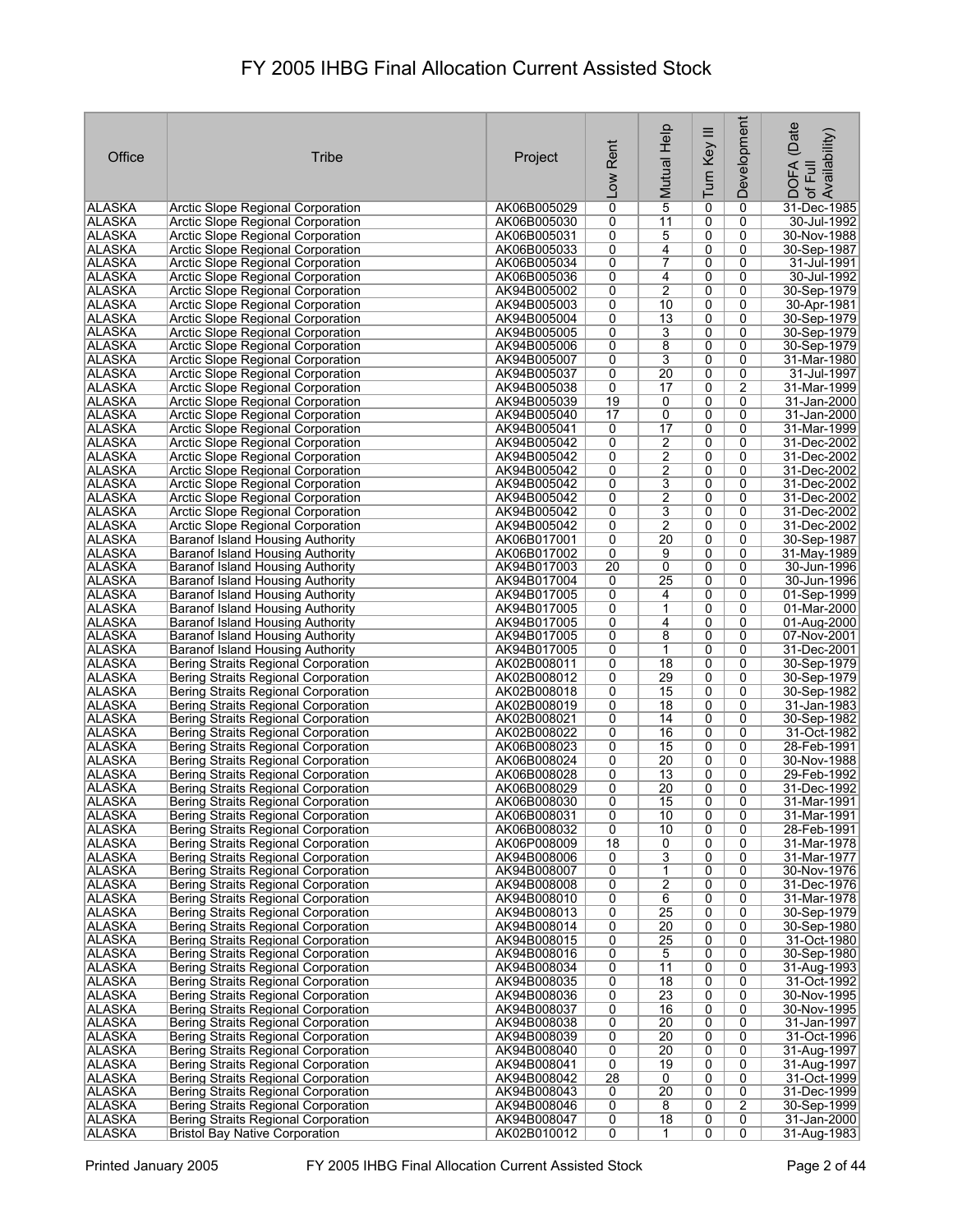| Office                         | <b>Tribe</b>                                                                   | Project                    | Rent<br>Low    | Mutual Help          | Turn Key III        | Development    | (Date<br>: DOFA (Date<br>! of Full<br>.Availability) |
|--------------------------------|--------------------------------------------------------------------------------|----------------------------|----------------|----------------------|---------------------|----------------|------------------------------------------------------|
| <b>ALASKA</b>                  | <b>Bristol Bay Native Corporation</b>                                          | AK02B010013                | 0              | 1                    | 0                   | 0              | 29-Feb-1984                                          |
| <b>ALASKA</b>                  | <b>Bristol Bay Native Corporation</b>                                          | AK02B010013                | 0              | 2                    | 0                   | 0              | 29-Feb-1984                                          |
| <b>ALASKA</b>                  | <b>Bristol Bay Native Corporation</b>                                          | AK02B010013                | 0              | 8                    | 0                   | 0              | 29-Feb-1984                                          |
| ALASKA                         | <b>Bristol Bay Native Corporation</b>                                          | AK02P010011                | 15             | 0                    | 0                   | 0              | 31-Dec-1982                                          |
| <b>ALASKA</b>                  | <b>Bristol Bay Native Corporation</b>                                          | AK06B010018                | 0              | 3                    | 0                   | 0              | 29-Nov-1985                                          |
| <b>ALASKA</b>                  | <b>Bristol Bay Native Corporation</b>                                          | AK06B010020                | 0              | $\overline{21}$      | 0                   | 0              | 30-Jun-1988                                          |
| <b>ALASKA</b>                  | <b>Bristol Bay Native Corporation</b>                                          | AK06B010022                | 0              | 8                    | $\overline{0}$      | 0              | 30-Sep-1986                                          |
| <b>ALASKA</b>                  | <b>Bristol Bay Native Corporation</b>                                          | AK06B010023                | 15             | 0                    | 0                   | 0              | 31-May-1986                                          |
| <b>ALASKA</b>                  | <b>Bristol Bay Native Corporation</b>                                          | AK06B010024                | 0              | $\overline{18}$      | 0                   | 0              | 31-Dec-1992                                          |
| <b>ALASKA</b>                  | <b>Bristol Bay Native Corporation</b>                                          | AK06B010025                | 0              | $\overline{12}$      | 0                   | 0              | 30-Nov-1988                                          |
| <b>ALASKA</b>                  | <b>Bristol Bay Native Corporation</b>                                          | AK06B010026                | 0              | 11                   | 0                   | 0              | 30-Jan-1990                                          |
| <b>ALASKA</b><br><b>ALASKA</b> | <b>Bristol Bay Native Corporation</b><br><b>Bristol Bay Native Corporation</b> | AK06B010027<br>AK06B010028 | 0<br>0         | $\overline{11}$<br>7 | 0<br>0              | 0<br>0         | 30-Nov-1989<br>30-Dec-1995                           |
| <b>ALASKA</b>                  | <b>Bristol Bay Native Corporation</b>                                          | AK06B010029                | 0              | 20                   | 0                   | 0              | 30-Nov-1995                                          |
| <b>ALASKA</b>                  | <b>Bristol Bay Native Corporation</b>                                          | AK06B010030                | 0              | 16                   | 0                   | 0              | 30-Jun-1995                                          |
| ALASKA                         | <b>Bristol Bay Native Corporation</b>                                          | AK06B010033                | 0              | 5                    | 0                   | 0              | 31-Dec-1992                                          |
| <b>ALASKA</b>                  | <b>Bristol Bay Native Corporation</b>                                          | AK06B010034                | 0              | 14                   | 0                   | 0              | 31-Dec-1992                                          |
| <b>ALASKA</b>                  | <b>Bristol Bay Native Corporation</b>                                          | AK94B010003                | 0              | 5                    | 0                   | 0              | 30-Sep-1979                                          |
| <b>ALASKA</b>                  | <b>Bristol Bay Native Corporation</b>                                          | AK94B010004                | 0              | 5                    | $\overline{0}$      | 0              | 31-Oct-1979                                          |
| <b>ALASKA</b>                  | <b>Bristol Bay Native Corporation</b>                                          | AK94B010006                | 0              | 5                    | 0                   | 0              | 30-Sep-1979                                          |
| <b>ALASKA</b>                  | <b>Bristol Bay Native Corporation</b>                                          | AK94B010007                | 0              | 3                    | 0                   | 0              | 31-Aug-1983                                          |
| <b>ALASKA</b>                  | <b>Bristol Bay Native Corporation</b>                                          | AK94B010008                | 0              | 1                    | $\overline{0}$      | $\overline{0}$ | 31-Mar-1981                                          |
| <b>ALASKA</b>                  | <b>Bristol Bay Native Corporation</b>                                          | AK94B010009                | 0              | $\mathbf 1$          | 0                   | 0              | 31-Aug-1983                                          |
| <b>ALASKA</b>                  | <b>Bristol Bay Native Corporation</b>                                          | AK94B010035                | 0              | $\overline{13}$      | 0                   | 0              | 30-Nov-1995                                          |
| <b>ALASKA</b>                  | <b>Bristol Bay Native Corporation</b>                                          | AK94B010037                | 0              | 8                    | 0                   | 0              | 31-Mar-1998                                          |
| <b>ALASKA</b>                  | <b>Bristol Bay Native Corporation</b>                                          | AK94B010038                | 4              | 0                    | 0                   | 0              | 31-May-1998                                          |
| <b>ALASKA</b>                  | <b>Bristol Bay Native Corporation</b>                                          | AK94B010039                | 4              | 0                    | 0                   | 0              | 31-Mar-1998                                          |
| <b>ALASKA</b>                  | <b>Bristol Bay Native Corporation</b>                                          | AK94B010040                | 0              | 4                    | 0                   | 0              | 31-Mar-1998                                          |
| ALASKA                         | <b>Bristol Bay Native Corporation</b>                                          | AK94B010041                | 8              | 0                    | 0                   | 0              | 31-Dec-1998                                          |
| <b>ALASKA</b>                  | <b>Bristol Bay Native Corporation</b>                                          | AK94B010042                | 0              | 16                   | 0                   | 0              | 31-Mar-1998                                          |
| <b>ALASKA</b>                  | <b>Bristol Bay Native Corporation</b>                                          | AK94B010043                | 0              | 12                   | 0                   | 0              | 01-Jan-2000                                          |
| <b>ALASKA</b>                  | <b>Bristol Bay Native Corporation</b>                                          | AK94B010044                | 6              | 0                    | 0                   | 0              | 01-Jan-2000                                          |
| <b>ALASKA</b>                  | <b>Bristol Bay Native Corporation</b>                                          | AK94B010044                | 0              | 7                    | 0                   | 0              | 31-Dec-2002                                          |
| <b>ALASKA</b>                  | Calista Corporation                                                            | AK02B009010                | 0              | $\mathbf{1}$         | $\overline{0}$      | 0              | 31-Oct-1981                                          |
| <b>ALASKA</b>                  | Calista Corporation                                                            | AK02B009011                | 0              | 26                   | 0                   | 0              | 31-Aug-1983                                          |
| <b>ALASKA</b>                  | Calista Corporation                                                            | AK02B009012                | 0              | 1                    | 0                   | 0              | 31-Oct-1981                                          |
| <b>ALASKA</b>                  | Calista Corporation<br><b>Calista Corporation</b>                              | AK02B009015                | 0              | 2                    | 0<br>0              | 0<br>0         | 30-Sep-1981                                          |
| <b>ALASKA</b><br><b>ALASKA</b> | Calista Corporation                                                            | AK02B009016<br>AK02B009017 | 0<br>0         | 4<br>$\overline{24}$ | 0                   | 0              | 31-Oct-1981<br>30-Sep-1984                           |
| <b>ALASKA</b>                  | <b>Calista Corporation</b>                                                     | AK02B009019                | 0              | 7                    | 0                   | 0              | 30-Sep-1981                                          |
| ALASKA                         | Calista Corporation                                                            | AK02B009020                | 0              | 11                   | 0                   | 0              | 31-Oct-1986                                          |
| ALASKA                         | Calista Corporation                                                            | AK02B009024                | 0              | 9                    | 0                   | 0              | 31-Oct-1986                                          |
| ALASKA                         | Calista Corporation                                                            | AK02B009025                | 0              | $\overline{20}$      | 0                   | 0              | 31-Oct-1983                                          |
| ∣ALASKA                        | Calista Corporation                                                            | AK02B009026                | 0              | 15                   | $\overline{0}$      | 0              | 31-Oct-1984                                          |
| <b>ALASKA</b>                  | Calista Corporation                                                            | AK02B009028                | 0              | 9                    | 0                   | 0              | 30-Apr-1984                                          |
| <b>ALASKA</b>                  | Calista Corporation                                                            | AK02B009029                | 0              | $\overline{25}$      | 0                   | 0              | 30-May-1985                                          |
| <b>ALASKA</b>                  | Calista Corporation                                                            | AK02B009030                | 0              | $\overline{22}$      | $\overline{0}$      | $\overline{0}$ | 30-May-1984                                          |
| <b>ALASKA</b>                  | Calista Corporation                                                            | AK02B009031                | 0              | 24                   | 0                   | 0              | 30-Nov-1986                                          |
| <b>ALASKA</b>                  | <b>Calista Corporation</b>                                                     | AK02B009033                | 0              | 3                    | 0                   | 0              | 31-Oct-1981                                          |
| <b>ALASKA</b>                  | Calista Corporation                                                            | AK02B009034                | 0              | $\overline{2}$       | 0                   | 0              | 31-Oct-1981                                          |
| <b>ALASKA</b>                  | Calista Corporation                                                            | AK02B009035                | 0              | $\overline{2}$       | 0                   | 0              | 30-Sep-1981                                          |
| <b>ALASKA</b>                  | Calista Corporation                                                            | AK02B009037                | 0              | 3                    | 0                   | 0              | 31-Oct-1981                                          |
| <b>ALASKA</b>                  | <b>Calista Corporation</b>                                                     | AK02B009038                | 0              | $\overline{3}$       | 0                   | 0              | 30-Sep-1981                                          |
| ALASKA                         | <b>Calista Corporation</b>                                                     | AK02B009039                | 0              | 5                    | 0                   | 0              | 31-Mar-1982                                          |
| <b>ALASKA</b>                  | Calista Corporation                                                            | AK02B009040                | 0              | $\overline{15}$      | $\overline{0}$      | 0              | 30-Apr-1982                                          |
| <b>ALASKA</b>                  | Calista Corporation                                                            | AK02B009041                | 0              | $\overline{2}$       | 0                   | 0              | 30-Apr-1982                                          |
| <b>ALASKA</b><br><b>ALASKA</b> | Calista Corporation<br>Calista Corporation                                     | AK02B009043<br>AK06B009042 | 0<br>0         | 11<br>15             | $\overline{0}$<br>0 | 0<br>0         | 31-Aug-1983<br>31-Oct-1986                           |
| <b>ALASKA</b>                  | <b>Calista Corporation</b>                                                     | AK06B009044                | 0              | $\overline{23}$      | $\overline{0}$      | 0              | 30-Nov-1986                                          |
| <b>ALASKA</b>                  | Calista Corporation                                                            | AK06B009045                | 0              | 14                   | 0                   | 0              | 30-Nov-1986                                          |
| <b>ALASKA</b>                  | Calista Corporation                                                            | AK06B009046                | 0              | 17                   | 0                   | 0              | 30-Nov-1986                                          |
| <b>ALASKA</b>                  | <b>Calista Corporation</b>                                                     | AK06B009047                | 0              | $\overline{25}$      | 0                   | 0              | 31-Dec-1983                                          |
| <b>ALASKA</b>                  | Calista Corporation                                                            | AK06B009054                | 0              | 11                   | 0                   | 0              | 31-Oct-1984                                          |
| <b>ALASKA</b>                  | Calista Corporation                                                            | AK06B009056                | 0              | 6                    | 0                   | 0              | 31-Oct-1986                                          |
| <b>ALASKA</b>                  | Calista Corporation                                                            | AK06B009059                | 0              | 13                   | 0                   | 0              | 30-Dec-1987                                          |
| ALASKA                         | Calista Corporation                                                            | AK06B009060                | 0              | 15                   | 0                   | 0              | 30-Dec-1987                                          |
| ALASKA                         | Calista Corporation                                                            | AK06B009062                | 0              | $\overline{25}$      | 0                   | 0              | 28-Feb-1989                                          |
| <b>ALASKA</b>                  | Calista Corporation                                                            | AK06B009063                | $\overline{0}$ | $\overline{21}$      | $\overline{0}$      | 0              | 31-Dec-1988                                          |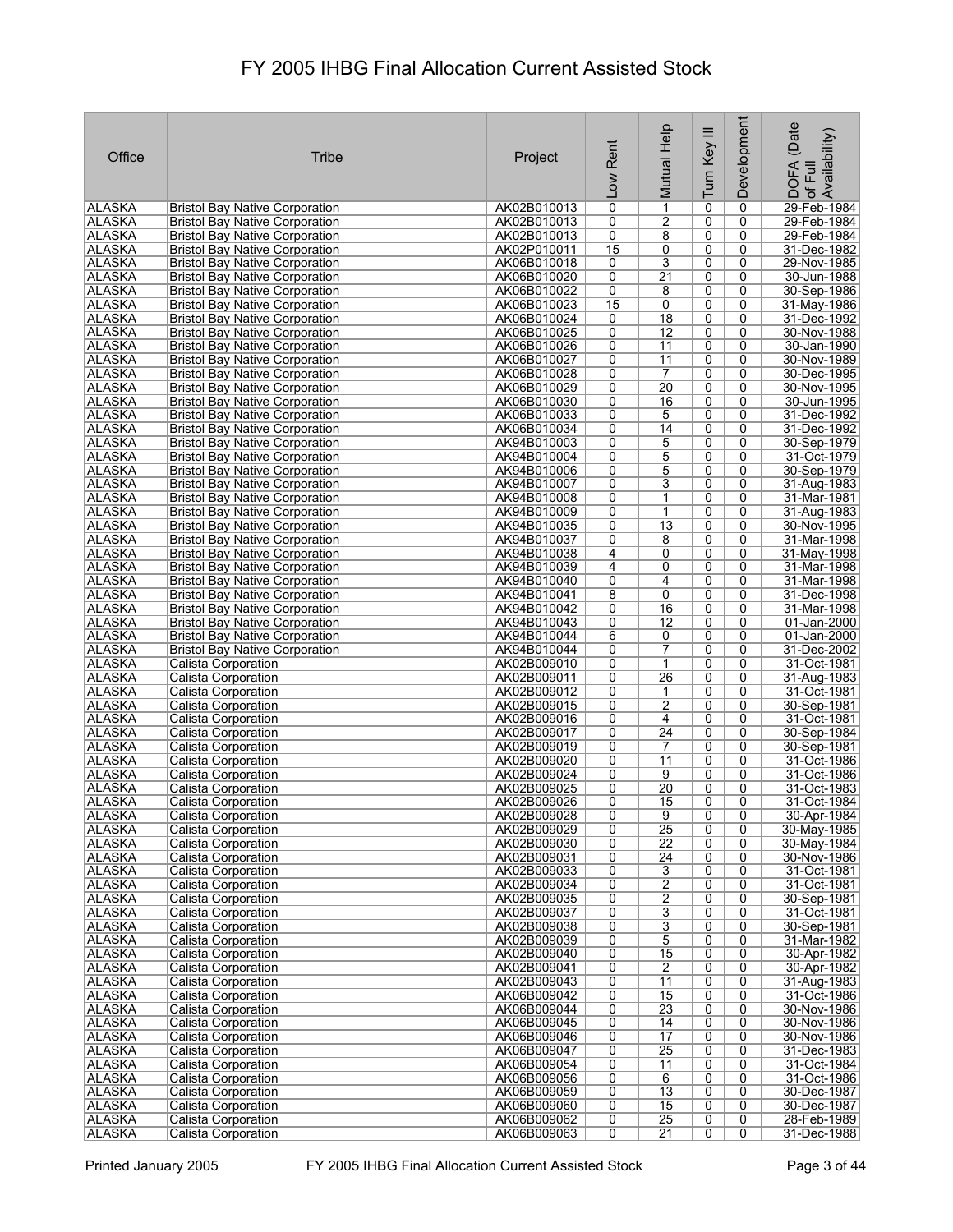| Office                         | Tribe                                                                            | Project                    | Rent<br>Low     | Mutual Help                      | Ξ<br>Turn Key       | Development         | (Date<br>1DOFA (Date<br>! of Full<br>.Availability) |
|--------------------------------|----------------------------------------------------------------------------------|----------------------------|-----------------|----------------------------------|---------------------|---------------------|-----------------------------------------------------|
| <b>ALASKA</b>                  | Calista Corporation                                                              | AK06B009064                | $\overline{0}$  | 16                               | 0                   | 0                   | 28-Feb-1989                                         |
| <b>ALASKA</b>                  | Calista Corporation                                                              | AK06B009065                | 0               | 16                               | 0                   | 0                   | 31-May-1989                                         |
| <b>ALASKA</b>                  | Calista Corporation                                                              | AK06B009067                | 0               | 5                                | $\overline{0}$      | 0                   | 28-Feb-1989                                         |
| <b>ALASKA</b>                  | Calista Corporation                                                              | AK06B009068                | 0               | 15                               | 0                   | 0                   | 31-Aug-1991                                         |
| <b>ALASKA</b>                  | Calista Corporation                                                              | AK06B009069                | $\overline{12}$ | 0                                | $\overline{0}$      | 0                   | 30-Nov-1992                                         |
| <b>ALASKA</b>                  | Calista Corporation                                                              | AK06B009070                | 0               | 24                               | 0                   | 0                   | 31-Mar-1991                                         |
| <b>ALASKA</b>                  | Calista Corporation                                                              | AK06B009072                | 0               | $\overline{22}$                  | 0                   | 0                   | 31-Jul-1994                                         |
| <b>ALASKA</b>                  | Calista Corporation<br>Calista Corporation                                       | AK06B009073                | 0               | 7                                | 0                   | 0                   | 31-Jan-1994                                         |
| <b>ALASKA</b><br><b>ALASKA</b> | <b>Calista Corporation</b>                                                       | AK06B009074<br>AK06B009075 | 0<br>0          | 6<br>9                           | 0<br>0              | 0<br>0              | 31-Mar-1991<br>31-Jan-1992                          |
| <b>ALASKA</b>                  | Calista Corporation                                                              | AK06B009076                | 0               | $\overline{20}$                  | 0                   | 0                   | 31-Jul-1991                                         |
| <b>ALASKA</b>                  | Calista Corporation                                                              | AK06P00961                 | 20              | 0                                | 0                   | 0                   | 31-Oct-1988                                         |
| <b>ALASKA</b>                  | Calista Corporation                                                              | AK94B009004                | 0               | $\overline{2}$                   | 0                   | 0                   | 31-Mar-1979                                         |
| <b>ALASKA</b>                  | Calista Corporation                                                              | AK94B009005                | 0               | $\overline{5}$                   | 0                   | 0                   | 28-Feb-1979                                         |
| <b>ALASKA</b>                  | Calista Corporation                                                              | AK94B009006                | 0               | $\overline{2}$                   | 0                   | 0                   | 31-Dec-1978                                         |
| <b>ALASKA</b>                  | Calista Corporation                                                              | AK94B009007                | 0               | $\overline{3}$                   | 0                   | 0                   | 31-Jan-1980                                         |
| <b>ALASKA</b>                  | Calista Corporation                                                              | AK94B009008                | 0               | 1                                | 0                   | 0                   | 30-Apr-1980                                         |
| <b>ALASKA</b>                  | Calista Corporation                                                              | AK94B009009                | 0               | $\mathbf{1}$                     | 0                   | 0                   | 31-Mar-1980                                         |
| <b>ALASKA</b>                  | Calista Corporation                                                              | AK94B009018                | $\overline{0}$  | 3                                | $\overline{0}$      | $\overline{0}$      | 31-Oct-1981                                         |
| <b>ALASKA</b>                  | Calista Corporation                                                              | AK94B009083                | 0               | 16                               | 0                   | 0                   | 31-Dec-1992                                         |
| <b>ALASKA</b>                  | Calista Corporation                                                              | AK94B009084                | 0               | 9                                | 0                   | 0                   | 30-Nov-1992                                         |
| <b>ALASKA</b>                  | Calista Corporation                                                              | AK94B009085                | $\overline{0}$  | 7                                | $\overline{0}$      | 0                   | 28-Feb-1994                                         |
| <b>ALASKA</b>                  | Calista Corporation                                                              | AK94B009086                | 0               | 9                                | 0                   | 0                   | 28-Feb-1994                                         |
| <b>ALASKA</b>                  | Calista Corporation                                                              | AK94B009087                | 0               | $\overline{21}$                  | 0                   | $\mathbf{0}$        | 30-May-1995                                         |
| <b>ALASKA</b>                  | Calista Corporation                                                              | AK94B009088                | $\overline{0}$  | $\overline{12}$                  | $\overline{0}$      | 0                   | 30-May-1995                                         |
| <b>ALASKA</b>                  | Calista Corporation                                                              | AK94B009089                | 0               | 28                               | 0                   | 0                   | 30-Jun-1995                                         |
| <b>ALASKA</b>                  | Calista Corporation                                                              | AK94B009090                | 0               | $\overline{25}$                  | 0                   | 0                   | 30-Apr-1995                                         |
| <b>ALASKA</b><br><b>ALASKA</b> | Calista Corporation                                                              | AK94B009093                | 0<br>0          | $\overline{34}$<br>30            | 0<br>0              | 0<br>0              | 30-Sep-1997<br>31-Dec-1996                          |
| <b>ALASKA</b>                  | Calista Corporation<br>Calista Corporation                                       | AK94B009094<br>AK94B009095 | 0               | 9                                | $\overline{0}$      | 0                   | 30-Jun-1997                                         |
| <b>ALASKA</b>                  | Calista Corporation                                                              | AK94B009096                | 0               | 23                               | 0                   | 0                   | 31-Jul-1997                                         |
| <b>ALASKA</b>                  | Calista Corporation                                                              | AK94B009097                | 0               | $\overline{20}$                  | 0                   | 0                   | 31-Jan-1998                                         |
| <b>ALASKA</b>                  | Calista Corporation                                                              | AK94B009098                | 0               | 19                               | 0                   | 0                   | 31-Dec-1999                                         |
| <b>ALASKA</b>                  | Calista Corporation                                                              | AK94B009098                | 0               | 5                                | 0                   | 0                   | 28-Feb-2003                                         |
| <b>ALASKA</b>                  | Calista Corporation                                                              | AK94B009099                | 0               | $\overline{18}$                  | 0                   | 0                   | 30-Nov-1999                                         |
| <b>ALASKA</b>                  | Calista Corporation                                                              | AK94B009102                | 0               | $\overline{18}$                  | 0                   | 0                   | 31-Dec-1999                                         |
| <b>ALASKA</b>                  | Calista Corporation                                                              | AK94B009103                | 0               | $\overline{20}$                  | 0                   | 0                   | 31-Jul-2000                                         |
| ALASKA                         | Chugach Alaska Corporation                                                       | AK02B015005                | 0               | 18                               | 0                   | 0                   | 31-Dec-1982                                         |
| ALASKA                         | Chugach Alaska Corporation                                                       | AK02B015006                | 0               | $\overline{25}$                  | 0                   | 0                   | 30-May-1984                                         |
| <b>ALASKA</b>                  | Chugach Alaska Corporation                                                       | AK02B015016                | 0               | 18                               | 0                   | 0                   | 30-May-1984                                         |
| ALASKA                         | Chugach Alaska Corporation                                                       | AK02P015008                | 23              | 0                                | 0                   | 0                   | 31-Jan-1984                                         |
| <b>ALASKA</b><br><b>ALASKA</b> | Chugach Alaska Corporation                                                       | AK06B015007                | 0               | $\overline{21}$                  | 0                   | 0                   | 31-Aug-1984                                         |
| <b>ALASKA</b>                  | Chugach Alaska Corporation<br>Chugach Alaska Corporation                         | AK06B015011<br>AK94B015003 | 0<br>0          | 19<br>$\overline{20}$            | 0<br>$\overline{0}$ | 0<br>$\overline{0}$ | 31-Oct-1986<br>28-Feb-1983                          |
| <b>ALASKA</b>                  | Chugach Alaska Corporation                                                       | AK94B015004                | 0               | 31                               | 0                   | 0                   | 31-Jan-1983                                         |
| <b>ALASKA</b>                  | Chugach Alaska Corporation                                                       | AK94B015017                | 20              | 0                                | 0                   | 0                   | 31-Mar-1994                                         |
| <b>ALASKA</b>                  | Chugach Alaska Corporation                                                       | AK94B015018                | 0               | 15                               | $\overline{0}$      | 0                   | 30-Jun-1998                                         |
| <b>ALASKA</b>                  | Chugach Alaska Corporation                                                       | AK94B015019                | $\overline{7}$  | $\overline{0}$                   | 0                   | 0                   | 30-Apr-1997                                         |
| <b>ALASKA</b>                  | Chugach Alaska Corporation                                                       | AK94B015020                | 19              | 0                                | 0                   | 0                   | 30-Sep-1999                                         |
| <b>ALASKA</b>                  | Chugach Alaska Corporation                                                       | AK94B015021                | 15              | 0                                | 0                   | $\overline{0}$      | 30-Aug-2000                                         |
| <b>ALASKA</b>                  | Cook Inlet Native Regional Corporation                                           | AK02B012007                | $\overline{0}$  | $\overline{1}$                   | 0                   | 0                   | 30-Apr-1980                                         |
| ALASKA                         | Cook Inlet Native Regional Corporation                                           | AK02B012009                | $\overline{0}$  | $\overline{3}$                   | 0                   | 0                   | 30-Nov-1980                                         |
| <b>ALASKA</b>                  | Cook Inlet Native Regional Corporation                                           | AK02B012010                | 0               | $\overline{5}$                   | 0                   | 0                   | 31-Jan-1981                                         |
| ALASKA                         | Cook Inlet Native Regional Corporation                                           | AK02B012012                | 24              | 0                                | 0                   | 0                   | 28-Feb-1983                                         |
| <b>ALASKA</b>                  | Cook Inlet Native Regional Corporation                                           | AK02B012012                | 10              | 0                                | $\overline{0}$      | 0                   | 28-Feb-1983                                         |
| <b>ALASKA</b>                  | Cook Inlet Native Regional Corporation                                           | AK02B012013                | 60              | 0                                | 0                   | 0                   | 30-Jun-1984                                         |
| <b>ALASKA</b>                  | Cook Inlet Native Regional Corporation                                           | AK02B012015                | 0               | 1                                | 0                   | 0                   | 31-Dec-1984                                         |
| <b>ALASKA</b>                  | Cook Inlet Native Regional Corporation                                           | AK06B012017<br>AK06B012019 | 60              | 0                                | 0<br>0              | 0<br>0              | 31-Oct-1984<br>30-Nov-1985                          |
| <b>ALASKA</b><br>ALASKA        | Cook Inlet Native Regional Corporation<br>Cook Inlet Native Regional Corporation | AK06B012023                | 0<br>0          | $\overline{3}$<br>$\overline{2}$ | 0                   | 0                   | 30-Apr-1987                                         |
| <b>ALASKA</b>                  | Cook Inlet Native Regional Corporation                                           | AK06B012024                | 0               | $\overline{2}$                   | 0                   | 0                   | 28-Feb-1989                                         |
| <b>ALASKA</b>                  | Cook Inlet Native Regional Corporation                                           | AK06P012006                | $\overline{18}$ | 0                                | 0                   | 0                   | 31-Dec-1979                                         |
| <b>ALASKA</b>                  | Cook Inlet Native Regional Corporation                                           | AK94B012001                | 0               | 14                               | 0                   | 0                   | 31-Aug-1979                                         |
| ALASKA                         | Cook Inlet Native Regional Corporation                                           | AK94B012004                | 0               | 1                                | 0                   | 0                   | 31-Jan-1981                                         |
| ALASKA                         | Cook Inlet Native Regional Corporation                                           | AK94B012027                | 0               | $\overline{4}$                   | 0                   | 0                   | 30-Sep-1990                                         |
| ALASKA                         | Cook Inlet Native Regional Corporation                                           | AK94B012028                | 0               | 12                               | 0                   | 0                   | 30-Sep-1992                                         |
| <b>ALASKA</b>                  | Cook Inlet Native Regional Corporation                                           | AK94B012029                | $\overline{0}$  | 13                               | 0                   | 0                   | 31-Dec-1991                                         |
| <b>ALASKA</b>                  | Cook Inlet Native Regional Corporation                                           | AK94B012030                | $\overline{75}$ | $\overline{0}$                   | 0                   | 0                   | 31-Mar-1996                                         |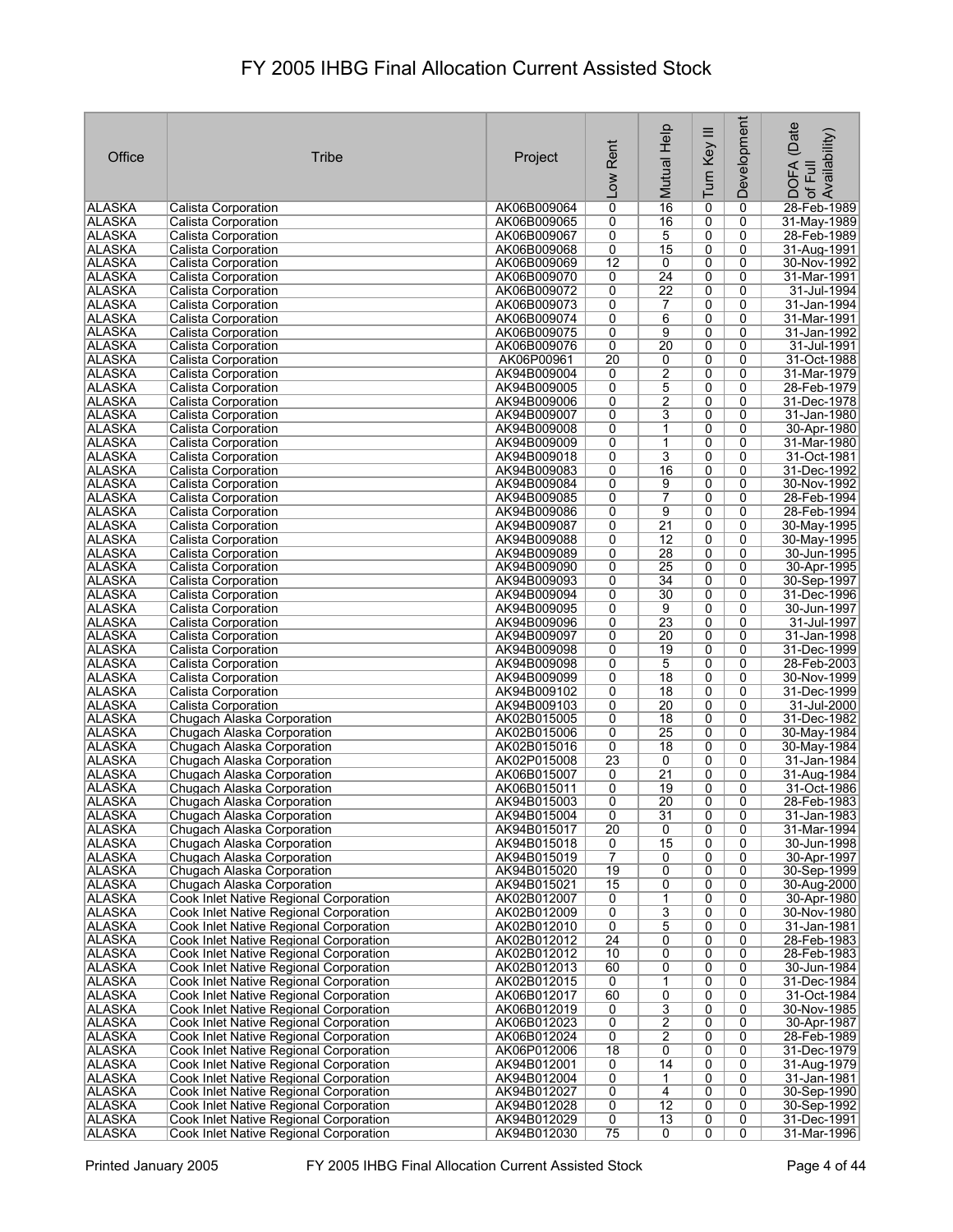|               |                                        |             |                 |                 |                | Development    | (Date<br>of Full<br>Availability) |
|---------------|----------------------------------------|-------------|-----------------|-----------------|----------------|----------------|-----------------------------------|
|               |                                        |             |                 |                 |                |                |                                   |
| Office        | Tribe                                  | Project     | Rent            |                 |                |                |                                   |
|               |                                        |             |                 |                 |                |                |                                   |
|               |                                        |             | <b>Low</b>      | Mutual Help     | Turn Key III   |                | <b>DOFA</b>                       |
| ∣ALASKA       | Cook Inlet Native Regional Corporation | AK94B012031 | 0               | 25              | 0              | 0              | 31-Dec-1993                       |
| <b>ALASKA</b> | Cook Inlet Native Regional Corporation | AK94B012033 | 0               | 1               | 0              | 0              | 31-May-1994                       |
| <b>ALASKA</b> | Cook Inlet Native Regional Corporation | AK94B012034 | 0               | 16              | 0              | 0              | 28-Feb-1997                       |
| <b>ALASKA</b> | Cook Inlet Native Regional Corporation | AK94B012035 | $\overline{20}$ | 0               | 0              | 0              | 31-May-1998                       |
| <b>ALASKA</b> | Doyon, Ltd.                            | AK02B007011 | 0               | $\overline{2}$  | 0              | 0              | 30-Sep-1983                       |
| <b>ALASKA</b> | Doyon, Ltd.                            | AK02B007012 | 0               | 6               | 0              | 0              | 30-Sep-1981                       |
| <b>ALASKA</b> | Doyon, Ltd.                            | AK02B007013 | 0               | 3               | 0              | 0              | 30-Sep-1988                       |
| <b>ALASKA</b> | Doyon, Ltd.                            | AK02B007015 | 0               | 2               | 0              | 0              | 30-Sep-1983                       |
| <b>ALASKA</b> | Doyon, Ltd.                            | AK02B007016 | 0               | 4               | 0              | 0              | 30-Nov-1988                       |
| <b>ALASKA</b> | Doyon, Ltd.                            | AK02B007017 | 0               | $\overline{3}$  | 0              | 0              | 31-Dec-1986                       |
| <b>ALASKA</b> | Doyon, Ltd.                            | AK02B007018 | 0               | 5               | $\overline{0}$ | 0              | 30-Apr-1985                       |
| <b>ALASKA</b> | Doyon, Ltd.                            | AK02B007019 | 0               | $\overline{12}$ | 0              | 0              | 31-Dec-1982                       |
| <b>ALASKA</b> | Doyon, Ltd.                            | AK02B007020 | 0               | 3               | 0              | 0              | 30-Apr-1985                       |
| <b>ALASKA</b> | Doyon, Ltd.                            | AK02B007021 | 0               | 9               | 0              | 0              | 30-Sep-1988                       |
| <b>ALASKA</b> | Doyon, Ltd.                            | AK06B007026 | 0               | 6               | 0              | 0              | 30-Sep-1988                       |
| <b>ALASKA</b> | Doyon, Ltd.                            | AK06B007027 | 0               | 10              | 0              | 0              | 30-Sep-1991                       |
| <b>ALASKA</b> | Doyon, Ltd.                            | AK06B007029 | 0               | 10              | 0              | 0              | 30-Nov-1990                       |
| <b>ALASKA</b> | Doyon, Ltd.                            | AK06B007031 | 15              | 0               | 0              | 0              | 30-Nov-1992                       |
| <b>ALASKA</b> | Doyon, Ltd.                            | AK94B007005 | 0               | $\overline{2}$  | $\overline{0}$ | 0              | 31-Mar-1979                       |
| <b>ALASKA</b> | Doyon, Ltd.                            | AK94B007006 | 0               | $\overline{5}$  | 0              | 0              | 31-Dec-1979                       |
| <b>ALASKA</b> | Doyon, Ltd.                            | AK94B007007 | 0               | 5               | 0              | 0              | 31-Jul-1982                       |
| <b>ALASKA</b> | Doyon, Ltd.                            | AK94B007032 | $\overline{0}$  | $\overline{10}$ | $\overline{0}$ | $\overline{0}$ | 31-Oct-1993                       |
| <b>ALASKA</b> | Doyon, Ltd.                            | AK94B007033 | 0               | 15              | 0              | 0              | 31-May-1993                       |
| <b>ALASKA</b> | Doyon, Ltd.                            | AK94B007034 | 0               | 6               | 0              | 0              | 31-Dec-1994                       |
| <b>ALASKA</b> | Doyon, Ltd.                            | AK94B007034 | 0               | 5               | 0              | $\overline{0}$ | 31-Dec-1994                       |
| <b>ALASKA</b> | Doyon, Ltd.                            | AK94B007034 | 0               | $\overline{11}$ | 0              | 0              | 31-Dec-1994                       |
| <b>ALASKA</b> | Doyon, Ltd.                            | AK94B007034 | 0               | 3               | 0              | 0              | 31-Dec-1994                       |
| <b>ALASKA</b> | Doyon, Ltd.                            | AK94B007035 | 0               | 10              | 0              | 0              | 30-Sep-1994                       |
| <b>ALASKA</b> | Doyon, Ltd.                            | AK94B007036 | 0               | 17              | 0              | 0              | 31-Dec-1994                       |
| <b>ALASKA</b> | Doyon, Ltd.                            | AK94B007037 | 0               | $\overline{5}$  | 0              | 0              | 30-Jun-1997                       |
| <b>ALASKA</b> | Doyon, Ltd.                            | AK94B007038 | 0               | 24              | 0              | 0              | 31-Oct-1997                       |
| <b>ALASKA</b> | Doyon, Ltd.                            | AK94B007039 | 0               | 5               | 0              | 0              | 31-Jul-1997                       |
| <b>ALASKA</b> | Doyon, Ltd.                            | AK94B007040 | 0               | 6               | 0              | 0              | 31-Aug-1997                       |
| <b>ALASKA</b> | Doyon, Ltd.                            | AK94B007041 | 0               | 14              | 0              | 0              | 31-Oct-1997                       |
| <b>ALASKA</b> | Doyon, Ltd.                            | AK94B007044 | 6               | 0               | 0              | 0              | 31-May-1998                       |
| <b>ALASKA</b> | Doyon, Ltd.                            | AK94B007045 | 0               | 10              | $\overline{0}$ | 0              | 31-May-1998                       |
| <b>ALASKA</b> | Doyon, Ltd.                            | AK94B007046 | 0               | 5               | 0              | 0              | 31-Jul-1998                       |
| <b>ALASKA</b> | Doyon, Ltd.                            | AK94B007047 | 0               | 3               | 0              | 0              | 30-Jun-1998                       |
| <b>ALASKA</b> | Doyon, Ltd.                            | AK94B007048 | 0               | 2               | 0              | 0              | 30-Sep-2000                       |
| <b>ALASKA</b> | Doyon, Ltd.                            | AK94B007048 | 1               | 0               | 0              | 0              | 30-Sep-2000                       |
| ALASKA        | Doyon, Ltd.                            | AK94B007048 | 0               | 2               | 0              | 0              | 30-Sep-2000                       |
| <b>ALASKA</b> | Doyon, Ltd.                            | AK94B007048 | 0               | 2               | 0              | 0              | 30-Sep-2000                       |
| <b>ALASKA</b> | Doyon, Ltd.                            | AK94B007048 | 0               | 2               | 0              | 0              | 30-Sep-2000                       |
| <b>ALASKA</b> | Koniag, Incorporated                   | AK02B013010 | 0               | 5               | $\overline{0}$ | 0              | 31-Aug-1982                       |
| <b>ALASKA</b> | Koniag, Incorporated                   | AK02B013012 | 0               | 16              | 0              | 0              | 31-Oct-1985                       |
| ALASKA        | Koniag, Incorporated                   | AK02P013011 | 48              | 0               | 0              | 0              | 31-Jul-1983                       |
| ALASKA        | Koniag, Incorporated                   | AK06B013013 | 0               | $\overline{12}$ | $\overline{0}$ | $\overline{0}$ | 31-Jan-1984                       |
| <b>ALASKA</b> | Koniag. Incorporated                   | AK06B013014 | $\overline{0}$  | 6               | 0              | 0              | 31-Jan-1987                       |
| <b>ALASKA</b> | Koniag, Incorporated                   | AK06B013015 | 0               | $\overline{5}$  | 0              | 0              | 30-Nov-1987                       |
| <b>ALASKA</b> | Koniag, Incorporated                   | AK06B013016 | 0               | $\overline{11}$ | 0              | $\overline{0}$ | 30-Sep-1987                       |
| <b>ALASKA</b> | Koniag, Incorporated                   | AK94B013001 | 0               | 6               | 0              | 0              | 30-Sep-1978                       |
| <b>ALASKA</b> | Koniag, Incorporated                   | AK94B013002 | 0               | 8               | 0              | 0              | 30-Nov-1978                       |
| <b>ALASKA</b> | Koniag, Incorporated                   | AK94B013003 | 0               | 5               | 0              | 0              | 30-Sep-1978                       |
| <b>ALASKA</b> | Koniag, Incorporated                   | AK94B013004 | 0               | $\overline{25}$ | 0              | 0              | 30-Sep-1978                       |
| <b>ALASKA</b> | Koniag, Incorporated                   | AK94B013005 | 0               | 2               | 0              | 0              | 30-Jun-1979                       |
| <b>ALASKA</b> | Koniag, Incorporated                   | AK94B013006 | 0               | 5               | 0              | 0              | 30-Nov-1978                       |
| <b>ALASKA</b> | Koniag, Incorporated                   | AK94B013008 | 0               | $\overline{12}$ | 0              | 0              | 31-Jul-1982                       |
| ALASKA        | Koniag, Incorporated                   | AK94B013009 | 0               | 6               | 0              | 0              | 31-Jul-1982                       |
| <b>ALASKA</b> | Koniag, Incorporated                   | AK94B013017 | $\overline{15}$ | 0               | $\overline{0}$ | 0              | 30-Sep-1996                       |
| ALASKA        | Koniag, Incorporated                   | AK94B013018 | $\overline{20}$ | 0               | 0              | 0              | 31-Dec-1996                       |
| <b>ALASKA</b> | Koniag, Incorporated                   | AK94B013019 | $\overline{4}$  | $\overline{0}$  | $\overline{0}$ | 0              | 30-Sep-1996                       |
| <b>ALASKA</b> | Koniag, Incorporated                   | AK94B013020 | 0               | $\overline{5}$  | 0              | 0              | 30-Sep-2001                       |
| <b>ALASKA</b> | Koniag, Incorporated                   | AK94B013020 | 0               | 5               | 0              | 0              | 30-Sep-2001                       |
| <b>ALASKA</b> | Koniag, Incorporated                   | AK94B013021 | 3               | 0               | 0              | 0              | 30-Sep-2001                       |
| <b>ALASKA</b> | <b>NANA Corporation</b>                | AK02B006009 | 0               | 4               | 0              | 0              | 30-Nov-1980                       |
| ALASKA        | <b>NANA Corporation</b>                | AK02B006010 | 0               | $\overline{5}$  | 0              | 0              | 30-Nov-1980                       |
| <b>ALASKA</b> | <b>NANA Corporation</b>                | AK02B006011 | 0               | $\overline{5}$  | 0              | 0              | 31-Dec-1981                       |
| <b>ALASKA</b> | <b>NANA Corporation</b>                | AK02B006014 | 0               | $\overline{5}$  | 0              | 0              | 31-Dec-1981                       |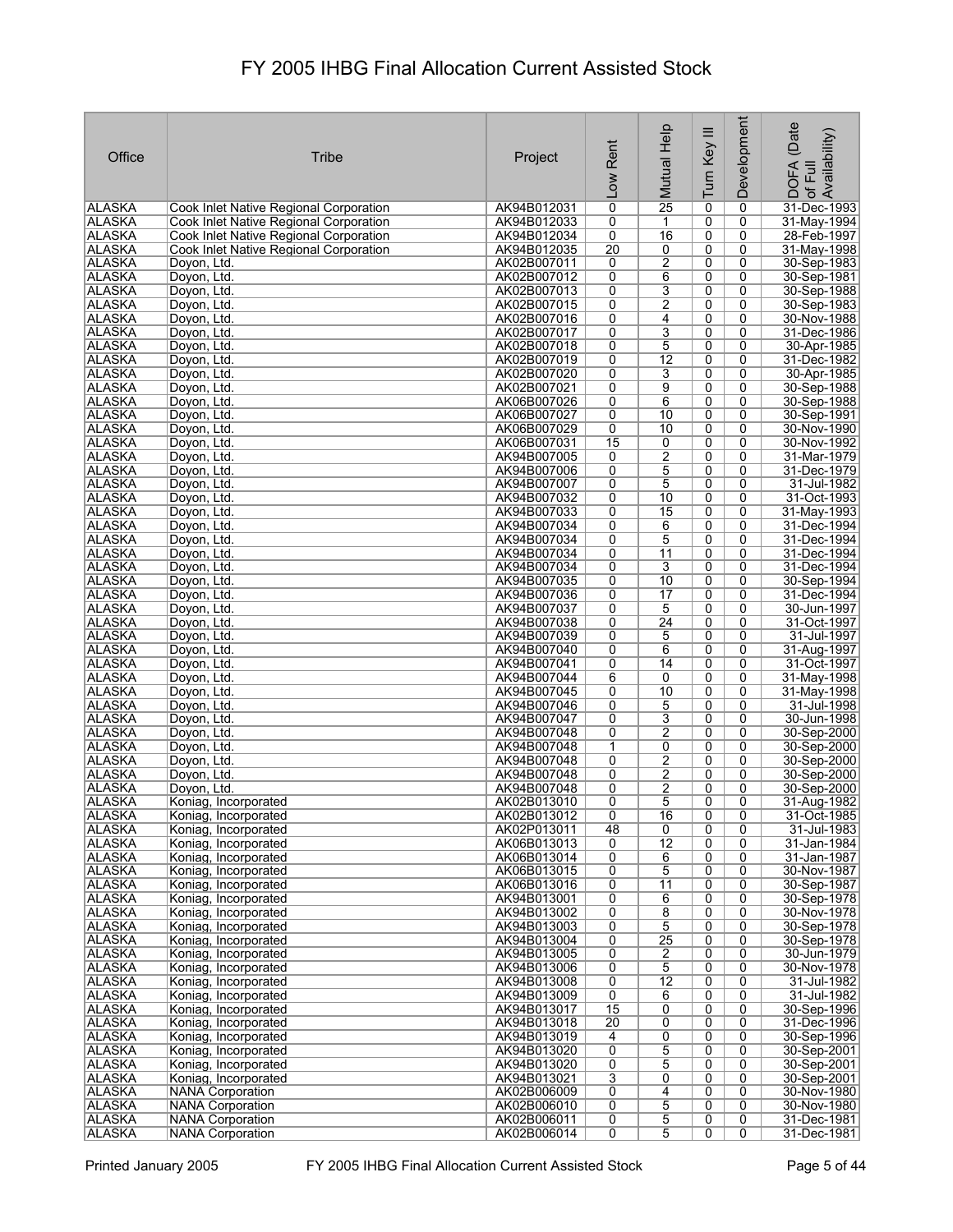| Office                         | <b>Tribe</b>                                                          | Project                    | Rent<br><b>Low</b>   | Mutual Help                   | Turn Key III              | <b>Development</b> | (Date<br>Availability)<br><b>DOFA</b><br>Full<br>$\overline{\sigma}$ |
|--------------------------------|-----------------------------------------------------------------------|----------------------------|----------------------|-------------------------------|---------------------------|--------------------|----------------------------------------------------------------------|
| <b>ALASKA</b>                  | <b>NANA Corporation</b>                                               | AK02B006015                | $\overline{0}$       | $\overline{\mathbf{3}}$       | 0                         | 0                  | 30-Sep-1981                                                          |
| <b>ALASKA</b>                  | <b>NANA Corporation</b>                                               | AK02B006016                | 0                    | 4                             | 0                         | 0                  | 31-Dec-1981                                                          |
| <b>ALASKA</b>                  | <b>NANA Corporation</b>                                               | AK02B006018                | 0                    | $\overline{2}$                | 0                         | 0                  | 30-Sep-1981                                                          |
| <b>ALASKA</b>                  | <b>NANA Corporation</b>                                               | AK02B006019                | 0                    | 2                             | 0                         | 0                  | 30-Sep-1981                                                          |
| <b>ALASKA</b>                  | <b>NANA Corporation</b>                                               | AK02B006021                | $\overline{0}$       | 6                             | $\overline{0}$            | 0                  | 31-Dec-1981                                                          |
| <b>ALASKA</b><br><b>ALASKA</b> | <b>NANA Corporation</b><br><b>NANA Corporation</b>                    | AK02B006022<br>AK02B006023 | 0<br>0               | 3<br>1                        | 0<br>$\overline{0}$       | 0<br>0             | 30-Nov-1981<br>31-Oct-1981                                           |
| <b>ALASKA</b>                  | <b>NANA Corporation</b>                                               | AK02B006024                | $\overline{0}$       | 1                             | 0                         | 0                  | 30-Sep-1981                                                          |
| <b>ALASKA</b>                  | <b>NANA Corporation</b>                                               | AK02P006017                | 43                   | $\overline{0}$                | $\overline{0}$            | 0                  | 31-Mar-1983                                                          |
| <b>ALASKA</b>                  | <b>NANA Corporation</b>                                               | AK06B006027                | 0                    | 1                             | 0                         | 0                  | 31-Oct-1984                                                          |
| <b>ALASKA</b>                  | <b>NANA Corporation</b>                                               | AK06B006029                | 0                    | 10                            | $\overline{0}$            | 0                  | 30-Nov-1986                                                          |
| <b>ALASKA</b>                  | <b>NANA Corporation</b>                                               | AK06B006030                | 0                    | 10                            | 0                         | 0                  | 31-Dec-1986                                                          |
| <b>ALASKA</b>                  | <b>NANA Corporation</b>                                               | AK06B006034                | 0                    | 25                            | 0                         | 0                  | 28-Feb-1991                                                          |
| <b>ALASKA</b>                  | <b>NANA Corporation</b>                                               | AK06B006038                | 0                    | 10                            | 0                         | 0                  | 31-Dec-1991                                                          |
| <b>ALASKA</b>                  | <b>NANA Corporation</b>                                               | AK06B006039                | 0                    | 10                            | $\overline{0}$            | 0                  | 31-Dec-1991                                                          |
| ALASKA<br><b>ALASKA</b>        | <b>NANA Corporation</b><br><b>NANA Corporation</b>                    | AK94B006002<br>AK94B006003 | 0<br>0               | $\mathbf 1$<br>$\overline{2}$ | 0<br>0                    | 0<br>0             | 31-Oct-1977<br>30-Sep-1976                                           |
| <b>ALASKA</b>                  | <b>NANA Corporation</b>                                               | AK94B006006                | 0                    | $\overline{3}$                | 0                         | 0                  | 31-Oct-1979                                                          |
| <b>ALASKA</b>                  | <b>NANA Corporation</b>                                               | AK94B006008                | $\overline{0}$       | $\overline{8}$                | $\overline{\mathfrak{o}}$ | $\overline{0}$     | 31-Oct-1979                                                          |
| <b>ALASKA</b>                  | <b>NANA Corporation</b>                                               | AK94B006040                | 20                   | 0                             | 0                         | 0                  | 01-Oct-1994                                                          |
| <b>ALASKA</b>                  | <b>NANA Corporation</b>                                               | AK94B006042                | 0                    | 10                            | 0                         | $\overline{0}$     | 30-Jun-1992                                                          |
| <b>ALASKA</b>                  | <b>NANA Corporation</b>                                               | AK94B006043                | $\overline{0}$       | $\overline{10}$               | $\overline{0}$            | $\overline{0}$     | 31-Mar-1992                                                          |
| <b>ALASKA</b>                  | <b>NANA Corporation</b>                                               | AK94B006044                | 20                   | 0                             | 0                         | 0                  | 30-Sep-1994                                                          |
| <b>ALASKA</b>                  | <b>NANA Corporation</b>                                               | AK94B006045                | 0                    | 14                            | 0                         | 0                  | 30-Apr-1994                                                          |
| <b>ALASKA</b>                  | <b>NANA Corporation</b>                                               | AK94B006046                | 0                    | $\overline{23}$               | 0                         | $\overline{0}$     | 31-Aug-1995                                                          |
| <b>ALASKA</b>                  | <b>NANA Corporation</b>                                               | AK94B006047                | $\overline{0}$<br>0  | 20<br>5                       | $\overline{0}$<br>0       | 0<br>0             | 30-Sep-1996                                                          |
| <b>ALASKA</b><br><b>ALASKA</b> | <b>NANA Corporation</b><br><b>NANA Corporation</b>                    | AK94B006048<br>AK94B006049 | 0                    | $\overline{18}$               | 0                         | 0                  | 30-Nov-1995<br>30-Apr-1998                                           |
| <b>ALASKA</b>                  | <b>NANA Corporation</b>                                               | AK94B006050                | 0                    | 8                             | 0                         | 0                  | 31-Mar-1998                                                          |
| <b>ALASKA</b>                  | <b>NANA Corporation</b>                                               | AK94B006051                | $\overline{0}$       | $\overline{7}$                | $\overline{0}$            | 0                  | 31-Jan-2002                                                          |
| <b>ALASKA</b>                  | <b>NANA Corporation</b>                                               | AK94B006052                | 0                    | 16                            | 0                         | 0                  | 04-Apr-1998                                                          |
| <b>ALASKA</b>                  | <b>NANA Corporation</b>                                               | AK94B006054                | 0                    | 10                            | $\overline{0}$            | 0                  | 31-May-2002                                                          |
| <b>ALASKA</b>                  | <b>NANA Corporation</b>                                               | AK94B006055                | $\overline{0}$       | 15                            | $\overline{0}$            | $\overline{0}$     | 31-Aug-2002                                                          |
| <b>ALASKA</b>                  | Tlingit-Haida Central Council                                         | AK06B004024                | $\overline{12}$      | 0                             | $\overline{0}$            | $\overline{0}$     | 31-Jan-1982                                                          |
| <b>ALASKA</b>                  | Tlingit-Haida Central Council                                         | AK06B004025                | $\overline{12}$      | 0                             | 0                         | 0                  | 31-Jan-1982                                                          |
| <b>ALASKA</b><br><b>ALASKA</b> | Tlingit-Haida Central Council<br><b>Tlingit-Haida Central Council</b> | AK06B004026<br>AK06B004027 | $\overline{12}$<br>9 | 0<br>0                        | 0<br>0                    | 0<br>0             | 31-Jan-1982<br>31-Jan-1982                                           |
| <b>ALASKA</b>                  | Tlingit-Haida Central Council                                         | AK06B004028                | $\overline{12}$      | 0                             | 0                         | 0                  | 31-Jan-1982                                                          |
| <b>ALASKA</b>                  | Tlingit-Haida Central Council                                         | AK06B004029                | 0                    | 15                            | 0                         | 0                  | 28-Feb-1986                                                          |
| <b>ALASKA</b>                  | Tlingit-Haida Central Council                                         | AK06B004030                | 0                    | 14                            | 0                         | 0                  | 31-Jul-1988                                                          |
| ALASKA                         | Tlingit-Haida Central Council                                         | AK06B004031                | 0                    | $\overline{18}$               | 0                         | 0                  | 30-Jun-1988                                                          |
| <b>ALASKA</b>                  | Tlingit-Haida Central Council                                         | AK06B004032                | 10                   | 0                             | 0                         | 0                  | 30-Sep-1987                                                          |
| <b>ALASKA</b>                  | Tlingit-Haida Central Council                                         | AK06B004034                | 0                    | 25                            | 0                         | 0                  | 31-Jul-1991                                                          |
| ∣ALASKA                        | Tlingit-Haida Central Council                                         | AK06B004040                | 0                    | 18                            | $\overline{0}$            | $\overline{0}$     | 29-Feb-1992                                                          |
| ALASKA<br><b>ALASKA</b>        | Tlingit-Haida Central Council<br>Tlingit-Haida Central Council        | AK06B004043<br>AK94B004044 | 0<br>0               | 13<br>$\overline{20}$         | 0<br>0                    | 0<br>0             | 30-Sep-1990<br>31-Jan-1994                                           |
| <b>ALASKA</b>                  | <b>Tlingit-Haida Central Council</b>                                  | AK94B004045                | 0                    | 10                            | $\overline{0}$            | $\overline{0}$     | 22-Feb-1995                                                          |
| <b>ALASKA</b>                  | <b>Tlingit-Haida Central Council</b>                                  | AK94B004046                | 10                   | 0                             | 0                         | 0                  | 22-Feb-1995                                                          |
| <b>ALASKA</b>                  | <b>Tlingit-Haida Central Council</b>                                  | AK94B004047                | 0                    | 30                            | 0                         | 0                  | 29-Mar-1997                                                          |
| <b>ALASKA</b>                  | Tlingit-Haida Central Council                                         | AK94B004048                | 0                    | 20                            | 0                         | 0                  | 29-Oct-1995                                                          |
| <b>ALASKA</b>                  | <b>Tlingit-Haida Central Council</b>                                  | AK94B004049                | 20                   | $\overline{0}$                | 0                         | 0                  | 29-Mar-1997                                                          |
| <b>ALASKA</b>                  | Tlingit-Haida Central Council                                         | AK94B004050                | 0                    | $\overline{2}$                | 0                         | 0                  | 31-Dec-1974                                                          |
| <b>ALASKA</b>                  | <b>Tlingit-Haida Central Council</b>                                  | AK94B004051                | 0                    | $\overline{5}$                | 0                         | 0                  | 31-Aug-1974                                                          |
| <b>ALASKA</b><br><b>ALASKA</b> | Tlingit-Haida Central Council<br>Tlingit-Haida Central Council        | AK94B004052<br>AK94B004053 | 0<br>0               | 1<br>$\overline{3}$           | 0<br>$\overline{0}$       | 0<br>0             | 30-Apr-1974<br>31-Dec-1974                                           |
| <b>ALASKA</b>                  | Tlingit-Haida Central Council                                         | AK94B004054                | 0                    | $\mathbf{1}$                  | 0                         | 0                  | 31-Jan-1974                                                          |
| ALASKA                         | Tlingit-Haida Central Council                                         | AK94B004055                | 0                    | $\overline{2}$                | $\overline{0}$            | 0                  | 31-Dec-1973                                                          |
| <b>ALASKA</b>                  | Tlingit-Haida Central Council                                         | AK94B004056                | 0                    | $\overline{2}$                | 0                         | 0                  | 31-Mar-1975                                                          |
| <b>ALASKA</b>                  | Tlingit-Haida Central Council                                         | AK94B004057                | 0                    | 6                             | $\overline{0}$            | 0                  | 31-Oct-1975                                                          |
| <b>ALASKA</b>                  | Tlingit-Haida Central Council                                         | AK94B004058                | 0                    | 15                            | 0                         | 0                  | 31-May-1975                                                          |
| <b>ALASKA</b>                  | Tlingit-Haida Central Council                                         | AK94B004059                | 0                    | 1                             | 0                         | 0                  | 31-Aug-1975                                                          |
| <b>ALASKA</b>                  | Tlingit-Haida Central Council                                         | AK94B004060                | 0                    | $\overline{2}$                | 0                         | 0                  | 30-Sep-1975                                                          |
| <b>ALASKA</b><br><b>ALASKA</b> | Tlingit-Haida Central Council<br>Tlingit-Haida Central Council        | AK94B004061<br>AK94B004062 | 0<br>0               | 7<br>3                        | 0<br>0                    | 0<br>0             | 30-Sep-1975<br>30-Jun-1975                                           |
| <b>ALASKA</b>                  | Tlingit-Haida Central Council                                         | AK94B004063                | 0                    | 4                             | 0                         | 0                  | 30-Sep-1975                                                          |
| ALASKA                         | Tlingit-Haida Central Council                                         | AK94B004064                | 0                    | $\overline{2}$                | 0                         | 0                  | 31-May-1975                                                          |
| ALASKA                         | Tlingit-Haida Central Council                                         | AK94B004065                | 0                    | $\overline{20}$               | 0                         | 0                  | 28-Feb-1998                                                          |
| <b>ALASKA</b>                  | Tlingit-Haida Central Council                                         | AK94B004066                | 6                    | 0                             | $\overline{0}$            | $\overline{0}$     | 31-Aug-1997                                                          |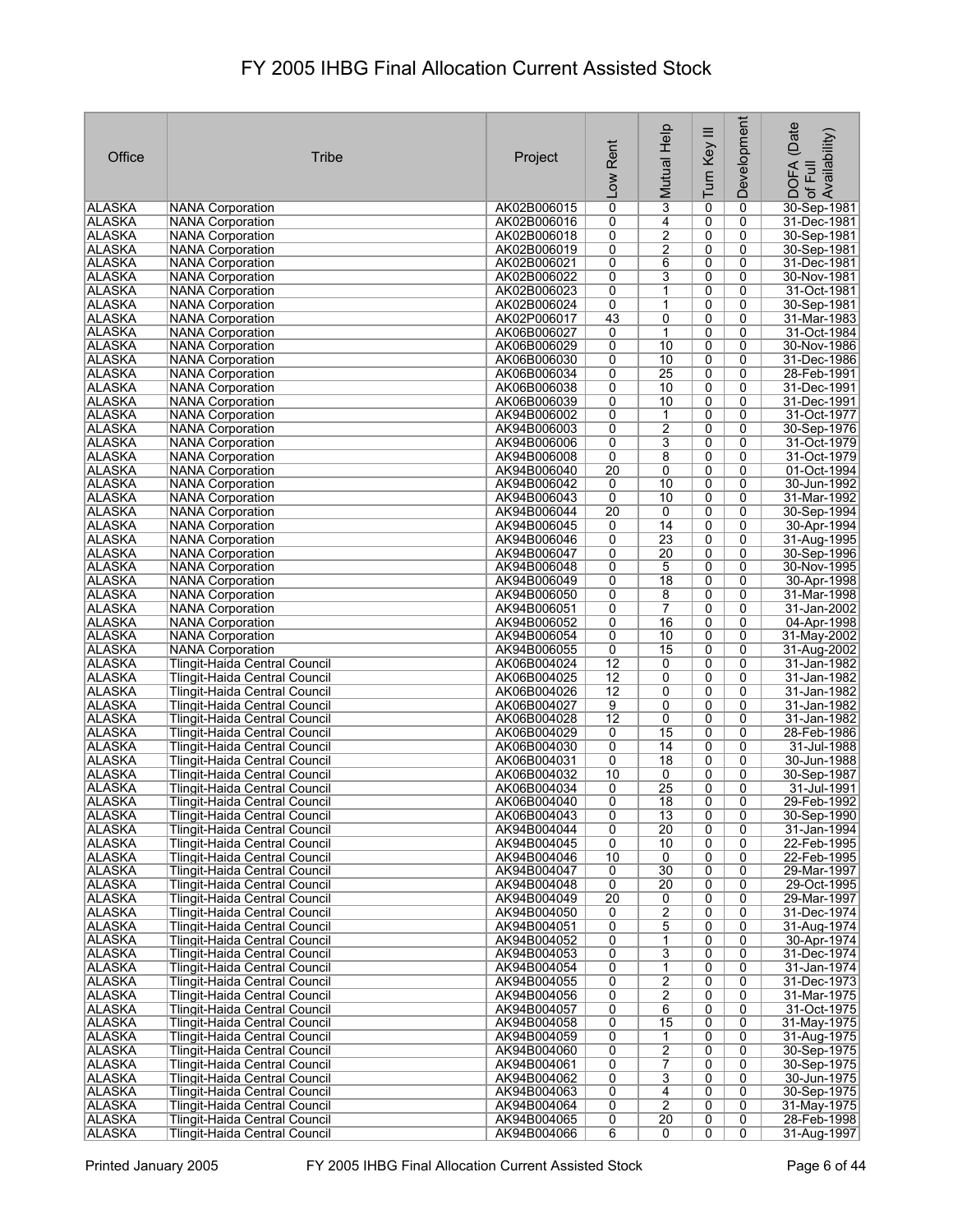|                                  |                                                                      |                            |                      | Mutual Help                        |                     | Development         | (Date<br>: DOFA (Date<br>·of Full<br>.Availability) |
|----------------------------------|----------------------------------------------------------------------|----------------------------|----------------------|------------------------------------|---------------------|---------------------|-----------------------------------------------------|
| Office                           | Tribe                                                                |                            | Rent                 |                                    |                     |                     |                                                     |
|                                  |                                                                      | Project                    |                      |                                    |                     |                     |                                                     |
|                                  |                                                                      |                            | Low                  |                                    | Turn Key III        |                     |                                                     |
|                                  |                                                                      |                            |                      |                                    |                     |                     |                                                     |
| ∣ALASKA                          | Tlingit-Haida Central Council                                        | AK94B004067                | 0                    | $\overline{18}$                    | 0                   | 0                   | 30-Apr-1998                                         |
| <b>ALASKA</b><br><b>ALASKA</b>   | Tlingit-Haida Central Council<br>Tlingit-Haida Central Council       | AK94B004068<br>AK94B004069 | 16<br>17             | 0<br>0                             | 0<br>0              | 0<br>0              | 31-Aug-1997<br>31-Jan-1999                          |
| ALASKA                           | Tlingit-Haida Central Council                                        | AK94B004070                | $\overline{20}$      | 0                                  | 0                   | 0                   | 31-Aug-1999                                         |
| <b>ALASKA</b>                    | <b>Tlingit-Haida Central Council</b>                                 | AK94B004071                | 3                    | 0                                  | 0                   | 0                   | 31-May-1975                                         |
| <b>ALASKA</b>                    | Tlingit-Haida Central Council                                        | AK94B004072                | $\overline{20}$      | 0                                  | 0                   | 0                   | 30-Jun-2000                                         |
| <b>ALASKA</b>                    | Twin Hills                                                           | AK94B018001                | 0                    | 0                                  | 0                   | 12                  |                                                     |
| <b>ALASKA</b>                    | <b>TOTAL</b>                                                         |                            | 1172                 | 3603                               | 0                   | 16                  |                                                     |
|                                  |                                                                      |                            |                      |                                    |                     |                     |                                                     |
| <b>CHICAGO</b>                   | Aroostook Band of Micmac                                             | ME93B034001                | 66                   | 0                                  | 0                   | 0                   | 30-Mar-1997                                         |
| <b>CHICAGO</b><br><b>CHICAGO</b> | Aroostook Band of Micmac                                             | ME93B034002<br>ME93B034002 | 0<br>0               | 4<br>1                             | 0                   | 0<br>0              | 31-Oct-2001                                         |
| <b>CHICAGO</b>                   | Aroostook Band of Micmac<br>Aroostook Band of Micmac                 | ME93B034002                | 0                    | 4                                  | 0<br>0              | 0                   | 30-Nov-2001<br>31-Dec-2001                          |
| <b>CHICAGO</b>                   | Aroostook Band of Micmac                                             | ME93B034002                | 0                    | 10                                 | 0                   | 0                   | 30-Sep-2002                                         |
| <b>CHICAGO</b>                   | Aroostook Band of Micmac                                             | ME93B034002                | 0                    | 1                                  | 0                   | 0                   | 30-Nov-2002                                         |
| <b>CHICAGO</b>                   | <b>Aroostook Band of Micmac</b>                                      | ME93B034002                | 0                    | 1                                  | 0                   | 0                   | 30-Jun-2003                                         |
| <b>CHICAGO</b>                   | Aroostook Band of Micmac                                             | ME93B034002                | 0                    | 2                                  | 0                   | 7                   | 30-Dec-2003                                         |
| <b>CHICAGO</b>                   | <b>Bad River Band</b>                                                | WI93B012001                | 14                   | 0                                  | 0                   | 0                   | 28-Feb-1967                                         |
| <b>CHICAGO</b>                   | <b>Bad River Band</b>                                                | WI93B012004                | 40                   | 0                                  | 0                   | 0                   | 31-Oct-1978                                         |
| <b>CHICAGO</b>                   | <b>Bad River Band</b>                                                | WI93B012005                | $\overline{20}$      | 0                                  | 0                   | 0                   | 31-Oct-1985                                         |
| <b>CHICAGO</b><br><b>CHICAGO</b> | <b>Bad River Band</b><br><b>Bad River Band</b>                       | WI93B012006<br>WI93B012007 | $\overline{35}$<br>0 | 0<br>$\overline{2}$                | 0<br>$\overline{0}$ | 0<br>$\overline{0}$ | 29-Jan-1988<br>29-Jan-1988                          |
| <b>CHICAGO</b>                   | <b>Bad River Band</b>                                                | WI93B012012                | $\overline{20}$      | 0                                  | 0                   | 0                   | 31-Aug-1992                                         |
| <b>CHICAGO</b>                   | <b>Bad River Band</b>                                                | WI93B012013                | 17                   | 0                                  | 0                   | 0                   | 30-Nov-1995                                         |
| <b>CHICAGO</b>                   | <b>Bad River Band</b>                                                | WI93B012014                | $\overline{0}$       | 9                                  | 0                   | 0                   | 30-Nov-1995                                         |
| <b>CHICAGO</b>                   | <b>Bad River Band</b>                                                | WI93B012015                | 5                    | 0                                  | 0                   | 0                   | 30-Nov-1995                                         |
| <b>CHICAGO</b>                   | <b>Bad River Band</b>                                                | WI93B012016                | 16                   | 0                                  | 0                   | 0                   | 31-Dec-1995                                         |
| <b>CHICAGO</b>                   | <b>Bad River Band</b>                                                | WI93B012017                | 0                    | $\overline{7}$                     | 0                   | 0                   | 28-Feb-1998                                         |
| <b>CHICAGO</b>                   | <b>Bad River Band</b>                                                | WI93B012018                | 0                    | 2                                  | 0                   | 0                   | 28-Feb-1998                                         |
| <b>CHICAGO</b>                   | Bay Mills Indian Community                                           | MI93B062002                | 23                   | 0                                  | 0                   | $\Omega$            | 30-Sep-1982                                         |
| <b>CHICAGO</b><br><b>CHICAGO</b> | Bay Mills Indian Community<br>Bay Mills Indian Community             | MI93B062004<br>MI93B062005 | 0<br>$\overline{0}$  | 10<br>8                            | 0<br>0              | 0<br>0              | 28-Sep-1992<br>10-Oct-1993                          |
| <b>CHICAGO</b>                   | <b>Bay Mills Indian Community</b>                                    | MI93B062006                | 10                   | 0                                  | 0                   | 0                   | 30-Jun-1994                                         |
| <b>CHICAGO</b>                   | Bay Mills Indian Community                                           | MI93B062007                | 0                    | $\overline{13}$                    | 0                   | 0                   | 10-Oct-1994                                         |
| <b>CHICAGO</b>                   | Bay Mills Indian Community                                           | MI93B062008                | 0                    | 14                                 | 0                   | 0                   | 29-Feb-1996                                         |
| <b>CHICAGO</b>                   | Bay Mills Indian Community                                           | MI93B062009                | $\overline{20}$      | 0                                  | 0                   | 0                   | 30-Apr-1997                                         |
| <b>CHICAGO</b>                   | Bay Mills Indian Community                                           | MI93B062010                | 0                    | $\overline{27}$                    | 0                   | 0                   | 01-Nov-1999                                         |
| <b>CHICAGO</b>                   | Bay Mills Indian Community                                           | MI93B062011                | $\overline{12}$      | 0                                  | 0                   | 0                   | 31-Dec-1997                                         |
| <b>CHICAGO</b>                   | Bay Mills Indian Community                                           | MI93B062012                | $\overline{0}$       | $\overline{25}$<br>$\overline{24}$ | 0                   | 0<br>0              | 01-Nov-1999<br>01-Nov-1999                          |
| <b>CHICAGO</b><br><b>CHICAGO</b> | Bay Mills Indian Community<br>Boise Forte Band of Minnesota Chippewa | MI93B062013<br>MN93B081001 | 0<br>1               | 2                                  | 0<br>0              | 0                   | 01-Sep-1972                                         |
| <b>CHICAGO</b>                   | Boise Forte Band of Minnesota Chippewa                               | MN93B081002                | 8                    | 0                                  | 0                   | 0                   | 01-May-1974                                         |
| <b>CHICAGO</b>                   | Boise Forte Band of Minnesota Chippewa                               | MN93B081003                | 5                    | 0                                  | 0                   | 0                   | 31-Oct-1974                                         |
| CHICAGO                          | Boise Forte Band of Minnesota Chippewa                               | MN93B081004                | 0                    | 22                                 | $\overline{0}$      | 0                   | 30-Nov-1979                                         |
| <b>CHICAGO</b>                   | Boise Forte Band of Minnesota Chippewa                               | MN93B081005                | 26                   | 0                                  | 0                   | 0                   | 30-Nov-1979                                         |
| <b>CHICAGO</b>                   | Boise Forte Band of Minnesota Chippewa                               | MN93B081006                | 8                    | 0                                  | 0                   | 0                   | 30-Nov-1996                                         |
| <b>CHICAGO</b>                   | Catawba Indian Tribe                                                 | SC93B062001                | $\overline{24}$      | $\overline{0}$                     | $\overline{0}$      | $\overline{0}$      | 31-Aug-1998                                         |
| <b>CHICAGO</b><br><b>CHICAGO</b> | Catawba Indian Tribe<br>Catawba Indian Tribe                         | SC93B062002<br>SC93B062003 | 0<br>10              | $\overline{30}$<br>0               | 0<br>0              | 0<br>0              | 18-Jul-1998<br>31-Aug-1998                          |
| <b>CHICAGO</b>                   | Catawba Indian Tribe                                                 | SC93B062004                | 0                    | $\overline{10}$                    | 0                   | $\overline{0}$      | 01-Jul-1998                                         |
| <b>CHICAGO</b>                   | <b>Coharie State Tribe</b>                                           | NC93B171003                | 20                   | 0                                  | 0                   | 0                   | 28-Apr-1993                                         |
| <b>CHICAGO</b>                   | Eastern Cherokee                                                     | NC93B041001                | 37                   | 0                                  | 0                   | 0                   | 31-Dec-1966                                         |
| <b>CHICAGO</b>                   | Eastern Cherokee                                                     | NC93B041008                | 25                   | 0                                  | 0                   | 0                   | 30-Sep-1978                                         |
| <b>CHICAGO</b>                   | Eastern Cherokee                                                     | NC93B041010                | 0                    | $\overline{72}$                    | 0                   | 0                   | 28-Feb-1982                                         |
| <b>CHICAGO</b>                   | Eastern Cherokee                                                     | NC93B041012                | $\overline{0}$       | 68                                 | 0                   | 0                   | 31-Aug-1982                                         |
| <b>CHICAGO</b>                   | Eastern Cherokee                                                     | NC93B041013                | $\overline{0}$       | 56                                 | 0                   | 0                   | 28-Feb-1983                                         |
| <b>CHICAGO</b><br><b>CHICAGO</b> | Eastern Cherokee<br>Eastern Cherokee                                 | NC93B041014<br>NC93B041015 | 63<br>0              | 0<br>56                            | 0<br>0              | 0<br>0              | 28-Feb-1983<br>30-Sep-1984                          |
| <b>CHICAGO</b>                   | Eastern Cherokee                                                     | NC93B041016                | $\overline{0}$       | 17                                 | 0                   | 0                   | 31-Jul-1986                                         |
| <b>CHICAGO</b>                   | Eastern Cherokee                                                     | NC93B041017                | $\overline{0}$       | $\overline{20}$                    | 0                   | 0                   | 30-Jun-1987                                         |
| <b>CHICAGO</b>                   | Eastern Cherokee                                                     | NC93B041019                | 0                    | 14                                 | 0                   | 0                   | 30-Jun-1987                                         |
| <b>CHICAGO</b>                   | Eastern Cherokee                                                     | NC93B041020                | $\overline{0}$       | 19                                 | 0                   | 0                   | 30-Sep-1988                                         |
| <b>CHICAGO</b>                   | Eastern Cherokee                                                     | NC93B041021                | 0                    | 38                                 | 0                   | 0                   | 31-Dec-1989                                         |
| <b>CHICAGO</b>                   | Eastern Cherokee                                                     | NC93B041022                | $\overline{0}$       | 36                                 | 0                   | 0                   | 31-Oct-1991                                         |
| <b>CHICAGO</b>                   | Eastern Cherokee                                                     | NC93B041024                | 0                    | $\overline{20}$                    | 0                   | 0                   | 28-Feb-1993                                         |
| <b>CHICAGO</b><br><b>CHICAGO</b> | Eastern Cherokee<br>Eastern Cherokee                                 | NC93B041025<br>NC93B041026 | 0<br>0               | 15<br>$\overline{25}$              | 0<br>0              | 0<br>0              | 25-Oct-1995<br>30-Apr-2001                          |
| <b>CHICAGO</b>                   | Eastern Cherokee                                                     | NC93B041027                | $\overline{15}$      | 0                                  | 0                   | 10                  | 31-Aug-2001                                         |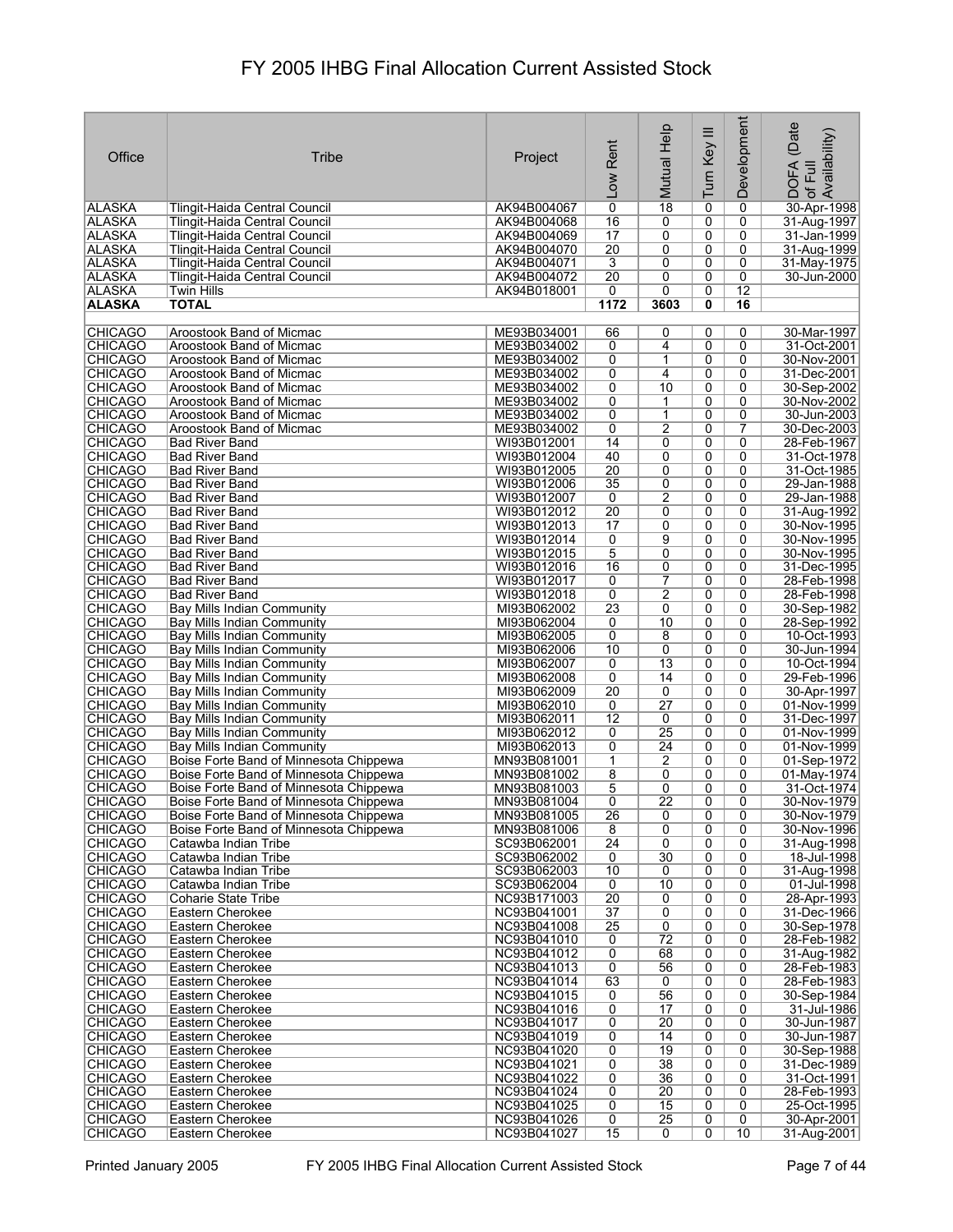| Office                           | Tribe                                                                            | Project                    | Rent<br><b>NOT</b>   | Mutual Help         | Turn Key III        | Development         | (Date<br>: DOFA (Date<br>∵of Full<br>,Availability) |
|----------------------------------|----------------------------------------------------------------------------------|----------------------------|----------------------|---------------------|---------------------|---------------------|-----------------------------------------------------|
| <b>CHICAGO</b>                   | Eastern Cherokee                                                                 | NC93B041028                | 0                    | $\overline{23}$     | 0                   | 0                   | 31-Aug-2001                                         |
| <b>CHICAGO</b>                   | Eastern Cherokee                                                                 | NC93B041029                | 0                    | 23                  | 0                   | 0                   | 30-Nov-2001                                         |
| <b>CHICAGO</b>                   | Eastern Cherokee                                                                 | NC93B041030                | 0                    | $\overline{24}$     | 0                   | 20                  | 29-Oct-2003                                         |
| <b>CHICAGO</b>                   | Fond Du Lac Band of Minnesota Chippewa                                           | MN93B015001                | $\overline{25}$      | 0                   | 0                   | 0                   | 31-Aug-1967                                         |
| <b>CHICAGO</b><br><b>CHICAGO</b> | Fond Du Lac Band of Minnesota Chippewa<br>Fond Du Lac Band of Minnesota Chippewa | MN93B015003<br>MN93B015004 | $\overline{35}$<br>0 | 0<br>8              | 0<br>0              | 0<br>0              | 31-Dec-1982<br>31-Jan-1983                          |
| <b>CHICAGO</b>                   | Fond Du Lac Band of Minnesota Chippewa                                           | MN93B015005                | 49                   | 0                   | $\overline{0}$      | 0                   | 30-Nov-1983                                         |
| <b>CHICAGO</b>                   | Fond Du Lac Band of Minnesota Chippewa                                           | MN93B015006                | $\overline{0}$       | 11                  | 0                   | 0                   | 31-Aug-1984                                         |
| <b>CHICAGO</b>                   | Fond Du Lac Band of Minnesota Chippewa                                           | MN93B015007                | 11                   | 0                   | 0                   | 0                   | 31-Aug-1984                                         |
| <b>CHICAGO</b>                   | Fond Du Lac Band of Minnesota Chippewa                                           | MN93B015008                | $\overline{20}$      | 0                   | 0                   | 0                   | 31-Mar-1985                                         |
| <b>CHICAGO</b>                   | Fond Du Lac Band of Minnesota Chippewa                                           | MN93B015009                | 23                   | 0                   | 0                   | 0                   | 31-Dec-1986                                         |
| <b>CHICAGO</b>                   | Fond Du Lac Band of Minnesota Chippewa                                           | MN93B015013                | 15                   | 0                   | 0                   | 0                   | 30-Apr-1987                                         |
| <b>CHICAGO</b>                   | Fond Du Lac Band of Minnesota Chippewa                                           | MN93B015014                | 0                    | $\overline{13}$     | 0                   | 0                   | 31-Dec-1988                                         |
| <b>CHICAGO</b>                   | Fond Du Lac Band of Minnesota Chippewa                                           | MN93B015015                | 13                   | 0                   | 0                   | 0<br>$\mathbf{0}$   | 31-Dec-1988                                         |
| <b>CHICAGO</b><br><b>CHICAGO</b> | Fond Du Lac Band of Minnesota Chippewa<br>Fond Du Lac Band of Minnesota Chippewa | MN93B015016<br>MN93B015017 | 15<br>0              | 0<br>15             | 0<br>0              | 0                   | 31-Dec-1991<br>30-Nov-1991                          |
| <b>CHICAGO</b>                   | Fond Du Lac Band of Minnesota Chippewa                                           | MN93B015018                | 0                    | 10                  | 0                   | 0                   | 28-Feb-1994                                         |
| <b>CHICAGO</b>                   | Fond Du Lac Band of Minnesota Chippewa                                           | MN93B015019                | 0                    | 16                  | 0                   | 0                   | 30-Apr-1996                                         |
| <b>CHICAGO</b>                   | Fond Du Lac Band of Minnesota Chippewa                                           | MN93B015020                | 0                    | 16                  | $\overline{0}$      | 0                   | 31-Jan-1998                                         |
| <b>CHICAGO</b>                   | Fond Du Lac Band of Minnesota Chippewa                                           | MN93B015021                | $\overline{12}$      | 0                   | 0                   | 0                   | 31-Jan-1998                                         |
| <b>CHICAGO</b>                   | Fond Du Lac Band of Minnesota Chippewa                                           | MN93B015022                | 16                   | 0                   | 0                   | 0                   | 16-Dec-1996                                         |
| <b>CHICAGO</b>                   | Fond Du Lac Band of Minnesota Chippewa                                           | MN93B015023                | 0                    | $\overline{12}$     | $\overline{0}$      | $\overline{9}$      | 31-Dec-2000                                         |
| <b>CHICAGO</b>                   | Fond Du Lac Band of Minnesota Chippewa                                           | MN93B015023                | 0                    | 6                   | 0                   | 0                   | 31-Dec-2001                                         |
| <b>CHICAGO</b>                   | Forest County Potawatami                                                         | WI93B035001                | $\overline{7}$       | 0                   | 0                   | 0                   | 01-Jun-1971                                         |
| <b>CHICAGO</b>                   | Forest County Potawatami                                                         | WI93B035004                | 0                    | $\overline{17}$     | 0                   | 0                   | 31-May-1995                                         |
| <b>CHICAGO</b>                   | Forest County Potawatami                                                         | WI93B035005                | 0<br>0               | 10<br>25            | 0<br>0              | 0<br>0              | 31-May-1995                                         |
| <b>CHICAGO</b><br><b>CHICAGO</b> | Forest County Potawatami<br>Forest County Potawatami                             | WI93B035006<br>WI93B035007 | 8                    | 0                   | 0                   | $\mathbf{0}$        | 31-Jan-1997<br>31-Mar-1998                          |
| <b>CHICAGO</b>                   | Forest County Potawatami                                                         | WI93B035008                | 6                    | 0                   | 0                   | 0                   | 31-Jul-1999                                         |
| <b>CHICAGO</b>                   | Forest County Potawatami                                                         | WI93B035009                | 0                    | 4                   | 0                   | 0                   | 31-Jul-1999                                         |
| <b>CHICAGO</b>                   | Grand Portage Band of Minn. Chippewa                                             | MN93B175001                | $\overline{5}$       | 0                   | 0                   | 0                   | 31-Jan-1981                                         |
| <b>CHICAGO</b>                   | Grand Portage Band of Minn. Chippewa                                             | MN93B175003                | 4                    | 0                   | 0                   | 0                   | 31-Dec-1983                                         |
| <b>CHICAGO</b>                   | Grand Portage Band of Minn. Chippewa                                             | MN93B175004                | 4                    | 0                   | 0                   | 0                   | 30-Nov-1986                                         |
| <b>CHICAGO</b>                   | Grand Portage Band of Minn. Chippewa                                             | MN93B175005                | 0                    | 17                  | 0                   | 0                   | 11-Oct-1995                                         |
| <b>CHICAGO</b>                   | Grand Traverse Band                                                              | MI93B197001                | 30                   | 0                   | 0                   | 0                   | 31-May-1989                                         |
| <b>CHICAGO</b>                   | <b>Grand Traverse Band</b>                                                       | MI93B197002                | 16<br>14             | 0<br>0              | 0<br>0              | 0<br>0              | 31-Aug-1989                                         |
| <b>CHICAGO</b><br><b>CHICAGO</b> | Grand Traverse Band<br><b>Grand Traverse Band</b>                                | MI93B197003<br>MI93B197004 | 0                    | 8                   | 0                   | 0                   | 30-Apr-1995<br>31-Aug-1998                          |
| <b>CHICAGO</b>                   | Grand Traverse Band                                                              | MI93B197005                | 0                    | 9                   | 0                   | 0                   | 31-Aug-1998                                         |
| <b>CHICAGO</b>                   | Grand Traverse Band                                                              | MI93B197006                | 0                    | 4                   | 0                   | $\mathbf{0}$        | 31-Aug-2000                                         |
| <b>CHICAGO</b>                   | Haliwa-Saponi State Tribe                                                        | NC93B171002                | 30                   | 0                   | 0                   | 0                   | 31-Mar-1991                                         |
| <b>CHICAGO</b>                   | Haliwa-Saponi State Tribe                                                        | NC93B171005                | 0                    | 14                  | 0                   | 0                   | 31-Aug-1998                                         |
| <b>CHICAGO</b>                   | Hannahville Community                                                            | MI93B075001                | $\overline{15}$      | 0                   | 0                   | 0                   | 01-Jan-1971                                         |
| <b>CHICAGO</b>                   | <b>Hannahville Community</b>                                                     | MI93B075002                | 0                    | 10                  | $\overline{0}$      | 0                   | 30-Sep-1996                                         |
| <b>CHICAGO</b>                   | Ho-Chunk Nation                                                                  | WI93B238001                | 21                   | 0                   | 0                   | 0                   | 31-May-1971                                         |
| <b>CHICAGO</b><br><b>CHICAGO</b> | Ho-Chunk Nation<br>Ho-Chunk Nation                                               | WI93B238002<br>WI93B238003 | 51<br>10             | 0<br>$\overline{0}$ | 0<br>$\overline{0}$ | 0<br>$\overline{0}$ | 30-Jun-1983<br>31-Mar-1973                          |
| <b>CHICAGO</b>                   | Ho-Chunk Nation                                                                  | WI93B238004                | 40                   | 0                   | 0                   | 0                   | 31-Mar-1978                                         |
| <b>CHICAGO</b>                   | Ho-Chunk Nation                                                                  | WI93B238005                | $\overline{20}$      | 0                   | 0                   | 0                   | 31-May-1973                                         |
| <b>CHICAGO</b>                   | <b>Ho-Chunk Nation</b>                                                           | WI93B238008                | 10                   | 0                   | 0                   | 0                   | 31-Jul-1971                                         |
| <b>CHICAGO</b>                   | Ho-Chunk Nation                                                                  | WI93B238009                | 0                    | $\overline{15}$     | 0                   | $\overline{12}$     | 28-Feb-1999                                         |
| <b>CHICAGO</b>                   | <b>Ho-Chunk Nation</b>                                                           | WI93B238010                | $\overline{0}$       | 8                   | 0                   | 0                   | 28-Feb-1999                                         |
| <b>CHICAGO</b>                   | <b>Houlton Band of Maliseets</b>                                                 | ME93B033001                | 40                   | 0                   | 0                   | 0                   | 28-Feb-1994                                         |
| <b>CHICAGO</b>                   | <b>Houlton Band of Maliseets</b>                                                 | ME93B033002                | 10                   | 0                   | 0                   | 0                   | 31-Jan-1994                                         |
| <b>CHICAGO</b>                   | <b>Houlton Band of Maliseets</b>                                                 | ME93B033003<br>ME93B033004 | 15<br>$\overline{3}$ | 0                   | 0                   | 0<br>$\overline{2}$ | 15-Sep-2003<br>15-Sep-2003                          |
| <b>CHICAGO</b><br><b>CHICAGO</b> | <b>Houlton Band of Maliseets</b><br><b>Houlton Band of Maliseets</b>             | ME93B033005                | $\overline{0}$       | 0<br>7              | 0<br>0              | 8                   | 15-Sep-2003                                         |
| <b>CHICAGO</b>                   | Keweenaw Bay Indian Community                                                    | MI93B065001                | $\overline{33}$      | 0                   | 0                   | 0                   | 01-Dec-1972                                         |
| <b>CHICAGO</b>                   | Keweenaw Bay Indian Community                                                    | MI93B065002                | 45                   | 0                   | 0                   | 0                   | 30-Jun-1981                                         |
| <b>CHICAGO</b>                   | Keweenaw Bay Indian Community                                                    | MI93B065003                | 50                   | 0                   | 0                   | 0                   | 28-Feb-1983                                         |
| <b>CHICAGO</b>                   | Keweenaw Bay Indian Community                                                    | MI93B065004                | 30                   | 0                   | 0                   | 0                   | 30-Nov-1985                                         |
| <b>CHICAGO</b>                   | Keweenaw Bay Indian Community                                                    | MI93B065005                | 50                   | 0                   | 0                   | 0                   | 30-Nov-1985                                         |
| <b>CHICAGO</b>                   | Keweenaw Bay Indian Community                                                    | MI93B065006                | 0                    | 6                   | 0                   | 0                   | 30-Sep-1986                                         |
| <b>CHICAGO</b>                   | Keweenaw Bay Indian Community                                                    | MI93B065009                | $\overline{20}$      | 0                   | 0                   | 0                   | 31-Oct-1993                                         |
| <b>CHICAGO</b>                   | Keweenaw Bay Indian Community                                                    | MI93B065010                | 20                   | 0                   | 0                   | 0                   | 31-Oct-1993                                         |
| <b>CHICAGO</b><br>CHICAGO        | Lac Courte Oreilles<br>Lac Courte Oreilles                                       | WI93B054001<br>WI93B054003 | 23<br>15             | 0<br>0              | 0<br>0              | 0<br>0              | 01-Oct-1970<br>31-Oct-1974                          |
| <b>CHICAGO</b>                   | Lac Courte Oreilles                                                              | WI93B054004                | $\overline{45}$      | $\overline{0}$      | 0                   | $\overline{0}$      | 30-Jan-1979                                         |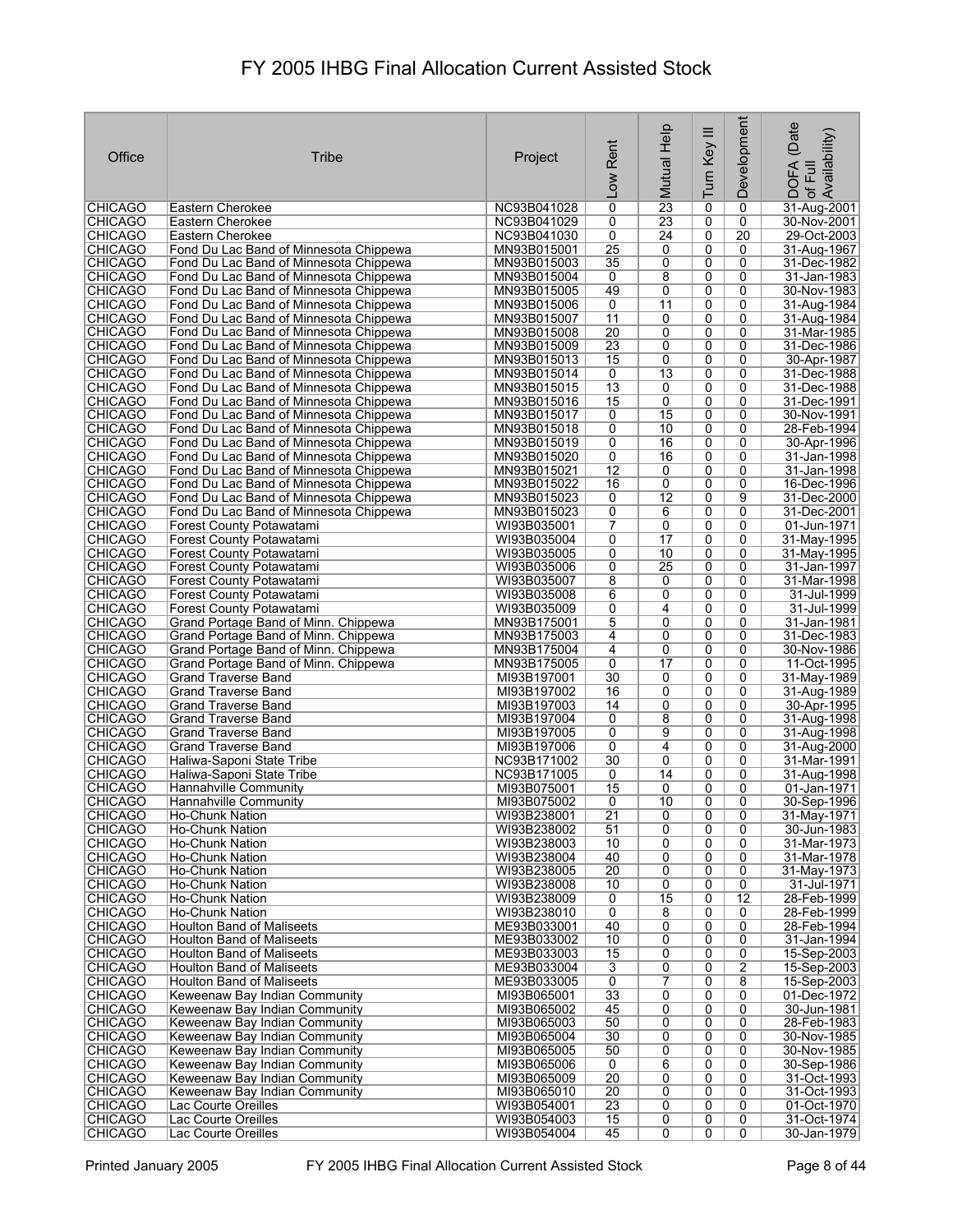| 49<br>$\overline{0}$<br>30-Nov-1980<br><b>CHICAGO</b><br>Lac Courte Oreilles<br>WI93B054005<br>0<br>0<br>5<br><b>CHICAGO</b><br>WI93B054006<br>0<br>0<br>0<br>30-Sep-1983<br>Lac Courte Oreilles<br>34<br><b>CHICAGO</b><br>Lac Courte Oreilles<br>WI93B054007<br>0<br>0<br>0<br>30-Nov-1982<br><b>CHICAGO</b><br>24<br>0<br>0<br>0<br>31-Jul-1984<br>Lac Courte Oreilles<br>WI93B054008<br>20<br>0<br>0<br>0<br>28-Feb-1984<br><b>CHICAGO</b><br>Lac Courte Oreilles<br>WI93B054009<br><b>CHICAGO</b><br>Lac Courte Oreilles<br>WI93B054010<br>10<br>0<br>0<br>0<br>30-Sep-1985<br>40<br>0<br><b>CHICAGO</b><br>WI93B054011<br>0<br>0<br>31-Aug-1986<br>Lac Courte Oreilles<br><b>CHICAGO</b><br>WI93B054012<br>0<br>1<br>0<br>0<br>31-Dec-1987<br>Lac Courte Oreilles<br><b>CHICAGO</b><br>$\overline{20}$<br>0<br>0<br>31-Dec-1988<br>Lac Courte Oreilles<br>WI93B054013<br>0<br>0<br><b>CHICAGO</b><br>WI93B054014<br>0<br>$\mathbf 1$<br>0<br>30-Sep-1989<br>Lac Courte Oreilles<br><b>CHICAGO</b><br>0<br>$\overline{17}$<br>0<br>0<br>Lac Courte Oreilles<br>WI93B054015<br>30-Nov-1992<br><b>CHICAGO</b><br>16<br>0<br>0<br>31-Dec-1996<br>Lac Courte Oreilles<br>WI93B054016<br>0<br>0<br><b>CHICAGO</b><br>WI93B054017<br>0<br>6<br>0<br>20-Jun-1994<br>Lac Courte Oreilles<br>$\overline{17}$<br><b>CHICAGO</b><br>Lac Courte Oreilles<br>WI93B054018<br>0<br>0<br>0<br>30-Sep-2000<br>$\overline{20}$<br>0<br>5<br><b>CHICAGO</b><br>Lac Courte Oreilles<br>WI93B054019<br>0<br>31-Aug-2001<br><b>CHICAGO</b><br>5<br>0<br>0<br>0<br>31-Dec-2001<br>Lac Courte Oreilles<br>WI93B054019<br><b>CHICAGO</b><br>0<br>1<br>0<br>0<br>Lac Courte Oreilles<br>WI93B054020<br>31-Jan-1975<br><b>CHICAGO</b><br>0<br>0<br>0<br>30-Jan-1979<br>Lac Courte Oreilles<br>WI93B054021<br>14<br><b>CHICAGO</b><br>7<br>0<br>$\overline{0}$<br>WI93B054022<br>0<br>31-Jan-1975<br>Lac Courte Oreilles<br><b>CHICAGO</b><br>$\overline{12}$<br>0<br>0<br>11-Mar-1999<br>Lac Courte Oreilles<br>WI93B054023<br>0<br><b>CHICAGO</b><br>8<br>0<br>0<br>01-Oct-1970<br>Lac Courte Oreilles<br>WI93B054024<br>0<br>$\overline{20}$<br><b>CHICAGO</b><br>Lac Du Flambeau Band<br>WI93B009001<br>0<br>0<br>0<br>01-Jul-1966<br><b>CHICAGO</b><br>0<br>Lac Du Flambeau Band<br>WI93B009004<br>18<br>0<br>0<br>30-Jan-1979<br><b>CHICAGO</b><br>20<br>0<br>31-Jan-1980<br>Lac Du Flambeau Band<br>WI93B009005<br>0<br>0<br>25<br><b>CHICAGO</b><br>WI93B009006<br>0<br>0<br>0<br>31-May-1982<br>Lac Du Flambeau Band<br>48<br><b>CHICAGO</b><br>Lac Du Flambeau Band<br>WI93B009007<br>0<br>0<br>0<br>29-Feb-1984<br>24<br>0<br><b>CHICAGO</b><br>Lac Du Flambeau Band<br>WI93B009008<br>0<br>0<br>31-Jan-1985<br>$\overline{18}$<br><b>CHICAGO</b><br>Lac Du Flambeau Band<br>WI93B009009<br>0<br>0<br>0<br>28-Feb-1986<br><b>CHICAGO</b><br>1<br>0<br>0<br>30-Nov-1988<br>Lac Du Flambeau Band<br>WI93B009010<br>0<br>0<br>5<br>0<br>0<br><b>CHICAGO</b><br>Lac Du Flambeau Band<br>WI93B009011<br>31-Dec-1990<br><b>CHICAGO</b><br>8<br>0<br>Lac Du Flambeau Band<br>WI93B009013<br>0<br>0<br>31-May-1982<br>15<br><b>CHICAGO</b><br>WI93B009014<br>0<br>0<br>0<br>Lac Du Flambeau Band<br>31-May-1982<br><b>CHICAGO</b><br>13<br>Lac Du Flambeau Band<br>WI93B009015<br>0<br>0<br>0<br>30-Jun-1996<br><b>CHICAGO</b><br>8<br>0<br>0<br>Lac Du Flambeau Band<br>WI93B009016<br>0<br>30-Jun-1996<br><b>CHICAGO</b><br>Lac Du Flambeau Band<br>WI93B009017<br>0<br>9<br>0<br>0<br>01-Jan-1995<br><b>CHICAGO</b><br>WI93B009018<br>0<br>0<br>0<br>Lac Du Flambeau Band<br>1<br>31-Aug-1998<br>$\overline{2}$<br><b>CHICAGO</b><br>0<br>3<br>Lac Du Flambeau Band<br>WI93B009019<br>0<br>31-Aug-1998<br>15<br>0<br><b>CHICAGO</b><br>MI93B085001<br>0<br>0<br>01-Oct-1970<br>Lac Vieux Desert Band<br>$\overline{20}$<br><b>CHICAGO</b><br>Lac Vieux Desert Band<br>MI93B085002<br>0<br>0<br>0<br>31-Oct-1983<br>8<br>0<br><b>CHICAGO</b><br>Lac Vieux Desert Band<br>MI93B085003<br>0<br>0<br>30-Sep-1995<br><b>CHICAGO</b><br>Leech Lake Band of Minnesota Chippewa<br>50<br>0<br>0<br>0<br>MN93B012002<br>01-May-1967<br><b>CHICAGO</b><br>0<br>0<br>0<br>Leech Lake Band of Minnesota Chippewa<br>MN93B012005<br>15<br>01-Dec-1967<br><b>CHICAGO</b><br>45<br>0<br>0<br>0<br>Leech Lake Band of Minnesota Chippewa<br>MN93B012007<br>31-Oct-1978<br>$\overline{0}$<br>$\overline{17}$<br>0<br>$\overline{0}$<br><b>CHICAGO</b><br>MN93B012008<br>31-Oct-1978<br>Leech Lake Band of Minnesota Chippewa<br><b>CHICAGO</b><br>Leech Lake Band of Minnesota Chippewa<br>MN93B012009<br>0<br>0<br>31-Mar-1983<br>52<br>0<br><b>CHICAGO</b><br>$\overline{24}$<br>0<br>31-Mar-1983<br>Leech Lake Band of Minnesota Chippewa<br>MN93B012010<br>0<br>0<br><b>CHICAGO</b><br>Leech Lake Band of Minnesota Chippewa<br>MN93B012012<br>0<br>46<br>0<br>0<br>30-Sep-1986<br>10<br>0<br>0<br><b>CHICAGO</b><br>Leech Lake Band of Minnesota Chippewa<br>MN93B012013<br>0<br>30-Sep-1985<br><b>CHICAGO</b><br>30<br>0<br>0<br>Leech Lake Band of Minnesota Chippewa<br>MN93B012015<br>0<br>$\overline{0}$<br><b>CHICAGO</b><br>Leech Lake Band of Minnesota Chippewa<br>MN93B012016<br>41<br>0<br>0<br>28-Feb-1989<br>10<br>0<br>0<br>0<br><b>CHICAGO</b><br>MN93B012017<br>31-Jul-1993<br>Leech Lake Band of Minnesota Chippewa<br>$\overline{20}$<br>0<br><b>CHICAGO</b><br>Leech Lake Band of Minnesota Chippewa<br>MN93B012018<br>0<br>0<br>30-Jun-1994<br>$\overline{20}$<br>0<br>0<br>30-Apr-1996<br><b>CHICAGO</b><br>Leech Lake Band of Minnesota Chippewa<br>MN93B012019<br>0<br>16<br>0<br>0<br><b>CHICAGO</b><br>0<br>30-Apr-1996<br>Leech Lake Band of Minnesota Chippewa<br>MN93B012020<br>$\overline{20}$<br>0<br>0<br>0<br><b>CHICAGO</b><br>Leech Lake Band of Minnesota Chippewa<br>MN93B012021<br>27-Feb-1998<br>$\overline{18}$<br>0<br>0<br><b>CHICAGO</b><br>Leech Lake Band of Minnesota Chippewa<br>MN93B012022<br>0<br>29-May-1998<br>15<br>0<br>0<br><b>CHICAGO</b><br>Lower Sioux<br>MN93B207002<br>0<br>31-Dec-1989<br><b>CHICAGO</b><br>$\overline{8}$<br>0<br>Lower Sioux<br>MN93B207003<br>0<br>0<br>31-Dec-1986<br><b>CHICAGO</b><br><b>Lower Sioux</b><br>$\overline{9}$<br>0<br>0<br>0<br>MN93B207004<br>31-May-1987<br>204<br>0<br>0<br><b>CHICAGO</b><br>Lumbee State Tribe<br>NC93B171001<br>0<br>29-Feb-1988<br><b>CHICAGO</b><br>147<br>0<br>0<br>0<br>Menominee Indian Tribe<br>WI93B243001<br>30-Sep-1984<br>$\overline{3}$<br><b>CHICAGO</b><br>0<br>0<br>Menominee Indian Tribe<br>WI93B243002<br>0<br>31-Dec-1983<br>$\overline{3}$<br>$\overline{0}$<br>0<br>0<br><b>CHICAGO</b><br>Menominee Indian Tribe<br>WI93B243003<br>28-Feb-1985<br>5<br>0<br><b>CHICAGO</b><br>Menominee Indian Tribe<br>WI93B243005<br>0<br>0<br>30-Sep-1986<br><b>CHICAGO</b><br>0<br>11<br>0<br>0<br>Menominee Indian Tribe<br>WI93B243006<br>30-Jun-1988<br>$\overline{0}$<br>$\overline{24}$<br>0<br><b>CHICAGO</b><br>WI93B243008<br>0<br>30-Sep-1990<br>Menominee Indian Tribe<br><b>CHICAGO</b><br>12<br>0<br>0<br>0<br>31-Jul-1990<br>Menominee Indian Tribe<br>WI93B243009<br><b>CHICAGO</b><br>44<br>$\overline{0}$<br>Menominee Indian Tribe<br>WI93B243010<br>0<br>0 | Office | Tribe | Project | Rent<br>Low | Mutual Help | Turn Key III | Development | (Date<br>Availability)<br><b>DOFA</b><br>卮<br>$\mathcal{P}$ |
|-------------------------------------------------------------------------------------------------------------------------------------------------------------------------------------------------------------------------------------------------------------------------------------------------------------------------------------------------------------------------------------------------------------------------------------------------------------------------------------------------------------------------------------------------------------------------------------------------------------------------------------------------------------------------------------------------------------------------------------------------------------------------------------------------------------------------------------------------------------------------------------------------------------------------------------------------------------------------------------------------------------------------------------------------------------------------------------------------------------------------------------------------------------------------------------------------------------------------------------------------------------------------------------------------------------------------------------------------------------------------------------------------------------------------------------------------------------------------------------------------------------------------------------------------------------------------------------------------------------------------------------------------------------------------------------------------------------------------------------------------------------------------------------------------------------------------------------------------------------------------------------------------------------------------------------------------------------------------------------------------------------------------------------------------------------------------------------------------------------------------------------------------------------------------------------------------------------------------------------------------------------------------------------------------------------------------------------------------------------------------------------------------------------------------------------------------------------------------------------------------------------------------------------------------------------------------------------------------------------------------------------------------------------------------------------------------------------------------------------------------------------------------------------------------------------------------------------------------------------------------------------------------------------------------------------------------------------------------------------------------------------------------------------------------------------------------------------------------------------------------------------------------------------------------------------------------------------------------------------------------------------------------------------------------------------------------------------------------------------------------------------------------------------------------------------------------------------------------------------------------------------------------------------------------------------------------------------------------------------------------------------------------------------------------------------------------------------------------------------------------------------------------------------------------------------------------------------------------------------------------------------------------------------------------------------------------------------------------------------------------------------------------------------------------------------------------------------------------------------------------------------------------------------------------------------------------------------------------------------------------------------------------------------------------------------------------------------------------------------------------------------------------------------------------------------------------------------------------------------------------------------------------------------------------------------------------------------------------------------------------------------------------------------------------------------------------------------------------------------------------------------------------------------------------------------------------------------------------------------------------------------------------------------------------------------------------------------------------------------------------------------------------------------------------------------------------------------------------------------------------------------------------------------------------------------------------------------------------------------------------------------------------------------------------------------------------------------------------------------------------------------------------------------------------------------------------------------------------------------------------------------------------------------------------------------------------------------------------------------------------------------------------------------------------------------------------------------------------------------------------------------------------------------------------------------------------------------------------------------------------------------------------------------------------------------------------------------------------------------------------------------------------------------------------------------------------------------------------------------------------------------------------------------------------------------------------------------------------------------------------------------------------------------------------------------------------------------------------------------------------------------------------------------------------------------------------------------------------------------------------------------------------------------------------------------------------------------------------------------------------------------------------------------------------------------------------------------------------------------------------------------------------------------------------------------------------------------------------------------------------------------------------------------------------------------------------------------------------------------------------------------------------------------------------------------------------------------------------------------------------------------------------------------------------------|--------|-------|---------|-------------|-------------|--------------|-------------|-------------------------------------------------------------|
|                                                                                                                                                                                                                                                                                                                                                                                                                                                                                                                                                                                                                                                                                                                                                                                                                                                                                                                                                                                                                                                                                                                                                                                                                                                                                                                                                                                                                                                                                                                                                                                                                                                                                                                                                                                                                                                                                                                                                                                                                                                                                                                                                                                                                                                                                                                                                                                                                                                                                                                                                                                                                                                                                                                                                                                                                                                                                                                                                                                                                                                                                                                                                                                                                                                                                                                                                                                                                                                                                                                                                                                                                                                                                                                                                                                                                                                                                                                                                                                                                                                                                                                                                                                                                                                                                                                                                                                                                                                                                                                                                                                                                                                                                                                                                                                                                                                                                                                                                                                                                                                                                                                                                                                                                                                                                                                                                                                                                                                                                                                                                                                                                                                                                                                                                                                                                                                                                                                                                                                                                                                                                                                                                                                                                                                                                                                                                                                                                                                                                                                                                                                                                                                                                                                                                                                                                                                                                                                                                                                                                                                                                                                                                                               |        |       |         |             |             |              |             |                                                             |
| 31-Dec-1987<br>30-Apr-1969                                                                                                                                                                                                                                                                                                                                                                                                                                                                                                                                                                                                                                                                                                                                                                                                                                                                                                                                                                                                                                                                                                                                                                                                                                                                                                                                                                                                                                                                                                                                                                                                                                                                                                                                                                                                                                                                                                                                                                                                                                                                                                                                                                                                                                                                                                                                                                                                                                                                                                                                                                                                                                                                                                                                                                                                                                                                                                                                                                                                                                                                                                                                                                                                                                                                                                                                                                                                                                                                                                                                                                                                                                                                                                                                                                                                                                                                                                                                                                                                                                                                                                                                                                                                                                                                                                                                                                                                                                                                                                                                                                                                                                                                                                                                                                                                                                                                                                                                                                                                                                                                                                                                                                                                                                                                                                                                                                                                                                                                                                                                                                                                                                                                                                                                                                                                                                                                                                                                                                                                                                                                                                                                                                                                                                                                                                                                                                                                                                                                                                                                                                                                                                                                                                                                                                                                                                                                                                                                                                                                                                                                                                                                                    |        |       |         |             |             |              |             |                                                             |
|                                                                                                                                                                                                                                                                                                                                                                                                                                                                                                                                                                                                                                                                                                                                                                                                                                                                                                                                                                                                                                                                                                                                                                                                                                                                                                                                                                                                                                                                                                                                                                                                                                                                                                                                                                                                                                                                                                                                                                                                                                                                                                                                                                                                                                                                                                                                                                                                                                                                                                                                                                                                                                                                                                                                                                                                                                                                                                                                                                                                                                                                                                                                                                                                                                                                                                                                                                                                                                                                                                                                                                                                                                                                                                                                                                                                                                                                                                                                                                                                                                                                                                                                                                                                                                                                                                                                                                                                                                                                                                                                                                                                                                                                                                                                                                                                                                                                                                                                                                                                                                                                                                                                                                                                                                                                                                                                                                                                                                                                                                                                                                                                                                                                                                                                                                                                                                                                                                                                                                                                                                                                                                                                                                                                                                                                                                                                                                                                                                                                                                                                                                                                                                                                                                                                                                                                                                                                                                                                                                                                                                                                                                                                                                               |        |       |         |             |             |              |             |                                                             |
|                                                                                                                                                                                                                                                                                                                                                                                                                                                                                                                                                                                                                                                                                                                                                                                                                                                                                                                                                                                                                                                                                                                                                                                                                                                                                                                                                                                                                                                                                                                                                                                                                                                                                                                                                                                                                                                                                                                                                                                                                                                                                                                                                                                                                                                                                                                                                                                                                                                                                                                                                                                                                                                                                                                                                                                                                                                                                                                                                                                                                                                                                                                                                                                                                                                                                                                                                                                                                                                                                                                                                                                                                                                                                                                                                                                                                                                                                                                                                                                                                                                                                                                                                                                                                                                                                                                                                                                                                                                                                                                                                                                                                                                                                                                                                                                                                                                                                                                                                                                                                                                                                                                                                                                                                                                                                                                                                                                                                                                                                                                                                                                                                                                                                                                                                                                                                                                                                                                                                                                                                                                                                                                                                                                                                                                                                                                                                                                                                                                                                                                                                                                                                                                                                                                                                                                                                                                                                                                                                                                                                                                                                                                                                                               |        |       |         |             |             |              |             |                                                             |
|                                                                                                                                                                                                                                                                                                                                                                                                                                                                                                                                                                                                                                                                                                                                                                                                                                                                                                                                                                                                                                                                                                                                                                                                                                                                                                                                                                                                                                                                                                                                                                                                                                                                                                                                                                                                                                                                                                                                                                                                                                                                                                                                                                                                                                                                                                                                                                                                                                                                                                                                                                                                                                                                                                                                                                                                                                                                                                                                                                                                                                                                                                                                                                                                                                                                                                                                                                                                                                                                                                                                                                                                                                                                                                                                                                                                                                                                                                                                                                                                                                                                                                                                                                                                                                                                                                                                                                                                                                                                                                                                                                                                                                                                                                                                                                                                                                                                                                                                                                                                                                                                                                                                                                                                                                                                                                                                                                                                                                                                                                                                                                                                                                                                                                                                                                                                                                                                                                                                                                                                                                                                                                                                                                                                                                                                                                                                                                                                                                                                                                                                                                                                                                                                                                                                                                                                                                                                                                                                                                                                                                                                                                                                                                               |        |       |         |             |             |              |             |                                                             |
|                                                                                                                                                                                                                                                                                                                                                                                                                                                                                                                                                                                                                                                                                                                                                                                                                                                                                                                                                                                                                                                                                                                                                                                                                                                                                                                                                                                                                                                                                                                                                                                                                                                                                                                                                                                                                                                                                                                                                                                                                                                                                                                                                                                                                                                                                                                                                                                                                                                                                                                                                                                                                                                                                                                                                                                                                                                                                                                                                                                                                                                                                                                                                                                                                                                                                                                                                                                                                                                                                                                                                                                                                                                                                                                                                                                                                                                                                                                                                                                                                                                                                                                                                                                                                                                                                                                                                                                                                                                                                                                                                                                                                                                                                                                                                                                                                                                                                                                                                                                                                                                                                                                                                                                                                                                                                                                                                                                                                                                                                                                                                                                                                                                                                                                                                                                                                                                                                                                                                                                                                                                                                                                                                                                                                                                                                                                                                                                                                                                                                                                                                                                                                                                                                                                                                                                                                                                                                                                                                                                                                                                                                                                                                                               |        |       |         |             |             |              |             |                                                             |
|                                                                                                                                                                                                                                                                                                                                                                                                                                                                                                                                                                                                                                                                                                                                                                                                                                                                                                                                                                                                                                                                                                                                                                                                                                                                                                                                                                                                                                                                                                                                                                                                                                                                                                                                                                                                                                                                                                                                                                                                                                                                                                                                                                                                                                                                                                                                                                                                                                                                                                                                                                                                                                                                                                                                                                                                                                                                                                                                                                                                                                                                                                                                                                                                                                                                                                                                                                                                                                                                                                                                                                                                                                                                                                                                                                                                                                                                                                                                                                                                                                                                                                                                                                                                                                                                                                                                                                                                                                                                                                                                                                                                                                                                                                                                                                                                                                                                                                                                                                                                                                                                                                                                                                                                                                                                                                                                                                                                                                                                                                                                                                                                                                                                                                                                                                                                                                                                                                                                                                                                                                                                                                                                                                                                                                                                                                                                                                                                                                                                                                                                                                                                                                                                                                                                                                                                                                                                                                                                                                                                                                                                                                                                                                               |        |       |         |             |             |              |             |                                                             |
|                                                                                                                                                                                                                                                                                                                                                                                                                                                                                                                                                                                                                                                                                                                                                                                                                                                                                                                                                                                                                                                                                                                                                                                                                                                                                                                                                                                                                                                                                                                                                                                                                                                                                                                                                                                                                                                                                                                                                                                                                                                                                                                                                                                                                                                                                                                                                                                                                                                                                                                                                                                                                                                                                                                                                                                                                                                                                                                                                                                                                                                                                                                                                                                                                                                                                                                                                                                                                                                                                                                                                                                                                                                                                                                                                                                                                                                                                                                                                                                                                                                                                                                                                                                                                                                                                                                                                                                                                                                                                                                                                                                                                                                                                                                                                                                                                                                                                                                                                                                                                                                                                                                                                                                                                                                                                                                                                                                                                                                                                                                                                                                                                                                                                                                                                                                                                                                                                                                                                                                                                                                                                                                                                                                                                                                                                                                                                                                                                                                                                                                                                                                                                                                                                                                                                                                                                                                                                                                                                                                                                                                                                                                                                                               |        |       |         |             |             |              |             |                                                             |
|                                                                                                                                                                                                                                                                                                                                                                                                                                                                                                                                                                                                                                                                                                                                                                                                                                                                                                                                                                                                                                                                                                                                                                                                                                                                                                                                                                                                                                                                                                                                                                                                                                                                                                                                                                                                                                                                                                                                                                                                                                                                                                                                                                                                                                                                                                                                                                                                                                                                                                                                                                                                                                                                                                                                                                                                                                                                                                                                                                                                                                                                                                                                                                                                                                                                                                                                                                                                                                                                                                                                                                                                                                                                                                                                                                                                                                                                                                                                                                                                                                                                                                                                                                                                                                                                                                                                                                                                                                                                                                                                                                                                                                                                                                                                                                                                                                                                                                                                                                                                                                                                                                                                                                                                                                                                                                                                                                                                                                                                                                                                                                                                                                                                                                                                                                                                                                                                                                                                                                                                                                                                                                                                                                                                                                                                                                                                                                                                                                                                                                                                                                                                                                                                                                                                                                                                                                                                                                                                                                                                                                                                                                                                                                               |        |       |         |             |             |              |             |                                                             |
|                                                                                                                                                                                                                                                                                                                                                                                                                                                                                                                                                                                                                                                                                                                                                                                                                                                                                                                                                                                                                                                                                                                                                                                                                                                                                                                                                                                                                                                                                                                                                                                                                                                                                                                                                                                                                                                                                                                                                                                                                                                                                                                                                                                                                                                                                                                                                                                                                                                                                                                                                                                                                                                                                                                                                                                                                                                                                                                                                                                                                                                                                                                                                                                                                                                                                                                                                                                                                                                                                                                                                                                                                                                                                                                                                                                                                                                                                                                                                                                                                                                                                                                                                                                                                                                                                                                                                                                                                                                                                                                                                                                                                                                                                                                                                                                                                                                                                                                                                                                                                                                                                                                                                                                                                                                                                                                                                                                                                                                                                                                                                                                                                                                                                                                                                                                                                                                                                                                                                                                                                                                                                                                                                                                                                                                                                                                                                                                                                                                                                                                                                                                                                                                                                                                                                                                                                                                                                                                                                                                                                                                                                                                                                                               |        |       |         |             |             |              |             |                                                             |
|                                                                                                                                                                                                                                                                                                                                                                                                                                                                                                                                                                                                                                                                                                                                                                                                                                                                                                                                                                                                                                                                                                                                                                                                                                                                                                                                                                                                                                                                                                                                                                                                                                                                                                                                                                                                                                                                                                                                                                                                                                                                                                                                                                                                                                                                                                                                                                                                                                                                                                                                                                                                                                                                                                                                                                                                                                                                                                                                                                                                                                                                                                                                                                                                                                                                                                                                                                                                                                                                                                                                                                                                                                                                                                                                                                                                                                                                                                                                                                                                                                                                                                                                                                                                                                                                                                                                                                                                                                                                                                                                                                                                                                                                                                                                                                                                                                                                                                                                                                                                                                                                                                                                                                                                                                                                                                                                                                                                                                                                                                                                                                                                                                                                                                                                                                                                                                                                                                                                                                                                                                                                                                                                                                                                                                                                                                                                                                                                                                                                                                                                                                                                                                                                                                                                                                                                                                                                                                                                                                                                                                                                                                                                                                               |        |       |         |             |             |              |             |                                                             |
|                                                                                                                                                                                                                                                                                                                                                                                                                                                                                                                                                                                                                                                                                                                                                                                                                                                                                                                                                                                                                                                                                                                                                                                                                                                                                                                                                                                                                                                                                                                                                                                                                                                                                                                                                                                                                                                                                                                                                                                                                                                                                                                                                                                                                                                                                                                                                                                                                                                                                                                                                                                                                                                                                                                                                                                                                                                                                                                                                                                                                                                                                                                                                                                                                                                                                                                                                                                                                                                                                                                                                                                                                                                                                                                                                                                                                                                                                                                                                                                                                                                                                                                                                                                                                                                                                                                                                                                                                                                                                                                                                                                                                                                                                                                                                                                                                                                                                                                                                                                                                                                                                                                                                                                                                                                                                                                                                                                                                                                                                                                                                                                                                                                                                                                                                                                                                                                                                                                                                                                                                                                                                                                                                                                                                                                                                                                                                                                                                                                                                                                                                                                                                                                                                                                                                                                                                                                                                                                                                                                                                                                                                                                                                                               |        |       |         |             |             |              |             |                                                             |
|                                                                                                                                                                                                                                                                                                                                                                                                                                                                                                                                                                                                                                                                                                                                                                                                                                                                                                                                                                                                                                                                                                                                                                                                                                                                                                                                                                                                                                                                                                                                                                                                                                                                                                                                                                                                                                                                                                                                                                                                                                                                                                                                                                                                                                                                                                                                                                                                                                                                                                                                                                                                                                                                                                                                                                                                                                                                                                                                                                                                                                                                                                                                                                                                                                                                                                                                                                                                                                                                                                                                                                                                                                                                                                                                                                                                                                                                                                                                                                                                                                                                                                                                                                                                                                                                                                                                                                                                                                                                                                                                                                                                                                                                                                                                                                                                                                                                                                                                                                                                                                                                                                                                                                                                                                                                                                                                                                                                                                                                                                                                                                                                                                                                                                                                                                                                                                                                                                                                                                                                                                                                                                                                                                                                                                                                                                                                                                                                                                                                                                                                                                                                                                                                                                                                                                                                                                                                                                                                                                                                                                                                                                                                                                               |        |       |         |             |             |              |             |                                                             |
|                                                                                                                                                                                                                                                                                                                                                                                                                                                                                                                                                                                                                                                                                                                                                                                                                                                                                                                                                                                                                                                                                                                                                                                                                                                                                                                                                                                                                                                                                                                                                                                                                                                                                                                                                                                                                                                                                                                                                                                                                                                                                                                                                                                                                                                                                                                                                                                                                                                                                                                                                                                                                                                                                                                                                                                                                                                                                                                                                                                                                                                                                                                                                                                                                                                                                                                                                                                                                                                                                                                                                                                                                                                                                                                                                                                                                                                                                                                                                                                                                                                                                                                                                                                                                                                                                                                                                                                                                                                                                                                                                                                                                                                                                                                                                                                                                                                                                                                                                                                                                                                                                                                                                                                                                                                                                                                                                                                                                                                                                                                                                                                                                                                                                                                                                                                                                                                                                                                                                                                                                                                                                                                                                                                                                                                                                                                                                                                                                                                                                                                                                                                                                                                                                                                                                                                                                                                                                                                                                                                                                                                                                                                                                                               |        |       |         |             |             |              |             |                                                             |
|                                                                                                                                                                                                                                                                                                                                                                                                                                                                                                                                                                                                                                                                                                                                                                                                                                                                                                                                                                                                                                                                                                                                                                                                                                                                                                                                                                                                                                                                                                                                                                                                                                                                                                                                                                                                                                                                                                                                                                                                                                                                                                                                                                                                                                                                                                                                                                                                                                                                                                                                                                                                                                                                                                                                                                                                                                                                                                                                                                                                                                                                                                                                                                                                                                                                                                                                                                                                                                                                                                                                                                                                                                                                                                                                                                                                                                                                                                                                                                                                                                                                                                                                                                                                                                                                                                                                                                                                                                                                                                                                                                                                                                                                                                                                                                                                                                                                                                                                                                                                                                                                                                                                                                                                                                                                                                                                                                                                                                                                                                                                                                                                                                                                                                                                                                                                                                                                                                                                                                                                                                                                                                                                                                                                                                                                                                                                                                                                                                                                                                                                                                                                                                                                                                                                                                                                                                                                                                                                                                                                                                                                                                                                                                               |        |       |         |             |             |              |             |                                                             |
|                                                                                                                                                                                                                                                                                                                                                                                                                                                                                                                                                                                                                                                                                                                                                                                                                                                                                                                                                                                                                                                                                                                                                                                                                                                                                                                                                                                                                                                                                                                                                                                                                                                                                                                                                                                                                                                                                                                                                                                                                                                                                                                                                                                                                                                                                                                                                                                                                                                                                                                                                                                                                                                                                                                                                                                                                                                                                                                                                                                                                                                                                                                                                                                                                                                                                                                                                                                                                                                                                                                                                                                                                                                                                                                                                                                                                                                                                                                                                                                                                                                                                                                                                                                                                                                                                                                                                                                                                                                                                                                                                                                                                                                                                                                                                                                                                                                                                                                                                                                                                                                                                                                                                                                                                                                                                                                                                                                                                                                                                                                                                                                                                                                                                                                                                                                                                                                                                                                                                                                                                                                                                                                                                                                                                                                                                                                                                                                                                                                                                                                                                                                                                                                                                                                                                                                                                                                                                                                                                                                                                                                                                                                                                                               |        |       |         |             |             |              |             |                                                             |
|                                                                                                                                                                                                                                                                                                                                                                                                                                                                                                                                                                                                                                                                                                                                                                                                                                                                                                                                                                                                                                                                                                                                                                                                                                                                                                                                                                                                                                                                                                                                                                                                                                                                                                                                                                                                                                                                                                                                                                                                                                                                                                                                                                                                                                                                                                                                                                                                                                                                                                                                                                                                                                                                                                                                                                                                                                                                                                                                                                                                                                                                                                                                                                                                                                                                                                                                                                                                                                                                                                                                                                                                                                                                                                                                                                                                                                                                                                                                                                                                                                                                                                                                                                                                                                                                                                                                                                                                                                                                                                                                                                                                                                                                                                                                                                                                                                                                                                                                                                                                                                                                                                                                                                                                                                                                                                                                                                                                                                                                                                                                                                                                                                                                                                                                                                                                                                                                                                                                                                                                                                                                                                                                                                                                                                                                                                                                                                                                                                                                                                                                                                                                                                                                                                                                                                                                                                                                                                                                                                                                                                                                                                                                                                               |        |       |         |             |             |              |             |                                                             |
|                                                                                                                                                                                                                                                                                                                                                                                                                                                                                                                                                                                                                                                                                                                                                                                                                                                                                                                                                                                                                                                                                                                                                                                                                                                                                                                                                                                                                                                                                                                                                                                                                                                                                                                                                                                                                                                                                                                                                                                                                                                                                                                                                                                                                                                                                                                                                                                                                                                                                                                                                                                                                                                                                                                                                                                                                                                                                                                                                                                                                                                                                                                                                                                                                                                                                                                                                                                                                                                                                                                                                                                                                                                                                                                                                                                                                                                                                                                                                                                                                                                                                                                                                                                                                                                                                                                                                                                                                                                                                                                                                                                                                                                                                                                                                                                                                                                                                                                                                                                                                                                                                                                                                                                                                                                                                                                                                                                                                                                                                                                                                                                                                                                                                                                                                                                                                                                                                                                                                                                                                                                                                                                                                                                                                                                                                                                                                                                                                                                                                                                                                                                                                                                                                                                                                                                                                                                                                                                                                                                                                                                                                                                                                                               |        |       |         |             |             |              |             |                                                             |
|                                                                                                                                                                                                                                                                                                                                                                                                                                                                                                                                                                                                                                                                                                                                                                                                                                                                                                                                                                                                                                                                                                                                                                                                                                                                                                                                                                                                                                                                                                                                                                                                                                                                                                                                                                                                                                                                                                                                                                                                                                                                                                                                                                                                                                                                                                                                                                                                                                                                                                                                                                                                                                                                                                                                                                                                                                                                                                                                                                                                                                                                                                                                                                                                                                                                                                                                                                                                                                                                                                                                                                                                                                                                                                                                                                                                                                                                                                                                                                                                                                                                                                                                                                                                                                                                                                                                                                                                                                                                                                                                                                                                                                                                                                                                                                                                                                                                                                                                                                                                                                                                                                                                                                                                                                                                                                                                                                                                                                                                                                                                                                                                                                                                                                                                                                                                                                                                                                                                                                                                                                                                                                                                                                                                                                                                                                                                                                                                                                                                                                                                                                                                                                                                                                                                                                                                                                                                                                                                                                                                                                                                                                                                                                               |        |       |         |             |             |              |             |                                                             |
|                                                                                                                                                                                                                                                                                                                                                                                                                                                                                                                                                                                                                                                                                                                                                                                                                                                                                                                                                                                                                                                                                                                                                                                                                                                                                                                                                                                                                                                                                                                                                                                                                                                                                                                                                                                                                                                                                                                                                                                                                                                                                                                                                                                                                                                                                                                                                                                                                                                                                                                                                                                                                                                                                                                                                                                                                                                                                                                                                                                                                                                                                                                                                                                                                                                                                                                                                                                                                                                                                                                                                                                                                                                                                                                                                                                                                                                                                                                                                                                                                                                                                                                                                                                                                                                                                                                                                                                                                                                                                                                                                                                                                                                                                                                                                                                                                                                                                                                                                                                                                                                                                                                                                                                                                                                                                                                                                                                                                                                                                                                                                                                                                                                                                                                                                                                                                                                                                                                                                                                                                                                                                                                                                                                                                                                                                                                                                                                                                                                                                                                                                                                                                                                                                                                                                                                                                                                                                                                                                                                                                                                                                                                                                                               |        |       |         |             |             |              |             |                                                             |
|                                                                                                                                                                                                                                                                                                                                                                                                                                                                                                                                                                                                                                                                                                                                                                                                                                                                                                                                                                                                                                                                                                                                                                                                                                                                                                                                                                                                                                                                                                                                                                                                                                                                                                                                                                                                                                                                                                                                                                                                                                                                                                                                                                                                                                                                                                                                                                                                                                                                                                                                                                                                                                                                                                                                                                                                                                                                                                                                                                                                                                                                                                                                                                                                                                                                                                                                                                                                                                                                                                                                                                                                                                                                                                                                                                                                                                                                                                                                                                                                                                                                                                                                                                                                                                                                                                                                                                                                                                                                                                                                                                                                                                                                                                                                                                                                                                                                                                                                                                                                                                                                                                                                                                                                                                                                                                                                                                                                                                                                                                                                                                                                                                                                                                                                                                                                                                                                                                                                                                                                                                                                                                                                                                                                                                                                                                                                                                                                                                                                                                                                                                                                                                                                                                                                                                                                                                                                                                                                                                                                                                                                                                                                                                               |        |       |         |             |             |              |             |                                                             |
|                                                                                                                                                                                                                                                                                                                                                                                                                                                                                                                                                                                                                                                                                                                                                                                                                                                                                                                                                                                                                                                                                                                                                                                                                                                                                                                                                                                                                                                                                                                                                                                                                                                                                                                                                                                                                                                                                                                                                                                                                                                                                                                                                                                                                                                                                                                                                                                                                                                                                                                                                                                                                                                                                                                                                                                                                                                                                                                                                                                                                                                                                                                                                                                                                                                                                                                                                                                                                                                                                                                                                                                                                                                                                                                                                                                                                                                                                                                                                                                                                                                                                                                                                                                                                                                                                                                                                                                                                                                                                                                                                                                                                                                                                                                                                                                                                                                                                                                                                                                                                                                                                                                                                                                                                                                                                                                                                                                                                                                                                                                                                                                                                                                                                                                                                                                                                                                                                                                                                                                                                                                                                                                                                                                                                                                                                                                                                                                                                                                                                                                                                                                                                                                                                                                                                                                                                                                                                                                                                                                                                                                                                                                                                                               |        |       |         |             |             |              |             |                                                             |
|                                                                                                                                                                                                                                                                                                                                                                                                                                                                                                                                                                                                                                                                                                                                                                                                                                                                                                                                                                                                                                                                                                                                                                                                                                                                                                                                                                                                                                                                                                                                                                                                                                                                                                                                                                                                                                                                                                                                                                                                                                                                                                                                                                                                                                                                                                                                                                                                                                                                                                                                                                                                                                                                                                                                                                                                                                                                                                                                                                                                                                                                                                                                                                                                                                                                                                                                                                                                                                                                                                                                                                                                                                                                                                                                                                                                                                                                                                                                                                                                                                                                                                                                                                                                                                                                                                                                                                                                                                                                                                                                                                                                                                                                                                                                                                                                                                                                                                                                                                                                                                                                                                                                                                                                                                                                                                                                                                                                                                                                                                                                                                                                                                                                                                                                                                                                                                                                                                                                                                                                                                                                                                                                                                                                                                                                                                                                                                                                                                                                                                                                                                                                                                                                                                                                                                                                                                                                                                                                                                                                                                                                                                                                                                               |        |       |         |             |             |              |             |                                                             |
|                                                                                                                                                                                                                                                                                                                                                                                                                                                                                                                                                                                                                                                                                                                                                                                                                                                                                                                                                                                                                                                                                                                                                                                                                                                                                                                                                                                                                                                                                                                                                                                                                                                                                                                                                                                                                                                                                                                                                                                                                                                                                                                                                                                                                                                                                                                                                                                                                                                                                                                                                                                                                                                                                                                                                                                                                                                                                                                                                                                                                                                                                                                                                                                                                                                                                                                                                                                                                                                                                                                                                                                                                                                                                                                                                                                                                                                                                                                                                                                                                                                                                                                                                                                                                                                                                                                                                                                                                                                                                                                                                                                                                                                                                                                                                                                                                                                                                                                                                                                                                                                                                                                                                                                                                                                                                                                                                                                                                                                                                                                                                                                                                                                                                                                                                                                                                                                                                                                                                                                                                                                                                                                                                                                                                                                                                                                                                                                                                                                                                                                                                                                                                                                                                                                                                                                                                                                                                                                                                                                                                                                                                                                                                                               |        |       |         |             |             |              |             |                                                             |
|                                                                                                                                                                                                                                                                                                                                                                                                                                                                                                                                                                                                                                                                                                                                                                                                                                                                                                                                                                                                                                                                                                                                                                                                                                                                                                                                                                                                                                                                                                                                                                                                                                                                                                                                                                                                                                                                                                                                                                                                                                                                                                                                                                                                                                                                                                                                                                                                                                                                                                                                                                                                                                                                                                                                                                                                                                                                                                                                                                                                                                                                                                                                                                                                                                                                                                                                                                                                                                                                                                                                                                                                                                                                                                                                                                                                                                                                                                                                                                                                                                                                                                                                                                                                                                                                                                                                                                                                                                                                                                                                                                                                                                                                                                                                                                                                                                                                                                                                                                                                                                                                                                                                                                                                                                                                                                                                                                                                                                                                                                                                                                                                                                                                                                                                                                                                                                                                                                                                                                                                                                                                                                                                                                                                                                                                                                                                                                                                                                                                                                                                                                                                                                                                                                                                                                                                                                                                                                                                                                                                                                                                                                                                                                               |        |       |         |             |             |              |             |                                                             |
|                                                                                                                                                                                                                                                                                                                                                                                                                                                                                                                                                                                                                                                                                                                                                                                                                                                                                                                                                                                                                                                                                                                                                                                                                                                                                                                                                                                                                                                                                                                                                                                                                                                                                                                                                                                                                                                                                                                                                                                                                                                                                                                                                                                                                                                                                                                                                                                                                                                                                                                                                                                                                                                                                                                                                                                                                                                                                                                                                                                                                                                                                                                                                                                                                                                                                                                                                                                                                                                                                                                                                                                                                                                                                                                                                                                                                                                                                                                                                                                                                                                                                                                                                                                                                                                                                                                                                                                                                                                                                                                                                                                                                                                                                                                                                                                                                                                                                                                                                                                                                                                                                                                                                                                                                                                                                                                                                                                                                                                                                                                                                                                                                                                                                                                                                                                                                                                                                                                                                                                                                                                                                                                                                                                                                                                                                                                                                                                                                                                                                                                                                                                                                                                                                                                                                                                                                                                                                                                                                                                                                                                                                                                                                                               |        |       |         |             |             |              |             |                                                             |
|                                                                                                                                                                                                                                                                                                                                                                                                                                                                                                                                                                                                                                                                                                                                                                                                                                                                                                                                                                                                                                                                                                                                                                                                                                                                                                                                                                                                                                                                                                                                                                                                                                                                                                                                                                                                                                                                                                                                                                                                                                                                                                                                                                                                                                                                                                                                                                                                                                                                                                                                                                                                                                                                                                                                                                                                                                                                                                                                                                                                                                                                                                                                                                                                                                                                                                                                                                                                                                                                                                                                                                                                                                                                                                                                                                                                                                                                                                                                                                                                                                                                                                                                                                                                                                                                                                                                                                                                                                                                                                                                                                                                                                                                                                                                                                                                                                                                                                                                                                                                                                                                                                                                                                                                                                                                                                                                                                                                                                                                                                                                                                                                                                                                                                                                                                                                                                                                                                                                                                                                                                                                                                                                                                                                                                                                                                                                                                                                                                                                                                                                                                                                                                                                                                                                                                                                                                                                                                                                                                                                                                                                                                                                                                               |        |       |         |             |             |              |             |                                                             |
|                                                                                                                                                                                                                                                                                                                                                                                                                                                                                                                                                                                                                                                                                                                                                                                                                                                                                                                                                                                                                                                                                                                                                                                                                                                                                                                                                                                                                                                                                                                                                                                                                                                                                                                                                                                                                                                                                                                                                                                                                                                                                                                                                                                                                                                                                                                                                                                                                                                                                                                                                                                                                                                                                                                                                                                                                                                                                                                                                                                                                                                                                                                                                                                                                                                                                                                                                                                                                                                                                                                                                                                                                                                                                                                                                                                                                                                                                                                                                                                                                                                                                                                                                                                                                                                                                                                                                                                                                                                                                                                                                                                                                                                                                                                                                                                                                                                                                                                                                                                                                                                                                                                                                                                                                                                                                                                                                                                                                                                                                                                                                                                                                                                                                                                                                                                                                                                                                                                                                                                                                                                                                                                                                                                                                                                                                                                                                                                                                                                                                                                                                                                                                                                                                                                                                                                                                                                                                                                                                                                                                                                                                                                                                                               |        |       |         |             |             |              |             |                                                             |
|                                                                                                                                                                                                                                                                                                                                                                                                                                                                                                                                                                                                                                                                                                                                                                                                                                                                                                                                                                                                                                                                                                                                                                                                                                                                                                                                                                                                                                                                                                                                                                                                                                                                                                                                                                                                                                                                                                                                                                                                                                                                                                                                                                                                                                                                                                                                                                                                                                                                                                                                                                                                                                                                                                                                                                                                                                                                                                                                                                                                                                                                                                                                                                                                                                                                                                                                                                                                                                                                                                                                                                                                                                                                                                                                                                                                                                                                                                                                                                                                                                                                                                                                                                                                                                                                                                                                                                                                                                                                                                                                                                                                                                                                                                                                                                                                                                                                                                                                                                                                                                                                                                                                                                                                                                                                                                                                                                                                                                                                                                                                                                                                                                                                                                                                                                                                                                                                                                                                                                                                                                                                                                                                                                                                                                                                                                                                                                                                                                                                                                                                                                                                                                                                                                                                                                                                                                                                                                                                                                                                                                                                                                                                                                               |        |       |         |             |             |              |             |                                                             |
|                                                                                                                                                                                                                                                                                                                                                                                                                                                                                                                                                                                                                                                                                                                                                                                                                                                                                                                                                                                                                                                                                                                                                                                                                                                                                                                                                                                                                                                                                                                                                                                                                                                                                                                                                                                                                                                                                                                                                                                                                                                                                                                                                                                                                                                                                                                                                                                                                                                                                                                                                                                                                                                                                                                                                                                                                                                                                                                                                                                                                                                                                                                                                                                                                                                                                                                                                                                                                                                                                                                                                                                                                                                                                                                                                                                                                                                                                                                                                                                                                                                                                                                                                                                                                                                                                                                                                                                                                                                                                                                                                                                                                                                                                                                                                                                                                                                                                                                                                                                                                                                                                                                                                                                                                                                                                                                                                                                                                                                                                                                                                                                                                                                                                                                                                                                                                                                                                                                                                                                                                                                                                                                                                                                                                                                                                                                                                                                                                                                                                                                                                                                                                                                                                                                                                                                                                                                                                                                                                                                                                                                                                                                                                                               |        |       |         |             |             |              |             |                                                             |
|                                                                                                                                                                                                                                                                                                                                                                                                                                                                                                                                                                                                                                                                                                                                                                                                                                                                                                                                                                                                                                                                                                                                                                                                                                                                                                                                                                                                                                                                                                                                                                                                                                                                                                                                                                                                                                                                                                                                                                                                                                                                                                                                                                                                                                                                                                                                                                                                                                                                                                                                                                                                                                                                                                                                                                                                                                                                                                                                                                                                                                                                                                                                                                                                                                                                                                                                                                                                                                                                                                                                                                                                                                                                                                                                                                                                                                                                                                                                                                                                                                                                                                                                                                                                                                                                                                                                                                                                                                                                                                                                                                                                                                                                                                                                                                                                                                                                                                                                                                                                                                                                                                                                                                                                                                                                                                                                                                                                                                                                                                                                                                                                                                                                                                                                                                                                                                                                                                                                                                                                                                                                                                                                                                                                                                                                                                                                                                                                                                                                                                                                                                                                                                                                                                                                                                                                                                                                                                                                                                                                                                                                                                                                                                               |        |       |         |             |             |              |             |                                                             |
|                                                                                                                                                                                                                                                                                                                                                                                                                                                                                                                                                                                                                                                                                                                                                                                                                                                                                                                                                                                                                                                                                                                                                                                                                                                                                                                                                                                                                                                                                                                                                                                                                                                                                                                                                                                                                                                                                                                                                                                                                                                                                                                                                                                                                                                                                                                                                                                                                                                                                                                                                                                                                                                                                                                                                                                                                                                                                                                                                                                                                                                                                                                                                                                                                                                                                                                                                                                                                                                                                                                                                                                                                                                                                                                                                                                                                                                                                                                                                                                                                                                                                                                                                                                                                                                                                                                                                                                                                                                                                                                                                                                                                                                                                                                                                                                                                                                                                                                                                                                                                                                                                                                                                                                                                                                                                                                                                                                                                                                                                                                                                                                                                                                                                                                                                                                                                                                                                                                                                                                                                                                                                                                                                                                                                                                                                                                                                                                                                                                                                                                                                                                                                                                                                                                                                                                                                                                                                                                                                                                                                                                                                                                                                                               |        |       |         |             |             |              |             |                                                             |
|                                                                                                                                                                                                                                                                                                                                                                                                                                                                                                                                                                                                                                                                                                                                                                                                                                                                                                                                                                                                                                                                                                                                                                                                                                                                                                                                                                                                                                                                                                                                                                                                                                                                                                                                                                                                                                                                                                                                                                                                                                                                                                                                                                                                                                                                                                                                                                                                                                                                                                                                                                                                                                                                                                                                                                                                                                                                                                                                                                                                                                                                                                                                                                                                                                                                                                                                                                                                                                                                                                                                                                                                                                                                                                                                                                                                                                                                                                                                                                                                                                                                                                                                                                                                                                                                                                                                                                                                                                                                                                                                                                                                                                                                                                                                                                                                                                                                                                                                                                                                                                                                                                                                                                                                                                                                                                                                                                                                                                                                                                                                                                                                                                                                                                                                                                                                                                                                                                                                                                                                                                                                                                                                                                                                                                                                                                                                                                                                                                                                                                                                                                                                                                                                                                                                                                                                                                                                                                                                                                                                                                                                                                                                                                               |        |       |         |             |             |              |             |                                                             |
|                                                                                                                                                                                                                                                                                                                                                                                                                                                                                                                                                                                                                                                                                                                                                                                                                                                                                                                                                                                                                                                                                                                                                                                                                                                                                                                                                                                                                                                                                                                                                                                                                                                                                                                                                                                                                                                                                                                                                                                                                                                                                                                                                                                                                                                                                                                                                                                                                                                                                                                                                                                                                                                                                                                                                                                                                                                                                                                                                                                                                                                                                                                                                                                                                                                                                                                                                                                                                                                                                                                                                                                                                                                                                                                                                                                                                                                                                                                                                                                                                                                                                                                                                                                                                                                                                                                                                                                                                                                                                                                                                                                                                                                                                                                                                                                                                                                                                                                                                                                                                                                                                                                                                                                                                                                                                                                                                                                                                                                                                                                                                                                                                                                                                                                                                                                                                                                                                                                                                                                                                                                                                                                                                                                                                                                                                                                                                                                                                                                                                                                                                                                                                                                                                                                                                                                                                                                                                                                                                                                                                                                                                                                                                                               |        |       |         |             |             |              |             |                                                             |
|                                                                                                                                                                                                                                                                                                                                                                                                                                                                                                                                                                                                                                                                                                                                                                                                                                                                                                                                                                                                                                                                                                                                                                                                                                                                                                                                                                                                                                                                                                                                                                                                                                                                                                                                                                                                                                                                                                                                                                                                                                                                                                                                                                                                                                                                                                                                                                                                                                                                                                                                                                                                                                                                                                                                                                                                                                                                                                                                                                                                                                                                                                                                                                                                                                                                                                                                                                                                                                                                                                                                                                                                                                                                                                                                                                                                                                                                                                                                                                                                                                                                                                                                                                                                                                                                                                                                                                                                                                                                                                                                                                                                                                                                                                                                                                                                                                                                                                                                                                                                                                                                                                                                                                                                                                                                                                                                                                                                                                                                                                                                                                                                                                                                                                                                                                                                                                                                                                                                                                                                                                                                                                                                                                                                                                                                                                                                                                                                                                                                                                                                                                                                                                                                                                                                                                                                                                                                                                                                                                                                                                                                                                                                                                               |        |       |         |             |             |              |             |                                                             |
|                                                                                                                                                                                                                                                                                                                                                                                                                                                                                                                                                                                                                                                                                                                                                                                                                                                                                                                                                                                                                                                                                                                                                                                                                                                                                                                                                                                                                                                                                                                                                                                                                                                                                                                                                                                                                                                                                                                                                                                                                                                                                                                                                                                                                                                                                                                                                                                                                                                                                                                                                                                                                                                                                                                                                                                                                                                                                                                                                                                                                                                                                                                                                                                                                                                                                                                                                                                                                                                                                                                                                                                                                                                                                                                                                                                                                                                                                                                                                                                                                                                                                                                                                                                                                                                                                                                                                                                                                                                                                                                                                                                                                                                                                                                                                                                                                                                                                                                                                                                                                                                                                                                                                                                                                                                                                                                                                                                                                                                                                                                                                                                                                                                                                                                                                                                                                                                                                                                                                                                                                                                                                                                                                                                                                                                                                                                                                                                                                                                                                                                                                                                                                                                                                                                                                                                                                                                                                                                                                                                                                                                                                                                                                                               |        |       |         |             |             |              |             |                                                             |
|                                                                                                                                                                                                                                                                                                                                                                                                                                                                                                                                                                                                                                                                                                                                                                                                                                                                                                                                                                                                                                                                                                                                                                                                                                                                                                                                                                                                                                                                                                                                                                                                                                                                                                                                                                                                                                                                                                                                                                                                                                                                                                                                                                                                                                                                                                                                                                                                                                                                                                                                                                                                                                                                                                                                                                                                                                                                                                                                                                                                                                                                                                                                                                                                                                                                                                                                                                                                                                                                                                                                                                                                                                                                                                                                                                                                                                                                                                                                                                                                                                                                                                                                                                                                                                                                                                                                                                                                                                                                                                                                                                                                                                                                                                                                                                                                                                                                                                                                                                                                                                                                                                                                                                                                                                                                                                                                                                                                                                                                                                                                                                                                                                                                                                                                                                                                                                                                                                                                                                                                                                                                                                                                                                                                                                                                                                                                                                                                                                                                                                                                                                                                                                                                                                                                                                                                                                                                                                                                                                                                                                                                                                                                                                               |        |       |         |             |             |              |             |                                                             |
|                                                                                                                                                                                                                                                                                                                                                                                                                                                                                                                                                                                                                                                                                                                                                                                                                                                                                                                                                                                                                                                                                                                                                                                                                                                                                                                                                                                                                                                                                                                                                                                                                                                                                                                                                                                                                                                                                                                                                                                                                                                                                                                                                                                                                                                                                                                                                                                                                                                                                                                                                                                                                                                                                                                                                                                                                                                                                                                                                                                                                                                                                                                                                                                                                                                                                                                                                                                                                                                                                                                                                                                                                                                                                                                                                                                                                                                                                                                                                                                                                                                                                                                                                                                                                                                                                                                                                                                                                                                                                                                                                                                                                                                                                                                                                                                                                                                                                                                                                                                                                                                                                                                                                                                                                                                                                                                                                                                                                                                                                                                                                                                                                                                                                                                                                                                                                                                                                                                                                                                                                                                                                                                                                                                                                                                                                                                                                                                                                                                                                                                                                                                                                                                                                                                                                                                                                                                                                                                                                                                                                                                                                                                                                                               |        |       |         |             |             |              |             |                                                             |
|                                                                                                                                                                                                                                                                                                                                                                                                                                                                                                                                                                                                                                                                                                                                                                                                                                                                                                                                                                                                                                                                                                                                                                                                                                                                                                                                                                                                                                                                                                                                                                                                                                                                                                                                                                                                                                                                                                                                                                                                                                                                                                                                                                                                                                                                                                                                                                                                                                                                                                                                                                                                                                                                                                                                                                                                                                                                                                                                                                                                                                                                                                                                                                                                                                                                                                                                                                                                                                                                                                                                                                                                                                                                                                                                                                                                                                                                                                                                                                                                                                                                                                                                                                                                                                                                                                                                                                                                                                                                                                                                                                                                                                                                                                                                                                                                                                                                                                                                                                                                                                                                                                                                                                                                                                                                                                                                                                                                                                                                                                                                                                                                                                                                                                                                                                                                                                                                                                                                                                                                                                                                                                                                                                                                                                                                                                                                                                                                                                                                                                                                                                                                                                                                                                                                                                                                                                                                                                                                                                                                                                                                                                                                                                               |        |       |         |             |             |              |             |                                                             |
|                                                                                                                                                                                                                                                                                                                                                                                                                                                                                                                                                                                                                                                                                                                                                                                                                                                                                                                                                                                                                                                                                                                                                                                                                                                                                                                                                                                                                                                                                                                                                                                                                                                                                                                                                                                                                                                                                                                                                                                                                                                                                                                                                                                                                                                                                                                                                                                                                                                                                                                                                                                                                                                                                                                                                                                                                                                                                                                                                                                                                                                                                                                                                                                                                                                                                                                                                                                                                                                                                                                                                                                                                                                                                                                                                                                                                                                                                                                                                                                                                                                                                                                                                                                                                                                                                                                                                                                                                                                                                                                                                                                                                                                                                                                                                                                                                                                                                                                                                                                                                                                                                                                                                                                                                                                                                                                                                                                                                                                                                                                                                                                                                                                                                                                                                                                                                                                                                                                                                                                                                                                                                                                                                                                                                                                                                                                                                                                                                                                                                                                                                                                                                                                                                                                                                                                                                                                                                                                                                                                                                                                                                                                                                                               |        |       |         |             |             |              |             |                                                             |
|                                                                                                                                                                                                                                                                                                                                                                                                                                                                                                                                                                                                                                                                                                                                                                                                                                                                                                                                                                                                                                                                                                                                                                                                                                                                                                                                                                                                                                                                                                                                                                                                                                                                                                                                                                                                                                                                                                                                                                                                                                                                                                                                                                                                                                                                                                                                                                                                                                                                                                                                                                                                                                                                                                                                                                                                                                                                                                                                                                                                                                                                                                                                                                                                                                                                                                                                                                                                                                                                                                                                                                                                                                                                                                                                                                                                                                                                                                                                                                                                                                                                                                                                                                                                                                                                                                                                                                                                                                                                                                                                                                                                                                                                                                                                                                                                                                                                                                                                                                                                                                                                                                                                                                                                                                                                                                                                                                                                                                                                                                                                                                                                                                                                                                                                                                                                                                                                                                                                                                                                                                                                                                                                                                                                                                                                                                                                                                                                                                                                                                                                                                                                                                                                                                                                                                                                                                                                                                                                                                                                                                                                                                                                                                               |        |       |         |             |             |              |             |                                                             |
|                                                                                                                                                                                                                                                                                                                                                                                                                                                                                                                                                                                                                                                                                                                                                                                                                                                                                                                                                                                                                                                                                                                                                                                                                                                                                                                                                                                                                                                                                                                                                                                                                                                                                                                                                                                                                                                                                                                                                                                                                                                                                                                                                                                                                                                                                                                                                                                                                                                                                                                                                                                                                                                                                                                                                                                                                                                                                                                                                                                                                                                                                                                                                                                                                                                                                                                                                                                                                                                                                                                                                                                                                                                                                                                                                                                                                                                                                                                                                                                                                                                                                                                                                                                                                                                                                                                                                                                                                                                                                                                                                                                                                                                                                                                                                                                                                                                                                                                                                                                                                                                                                                                                                                                                                                                                                                                                                                                                                                                                                                                                                                                                                                                                                                                                                                                                                                                                                                                                                                                                                                                                                                                                                                                                                                                                                                                                                                                                                                                                                                                                                                                                                                                                                                                                                                                                                                                                                                                                                                                                                                                                                                                                                                               |        |       |         |             |             |              |             |                                                             |
|                                                                                                                                                                                                                                                                                                                                                                                                                                                                                                                                                                                                                                                                                                                                                                                                                                                                                                                                                                                                                                                                                                                                                                                                                                                                                                                                                                                                                                                                                                                                                                                                                                                                                                                                                                                                                                                                                                                                                                                                                                                                                                                                                                                                                                                                                                                                                                                                                                                                                                                                                                                                                                                                                                                                                                                                                                                                                                                                                                                                                                                                                                                                                                                                                                                                                                                                                                                                                                                                                                                                                                                                                                                                                                                                                                                                                                                                                                                                                                                                                                                                                                                                                                                                                                                                                                                                                                                                                                                                                                                                                                                                                                                                                                                                                                                                                                                                                                                                                                                                                                                                                                                                                                                                                                                                                                                                                                                                                                                                                                                                                                                                                                                                                                                                                                                                                                                                                                                                                                                                                                                                                                                                                                                                                                                                                                                                                                                                                                                                                                                                                                                                                                                                                                                                                                                                                                                                                                                                                                                                                                                                                                                                                                               |        |       |         |             |             |              |             |                                                             |
|                                                                                                                                                                                                                                                                                                                                                                                                                                                                                                                                                                                                                                                                                                                                                                                                                                                                                                                                                                                                                                                                                                                                                                                                                                                                                                                                                                                                                                                                                                                                                                                                                                                                                                                                                                                                                                                                                                                                                                                                                                                                                                                                                                                                                                                                                                                                                                                                                                                                                                                                                                                                                                                                                                                                                                                                                                                                                                                                                                                                                                                                                                                                                                                                                                                                                                                                                                                                                                                                                                                                                                                                                                                                                                                                                                                                                                                                                                                                                                                                                                                                                                                                                                                                                                                                                                                                                                                                                                                                                                                                                                                                                                                                                                                                                                                                                                                                                                                                                                                                                                                                                                                                                                                                                                                                                                                                                                                                                                                                                                                                                                                                                                                                                                                                                                                                                                                                                                                                                                                                                                                                                                                                                                                                                                                                                                                                                                                                                                                                                                                                                                                                                                                                                                                                                                                                                                                                                                                                                                                                                                                                                                                                                                               |        |       |         |             |             |              |             |                                                             |
|                                                                                                                                                                                                                                                                                                                                                                                                                                                                                                                                                                                                                                                                                                                                                                                                                                                                                                                                                                                                                                                                                                                                                                                                                                                                                                                                                                                                                                                                                                                                                                                                                                                                                                                                                                                                                                                                                                                                                                                                                                                                                                                                                                                                                                                                                                                                                                                                                                                                                                                                                                                                                                                                                                                                                                                                                                                                                                                                                                                                                                                                                                                                                                                                                                                                                                                                                                                                                                                                                                                                                                                                                                                                                                                                                                                                                                                                                                                                                                                                                                                                                                                                                                                                                                                                                                                                                                                                                                                                                                                                                                                                                                                                                                                                                                                                                                                                                                                                                                                                                                                                                                                                                                                                                                                                                                                                                                                                                                                                                                                                                                                                                                                                                                                                                                                                                                                                                                                                                                                                                                                                                                                                                                                                                                                                                                                                                                                                                                                                                                                                                                                                                                                                                                                                                                                                                                                                                                                                                                                                                                                                                                                                                                               |        |       |         |             |             |              |             |                                                             |
|                                                                                                                                                                                                                                                                                                                                                                                                                                                                                                                                                                                                                                                                                                                                                                                                                                                                                                                                                                                                                                                                                                                                                                                                                                                                                                                                                                                                                                                                                                                                                                                                                                                                                                                                                                                                                                                                                                                                                                                                                                                                                                                                                                                                                                                                                                                                                                                                                                                                                                                                                                                                                                                                                                                                                                                                                                                                                                                                                                                                                                                                                                                                                                                                                                                                                                                                                                                                                                                                                                                                                                                                                                                                                                                                                                                                                                                                                                                                                                                                                                                                                                                                                                                                                                                                                                                                                                                                                                                                                                                                                                                                                                                                                                                                                                                                                                                                                                                                                                                                                                                                                                                                                                                                                                                                                                                                                                                                                                                                                                                                                                                                                                                                                                                                                                                                                                                                                                                                                                                                                                                                                                                                                                                                                                                                                                                                                                                                                                                                                                                                                                                                                                                                                                                                                                                                                                                                                                                                                                                                                                                                                                                                                                               |        |       |         |             |             |              |             |                                                             |
|                                                                                                                                                                                                                                                                                                                                                                                                                                                                                                                                                                                                                                                                                                                                                                                                                                                                                                                                                                                                                                                                                                                                                                                                                                                                                                                                                                                                                                                                                                                                                                                                                                                                                                                                                                                                                                                                                                                                                                                                                                                                                                                                                                                                                                                                                                                                                                                                                                                                                                                                                                                                                                                                                                                                                                                                                                                                                                                                                                                                                                                                                                                                                                                                                                                                                                                                                                                                                                                                                                                                                                                                                                                                                                                                                                                                                                                                                                                                                                                                                                                                                                                                                                                                                                                                                                                                                                                                                                                                                                                                                                                                                                                                                                                                                                                                                                                                                                                                                                                                                                                                                                                                                                                                                                                                                                                                                                                                                                                                                                                                                                                                                                                                                                                                                                                                                                                                                                                                                                                                                                                                                                                                                                                                                                                                                                                                                                                                                                                                                                                                                                                                                                                                                                                                                                                                                                                                                                                                                                                                                                                                                                                                                                               |        |       |         |             |             |              |             |                                                             |
|                                                                                                                                                                                                                                                                                                                                                                                                                                                                                                                                                                                                                                                                                                                                                                                                                                                                                                                                                                                                                                                                                                                                                                                                                                                                                                                                                                                                                                                                                                                                                                                                                                                                                                                                                                                                                                                                                                                                                                                                                                                                                                                                                                                                                                                                                                                                                                                                                                                                                                                                                                                                                                                                                                                                                                                                                                                                                                                                                                                                                                                                                                                                                                                                                                                                                                                                                                                                                                                                                                                                                                                                                                                                                                                                                                                                                                                                                                                                                                                                                                                                                                                                                                                                                                                                                                                                                                                                                                                                                                                                                                                                                                                                                                                                                                                                                                                                                                                                                                                                                                                                                                                                                                                                                                                                                                                                                                                                                                                                                                                                                                                                                                                                                                                                                                                                                                                                                                                                                                                                                                                                                                                                                                                                                                                                                                                                                                                                                                                                                                                                                                                                                                                                                                                                                                                                                                                                                                                                                                                                                                                                                                                                                                               |        |       |         |             |             |              |             |                                                             |
|                                                                                                                                                                                                                                                                                                                                                                                                                                                                                                                                                                                                                                                                                                                                                                                                                                                                                                                                                                                                                                                                                                                                                                                                                                                                                                                                                                                                                                                                                                                                                                                                                                                                                                                                                                                                                                                                                                                                                                                                                                                                                                                                                                                                                                                                                                                                                                                                                                                                                                                                                                                                                                                                                                                                                                                                                                                                                                                                                                                                                                                                                                                                                                                                                                                                                                                                                                                                                                                                                                                                                                                                                                                                                                                                                                                                                                                                                                                                                                                                                                                                                                                                                                                                                                                                                                                                                                                                                                                                                                                                                                                                                                                                                                                                                                                                                                                                                                                                                                                                                                                                                                                                                                                                                                                                                                                                                                                                                                                                                                                                                                                                                                                                                                                                                                                                                                                                                                                                                                                                                                                                                                                                                                                                                                                                                                                                                                                                                                                                                                                                                                                                                                                                                                                                                                                                                                                                                                                                                                                                                                                                                                                                                                               |        |       |         |             |             |              |             |                                                             |
|                                                                                                                                                                                                                                                                                                                                                                                                                                                                                                                                                                                                                                                                                                                                                                                                                                                                                                                                                                                                                                                                                                                                                                                                                                                                                                                                                                                                                                                                                                                                                                                                                                                                                                                                                                                                                                                                                                                                                                                                                                                                                                                                                                                                                                                                                                                                                                                                                                                                                                                                                                                                                                                                                                                                                                                                                                                                                                                                                                                                                                                                                                                                                                                                                                                                                                                                                                                                                                                                                                                                                                                                                                                                                                                                                                                                                                                                                                                                                                                                                                                                                                                                                                                                                                                                                                                                                                                                                                                                                                                                                                                                                                                                                                                                                                                                                                                                                                                                                                                                                                                                                                                                                                                                                                                                                                                                                                                                                                                                                                                                                                                                                                                                                                                                                                                                                                                                                                                                                                                                                                                                                                                                                                                                                                                                                                                                                                                                                                                                                                                                                                                                                                                                                                                                                                                                                                                                                                                                                                                                                                                                                                                                                                               |        |       |         |             |             |              |             |                                                             |
|                                                                                                                                                                                                                                                                                                                                                                                                                                                                                                                                                                                                                                                                                                                                                                                                                                                                                                                                                                                                                                                                                                                                                                                                                                                                                                                                                                                                                                                                                                                                                                                                                                                                                                                                                                                                                                                                                                                                                                                                                                                                                                                                                                                                                                                                                                                                                                                                                                                                                                                                                                                                                                                                                                                                                                                                                                                                                                                                                                                                                                                                                                                                                                                                                                                                                                                                                                                                                                                                                                                                                                                                                                                                                                                                                                                                                                                                                                                                                                                                                                                                                                                                                                                                                                                                                                                                                                                                                                                                                                                                                                                                                                                                                                                                                                                                                                                                                                                                                                                                                                                                                                                                                                                                                                                                                                                                                                                                                                                                                                                                                                                                                                                                                                                                                                                                                                                                                                                                                                                                                                                                                                                                                                                                                                                                                                                                                                                                                                                                                                                                                                                                                                                                                                                                                                                                                                                                                                                                                                                                                                                                                                                                                                               |        |       |         |             |             |              |             |                                                             |
|                                                                                                                                                                                                                                                                                                                                                                                                                                                                                                                                                                                                                                                                                                                                                                                                                                                                                                                                                                                                                                                                                                                                                                                                                                                                                                                                                                                                                                                                                                                                                                                                                                                                                                                                                                                                                                                                                                                                                                                                                                                                                                                                                                                                                                                                                                                                                                                                                                                                                                                                                                                                                                                                                                                                                                                                                                                                                                                                                                                                                                                                                                                                                                                                                                                                                                                                                                                                                                                                                                                                                                                                                                                                                                                                                                                                                                                                                                                                                                                                                                                                                                                                                                                                                                                                                                                                                                                                                                                                                                                                                                                                                                                                                                                                                                                                                                                                                                                                                                                                                                                                                                                                                                                                                                                                                                                                                                                                                                                                                                                                                                                                                                                                                                                                                                                                                                                                                                                                                                                                                                                                                                                                                                                                                                                                                                                                                                                                                                                                                                                                                                                                                                                                                                                                                                                                                                                                                                                                                                                                                                                                                                                                                                               |        |       |         |             |             |              |             |                                                             |
|                                                                                                                                                                                                                                                                                                                                                                                                                                                                                                                                                                                                                                                                                                                                                                                                                                                                                                                                                                                                                                                                                                                                                                                                                                                                                                                                                                                                                                                                                                                                                                                                                                                                                                                                                                                                                                                                                                                                                                                                                                                                                                                                                                                                                                                                                                                                                                                                                                                                                                                                                                                                                                                                                                                                                                                                                                                                                                                                                                                                                                                                                                                                                                                                                                                                                                                                                                                                                                                                                                                                                                                                                                                                                                                                                                                                                                                                                                                                                                                                                                                                                                                                                                                                                                                                                                                                                                                                                                                                                                                                                                                                                                                                                                                                                                                                                                                                                                                                                                                                                                                                                                                                                                                                                                                                                                                                                                                                                                                                                                                                                                                                                                                                                                                                                                                                                                                                                                                                                                                                                                                                                                                                                                                                                                                                                                                                                                                                                                                                                                                                                                                                                                                                                                                                                                                                                                                                                                                                                                                                                                                                                                                                                                               |        |       |         |             |             |              |             |                                                             |
|                                                                                                                                                                                                                                                                                                                                                                                                                                                                                                                                                                                                                                                                                                                                                                                                                                                                                                                                                                                                                                                                                                                                                                                                                                                                                                                                                                                                                                                                                                                                                                                                                                                                                                                                                                                                                                                                                                                                                                                                                                                                                                                                                                                                                                                                                                                                                                                                                                                                                                                                                                                                                                                                                                                                                                                                                                                                                                                                                                                                                                                                                                                                                                                                                                                                                                                                                                                                                                                                                                                                                                                                                                                                                                                                                                                                                                                                                                                                                                                                                                                                                                                                                                                                                                                                                                                                                                                                                                                                                                                                                                                                                                                                                                                                                                                                                                                                                                                                                                                                                                                                                                                                                                                                                                                                                                                                                                                                                                                                                                                                                                                                                                                                                                                                                                                                                                                                                                                                                                                                                                                                                                                                                                                                                                                                                                                                                                                                                                                                                                                                                                                                                                                                                                                                                                                                                                                                                                                                                                                                                                                                                                                                                                               |        |       |         |             |             |              |             |                                                             |
|                                                                                                                                                                                                                                                                                                                                                                                                                                                                                                                                                                                                                                                                                                                                                                                                                                                                                                                                                                                                                                                                                                                                                                                                                                                                                                                                                                                                                                                                                                                                                                                                                                                                                                                                                                                                                                                                                                                                                                                                                                                                                                                                                                                                                                                                                                                                                                                                                                                                                                                                                                                                                                                                                                                                                                                                                                                                                                                                                                                                                                                                                                                                                                                                                                                                                                                                                                                                                                                                                                                                                                                                                                                                                                                                                                                                                                                                                                                                                                                                                                                                                                                                                                                                                                                                                                                                                                                                                                                                                                                                                                                                                                                                                                                                                                                                                                                                                                                                                                                                                                                                                                                                                                                                                                                                                                                                                                                                                                                                                                                                                                                                                                                                                                                                                                                                                                                                                                                                                                                                                                                                                                                                                                                                                                                                                                                                                                                                                                                                                                                                                                                                                                                                                                                                                                                                                                                                                                                                                                                                                                                                                                                                                                               |        |       |         |             |             |              |             |                                                             |
|                                                                                                                                                                                                                                                                                                                                                                                                                                                                                                                                                                                                                                                                                                                                                                                                                                                                                                                                                                                                                                                                                                                                                                                                                                                                                                                                                                                                                                                                                                                                                                                                                                                                                                                                                                                                                                                                                                                                                                                                                                                                                                                                                                                                                                                                                                                                                                                                                                                                                                                                                                                                                                                                                                                                                                                                                                                                                                                                                                                                                                                                                                                                                                                                                                                                                                                                                                                                                                                                                                                                                                                                                                                                                                                                                                                                                                                                                                                                                                                                                                                                                                                                                                                                                                                                                                                                                                                                                                                                                                                                                                                                                                                                                                                                                                                                                                                                                                                                                                                                                                                                                                                                                                                                                                                                                                                                                                                                                                                                                                                                                                                                                                                                                                                                                                                                                                                                                                                                                                                                                                                                                                                                                                                                                                                                                                                                                                                                                                                                                                                                                                                                                                                                                                                                                                                                                                                                                                                                                                                                                                                                                                                                                                               |        |       |         |             |             |              |             |                                                             |
|                                                                                                                                                                                                                                                                                                                                                                                                                                                                                                                                                                                                                                                                                                                                                                                                                                                                                                                                                                                                                                                                                                                                                                                                                                                                                                                                                                                                                                                                                                                                                                                                                                                                                                                                                                                                                                                                                                                                                                                                                                                                                                                                                                                                                                                                                                                                                                                                                                                                                                                                                                                                                                                                                                                                                                                                                                                                                                                                                                                                                                                                                                                                                                                                                                                                                                                                                                                                                                                                                                                                                                                                                                                                                                                                                                                                                                                                                                                                                                                                                                                                                                                                                                                                                                                                                                                                                                                                                                                                                                                                                                                                                                                                                                                                                                                                                                                                                                                                                                                                                                                                                                                                                                                                                                                                                                                                                                                                                                                                                                                                                                                                                                                                                                                                                                                                                                                                                                                                                                                                                                                                                                                                                                                                                                                                                                                                                                                                                                                                                                                                                                                                                                                                                                                                                                                                                                                                                                                                                                                                                                                                                                                                                                               |        |       |         |             |             |              |             |                                                             |
|                                                                                                                                                                                                                                                                                                                                                                                                                                                                                                                                                                                                                                                                                                                                                                                                                                                                                                                                                                                                                                                                                                                                                                                                                                                                                                                                                                                                                                                                                                                                                                                                                                                                                                                                                                                                                                                                                                                                                                                                                                                                                                                                                                                                                                                                                                                                                                                                                                                                                                                                                                                                                                                                                                                                                                                                                                                                                                                                                                                                                                                                                                                                                                                                                                                                                                                                                                                                                                                                                                                                                                                                                                                                                                                                                                                                                                                                                                                                                                                                                                                                                                                                                                                                                                                                                                                                                                                                                                                                                                                                                                                                                                                                                                                                                                                                                                                                                                                                                                                                                                                                                                                                                                                                                                                                                                                                                                                                                                                                                                                                                                                                                                                                                                                                                                                                                                                                                                                                                                                                                                                                                                                                                                                                                                                                                                                                                                                                                                                                                                                                                                                                                                                                                                                                                                                                                                                                                                                                                                                                                                                                                                                                                                               |        |       |         |             |             |              |             |                                                             |
|                                                                                                                                                                                                                                                                                                                                                                                                                                                                                                                                                                                                                                                                                                                                                                                                                                                                                                                                                                                                                                                                                                                                                                                                                                                                                                                                                                                                                                                                                                                                                                                                                                                                                                                                                                                                                                                                                                                                                                                                                                                                                                                                                                                                                                                                                                                                                                                                                                                                                                                                                                                                                                                                                                                                                                                                                                                                                                                                                                                                                                                                                                                                                                                                                                                                                                                                                                                                                                                                                                                                                                                                                                                                                                                                                                                                                                                                                                                                                                                                                                                                                                                                                                                                                                                                                                                                                                                                                                                                                                                                                                                                                                                                                                                                                                                                                                                                                                                                                                                                                                                                                                                                                                                                                                                                                                                                                                                                                                                                                                                                                                                                                                                                                                                                                                                                                                                                                                                                                                                                                                                                                                                                                                                                                                                                                                                                                                                                                                                                                                                                                                                                                                                                                                                                                                                                                                                                                                                                                                                                                                                                                                                                                                               |        |       |         |             |             |              |             |                                                             |
|                                                                                                                                                                                                                                                                                                                                                                                                                                                                                                                                                                                                                                                                                                                                                                                                                                                                                                                                                                                                                                                                                                                                                                                                                                                                                                                                                                                                                                                                                                                                                                                                                                                                                                                                                                                                                                                                                                                                                                                                                                                                                                                                                                                                                                                                                                                                                                                                                                                                                                                                                                                                                                                                                                                                                                                                                                                                                                                                                                                                                                                                                                                                                                                                                                                                                                                                                                                                                                                                                                                                                                                                                                                                                                                                                                                                                                                                                                                                                                                                                                                                                                                                                                                                                                                                                                                                                                                                                                                                                                                                                                                                                                                                                                                                                                                                                                                                                                                                                                                                                                                                                                                                                                                                                                                                                                                                                                                                                                                                                                                                                                                                                                                                                                                                                                                                                                                                                                                                                                                                                                                                                                                                                                                                                                                                                                                                                                                                                                                                                                                                                                                                                                                                                                                                                                                                                                                                                                                                                                                                                                                                                                                                                                               |        |       |         |             |             |              |             |                                                             |
|                                                                                                                                                                                                                                                                                                                                                                                                                                                                                                                                                                                                                                                                                                                                                                                                                                                                                                                                                                                                                                                                                                                                                                                                                                                                                                                                                                                                                                                                                                                                                                                                                                                                                                                                                                                                                                                                                                                                                                                                                                                                                                                                                                                                                                                                                                                                                                                                                                                                                                                                                                                                                                                                                                                                                                                                                                                                                                                                                                                                                                                                                                                                                                                                                                                                                                                                                                                                                                                                                                                                                                                                                                                                                                                                                                                                                                                                                                                                                                                                                                                                                                                                                                                                                                                                                                                                                                                                                                                                                                                                                                                                                                                                                                                                                                                                                                                                                                                                                                                                                                                                                                                                                                                                                                                                                                                                                                                                                                                                                                                                                                                                                                                                                                                                                                                                                                                                                                                                                                                                                                                                                                                                                                                                                                                                                                                                                                                                                                                                                                                                                                                                                                                                                                                                                                                                                                                                                                                                                                                                                                                                                                                                                                               |        |       |         |             |             |              |             |                                                             |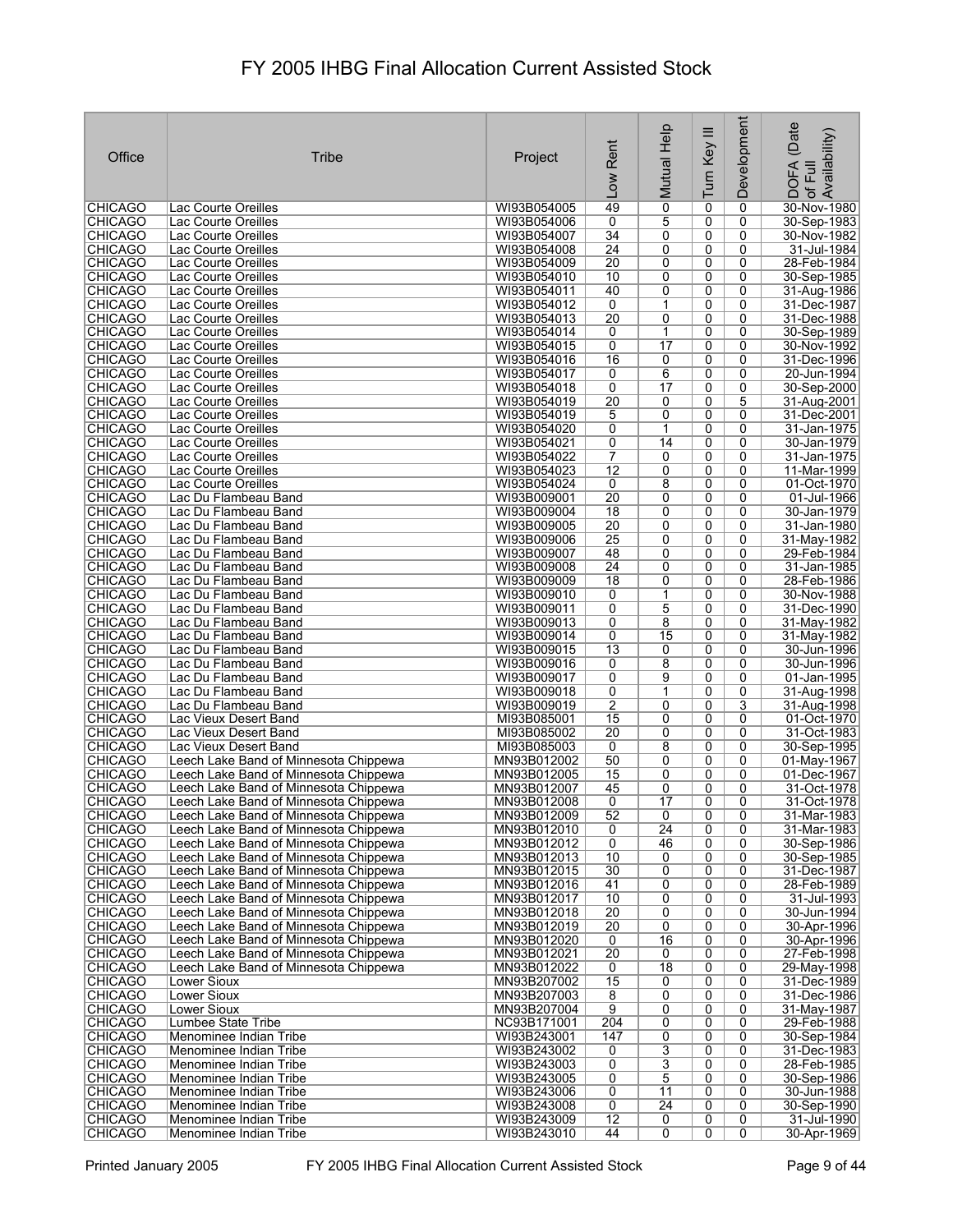| 60<br>$\overline{0}$<br>WI93B243011<br>$\mathbf 0$<br>30-Apr-1974<br><b>CHICAGO</b><br>Menominee Indian Tribe<br>0<br>15<br>0<br>0<br><b>CHICAGO</b><br>WI93B243012<br>0<br>31-Jan-1991  <br>Menominee Indian Tribe<br><b>CHICAGO</b><br>0<br>8<br>0<br>0<br>30-Jan-1992<br>Menominee Indian Tribe<br>WI93B243013<br>14<br><b>CHICAGO</b><br>Menominee Indian Tribe<br>WI93B243014<br>0<br>0<br>0<br>31-May-1996<br><b>CHICAGO</b><br>WI93B243015<br>0<br>10<br>0<br>0<br>Menominee Indian Tribe<br>31-Dec-1996<br><b>CHICAGO</b><br>30<br>0<br>0<br>31-Mar-1983<br>Mille Lacs Band of Minnesota Chippewa<br>MN93B204001<br>0<br>$\overline{15}$<br><b>CHICAGO</b><br>0<br>0<br>Mille Lacs Band of Minnesota Chippewa<br>MN93B204002<br>0<br>30-Sep-1986<br><b>CHICAGO</b><br>$\overline{20}$<br>0<br>0<br>0<br>Mille Lacs Band of Minnesota Chippewa<br>MN93B204003<br>31-Aug-1995<br><b>CHICAGO</b><br>MN93B204004<br>$\overline{25}$<br>0<br>0<br>0<br>Mille Lacs Band of Minnesota Chippewa<br>30-Jun-1996<br>40<br><b>CHICAGO</b><br>MN93B204005<br>0<br>0<br>0<br>30-Jun-1997<br>Mille Lacs Band of Minnesota Chippewa<br>$\overline{0}$<br><b>CHICAGO</b><br>30<br>0<br>0<br>01-Jun-1970<br>Mississippi Choctaw Tribe<br>MS93B092001<br>46<br>0<br>0<br>0<br>01-Apr-1975<br><b>CHICAGO</b><br>Mississippi Choctaw Tribe<br>MS93B092005<br>$\overline{0}$<br><b>CHICAGO</b><br>46<br>0<br>0<br>MS93B092006<br>30-Apr-1977<br>Mississippi Choctaw Tribe<br><b>CHICAGO</b><br>100<br>0<br>0<br>0<br>31-Mar-1983<br>Mississippi Choctaw Tribe<br>MS93B092007<br><b>CHICAGO</b><br>54<br>$\overline{0}$<br>MS93B092008<br>0<br>31-May-1985<br>Mississippi Choctaw Tribe<br>0<br><b>CHICAGO</b><br>87<br>0<br>0<br>MS93B092009<br>0<br>31-May-1985<br>Mississippi Choctaw Tribe<br><b>CHICAGO</b><br>MS93B092010<br>0<br>$\overline{13}$<br>0<br>0<br>28-Feb-1986<br>Mississippi Choctaw Tribe<br>$\overline{22}$<br><b>CHICAGO</b><br>0<br>0<br>0<br>31-Mar-1987<br>Mississippi Choctaw Tribe<br>MS93B092012<br><b>CHICAGO</b><br>28<br>0<br>$\overline{0}$<br>Mississippi Choctaw Tribe<br>MS93B092013<br>0<br>31-May-1988<br><b>CHICAGO</b><br>0<br>41<br>0<br>Mississippi Choctaw Tribe<br>MS93B092014<br>0<br>30-Sep-1989<br><b>CHICAGO</b><br>MS93B092015<br>39<br>0<br>0<br>31-Dec-1990<br>Mississippi Choctaw Tribe<br>0<br>$\overline{37}$<br><b>CHICAGO</b><br>MS93B092016<br>0<br>0<br>0<br>31-Jul-1992<br>Mississippi Choctaw Tribe<br>0<br>0<br><b>CHICAGO</b><br>MS93B092017<br>0<br>18<br>31-Aug-1993<br>Mississippi Choctaw Tribe<br>17<br>31-Mar-1995<br><b>CHICAGO</b><br>Mississippi Choctaw Tribe<br>MS93B092018<br>0<br>0<br>0<br>$\overline{18}$<br>$\overline{0}$<br>$\overline{0}$<br><b>CHICAGO</b><br>MS93B092019<br>0<br>31-Mar-1995<br>Mississippi Choctaw Tribe<br>30<br>$\overline{0}$<br>0<br>0<br>31-Aug-1996<br><b>CHICAGO</b><br>Mississippi Choctaw Tribe<br>MS93B092020<br><b>CHICAGO</b><br>51<br>0<br>0<br>Mississippi Choctaw Tribe<br>MS93B092021<br>0<br>30-Sep-1996<br>$\overline{22}$<br><b>CHICAGO</b><br>0<br>0<br>0<br>30-Sep-1996<br>Mississippi Choctaw Tribe<br>MS93B092023<br><b>CHICAGO</b><br>45<br>Mississippi Choctaw Tribe<br>MS93B092024<br>0<br>0<br>0<br>31-May-1998<br><b>CHICAGO</b><br>0<br>41<br>0<br>0<br>Mississippi Choctaw Tribe<br>MS93B092025<br>30-Apr-2000<br><b>CHICAGO</b><br>MS93B092026<br>33<br>0<br>Mississippi Choctaw Tribe<br>0<br>0<br>29-Feb-2000<br><b>CHICAGO</b><br>30<br>0<br>0<br>MOWA Band of Choctaw Indians<br>AL93B205001<br>0<br>31-Dec-1993<br><b>CHICAGO</b><br>$\overline{20}$<br>0<br>0<br>30-Oct-1994<br><b>MOWA Band of Choctaw Indians</b><br>AL93B205002<br>0<br>20<br><b>CHICAGO</b><br>0<br>0<br>0<br>30-Jun-1996<br><b>MOWA Band of Choctaw Indians</b><br>AL93B205003<br>$\overline{2}$<br>14<br><b>CHICAGO</b><br>MOWA Band of Choctaw Indians<br>AL93B205004<br>0<br>0<br>09-Aug-1998<br>12<br><b>CHICAGO</b><br>0<br>0<br>0<br>Narragansett Tribe<br>RI93B028001<br>30<br>0<br><b>CHICAGO</b><br>Oneida Nation of New York<br>NY93B445001<br>0<br>0<br>30-Sep-1994<br>$\overline{0}$<br>$\overline{24}$<br>0<br>0<br><b>CHICAGO</b><br>WI93B010001<br>30-Apr-1967<br>Oneida Tribe<br><b>CHICAGO</b><br>40<br>0<br>0<br>0<br>31-May-1973<br>Oneida Tribe<br>WI93B010003<br><b>CHICAGO</b><br>$\overline{25}$<br>0<br>0<br>0<br>31-May-1976<br>Oneida Tribe<br>WI93B010004<br>30<br>0<br>0<br><b>CHICAGO</b><br>WI93B010006<br>0<br>30-Sep-1979<br>Oneida Tribe<br><b>CHICAGO</b><br>0<br>14<br>0<br>0<br>30-Jun-1983<br>Oneida Tribe<br>WI93B010007<br><b>CHICAGO</b><br>50<br>0<br>0<br>30-Apr-1986<br>Oneida Tribe<br>WI93B010008<br>0<br>3<br>$\overline{0}$<br>$\overline{0}$<br>WI93B010009<br>0<br>20-Feb-1990<br> CHICAGO<br>Oneida Tribe<br>$\overline{7}$<br><b>CHICAGO</b><br>Oneida Tribe<br>WI93B010010<br>0<br>28-Feb-1993<br>0<br>0<br><b>CHICAGO</b><br>Oneida Tribe<br>WI93B010011<br>10<br>0<br>19-May-1995<br>0<br>0<br>$\overline{23}$<br>$\overline{0}$<br><b>CHICAGO</b><br>Oneida Tribe<br>WI93B010012<br>0<br>0<br>14-Jan-1997<br>$\overline{0}$<br><b>CHICAGO</b><br>Oneida Tribe<br>WI93B010013<br>0<br>17<br>0<br>26-Mar-1999<br>20<br>WI93B010014<br>0<br>$\mathbf 0$<br>31-Jan-1997<br><b>CHICAGO</b><br>Oneida Tribe<br>0<br>$\overline{17}$<br>$\overline{0}$<br>$\overline{0}$<br><b>CHICAGO</b><br>Oneida Tribe<br>WI93B010015<br>0<br>31-Jan-1997<br>5<br><b>CHICAGO</b><br>0<br>0<br>0<br>Oneida Tribe<br>WI93B010016<br>31-May-2000<br><b>CHICAGO</b><br>0<br>5<br>0<br>0<br>Oneida Tribe<br>WI93B010017<br>31-Jan-2000<br><b>CHICAGO</b><br>Passamaguody Indian Tribe<br>ME93B014001<br>0<br>1<br>0<br>0<br>30-Jun-1974<br><b>CHICAGO</b><br>ME93B014002<br>0<br>0<br>31-Jul-1977<br>Passamaquody Indian Tribe<br>0<br>7<br><b>CHICAGO</b><br>16<br>0<br>0<br>0<br>31-May-1979<br>Passamaquody Indian Tribe<br>ME93B014003<br><b>CHICAGO</b><br>Passamaguody Indian Tribe<br>ME93B014004<br>24<br>0<br>0<br>30-Sep-1981<br>0<br><b>CHICAGO</b><br>ME93B014005<br>28<br>0<br>0<br>0<br>Passamaquody Indian Tribe<br>31-Jan-1983<br><b>CHICAGO</b><br>ME93B014008<br>10<br>$\overline{0}$<br>0<br>0<br>30-Nov-1990<br>Passamaquody Indian Tribe<br>20<br><b>CHICAGO</b><br>ME93B014009<br>0<br>0<br>0<br>30-Nov-1990<br>Passamaquody Indian Tribe<br><b>CHICAGO</b><br>Passamaquody Indian Tribe<br>ME93B014010<br>0<br>16<br>0<br>0<br>30-Apr-1994<br><b>CHICAGO</b><br>0<br>$\overline{12}$<br>0<br>0<br>29-Jul-1999<br>Passamaquody Indian Tribe<br>ME93B014011<br>$\overline{0}$<br>9<br>0<br><b>CHICAGO</b><br>Penobscot Tribe<br>ME93B012001<br>0<br>31-Jul-1977<br>$\overline{0}$<br>8<br>0<br>0<br><b>CHICAGO</b><br>Penobscot Tribe<br>ME93B012002<br>30-Jun-1977<br><b>CHICAGO</b><br>Penobscot Tribe<br>ME93B012003<br>0<br>0<br>0<br>30-Apr-1980<br>18<br>$\overline{24}$<br><b>CHICAGO</b><br>ME93B012004<br>0<br>0<br>31-Oct-1985<br>Penobscot Tribe<br>0<br>6<br>0<br>31-May-1992<br><b>CHICAGO</b><br>Penobscot Tribe<br>ME93B012006<br>0<br>0<br><b>CHICAGO</b><br>ME93B012007<br>10<br>0<br>0<br>0<br>30-Nov-1993<br>Penobscot Tribe<br><b>CHICAGO</b><br>ME93B012008<br>10<br>$\overline{0}$<br>$\overline{0}$<br>31-Jul-1995<br>Penobscot Tribe<br>0 | Office | <b>Tribe</b> | Project | Rent<br>Low | Mutual Help | Turn Key III | Development | (Date<br>: DOFA (Date<br>·of Full<br>.Availability) |
|----------------------------------------------------------------------------------------------------------------------------------------------------------------------------------------------------------------------------------------------------------------------------------------------------------------------------------------------------------------------------------------------------------------------------------------------------------------------------------------------------------------------------------------------------------------------------------------------------------------------------------------------------------------------------------------------------------------------------------------------------------------------------------------------------------------------------------------------------------------------------------------------------------------------------------------------------------------------------------------------------------------------------------------------------------------------------------------------------------------------------------------------------------------------------------------------------------------------------------------------------------------------------------------------------------------------------------------------------------------------------------------------------------------------------------------------------------------------------------------------------------------------------------------------------------------------------------------------------------------------------------------------------------------------------------------------------------------------------------------------------------------------------------------------------------------------------------------------------------------------------------------------------------------------------------------------------------------------------------------------------------------------------------------------------------------------------------------------------------------------------------------------------------------------------------------------------------------------------------------------------------------------------------------------------------------------------------------------------------------------------------------------------------------------------------------------------------------------------------------------------------------------------------------------------------------------------------------------------------------------------------------------------------------------------------------------------------------------------------------------------------------------------------------------------------------------------------------------------------------------------------------------------------------------------------------------------------------------------------------------------------------------------------------------------------------------------------------------------------------------------------------------------------------------------------------------------------------------------------------------------------------------------------------------------------------------------------------------------------------------------------------------------------------------------------------------------------------------------------------------------------------------------------------------------------------------------------------------------------------------------------------------------------------------------------------------------------------------------------------------------------------------------------------------------------------------------------------------------------------------------------------------------------------------------------------------------------------------------------------------------------------------------------------------------------------------------------------------------------------------------------------------------------------------------------------------------------------------------------------------------------------------------------------------------------------------------------------------------------------------------------------------------------------------------------------------------------------------------------------------------------------------------------------------------------------------------------------------------------------------------------------------------------------------------------------------------------------------------------------------------------------------------------------------------------------------------------------------------------------------------------------------------------------------------------------------------------------------------------------------------------------------------------------------------------------------------------------------------------------------------------------------------------------------------------------------------------------------------------------------------------------------------------------------------------------------------------------------------------------------------------------------------------------------------------------------------------------------------------------------------------------------------------------------------------------------------------------------------------------------------------------------------------------------------------------------------------------------------------------------------------------------------------------------------------------------------------------------------------------------------------------------------------------------------------------------------------------------------------------------------------------------------------------------------------------------------------------------------------------------------------------------------------------------------------------------------------------------------------------------------------------------------------------------------------------------------------------------------------------------------------------------------------------------------------------------------------------------------------------------------------------------------------------------------------------------------------------------------------------------------------------------------------------------------------------------------------------------------------------------------------------------------------------------------------------------------------------------------------------------------------------------------------------------------------------------------------------------------------------------------------------------------------------------------------------------------------------------------------------------------------------------------------------------------------------------------------------------|--------|--------------|---------|-------------|-------------|--------------|-------------|-----------------------------------------------------|
|                                                                                                                                                                                                                                                                                                                                                                                                                                                                                                                                                                                                                                                                                                                                                                                                                                                                                                                                                                                                                                                                                                                                                                                                                                                                                                                                                                                                                                                                                                                                                                                                                                                                                                                                                                                                                                                                                                                                                                                                                                                                                                                                                                                                                                                                                                                                                                                                                                                                                                                                                                                                                                                                                                                                                                                                                                                                                                                                                                                                                                                                                                                                                                                                                                                                                                                                                                                                                                                                                                                                                                                                                                                                                                                                                                                                                                                                                                                                                                                                                                                                                                                                                                                                                                                                                                                                                                                                                                                                                                                                                                                                                                                                                                                                                                                                                                                                                                                                                                                                                                                                                                                                                                                                                                                                                                                                                                                                                                                                                                                                                                                                                                                                                                                                                                                                                                                                                                                                                                                                                                                                                                                                                                                                                                                                                                                                                                                                                                                                                                                                                                                                                                                                                                                                                                                                                                                                                                                                                                                                                                                                                                                                                                                                                      |        |              |         |             |             |              |             |                                                     |
|                                                                                                                                                                                                                                                                                                                                                                                                                                                                                                                                                                                                                                                                                                                                                                                                                                                                                                                                                                                                                                                                                                                                                                                                                                                                                                                                                                                                                                                                                                                                                                                                                                                                                                                                                                                                                                                                                                                                                                                                                                                                                                                                                                                                                                                                                                                                                                                                                                                                                                                                                                                                                                                                                                                                                                                                                                                                                                                                                                                                                                                                                                                                                                                                                                                                                                                                                                                                                                                                                                                                                                                                                                                                                                                                                                                                                                                                                                                                                                                                                                                                                                                                                                                                                                                                                                                                                                                                                                                                                                                                                                                                                                                                                                                                                                                                                                                                                                                                                                                                                                                                                                                                                                                                                                                                                                                                                                                                                                                                                                                                                                                                                                                                                                                                                                                                                                                                                                                                                                                                                                                                                                                                                                                                                                                                                                                                                                                                                                                                                                                                                                                                                                                                                                                                                                                                                                                                                                                                                                                                                                                                                                                                                                                                                      |        |              |         |             |             |              |             |                                                     |
|                                                                                                                                                                                                                                                                                                                                                                                                                                                                                                                                                                                                                                                                                                                                                                                                                                                                                                                                                                                                                                                                                                                                                                                                                                                                                                                                                                                                                                                                                                                                                                                                                                                                                                                                                                                                                                                                                                                                                                                                                                                                                                                                                                                                                                                                                                                                                                                                                                                                                                                                                                                                                                                                                                                                                                                                                                                                                                                                                                                                                                                                                                                                                                                                                                                                                                                                                                                                                                                                                                                                                                                                                                                                                                                                                                                                                                                                                                                                                                                                                                                                                                                                                                                                                                                                                                                                                                                                                                                                                                                                                                                                                                                                                                                                                                                                                                                                                                                                                                                                                                                                                                                                                                                                                                                                                                                                                                                                                                                                                                                                                                                                                                                                                                                                                                                                                                                                                                                                                                                                                                                                                                                                                                                                                                                                                                                                                                                                                                                                                                                                                                                                                                                                                                                                                                                                                                                                                                                                                                                                                                                                                                                                                                                                                      |        |              |         |             |             |              |             |                                                     |
|                                                                                                                                                                                                                                                                                                                                                                                                                                                                                                                                                                                                                                                                                                                                                                                                                                                                                                                                                                                                                                                                                                                                                                                                                                                                                                                                                                                                                                                                                                                                                                                                                                                                                                                                                                                                                                                                                                                                                                                                                                                                                                                                                                                                                                                                                                                                                                                                                                                                                                                                                                                                                                                                                                                                                                                                                                                                                                                                                                                                                                                                                                                                                                                                                                                                                                                                                                                                                                                                                                                                                                                                                                                                                                                                                                                                                                                                                                                                                                                                                                                                                                                                                                                                                                                                                                                                                                                                                                                                                                                                                                                                                                                                                                                                                                                                                                                                                                                                                                                                                                                                                                                                                                                                                                                                                                                                                                                                                                                                                                                                                                                                                                                                                                                                                                                                                                                                                                                                                                                                                                                                                                                                                                                                                                                                                                                                                                                                                                                                                                                                                                                                                                                                                                                                                                                                                                                                                                                                                                                                                                                                                                                                                                                                                      |        |              |         |             |             |              |             |                                                     |
|                                                                                                                                                                                                                                                                                                                                                                                                                                                                                                                                                                                                                                                                                                                                                                                                                                                                                                                                                                                                                                                                                                                                                                                                                                                                                                                                                                                                                                                                                                                                                                                                                                                                                                                                                                                                                                                                                                                                                                                                                                                                                                                                                                                                                                                                                                                                                                                                                                                                                                                                                                                                                                                                                                                                                                                                                                                                                                                                                                                                                                                                                                                                                                                                                                                                                                                                                                                                                                                                                                                                                                                                                                                                                                                                                                                                                                                                                                                                                                                                                                                                                                                                                                                                                                                                                                                                                                                                                                                                                                                                                                                                                                                                                                                                                                                                                                                                                                                                                                                                                                                                                                                                                                                                                                                                                                                                                                                                                                                                                                                                                                                                                                                                                                                                                                                                                                                                                                                                                                                                                                                                                                                                                                                                                                                                                                                                                                                                                                                                                                                                                                                                                                                                                                                                                                                                                                                                                                                                                                                                                                                                                                                                                                                                                      |        |              |         |             |             |              |             |                                                     |
|                                                                                                                                                                                                                                                                                                                                                                                                                                                                                                                                                                                                                                                                                                                                                                                                                                                                                                                                                                                                                                                                                                                                                                                                                                                                                                                                                                                                                                                                                                                                                                                                                                                                                                                                                                                                                                                                                                                                                                                                                                                                                                                                                                                                                                                                                                                                                                                                                                                                                                                                                                                                                                                                                                                                                                                                                                                                                                                                                                                                                                                                                                                                                                                                                                                                                                                                                                                                                                                                                                                                                                                                                                                                                                                                                                                                                                                                                                                                                                                                                                                                                                                                                                                                                                                                                                                                                                                                                                                                                                                                                                                                                                                                                                                                                                                                                                                                                                                                                                                                                                                                                                                                                                                                                                                                                                                                                                                                                                                                                                                                                                                                                                                                                                                                                                                                                                                                                                                                                                                                                                                                                                                                                                                                                                                                                                                                                                                                                                                                                                                                                                                                                                                                                                                                                                                                                                                                                                                                                                                                                                                                                                                                                                                                                      |        |              |         |             |             |              |             |                                                     |
|                                                                                                                                                                                                                                                                                                                                                                                                                                                                                                                                                                                                                                                                                                                                                                                                                                                                                                                                                                                                                                                                                                                                                                                                                                                                                                                                                                                                                                                                                                                                                                                                                                                                                                                                                                                                                                                                                                                                                                                                                                                                                                                                                                                                                                                                                                                                                                                                                                                                                                                                                                                                                                                                                                                                                                                                                                                                                                                                                                                                                                                                                                                                                                                                                                                                                                                                                                                                                                                                                                                                                                                                                                                                                                                                                                                                                                                                                                                                                                                                                                                                                                                                                                                                                                                                                                                                                                                                                                                                                                                                                                                                                                                                                                                                                                                                                                                                                                                                                                                                                                                                                                                                                                                                                                                                                                                                                                                                                                                                                                                                                                                                                                                                                                                                                                                                                                                                                                                                                                                                                                                                                                                                                                                                                                                                                                                                                                                                                                                                                                                                                                                                                                                                                                                                                                                                                                                                                                                                                                                                                                                                                                                                                                                                                      |        |              |         |             |             |              |             |                                                     |
|                                                                                                                                                                                                                                                                                                                                                                                                                                                                                                                                                                                                                                                                                                                                                                                                                                                                                                                                                                                                                                                                                                                                                                                                                                                                                                                                                                                                                                                                                                                                                                                                                                                                                                                                                                                                                                                                                                                                                                                                                                                                                                                                                                                                                                                                                                                                                                                                                                                                                                                                                                                                                                                                                                                                                                                                                                                                                                                                                                                                                                                                                                                                                                                                                                                                                                                                                                                                                                                                                                                                                                                                                                                                                                                                                                                                                                                                                                                                                                                                                                                                                                                                                                                                                                                                                                                                                                                                                                                                                                                                                                                                                                                                                                                                                                                                                                                                                                                                                                                                                                                                                                                                                                                                                                                                                                                                                                                                                                                                                                                                                                                                                                                                                                                                                                                                                                                                                                                                                                                                                                                                                                                                                                                                                                                                                                                                                                                                                                                                                                                                                                                                                                                                                                                                                                                                                                                                                                                                                                                                                                                                                                                                                                                                                      |        |              |         |             |             |              |             |                                                     |
|                                                                                                                                                                                                                                                                                                                                                                                                                                                                                                                                                                                                                                                                                                                                                                                                                                                                                                                                                                                                                                                                                                                                                                                                                                                                                                                                                                                                                                                                                                                                                                                                                                                                                                                                                                                                                                                                                                                                                                                                                                                                                                                                                                                                                                                                                                                                                                                                                                                                                                                                                                                                                                                                                                                                                                                                                                                                                                                                                                                                                                                                                                                                                                                                                                                                                                                                                                                                                                                                                                                                                                                                                                                                                                                                                                                                                                                                                                                                                                                                                                                                                                                                                                                                                                                                                                                                                                                                                                                                                                                                                                                                                                                                                                                                                                                                                                                                                                                                                                                                                                                                                                                                                                                                                                                                                                                                                                                                                                                                                                                                                                                                                                                                                                                                                                                                                                                                                                                                                                                                                                                                                                                                                                                                                                                                                                                                                                                                                                                                                                                                                                                                                                                                                                                                                                                                                                                                                                                                                                                                                                                                                                                                                                                                                      |        |              |         |             |             |              |             |                                                     |
|                                                                                                                                                                                                                                                                                                                                                                                                                                                                                                                                                                                                                                                                                                                                                                                                                                                                                                                                                                                                                                                                                                                                                                                                                                                                                                                                                                                                                                                                                                                                                                                                                                                                                                                                                                                                                                                                                                                                                                                                                                                                                                                                                                                                                                                                                                                                                                                                                                                                                                                                                                                                                                                                                                                                                                                                                                                                                                                                                                                                                                                                                                                                                                                                                                                                                                                                                                                                                                                                                                                                                                                                                                                                                                                                                                                                                                                                                                                                                                                                                                                                                                                                                                                                                                                                                                                                                                                                                                                                                                                                                                                                                                                                                                                                                                                                                                                                                                                                                                                                                                                                                                                                                                                                                                                                                                                                                                                                                                                                                                                                                                                                                                                                                                                                                                                                                                                                                                                                                                                                                                                                                                                                                                                                                                                                                                                                                                                                                                                                                                                                                                                                                                                                                                                                                                                                                                                                                                                                                                                                                                                                                                                                                                                                                      |        |              |         |             |             |              |             |                                                     |
|                                                                                                                                                                                                                                                                                                                                                                                                                                                                                                                                                                                                                                                                                                                                                                                                                                                                                                                                                                                                                                                                                                                                                                                                                                                                                                                                                                                                                                                                                                                                                                                                                                                                                                                                                                                                                                                                                                                                                                                                                                                                                                                                                                                                                                                                                                                                                                                                                                                                                                                                                                                                                                                                                                                                                                                                                                                                                                                                                                                                                                                                                                                                                                                                                                                                                                                                                                                                                                                                                                                                                                                                                                                                                                                                                                                                                                                                                                                                                                                                                                                                                                                                                                                                                                                                                                                                                                                                                                                                                                                                                                                                                                                                                                                                                                                                                                                                                                                                                                                                                                                                                                                                                                                                                                                                                                                                                                                                                                                                                                                                                                                                                                                                                                                                                                                                                                                                                                                                                                                                                                                                                                                                                                                                                                                                                                                                                                                                                                                                                                                                                                                                                                                                                                                                                                                                                                                                                                                                                                                                                                                                                                                                                                                                                      |        |              |         |             |             |              |             |                                                     |
|                                                                                                                                                                                                                                                                                                                                                                                                                                                                                                                                                                                                                                                                                                                                                                                                                                                                                                                                                                                                                                                                                                                                                                                                                                                                                                                                                                                                                                                                                                                                                                                                                                                                                                                                                                                                                                                                                                                                                                                                                                                                                                                                                                                                                                                                                                                                                                                                                                                                                                                                                                                                                                                                                                                                                                                                                                                                                                                                                                                                                                                                                                                                                                                                                                                                                                                                                                                                                                                                                                                                                                                                                                                                                                                                                                                                                                                                                                                                                                                                                                                                                                                                                                                                                                                                                                                                                                                                                                                                                                                                                                                                                                                                                                                                                                                                                                                                                                                                                                                                                                                                                                                                                                                                                                                                                                                                                                                                                                                                                                                                                                                                                                                                                                                                                                                                                                                                                                                                                                                                                                                                                                                                                                                                                                                                                                                                                                                                                                                                                                                                                                                                                                                                                                                                                                                                                                                                                                                                                                                                                                                                                                                                                                                                                      |        |              |         |             |             |              |             |                                                     |
|                                                                                                                                                                                                                                                                                                                                                                                                                                                                                                                                                                                                                                                                                                                                                                                                                                                                                                                                                                                                                                                                                                                                                                                                                                                                                                                                                                                                                                                                                                                                                                                                                                                                                                                                                                                                                                                                                                                                                                                                                                                                                                                                                                                                                                                                                                                                                                                                                                                                                                                                                                                                                                                                                                                                                                                                                                                                                                                                                                                                                                                                                                                                                                                                                                                                                                                                                                                                                                                                                                                                                                                                                                                                                                                                                                                                                                                                                                                                                                                                                                                                                                                                                                                                                                                                                                                                                                                                                                                                                                                                                                                                                                                                                                                                                                                                                                                                                                                                                                                                                                                                                                                                                                                                                                                                                                                                                                                                                                                                                                                                                                                                                                                                                                                                                                                                                                                                                                                                                                                                                                                                                                                                                                                                                                                                                                                                                                                                                                                                                                                                                                                                                                                                                                                                                                                                                                                                                                                                                                                                                                                                                                                                                                                                                      |        |              |         |             |             |              |             |                                                     |
|                                                                                                                                                                                                                                                                                                                                                                                                                                                                                                                                                                                                                                                                                                                                                                                                                                                                                                                                                                                                                                                                                                                                                                                                                                                                                                                                                                                                                                                                                                                                                                                                                                                                                                                                                                                                                                                                                                                                                                                                                                                                                                                                                                                                                                                                                                                                                                                                                                                                                                                                                                                                                                                                                                                                                                                                                                                                                                                                                                                                                                                                                                                                                                                                                                                                                                                                                                                                                                                                                                                                                                                                                                                                                                                                                                                                                                                                                                                                                                                                                                                                                                                                                                                                                                                                                                                                                                                                                                                                                                                                                                                                                                                                                                                                                                                                                                                                                                                                                                                                                                                                                                                                                                                                                                                                                                                                                                                                                                                                                                                                                                                                                                                                                                                                                                                                                                                                                                                                                                                                                                                                                                                                                                                                                                                                                                                                                                                                                                                                                                                                                                                                                                                                                                                                                                                                                                                                                                                                                                                                                                                                                                                                                                                                                      |        |              |         |             |             |              |             |                                                     |
|                                                                                                                                                                                                                                                                                                                                                                                                                                                                                                                                                                                                                                                                                                                                                                                                                                                                                                                                                                                                                                                                                                                                                                                                                                                                                                                                                                                                                                                                                                                                                                                                                                                                                                                                                                                                                                                                                                                                                                                                                                                                                                                                                                                                                                                                                                                                                                                                                                                                                                                                                                                                                                                                                                                                                                                                                                                                                                                                                                                                                                                                                                                                                                                                                                                                                                                                                                                                                                                                                                                                                                                                                                                                                                                                                                                                                                                                                                                                                                                                                                                                                                                                                                                                                                                                                                                                                                                                                                                                                                                                                                                                                                                                                                                                                                                                                                                                                                                                                                                                                                                                                                                                                                                                                                                                                                                                                                                                                                                                                                                                                                                                                                                                                                                                                                                                                                                                                                                                                                                                                                                                                                                                                                                                                                                                                                                                                                                                                                                                                                                                                                                                                                                                                                                                                                                                                                                                                                                                                                                                                                                                                                                                                                                                                      |        |              |         |             |             |              |             |                                                     |
|                                                                                                                                                                                                                                                                                                                                                                                                                                                                                                                                                                                                                                                                                                                                                                                                                                                                                                                                                                                                                                                                                                                                                                                                                                                                                                                                                                                                                                                                                                                                                                                                                                                                                                                                                                                                                                                                                                                                                                                                                                                                                                                                                                                                                                                                                                                                                                                                                                                                                                                                                                                                                                                                                                                                                                                                                                                                                                                                                                                                                                                                                                                                                                                                                                                                                                                                                                                                                                                                                                                                                                                                                                                                                                                                                                                                                                                                                                                                                                                                                                                                                                                                                                                                                                                                                                                                                                                                                                                                                                                                                                                                                                                                                                                                                                                                                                                                                                                                                                                                                                                                                                                                                                                                                                                                                                                                                                                                                                                                                                                                                                                                                                                                                                                                                                                                                                                                                                                                                                                                                                                                                                                                                                                                                                                                                                                                                                                                                                                                                                                                                                                                                                                                                                                                                                                                                                                                                                                                                                                                                                                                                                                                                                                                                      |        |              |         |             |             |              |             |                                                     |
|                                                                                                                                                                                                                                                                                                                                                                                                                                                                                                                                                                                                                                                                                                                                                                                                                                                                                                                                                                                                                                                                                                                                                                                                                                                                                                                                                                                                                                                                                                                                                                                                                                                                                                                                                                                                                                                                                                                                                                                                                                                                                                                                                                                                                                                                                                                                                                                                                                                                                                                                                                                                                                                                                                                                                                                                                                                                                                                                                                                                                                                                                                                                                                                                                                                                                                                                                                                                                                                                                                                                                                                                                                                                                                                                                                                                                                                                                                                                                                                                                                                                                                                                                                                                                                                                                                                                                                                                                                                                                                                                                                                                                                                                                                                                                                                                                                                                                                                                                                                                                                                                                                                                                                                                                                                                                                                                                                                                                                                                                                                                                                                                                                                                                                                                                                                                                                                                                                                                                                                                                                                                                                                                                                                                                                                                                                                                                                                                                                                                                                                                                                                                                                                                                                                                                                                                                                                                                                                                                                                                                                                                                                                                                                                                                      |        |              |         |             |             |              |             |                                                     |
|                                                                                                                                                                                                                                                                                                                                                                                                                                                                                                                                                                                                                                                                                                                                                                                                                                                                                                                                                                                                                                                                                                                                                                                                                                                                                                                                                                                                                                                                                                                                                                                                                                                                                                                                                                                                                                                                                                                                                                                                                                                                                                                                                                                                                                                                                                                                                                                                                                                                                                                                                                                                                                                                                                                                                                                                                                                                                                                                                                                                                                                                                                                                                                                                                                                                                                                                                                                                                                                                                                                                                                                                                                                                                                                                                                                                                                                                                                                                                                                                                                                                                                                                                                                                                                                                                                                                                                                                                                                                                                                                                                                                                                                                                                                                                                                                                                                                                                                                                                                                                                                                                                                                                                                                                                                                                                                                                                                                                                                                                                                                                                                                                                                                                                                                                                                                                                                                                                                                                                                                                                                                                                                                                                                                                                                                                                                                                                                                                                                                                                                                                                                                                                                                                                                                                                                                                                                                                                                                                                                                                                                                                                                                                                                                                      |        |              |         |             |             |              |             |                                                     |
|                                                                                                                                                                                                                                                                                                                                                                                                                                                                                                                                                                                                                                                                                                                                                                                                                                                                                                                                                                                                                                                                                                                                                                                                                                                                                                                                                                                                                                                                                                                                                                                                                                                                                                                                                                                                                                                                                                                                                                                                                                                                                                                                                                                                                                                                                                                                                                                                                                                                                                                                                                                                                                                                                                                                                                                                                                                                                                                                                                                                                                                                                                                                                                                                                                                                                                                                                                                                                                                                                                                                                                                                                                                                                                                                                                                                                                                                                                                                                                                                                                                                                                                                                                                                                                                                                                                                                                                                                                                                                                                                                                                                                                                                                                                                                                                                                                                                                                                                                                                                                                                                                                                                                                                                                                                                                                                                                                                                                                                                                                                                                                                                                                                                                                                                                                                                                                                                                                                                                                                                                                                                                                                                                                                                                                                                                                                                                                                                                                                                                                                                                                                                                                                                                                                                                                                                                                                                                                                                                                                                                                                                                                                                                                                                                      |        |              |         |             |             |              |             |                                                     |
|                                                                                                                                                                                                                                                                                                                                                                                                                                                                                                                                                                                                                                                                                                                                                                                                                                                                                                                                                                                                                                                                                                                                                                                                                                                                                                                                                                                                                                                                                                                                                                                                                                                                                                                                                                                                                                                                                                                                                                                                                                                                                                                                                                                                                                                                                                                                                                                                                                                                                                                                                                                                                                                                                                                                                                                                                                                                                                                                                                                                                                                                                                                                                                                                                                                                                                                                                                                                                                                                                                                                                                                                                                                                                                                                                                                                                                                                                                                                                                                                                                                                                                                                                                                                                                                                                                                                                                                                                                                                                                                                                                                                                                                                                                                                                                                                                                                                                                                                                                                                                                                                                                                                                                                                                                                                                                                                                                                                                                                                                                                                                                                                                                                                                                                                                                                                                                                                                                                                                                                                                                                                                                                                                                                                                                                                                                                                                                                                                                                                                                                                                                                                                                                                                                                                                                                                                                                                                                                                                                                                                                                                                                                                                                                                                      |        |              |         |             |             |              |             |                                                     |
|                                                                                                                                                                                                                                                                                                                                                                                                                                                                                                                                                                                                                                                                                                                                                                                                                                                                                                                                                                                                                                                                                                                                                                                                                                                                                                                                                                                                                                                                                                                                                                                                                                                                                                                                                                                                                                                                                                                                                                                                                                                                                                                                                                                                                                                                                                                                                                                                                                                                                                                                                                                                                                                                                                                                                                                                                                                                                                                                                                                                                                                                                                                                                                                                                                                                                                                                                                                                                                                                                                                                                                                                                                                                                                                                                                                                                                                                                                                                                                                                                                                                                                                                                                                                                                                                                                                                                                                                                                                                                                                                                                                                                                                                                                                                                                                                                                                                                                                                                                                                                                                                                                                                                                                                                                                                                                                                                                                                                                                                                                                                                                                                                                                                                                                                                                                                                                                                                                                                                                                                                                                                                                                                                                                                                                                                                                                                                                                                                                                                                                                                                                                                                                                                                                                                                                                                                                                                                                                                                                                                                                                                                                                                                                                                                      |        |              |         |             |             |              |             |                                                     |
|                                                                                                                                                                                                                                                                                                                                                                                                                                                                                                                                                                                                                                                                                                                                                                                                                                                                                                                                                                                                                                                                                                                                                                                                                                                                                                                                                                                                                                                                                                                                                                                                                                                                                                                                                                                                                                                                                                                                                                                                                                                                                                                                                                                                                                                                                                                                                                                                                                                                                                                                                                                                                                                                                                                                                                                                                                                                                                                                                                                                                                                                                                                                                                                                                                                                                                                                                                                                                                                                                                                                                                                                                                                                                                                                                                                                                                                                                                                                                                                                                                                                                                                                                                                                                                                                                                                                                                                                                                                                                                                                                                                                                                                                                                                                                                                                                                                                                                                                                                                                                                                                                                                                                                                                                                                                                                                                                                                                                                                                                                                                                                                                                                                                                                                                                                                                                                                                                                                                                                                                                                                                                                                                                                                                                                                                                                                                                                                                                                                                                                                                                                                                                                                                                                                                                                                                                                                                                                                                                                                                                                                                                                                                                                                                                      |        |              |         |             |             |              |             |                                                     |
|                                                                                                                                                                                                                                                                                                                                                                                                                                                                                                                                                                                                                                                                                                                                                                                                                                                                                                                                                                                                                                                                                                                                                                                                                                                                                                                                                                                                                                                                                                                                                                                                                                                                                                                                                                                                                                                                                                                                                                                                                                                                                                                                                                                                                                                                                                                                                                                                                                                                                                                                                                                                                                                                                                                                                                                                                                                                                                                                                                                                                                                                                                                                                                                                                                                                                                                                                                                                                                                                                                                                                                                                                                                                                                                                                                                                                                                                                                                                                                                                                                                                                                                                                                                                                                                                                                                                                                                                                                                                                                                                                                                                                                                                                                                                                                                                                                                                                                                                                                                                                                                                                                                                                                                                                                                                                                                                                                                                                                                                                                                                                                                                                                                                                                                                                                                                                                                                                                                                                                                                                                                                                                                                                                                                                                                                                                                                                                                                                                                                                                                                                                                                                                                                                                                                                                                                                                                                                                                                                                                                                                                                                                                                                                                                                      |        |              |         |             |             |              |             |                                                     |
|                                                                                                                                                                                                                                                                                                                                                                                                                                                                                                                                                                                                                                                                                                                                                                                                                                                                                                                                                                                                                                                                                                                                                                                                                                                                                                                                                                                                                                                                                                                                                                                                                                                                                                                                                                                                                                                                                                                                                                                                                                                                                                                                                                                                                                                                                                                                                                                                                                                                                                                                                                                                                                                                                                                                                                                                                                                                                                                                                                                                                                                                                                                                                                                                                                                                                                                                                                                                                                                                                                                                                                                                                                                                                                                                                                                                                                                                                                                                                                                                                                                                                                                                                                                                                                                                                                                                                                                                                                                                                                                                                                                                                                                                                                                                                                                                                                                                                                                                                                                                                                                                                                                                                                                                                                                                                                                                                                                                                                                                                                                                                                                                                                                                                                                                                                                                                                                                                                                                                                                                                                                                                                                                                                                                                                                                                                                                                                                                                                                                                                                                                                                                                                                                                                                                                                                                                                                                                                                                                                                                                                                                                                                                                                                                                      |        |              |         |             |             |              |             |                                                     |
|                                                                                                                                                                                                                                                                                                                                                                                                                                                                                                                                                                                                                                                                                                                                                                                                                                                                                                                                                                                                                                                                                                                                                                                                                                                                                                                                                                                                                                                                                                                                                                                                                                                                                                                                                                                                                                                                                                                                                                                                                                                                                                                                                                                                                                                                                                                                                                                                                                                                                                                                                                                                                                                                                                                                                                                                                                                                                                                                                                                                                                                                                                                                                                                                                                                                                                                                                                                                                                                                                                                                                                                                                                                                                                                                                                                                                                                                                                                                                                                                                                                                                                                                                                                                                                                                                                                                                                                                                                                                                                                                                                                                                                                                                                                                                                                                                                                                                                                                                                                                                                                                                                                                                                                                                                                                                                                                                                                                                                                                                                                                                                                                                                                                                                                                                                                                                                                                                                                                                                                                                                                                                                                                                                                                                                                                                                                                                                                                                                                                                                                                                                                                                                                                                                                                                                                                                                                                                                                                                                                                                                                                                                                                                                                                                      |        |              |         |             |             |              |             |                                                     |
|                                                                                                                                                                                                                                                                                                                                                                                                                                                                                                                                                                                                                                                                                                                                                                                                                                                                                                                                                                                                                                                                                                                                                                                                                                                                                                                                                                                                                                                                                                                                                                                                                                                                                                                                                                                                                                                                                                                                                                                                                                                                                                                                                                                                                                                                                                                                                                                                                                                                                                                                                                                                                                                                                                                                                                                                                                                                                                                                                                                                                                                                                                                                                                                                                                                                                                                                                                                                                                                                                                                                                                                                                                                                                                                                                                                                                                                                                                                                                                                                                                                                                                                                                                                                                                                                                                                                                                                                                                                                                                                                                                                                                                                                                                                                                                                                                                                                                                                                                                                                                                                                                                                                                                                                                                                                                                                                                                                                                                                                                                                                                                                                                                                                                                                                                                                                                                                                                                                                                                                                                                                                                                                                                                                                                                                                                                                                                                                                                                                                                                                                                                                                                                                                                                                                                                                                                                                                                                                                                                                                                                                                                                                                                                                                                      |        |              |         |             |             |              |             |                                                     |
|                                                                                                                                                                                                                                                                                                                                                                                                                                                                                                                                                                                                                                                                                                                                                                                                                                                                                                                                                                                                                                                                                                                                                                                                                                                                                                                                                                                                                                                                                                                                                                                                                                                                                                                                                                                                                                                                                                                                                                                                                                                                                                                                                                                                                                                                                                                                                                                                                                                                                                                                                                                                                                                                                                                                                                                                                                                                                                                                                                                                                                                                                                                                                                                                                                                                                                                                                                                                                                                                                                                                                                                                                                                                                                                                                                                                                                                                                                                                                                                                                                                                                                                                                                                                                                                                                                                                                                                                                                                                                                                                                                                                                                                                                                                                                                                                                                                                                                                                                                                                                                                                                                                                                                                                                                                                                                                                                                                                                                                                                                                                                                                                                                                                                                                                                                                                                                                                                                                                                                                                                                                                                                                                                                                                                                                                                                                                                                                                                                                                                                                                                                                                                                                                                                                                                                                                                                                                                                                                                                                                                                                                                                                                                                                                                      |        |              |         |             |             |              |             |                                                     |
|                                                                                                                                                                                                                                                                                                                                                                                                                                                                                                                                                                                                                                                                                                                                                                                                                                                                                                                                                                                                                                                                                                                                                                                                                                                                                                                                                                                                                                                                                                                                                                                                                                                                                                                                                                                                                                                                                                                                                                                                                                                                                                                                                                                                                                                                                                                                                                                                                                                                                                                                                                                                                                                                                                                                                                                                                                                                                                                                                                                                                                                                                                                                                                                                                                                                                                                                                                                                                                                                                                                                                                                                                                                                                                                                                                                                                                                                                                                                                                                                                                                                                                                                                                                                                                                                                                                                                                                                                                                                                                                                                                                                                                                                                                                                                                                                                                                                                                                                                                                                                                                                                                                                                                                                                                                                                                                                                                                                                                                                                                                                                                                                                                                                                                                                                                                                                                                                                                                                                                                                                                                                                                                                                                                                                                                                                                                                                                                                                                                                                                                                                                                                                                                                                                                                                                                                                                                                                                                                                                                                                                                                                                                                                                                                                      |        |              |         |             |             |              |             |                                                     |
|                                                                                                                                                                                                                                                                                                                                                                                                                                                                                                                                                                                                                                                                                                                                                                                                                                                                                                                                                                                                                                                                                                                                                                                                                                                                                                                                                                                                                                                                                                                                                                                                                                                                                                                                                                                                                                                                                                                                                                                                                                                                                                                                                                                                                                                                                                                                                                                                                                                                                                                                                                                                                                                                                                                                                                                                                                                                                                                                                                                                                                                                                                                                                                                                                                                                                                                                                                                                                                                                                                                                                                                                                                                                                                                                                                                                                                                                                                                                                                                                                                                                                                                                                                                                                                                                                                                                                                                                                                                                                                                                                                                                                                                                                                                                                                                                                                                                                                                                                                                                                                                                                                                                                                                                                                                                                                                                                                                                                                                                                                                                                                                                                                                                                                                                                                                                                                                                                                                                                                                                                                                                                                                                                                                                                                                                                                                                                                                                                                                                                                                                                                                                                                                                                                                                                                                                                                                                                                                                                                                                                                                                                                                                                                                                                      |        |              |         |             |             |              |             |                                                     |
|                                                                                                                                                                                                                                                                                                                                                                                                                                                                                                                                                                                                                                                                                                                                                                                                                                                                                                                                                                                                                                                                                                                                                                                                                                                                                                                                                                                                                                                                                                                                                                                                                                                                                                                                                                                                                                                                                                                                                                                                                                                                                                                                                                                                                                                                                                                                                                                                                                                                                                                                                                                                                                                                                                                                                                                                                                                                                                                                                                                                                                                                                                                                                                                                                                                                                                                                                                                                                                                                                                                                                                                                                                                                                                                                                                                                                                                                                                                                                                                                                                                                                                                                                                                                                                                                                                                                                                                                                                                                                                                                                                                                                                                                                                                                                                                                                                                                                                                                                                                                                                                                                                                                                                                                                                                                                                                                                                                                                                                                                                                                                                                                                                                                                                                                                                                                                                                                                                                                                                                                                                                                                                                                                                                                                                                                                                                                                                                                                                                                                                                                                                                                                                                                                                                                                                                                                                                                                                                                                                                                                                                                                                                                                                                                                      |        |              |         |             |             |              |             |                                                     |
|                                                                                                                                                                                                                                                                                                                                                                                                                                                                                                                                                                                                                                                                                                                                                                                                                                                                                                                                                                                                                                                                                                                                                                                                                                                                                                                                                                                                                                                                                                                                                                                                                                                                                                                                                                                                                                                                                                                                                                                                                                                                                                                                                                                                                                                                                                                                                                                                                                                                                                                                                                                                                                                                                                                                                                                                                                                                                                                                                                                                                                                                                                                                                                                                                                                                                                                                                                                                                                                                                                                                                                                                                                                                                                                                                                                                                                                                                                                                                                                                                                                                                                                                                                                                                                                                                                                                                                                                                                                                                                                                                                                                                                                                                                                                                                                                                                                                                                                                                                                                                                                                                                                                                                                                                                                                                                                                                                                                                                                                                                                                                                                                                                                                                                                                                                                                                                                                                                                                                                                                                                                                                                                                                                                                                                                                                                                                                                                                                                                                                                                                                                                                                                                                                                                                                                                                                                                                                                                                                                                                                                                                                                                                                                                                                      |        |              |         |             |             |              |             |                                                     |
|                                                                                                                                                                                                                                                                                                                                                                                                                                                                                                                                                                                                                                                                                                                                                                                                                                                                                                                                                                                                                                                                                                                                                                                                                                                                                                                                                                                                                                                                                                                                                                                                                                                                                                                                                                                                                                                                                                                                                                                                                                                                                                                                                                                                                                                                                                                                                                                                                                                                                                                                                                                                                                                                                                                                                                                                                                                                                                                                                                                                                                                                                                                                                                                                                                                                                                                                                                                                                                                                                                                                                                                                                                                                                                                                                                                                                                                                                                                                                                                                                                                                                                                                                                                                                                                                                                                                                                                                                                                                                                                                                                                                                                                                                                                                                                                                                                                                                                                                                                                                                                                                                                                                                                                                                                                                                                                                                                                                                                                                                                                                                                                                                                                                                                                                                                                                                                                                                                                                                                                                                                                                                                                                                                                                                                                                                                                                                                                                                                                                                                                                                                                                                                                                                                                                                                                                                                                                                                                                                                                                                                                                                                                                                                                                                      |        |              |         |             |             |              |             |                                                     |
|                                                                                                                                                                                                                                                                                                                                                                                                                                                                                                                                                                                                                                                                                                                                                                                                                                                                                                                                                                                                                                                                                                                                                                                                                                                                                                                                                                                                                                                                                                                                                                                                                                                                                                                                                                                                                                                                                                                                                                                                                                                                                                                                                                                                                                                                                                                                                                                                                                                                                                                                                                                                                                                                                                                                                                                                                                                                                                                                                                                                                                                                                                                                                                                                                                                                                                                                                                                                                                                                                                                                                                                                                                                                                                                                                                                                                                                                                                                                                                                                                                                                                                                                                                                                                                                                                                                                                                                                                                                                                                                                                                                                                                                                                                                                                                                                                                                                                                                                                                                                                                                                                                                                                                                                                                                                                                                                                                                                                                                                                                                                                                                                                                                                                                                                                                                                                                                                                                                                                                                                                                                                                                                                                                                                                                                                                                                                                                                                                                                                                                                                                                                                                                                                                                                                                                                                                                                                                                                                                                                                                                                                                                                                                                                                                      |        |              |         |             |             |              |             |                                                     |
|                                                                                                                                                                                                                                                                                                                                                                                                                                                                                                                                                                                                                                                                                                                                                                                                                                                                                                                                                                                                                                                                                                                                                                                                                                                                                                                                                                                                                                                                                                                                                                                                                                                                                                                                                                                                                                                                                                                                                                                                                                                                                                                                                                                                                                                                                                                                                                                                                                                                                                                                                                                                                                                                                                                                                                                                                                                                                                                                                                                                                                                                                                                                                                                                                                                                                                                                                                                                                                                                                                                                                                                                                                                                                                                                                                                                                                                                                                                                                                                                                                                                                                                                                                                                                                                                                                                                                                                                                                                                                                                                                                                                                                                                                                                                                                                                                                                                                                                                                                                                                                                                                                                                                                                                                                                                                                                                                                                                                                                                                                                                                                                                                                                                                                                                                                                                                                                                                                                                                                                                                                                                                                                                                                                                                                                                                                                                                                                                                                                                                                                                                                                                                                                                                                                                                                                                                                                                                                                                                                                                                                                                                                                                                                                                                      |        |              |         |             |             |              |             |                                                     |
|                                                                                                                                                                                                                                                                                                                                                                                                                                                                                                                                                                                                                                                                                                                                                                                                                                                                                                                                                                                                                                                                                                                                                                                                                                                                                                                                                                                                                                                                                                                                                                                                                                                                                                                                                                                                                                                                                                                                                                                                                                                                                                                                                                                                                                                                                                                                                                                                                                                                                                                                                                                                                                                                                                                                                                                                                                                                                                                                                                                                                                                                                                                                                                                                                                                                                                                                                                                                                                                                                                                                                                                                                                                                                                                                                                                                                                                                                                                                                                                                                                                                                                                                                                                                                                                                                                                                                                                                                                                                                                                                                                                                                                                                                                                                                                                                                                                                                                                                                                                                                                                                                                                                                                                                                                                                                                                                                                                                                                                                                                                                                                                                                                                                                                                                                                                                                                                                                                                                                                                                                                                                                                                                                                                                                                                                                                                                                                                                                                                                                                                                                                                                                                                                                                                                                                                                                                                                                                                                                                                                                                                                                                                                                                                                                      |        |              |         |             |             |              |             |                                                     |
|                                                                                                                                                                                                                                                                                                                                                                                                                                                                                                                                                                                                                                                                                                                                                                                                                                                                                                                                                                                                                                                                                                                                                                                                                                                                                                                                                                                                                                                                                                                                                                                                                                                                                                                                                                                                                                                                                                                                                                                                                                                                                                                                                                                                                                                                                                                                                                                                                                                                                                                                                                                                                                                                                                                                                                                                                                                                                                                                                                                                                                                                                                                                                                                                                                                                                                                                                                                                                                                                                                                                                                                                                                                                                                                                                                                                                                                                                                                                                                                                                                                                                                                                                                                                                                                                                                                                                                                                                                                                                                                                                                                                                                                                                                                                                                                                                                                                                                                                                                                                                                                                                                                                                                                                                                                                                                                                                                                                                                                                                                                                                                                                                                                                                                                                                                                                                                                                                                                                                                                                                                                                                                                                                                                                                                                                                                                                                                                                                                                                                                                                                                                                                                                                                                                                                                                                                                                                                                                                                                                                                                                                                                                                                                                                                      |        |              |         |             |             |              |             |                                                     |
|                                                                                                                                                                                                                                                                                                                                                                                                                                                                                                                                                                                                                                                                                                                                                                                                                                                                                                                                                                                                                                                                                                                                                                                                                                                                                                                                                                                                                                                                                                                                                                                                                                                                                                                                                                                                                                                                                                                                                                                                                                                                                                                                                                                                                                                                                                                                                                                                                                                                                                                                                                                                                                                                                                                                                                                                                                                                                                                                                                                                                                                                                                                                                                                                                                                                                                                                                                                                                                                                                                                                                                                                                                                                                                                                                                                                                                                                                                                                                                                                                                                                                                                                                                                                                                                                                                                                                                                                                                                                                                                                                                                                                                                                                                                                                                                                                                                                                                                                                                                                                                                                                                                                                                                                                                                                                                                                                                                                                                                                                                                                                                                                                                                                                                                                                                                                                                                                                                                                                                                                                                                                                                                                                                                                                                                                                                                                                                                                                                                                                                                                                                                                                                                                                                                                                                                                                                                                                                                                                                                                                                                                                                                                                                                                                      |        |              |         |             |             |              |             |                                                     |
|                                                                                                                                                                                                                                                                                                                                                                                                                                                                                                                                                                                                                                                                                                                                                                                                                                                                                                                                                                                                                                                                                                                                                                                                                                                                                                                                                                                                                                                                                                                                                                                                                                                                                                                                                                                                                                                                                                                                                                                                                                                                                                                                                                                                                                                                                                                                                                                                                                                                                                                                                                                                                                                                                                                                                                                                                                                                                                                                                                                                                                                                                                                                                                                                                                                                                                                                                                                                                                                                                                                                                                                                                                                                                                                                                                                                                                                                                                                                                                                                                                                                                                                                                                                                                                                                                                                                                                                                                                                                                                                                                                                                                                                                                                                                                                                                                                                                                                                                                                                                                                                                                                                                                                                                                                                                                                                                                                                                                                                                                                                                                                                                                                                                                                                                                                                                                                                                                                                                                                                                                                                                                                                                                                                                                                                                                                                                                                                                                                                                                                                                                                                                                                                                                                                                                                                                                                                                                                                                                                                                                                                                                                                                                                                                                      |        |              |         |             |             |              |             |                                                     |
|                                                                                                                                                                                                                                                                                                                                                                                                                                                                                                                                                                                                                                                                                                                                                                                                                                                                                                                                                                                                                                                                                                                                                                                                                                                                                                                                                                                                                                                                                                                                                                                                                                                                                                                                                                                                                                                                                                                                                                                                                                                                                                                                                                                                                                                                                                                                                                                                                                                                                                                                                                                                                                                                                                                                                                                                                                                                                                                                                                                                                                                                                                                                                                                                                                                                                                                                                                                                                                                                                                                                                                                                                                                                                                                                                                                                                                                                                                                                                                                                                                                                                                                                                                                                                                                                                                                                                                                                                                                                                                                                                                                                                                                                                                                                                                                                                                                                                                                                                                                                                                                                                                                                                                                                                                                                                                                                                                                                                                                                                                                                                                                                                                                                                                                                                                                                                                                                                                                                                                                                                                                                                                                                                                                                                                                                                                                                                                                                                                                                                                                                                                                                                                                                                                                                                                                                                                                                                                                                                                                                                                                                                                                                                                                                                      |        |              |         |             |             |              |             |                                                     |
|                                                                                                                                                                                                                                                                                                                                                                                                                                                                                                                                                                                                                                                                                                                                                                                                                                                                                                                                                                                                                                                                                                                                                                                                                                                                                                                                                                                                                                                                                                                                                                                                                                                                                                                                                                                                                                                                                                                                                                                                                                                                                                                                                                                                                                                                                                                                                                                                                                                                                                                                                                                                                                                                                                                                                                                                                                                                                                                                                                                                                                                                                                                                                                                                                                                                                                                                                                                                                                                                                                                                                                                                                                                                                                                                                                                                                                                                                                                                                                                                                                                                                                                                                                                                                                                                                                                                                                                                                                                                                                                                                                                                                                                                                                                                                                                                                                                                                                                                                                                                                                                                                                                                                                                                                                                                                                                                                                                                                                                                                                                                                                                                                                                                                                                                                                                                                                                                                                                                                                                                                                                                                                                                                                                                                                                                                                                                                                                                                                                                                                                                                                                                                                                                                                                                                                                                                                                                                                                                                                                                                                                                                                                                                                                                                      |        |              |         |             |             |              |             |                                                     |
|                                                                                                                                                                                                                                                                                                                                                                                                                                                                                                                                                                                                                                                                                                                                                                                                                                                                                                                                                                                                                                                                                                                                                                                                                                                                                                                                                                                                                                                                                                                                                                                                                                                                                                                                                                                                                                                                                                                                                                                                                                                                                                                                                                                                                                                                                                                                                                                                                                                                                                                                                                                                                                                                                                                                                                                                                                                                                                                                                                                                                                                                                                                                                                                                                                                                                                                                                                                                                                                                                                                                                                                                                                                                                                                                                                                                                                                                                                                                                                                                                                                                                                                                                                                                                                                                                                                                                                                                                                                                                                                                                                                                                                                                                                                                                                                                                                                                                                                                                                                                                                                                                                                                                                                                                                                                                                                                                                                                                                                                                                                                                                                                                                                                                                                                                                                                                                                                                                                                                                                                                                                                                                                                                                                                                                                                                                                                                                                                                                                                                                                                                                                                                                                                                                                                                                                                                                                                                                                                                                                                                                                                                                                                                                                                                      |        |              |         |             |             |              |             |                                                     |
|                                                                                                                                                                                                                                                                                                                                                                                                                                                                                                                                                                                                                                                                                                                                                                                                                                                                                                                                                                                                                                                                                                                                                                                                                                                                                                                                                                                                                                                                                                                                                                                                                                                                                                                                                                                                                                                                                                                                                                                                                                                                                                                                                                                                                                                                                                                                                                                                                                                                                                                                                                                                                                                                                                                                                                                                                                                                                                                                                                                                                                                                                                                                                                                                                                                                                                                                                                                                                                                                                                                                                                                                                                                                                                                                                                                                                                                                                                                                                                                                                                                                                                                                                                                                                                                                                                                                                                                                                                                                                                                                                                                                                                                                                                                                                                                                                                                                                                                                                                                                                                                                                                                                                                                                                                                                                                                                                                                                                                                                                                                                                                                                                                                                                                                                                                                                                                                                                                                                                                                                                                                                                                                                                                                                                                                                                                                                                                                                                                                                                                                                                                                                                                                                                                                                                                                                                                                                                                                                                                                                                                                                                                                                                                                                                      |        |              |         |             |             |              |             |                                                     |
|                                                                                                                                                                                                                                                                                                                                                                                                                                                                                                                                                                                                                                                                                                                                                                                                                                                                                                                                                                                                                                                                                                                                                                                                                                                                                                                                                                                                                                                                                                                                                                                                                                                                                                                                                                                                                                                                                                                                                                                                                                                                                                                                                                                                                                                                                                                                                                                                                                                                                                                                                                                                                                                                                                                                                                                                                                                                                                                                                                                                                                                                                                                                                                                                                                                                                                                                                                                                                                                                                                                                                                                                                                                                                                                                                                                                                                                                                                                                                                                                                                                                                                                                                                                                                                                                                                                                                                                                                                                                                                                                                                                                                                                                                                                                                                                                                                                                                                                                                                                                                                                                                                                                                                                                                                                                                                                                                                                                                                                                                                                                                                                                                                                                                                                                                                                                                                                                                                                                                                                                                                                                                                                                                                                                                                                                                                                                                                                                                                                                                                                                                                                                                                                                                                                                                                                                                                                                                                                                                                                                                                                                                                                                                                                                                      |        |              |         |             |             |              |             |                                                     |
|                                                                                                                                                                                                                                                                                                                                                                                                                                                                                                                                                                                                                                                                                                                                                                                                                                                                                                                                                                                                                                                                                                                                                                                                                                                                                                                                                                                                                                                                                                                                                                                                                                                                                                                                                                                                                                                                                                                                                                                                                                                                                                                                                                                                                                                                                                                                                                                                                                                                                                                                                                                                                                                                                                                                                                                                                                                                                                                                                                                                                                                                                                                                                                                                                                                                                                                                                                                                                                                                                                                                                                                                                                                                                                                                                                                                                                                                                                                                                                                                                                                                                                                                                                                                                                                                                                                                                                                                                                                                                                                                                                                                                                                                                                                                                                                                                                                                                                                                                                                                                                                                                                                                                                                                                                                                                                                                                                                                                                                                                                                                                                                                                                                                                                                                                                                                                                                                                                                                                                                                                                                                                                                                                                                                                                                                                                                                                                                                                                                                                                                                                                                                                                                                                                                                                                                                                                                                                                                                                                                                                                                                                                                                                                                                                      |        |              |         |             |             |              |             |                                                     |
|                                                                                                                                                                                                                                                                                                                                                                                                                                                                                                                                                                                                                                                                                                                                                                                                                                                                                                                                                                                                                                                                                                                                                                                                                                                                                                                                                                                                                                                                                                                                                                                                                                                                                                                                                                                                                                                                                                                                                                                                                                                                                                                                                                                                                                                                                                                                                                                                                                                                                                                                                                                                                                                                                                                                                                                                                                                                                                                                                                                                                                                                                                                                                                                                                                                                                                                                                                                                                                                                                                                                                                                                                                                                                                                                                                                                                                                                                                                                                                                                                                                                                                                                                                                                                                                                                                                                                                                                                                                                                                                                                                                                                                                                                                                                                                                                                                                                                                                                                                                                                                                                                                                                                                                                                                                                                                                                                                                                                                                                                                                                                                                                                                                                                                                                                                                                                                                                                                                                                                                                                                                                                                                                                                                                                                                                                                                                                                                                                                                                                                                                                                                                                                                                                                                                                                                                                                                                                                                                                                                                                                                                                                                                                                                                                      |        |              |         |             |             |              |             |                                                     |
|                                                                                                                                                                                                                                                                                                                                                                                                                                                                                                                                                                                                                                                                                                                                                                                                                                                                                                                                                                                                                                                                                                                                                                                                                                                                                                                                                                                                                                                                                                                                                                                                                                                                                                                                                                                                                                                                                                                                                                                                                                                                                                                                                                                                                                                                                                                                                                                                                                                                                                                                                                                                                                                                                                                                                                                                                                                                                                                                                                                                                                                                                                                                                                                                                                                                                                                                                                                                                                                                                                                                                                                                                                                                                                                                                                                                                                                                                                                                                                                                                                                                                                                                                                                                                                                                                                                                                                                                                                                                                                                                                                                                                                                                                                                                                                                                                                                                                                                                                                                                                                                                                                                                                                                                                                                                                                                                                                                                                                                                                                                                                                                                                                                                                                                                                                                                                                                                                                                                                                                                                                                                                                                                                                                                                                                                                                                                                                                                                                                                                                                                                                                                                                                                                                                                                                                                                                                                                                                                                                                                                                                                                                                                                                                                                      |        |              |         |             |             |              |             |                                                     |
|                                                                                                                                                                                                                                                                                                                                                                                                                                                                                                                                                                                                                                                                                                                                                                                                                                                                                                                                                                                                                                                                                                                                                                                                                                                                                                                                                                                                                                                                                                                                                                                                                                                                                                                                                                                                                                                                                                                                                                                                                                                                                                                                                                                                                                                                                                                                                                                                                                                                                                                                                                                                                                                                                                                                                                                                                                                                                                                                                                                                                                                                                                                                                                                                                                                                                                                                                                                                                                                                                                                                                                                                                                                                                                                                                                                                                                                                                                                                                                                                                                                                                                                                                                                                                                                                                                                                                                                                                                                                                                                                                                                                                                                                                                                                                                                                                                                                                                                                                                                                                                                                                                                                                                                                                                                                                                                                                                                                                                                                                                                                                                                                                                                                                                                                                                                                                                                                                                                                                                                                                                                                                                                                                                                                                                                                                                                                                                                                                                                                                                                                                                                                                                                                                                                                                                                                                                                                                                                                                                                                                                                                                                                                                                                                                      |        |              |         |             |             |              |             |                                                     |
|                                                                                                                                                                                                                                                                                                                                                                                                                                                                                                                                                                                                                                                                                                                                                                                                                                                                                                                                                                                                                                                                                                                                                                                                                                                                                                                                                                                                                                                                                                                                                                                                                                                                                                                                                                                                                                                                                                                                                                                                                                                                                                                                                                                                                                                                                                                                                                                                                                                                                                                                                                                                                                                                                                                                                                                                                                                                                                                                                                                                                                                                                                                                                                                                                                                                                                                                                                                                                                                                                                                                                                                                                                                                                                                                                                                                                                                                                                                                                                                                                                                                                                                                                                                                                                                                                                                                                                                                                                                                                                                                                                                                                                                                                                                                                                                                                                                                                                                                                                                                                                                                                                                                                                                                                                                                                                                                                                                                                                                                                                                                                                                                                                                                                                                                                                                                                                                                                                                                                                                                                                                                                                                                                                                                                                                                                                                                                                                                                                                                                                                                                                                                                                                                                                                                                                                                                                                                                                                                                                                                                                                                                                                                                                                                                      |        |              |         |             |             |              |             |                                                     |
|                                                                                                                                                                                                                                                                                                                                                                                                                                                                                                                                                                                                                                                                                                                                                                                                                                                                                                                                                                                                                                                                                                                                                                                                                                                                                                                                                                                                                                                                                                                                                                                                                                                                                                                                                                                                                                                                                                                                                                                                                                                                                                                                                                                                                                                                                                                                                                                                                                                                                                                                                                                                                                                                                                                                                                                                                                                                                                                                                                                                                                                                                                                                                                                                                                                                                                                                                                                                                                                                                                                                                                                                                                                                                                                                                                                                                                                                                                                                                                                                                                                                                                                                                                                                                                                                                                                                                                                                                                                                                                                                                                                                                                                                                                                                                                                                                                                                                                                                                                                                                                                                                                                                                                                                                                                                                                                                                                                                                                                                                                                                                                                                                                                                                                                                                                                                                                                                                                                                                                                                                                                                                                                                                                                                                                                                                                                                                                                                                                                                                                                                                                                                                                                                                                                                                                                                                                                                                                                                                                                                                                                                                                                                                                                                                      |        |              |         |             |             |              |             |                                                     |
|                                                                                                                                                                                                                                                                                                                                                                                                                                                                                                                                                                                                                                                                                                                                                                                                                                                                                                                                                                                                                                                                                                                                                                                                                                                                                                                                                                                                                                                                                                                                                                                                                                                                                                                                                                                                                                                                                                                                                                                                                                                                                                                                                                                                                                                                                                                                                                                                                                                                                                                                                                                                                                                                                                                                                                                                                                                                                                                                                                                                                                                                                                                                                                                                                                                                                                                                                                                                                                                                                                                                                                                                                                                                                                                                                                                                                                                                                                                                                                                                                                                                                                                                                                                                                                                                                                                                                                                                                                                                                                                                                                                                                                                                                                                                                                                                                                                                                                                                                                                                                                                                                                                                                                                                                                                                                                                                                                                                                                                                                                                                                                                                                                                                                                                                                                                                                                                                                                                                                                                                                                                                                                                                                                                                                                                                                                                                                                                                                                                                                                                                                                                                                                                                                                                                                                                                                                                                                                                                                                                                                                                                                                                                                                                                                      |        |              |         |             |             |              |             |                                                     |
|                                                                                                                                                                                                                                                                                                                                                                                                                                                                                                                                                                                                                                                                                                                                                                                                                                                                                                                                                                                                                                                                                                                                                                                                                                                                                                                                                                                                                                                                                                                                                                                                                                                                                                                                                                                                                                                                                                                                                                                                                                                                                                                                                                                                                                                                                                                                                                                                                                                                                                                                                                                                                                                                                                                                                                                                                                                                                                                                                                                                                                                                                                                                                                                                                                                                                                                                                                                                                                                                                                                                                                                                                                                                                                                                                                                                                                                                                                                                                                                                                                                                                                                                                                                                                                                                                                                                                                                                                                                                                                                                                                                                                                                                                                                                                                                                                                                                                                                                                                                                                                                                                                                                                                                                                                                                                                                                                                                                                                                                                                                                                                                                                                                                                                                                                                                                                                                                                                                                                                                                                                                                                                                                                                                                                                                                                                                                                                                                                                                                                                                                                                                                                                                                                                                                                                                                                                                                                                                                                                                                                                                                                                                                                                                                                      |        |              |         |             |             |              |             |                                                     |
|                                                                                                                                                                                                                                                                                                                                                                                                                                                                                                                                                                                                                                                                                                                                                                                                                                                                                                                                                                                                                                                                                                                                                                                                                                                                                                                                                                                                                                                                                                                                                                                                                                                                                                                                                                                                                                                                                                                                                                                                                                                                                                                                                                                                                                                                                                                                                                                                                                                                                                                                                                                                                                                                                                                                                                                                                                                                                                                                                                                                                                                                                                                                                                                                                                                                                                                                                                                                                                                                                                                                                                                                                                                                                                                                                                                                                                                                                                                                                                                                                                                                                                                                                                                                                                                                                                                                                                                                                                                                                                                                                                                                                                                                                                                                                                                                                                                                                                                                                                                                                                                                                                                                                                                                                                                                                                                                                                                                                                                                                                                                                                                                                                                                                                                                                                                                                                                                                                                                                                                                                                                                                                                                                                                                                                                                                                                                                                                                                                                                                                                                                                                                                                                                                                                                                                                                                                                                                                                                                                                                                                                                                                                                                                                                                      |        |              |         |             |             |              |             |                                                     |
|                                                                                                                                                                                                                                                                                                                                                                                                                                                                                                                                                                                                                                                                                                                                                                                                                                                                                                                                                                                                                                                                                                                                                                                                                                                                                                                                                                                                                                                                                                                                                                                                                                                                                                                                                                                                                                                                                                                                                                                                                                                                                                                                                                                                                                                                                                                                                                                                                                                                                                                                                                                                                                                                                                                                                                                                                                                                                                                                                                                                                                                                                                                                                                                                                                                                                                                                                                                                                                                                                                                                                                                                                                                                                                                                                                                                                                                                                                                                                                                                                                                                                                                                                                                                                                                                                                                                                                                                                                                                                                                                                                                                                                                                                                                                                                                                                                                                                                                                                                                                                                                                                                                                                                                                                                                                                                                                                                                                                                                                                                                                                                                                                                                                                                                                                                                                                                                                                                                                                                                                                                                                                                                                                                                                                                                                                                                                                                                                                                                                                                                                                                                                                                                                                                                                                                                                                                                                                                                                                                                                                                                                                                                                                                                                                      |        |              |         |             |             |              |             |                                                     |
|                                                                                                                                                                                                                                                                                                                                                                                                                                                                                                                                                                                                                                                                                                                                                                                                                                                                                                                                                                                                                                                                                                                                                                                                                                                                                                                                                                                                                                                                                                                                                                                                                                                                                                                                                                                                                                                                                                                                                                                                                                                                                                                                                                                                                                                                                                                                                                                                                                                                                                                                                                                                                                                                                                                                                                                                                                                                                                                                                                                                                                                                                                                                                                                                                                                                                                                                                                                                                                                                                                                                                                                                                                                                                                                                                                                                                                                                                                                                                                                                                                                                                                                                                                                                                                                                                                                                                                                                                                                                                                                                                                                                                                                                                                                                                                                                                                                                                                                                                                                                                                                                                                                                                                                                                                                                                                                                                                                                                                                                                                                                                                                                                                                                                                                                                                                                                                                                                                                                                                                                                                                                                                                                                                                                                                                                                                                                                                                                                                                                                                                                                                                                                                                                                                                                                                                                                                                                                                                                                                                                                                                                                                                                                                                                                      |        |              |         |             |             |              |             |                                                     |
|                                                                                                                                                                                                                                                                                                                                                                                                                                                                                                                                                                                                                                                                                                                                                                                                                                                                                                                                                                                                                                                                                                                                                                                                                                                                                                                                                                                                                                                                                                                                                                                                                                                                                                                                                                                                                                                                                                                                                                                                                                                                                                                                                                                                                                                                                                                                                                                                                                                                                                                                                                                                                                                                                                                                                                                                                                                                                                                                                                                                                                                                                                                                                                                                                                                                                                                                                                                                                                                                                                                                                                                                                                                                                                                                                                                                                                                                                                                                                                                                                                                                                                                                                                                                                                                                                                                                                                                                                                                                                                                                                                                                                                                                                                                                                                                                                                                                                                                                                                                                                                                                                                                                                                                                                                                                                                                                                                                                                                                                                                                                                                                                                                                                                                                                                                                                                                                                                                                                                                                                                                                                                                                                                                                                                                                                                                                                                                                                                                                                                                                                                                                                                                                                                                                                                                                                                                                                                                                                                                                                                                                                                                                                                                                                                      |        |              |         |             |             |              |             |                                                     |
|                                                                                                                                                                                                                                                                                                                                                                                                                                                                                                                                                                                                                                                                                                                                                                                                                                                                                                                                                                                                                                                                                                                                                                                                                                                                                                                                                                                                                                                                                                                                                                                                                                                                                                                                                                                                                                                                                                                                                                                                                                                                                                                                                                                                                                                                                                                                                                                                                                                                                                                                                                                                                                                                                                                                                                                                                                                                                                                                                                                                                                                                                                                                                                                                                                                                                                                                                                                                                                                                                                                                                                                                                                                                                                                                                                                                                                                                                                                                                                                                                                                                                                                                                                                                                                                                                                                                                                                                                                                                                                                                                                                                                                                                                                                                                                                                                                                                                                                                                                                                                                                                                                                                                                                                                                                                                                                                                                                                                                                                                                                                                                                                                                                                                                                                                                                                                                                                                                                                                                                                                                                                                                                                                                                                                                                                                                                                                                                                                                                                                                                                                                                                                                                                                                                                                                                                                                                                                                                                                                                                                                                                                                                                                                                                                      |        |              |         |             |             |              |             |                                                     |
|                                                                                                                                                                                                                                                                                                                                                                                                                                                                                                                                                                                                                                                                                                                                                                                                                                                                                                                                                                                                                                                                                                                                                                                                                                                                                                                                                                                                                                                                                                                                                                                                                                                                                                                                                                                                                                                                                                                                                                                                                                                                                                                                                                                                                                                                                                                                                                                                                                                                                                                                                                                                                                                                                                                                                                                                                                                                                                                                                                                                                                                                                                                                                                                                                                                                                                                                                                                                                                                                                                                                                                                                                                                                                                                                                                                                                                                                                                                                                                                                                                                                                                                                                                                                                                                                                                                                                                                                                                                                                                                                                                                                                                                                                                                                                                                                                                                                                                                                                                                                                                                                                                                                                                                                                                                                                                                                                                                                                                                                                                                                                                                                                                                                                                                                                                                                                                                                                                                                                                                                                                                                                                                                                                                                                                                                                                                                                                                                                                                                                                                                                                                                                                                                                                                                                                                                                                                                                                                                                                                                                                                                                                                                                                                                                      |        |              |         |             |             |              |             |                                                     |
|                                                                                                                                                                                                                                                                                                                                                                                                                                                                                                                                                                                                                                                                                                                                                                                                                                                                                                                                                                                                                                                                                                                                                                                                                                                                                                                                                                                                                                                                                                                                                                                                                                                                                                                                                                                                                                                                                                                                                                                                                                                                                                                                                                                                                                                                                                                                                                                                                                                                                                                                                                                                                                                                                                                                                                                                                                                                                                                                                                                                                                                                                                                                                                                                                                                                                                                                                                                                                                                                                                                                                                                                                                                                                                                                                                                                                                                                                                                                                                                                                                                                                                                                                                                                                                                                                                                                                                                                                                                                                                                                                                                                                                                                                                                                                                                                                                                                                                                                                                                                                                                                                                                                                                                                                                                                                                                                                                                                                                                                                                                                                                                                                                                                                                                                                                                                                                                                                                                                                                                                                                                                                                                                                                                                                                                                                                                                                                                                                                                                                                                                                                                                                                                                                                                                                                                                                                                                                                                                                                                                                                                                                                                                                                                                                      |        |              |         |             |             |              |             |                                                     |
|                                                                                                                                                                                                                                                                                                                                                                                                                                                                                                                                                                                                                                                                                                                                                                                                                                                                                                                                                                                                                                                                                                                                                                                                                                                                                                                                                                                                                                                                                                                                                                                                                                                                                                                                                                                                                                                                                                                                                                                                                                                                                                                                                                                                                                                                                                                                                                                                                                                                                                                                                                                                                                                                                                                                                                                                                                                                                                                                                                                                                                                                                                                                                                                                                                                                                                                                                                                                                                                                                                                                                                                                                                                                                                                                                                                                                                                                                                                                                                                                                                                                                                                                                                                                                                                                                                                                                                                                                                                                                                                                                                                                                                                                                                                                                                                                                                                                                                                                                                                                                                                                                                                                                                                                                                                                                                                                                                                                                                                                                                                                                                                                                                                                                                                                                                                                                                                                                                                                                                                                                                                                                                                                                                                                                                                                                                                                                                                                                                                                                                                                                                                                                                                                                                                                                                                                                                                                                                                                                                                                                                                                                                                                                                                                                      |        |              |         |             |             |              |             |                                                     |
|                                                                                                                                                                                                                                                                                                                                                                                                                                                                                                                                                                                                                                                                                                                                                                                                                                                                                                                                                                                                                                                                                                                                                                                                                                                                                                                                                                                                                                                                                                                                                                                                                                                                                                                                                                                                                                                                                                                                                                                                                                                                                                                                                                                                                                                                                                                                                                                                                                                                                                                                                                                                                                                                                                                                                                                                                                                                                                                                                                                                                                                                                                                                                                                                                                                                                                                                                                                                                                                                                                                                                                                                                                                                                                                                                                                                                                                                                                                                                                                                                                                                                                                                                                                                                                                                                                                                                                                                                                                                                                                                                                                                                                                                                                                                                                                                                                                                                                                                                                                                                                                                                                                                                                                                                                                                                                                                                                                                                                                                                                                                                                                                                                                                                                                                                                                                                                                                                                                                                                                                                                                                                                                                                                                                                                                                                                                                                                                                                                                                                                                                                                                                                                                                                                                                                                                                                                                                                                                                                                                                                                                                                                                                                                                                                      |        |              |         |             |             |              |             |                                                     |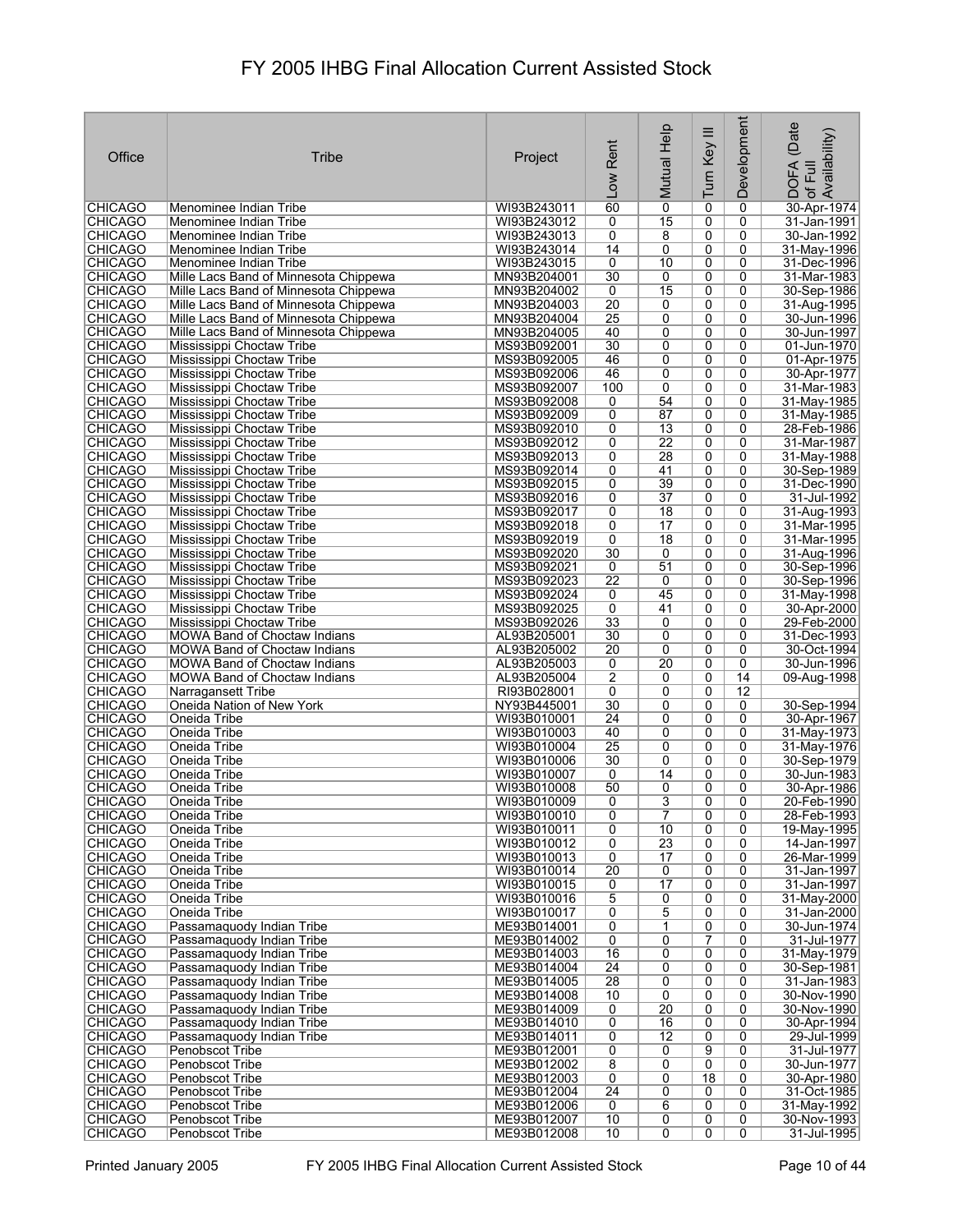| Office                           | Tribe                                                                   | Project                    | Rent<br>Low           | Mutual Help         | Turn Key III        | Development         | (Date<br>: DOFA (Date<br>! of Full<br>.Availability) |
|----------------------------------|-------------------------------------------------------------------------|----------------------------|-----------------------|---------------------|---------------------|---------------------|------------------------------------------------------|
| <b>CHICAGO</b>                   | <b>Pleasant Point</b>                                                   | ME93B013002                | 16                    | $\overline{0}$      | 0                   | $\mathbf 0$         | 29-Feb-1976                                          |
| <b>CHICAGO</b>                   | <b>Pleasant Point</b>                                                   | ME93B013003                | 0                     | 0                   | $\mathbf{1}$        | 0                   | 31-Dec-1977                                          |
| <b>CHICAGO</b>                   | <b>Pleasant Point</b>                                                   | ME93B013004                | 0                     | 0                   | 3                   | 0                   | 30-Sep-1979                                          |
| <b>CHICAGO</b>                   | <b>Pleasant Point</b>                                                   | ME93B013008                | 0                     | 19                  | 0                   | 0                   | 30-Sep-1992                                          |
| <b>CHICAGO</b>                   | <b>Pleasant Point</b>                                                   | ME93B013009                | 15                    | 0                   | 0                   | 0                   | 31-Jul-1996                                          |
| <b>CHICAGO</b><br><b>CHICAGO</b> | <b>Pleasant Point</b><br><b>Pleasant Point</b>                          | ME93B013010<br>ME93B013011 | 0<br>0                | 10<br>14            | 0<br>0              | 0<br>0              | 08-Feb-1995<br>30-Nov-1999                           |
| <b>CHICAGO</b>                   | <b>Pleasant Point</b>                                                   | ME93B013012                | $\overline{20}$       | 0                   | 0                   | 0                   | 31-Aug-1997                                          |
| <b>CHICAGO</b>                   | Pleasant Point                                                          | ME93B013013                | 0                     | $\overline{18}$     | 0                   | 0                   | 30-Nov-1999                                          |
| <b>CHICAGO</b>                   | Poarch Band of Creek Indians                                            | AL93B204001                | $\overline{20}$       | 0                   | 0                   | 0                   | 30-Sep-1987                                          |
| <b>CHICAGO</b>                   | Poarch Band of Creek Indians                                            | AL93B204002                | 30                    | 0                   | $\overline{0}$      | 0                   | 30-Sep-1987                                          |
| <b>CHICAGO</b>                   | Poarch Band of Creek Indians                                            | AL93B204004                | 30                    | 0                   | 0<br>$\overline{0}$ | 0<br>0              | 31-Aug-1989                                          |
| <b>CHICAGO</b><br><b>CHICAGO</b> | Poarch Band of Creek Indians<br>Poarch Band of Creek Indians            | AL93B204005<br>AL93B204006 | 15<br>10              | 0<br>0              | 0                   | 0                   | 27-Feb-1995<br>27-Feb-1995                           |
| <b>CHICAGO</b>                   | Poarch Band of Creek Indians                                            | AL93B204007                | 0                     | 23                  | $\overline{0}$      | 0                   | 01-Oct-1998                                          |
| <b>CHICAGO</b>                   | Poarch Band of Creek Indians                                            | AL93B204008                | 0                     | 14                  | 0                   | 0                   | 01-Oct-1998                                          |
| <b>CHICAGO</b>                   | Poarch Band of Creek Indians                                            | AL93B204009                | 0                     | 20                  | 0                   | 0                   | 01-Dec-1998                                          |
| <b>CHICAGO</b>                   | Poarch Band of Creek Indians                                            | AL93B204010                | 0                     | 9                   | 0                   | 0                   | 01-Feb-1999                                          |
| <b>CHICAGO</b>                   | Poarch Band of Creek Indians                                            | AL93B204011                | 0                     | 29                  | 0                   | $\overline{0}$      | 01-Sep-1999                                          |
| <b>CHICAGO</b><br><b>CHICAGO</b> | Pokagon Band of Potawatomi                                              | MI93B200001                | 0<br>$\overline{24}$  | 0<br>0              | 0<br>0              | 15<br>0             |                                                      |
| <b>CHICAGO</b>                   | <b>Prairie Island Sioux</b><br>Red Cliff Band of Lake Superior Chippewa | MN93B207001<br>WI93B013001 | $\overline{20}$       | 0                   | 0                   | 0                   | 30-Sep-1985<br>01-Dec-1967                           |
| <b>CHICAGO</b>                   | Red Cliff Band of Lake Superior Chippewa                                | WI93B013003                | $\overline{3}$        | 4                   | 0                   | 0                   | 30-Nov-1971                                          |
| <b>CHICAGO</b>                   | Red Cliff Band of Lake Superior Chippewa                                | WI93B013004                | 50                    | 0                   | 0                   | 0                   | 31-Mar-1979                                          |
| <b>CHICAGO</b>                   | Red Cliff Band of Lake Superior Chippewa                                | WI93B013005                | 26                    | $\mathbf 1$         | $\overline{0}$      | 0                   | 31-Oct-1984                                          |
| <b>CHICAGO</b>                   | Red Cliff Band of Lake Superior Chippewa                                | WI93B013007                | 0                     | 10                  | 0                   | 0                   | 30-Jun-1995                                          |
| <b>CHICAGO</b>                   | Red Cliff Band of Lake Superior Chippewa                                | WI93B013008                | 0                     | 7                   | 0                   | 0                   | 31-Aug-1997                                          |
| <b>CHICAGO</b>                   | Red Cliff Band of Lake Superior Chippewa                                | WI93B013009                | $\overline{18}$       | 0                   | 0                   | 0<br>0              | 31-Mar-1998                                          |
| <b>CHICAGO</b><br><b>CHICAGO</b> | Red Lake Band of Chippewa<br>Red Lake Band of Chippewa                  | MN93B016001<br>MN93B016003 | 13<br>10              | 0<br>0              | 0<br>0              | 0                   | 01-Sep-1967<br>01-Sep-1966                           |
| <b>CHICAGO</b>                   | Red Lake Band of Chippewa                                               | MN93B016004                | 10                    | 0                   | 0                   | 0                   | 01-Mar-1969                                          |
| <b>CHICAGO</b>                   | Red Lake Band of Chippewa                                               | MN93B016008                | 0                     | 4                   | 0                   | 0                   | 31-Jan-1978                                          |
| <b>CHICAGO</b>                   | Red Lake Band of Chippewa                                               | MN93B016009                | 0                     | 18                  | 0                   | 0                   | 31-May-1982                                          |
| <b>CHICAGO</b>                   | Red Lake Band of Chippewa                                               | MN93B016011                | 17                    | 0                   | 0                   | 0                   | 30-Apr-1980                                          |
| <b>CHICAGO</b>                   | Red Lake Band of Chippewa                                               | MN93B016013                | 58                    | 0                   | 0                   | 0                   | 31-Oct-1983                                          |
| <b>CHICAGO</b><br><b>CHICAGO</b> | Red Lake Band of Chippewa<br>Red Lake Band of Chippewa                  | MN93B016014<br>MN93B016015 | $\overline{20}$<br>30 | 0<br>0              | 0<br>0              | 0<br>0              | 30-Aug-1984<br>31-Dec-1984                           |
| <b>CHICAGO</b>                   | Red Lake Band of Chippewa                                               | MN93B016021                | 0                     | 30                  | $\overline{0}$      | 0                   | 31-Aug-1988                                          |
| <b>CHICAGO</b>                   | Red Lake Band of Chippewa                                               | MN93B016022                | 0                     | 30                  | 0                   | 0                   | 31-Jan-1989                                          |
| <b>CHICAGO</b>                   | Red Lake Band of Chippewa                                               | MN93B016023                | 0                     | 20                  | 0                   | 0                   | 30-Nov-1990                                          |
| <b>CHICAGO</b>                   | Red Lake Band of Chippewa                                               | MN93B016024                | 31                    | 0                   | 0                   | 0                   | 30-Sep-1993                                          |
| <b>CHICAGO</b>                   | Red Lake Band of Chippewa                                               | MN93B016025                | 10                    | 0                   | 0                   | 0                   | 28-Feb-1994                                          |
| <b>CHICAGO</b><br><b>CHICAGO</b> | Red Lake Band of Chippewa<br>Red Lake Band of Chippewa                  | MN93B016026<br>MN93B016027 | $\overline{12}$<br>44 | 0<br>0              | 0<br>$\overline{0}$ | 0<br>0              | 30-Sep-1994<br>30-Nov-1995                           |
| <b>CHICAGO</b>                   | Red Lake Band of Chippewa                                               | MN93B016028                | $\overline{0}$        | 20                  | 0                   | 0                   | 01-May-1997                                          |
| <b>CHICAGO</b>                   | Red Lake Band of Chippewa                                               | MN93B016029                | 40                    | 0                   | 0                   | 0                   | 01-Oct-1997                                          |
| <b>CHICAGO</b>                   | Sac & Fox Tribe                                                         | IA93B112001                | 20                    | $\overline{0}$      | $\overline{0}$      | 0                   | 30-Jun-1981                                          |
| <b>CHICAGO</b>                   | Saginaw Chippewa                                                        | MI93B043001                | 20                    | 0                   | 0                   | 0                   | 01-May-1967                                          |
| <b>CHICAGO</b>                   | Saginaw Chippewa                                                        | MI93B043002                | 14                    | 0                   | 0                   | 0                   | 30-Sep-1976                                          |
| <b>CHICAGO</b><br><b>CHICAGO</b> | Saginaw Chippewa<br>Saginaw Chippewa                                    | MI93B043003<br>MI93B043004 | 20<br>8               | $\overline{0}$<br>0 | $\overline{0}$<br>0 | $\overline{0}$<br>0 | 31-Aug-1980<br>22-Nov-1992                           |
| <b>CHICAGO</b>                   | Saginaw Chippewa                                                        | MI93B043005                | 0                     | $\overline{2}$      | 0                   | 0                   | 30-Jun-1992                                          |
| <b>CHICAGO</b>                   | Saginaw Chippewa                                                        | MI93B043006                | 0                     | $\overline{8}$      | 0                   | 0                   | 31-Mar-1995                                          |
| <b>CHICAGO</b>                   | Saginaw Chippewa                                                        | MI93B043007                | 9                     | 0                   | 0                   | 0                   | 30-Jun-1999                                          |
| <b>CHICAGO</b>                   | Saginaw Chippewa                                                        | MI93B043008                | $\overline{3}$        | 0                   | 0                   | 1                   | 30-Jun-1999                                          |
| <b>CHICAGO</b>                   | Saginaw Chippewa                                                        | MI93B043009                | 0<br>$\overline{25}$  | 5<br>0              | 0<br>0              | 0<br>0              | 23-Jun-1997                                          |
| <b>CHICAGO</b><br><b>CHICAGO</b> | Saint Croix Chippewa<br>Saint Croix Chippewa                            | WI93B062001<br>WI93B062003 | 30                    | 0                   | 0                   | 0                   | 01-May-1973<br>30-Nov-1982                           |
| <b>CHICAGO</b>                   | Saint Croix Chippewa                                                    | WI93B062004                | 10                    | 0                   | 0                   | 0                   | 30-Jun-1984                                          |
| <b>CHICAGO</b>                   | Saint Croix Chippewa                                                    | WI93B062005                | 10                    | 0                   | 0                   | 0                   | 30-Jun-1984                                          |
| <b>CHICAGO</b>                   | Saint Croix Chippewa                                                    | WI93B062006                | 10                    | 0                   | 0                   | 0                   | 31-Aug-1986                                          |
| <b>CHICAGO</b>                   | Saint Croix Chippewa                                                    | WI93B062009                | $\overline{20}$       | 0                   | 0                   | 0                   | 31-Jan-1992                                          |
| <b>CHICAGO</b>                   | Saint Croix Chippewa                                                    | WI93B062010                | 38                    | 0                   | $\overline{0}$      | 0                   | 01-Dec-1973                                          |
| <b>CHICAGO</b><br><b>CHICAGO</b> | Saint Croix Chippewa<br>Saint Croix Chippewa                            | WI93B062011<br>WI93B062012 | 10<br>0               | 0<br>10             | 0<br>0              | 0<br>0              | 30-Apr-1994<br>30-Sep-1997                           |
| <b>CHICAGO</b>                   | Saint Croix Chippewa                                                    | WI93B062013                | $\overline{21}$       | 0                   | 0                   | 0                   | 30-Apr-1996                                          |
| <b>CHICAGO</b>                   | Saint Croix Chippewa                                                    | WI93B062014                | $\overline{0}$        | $\overline{25}$     | 0                   | 0                   | 30-Apr-1996                                          |
| <b>CHICAGO</b>                   | Sault Ste. Marie Tribe                                                  | MI93B149001                | 48                    | 0                   | 0                   | $\overline{0}$      | 31-Mar-1983                                          |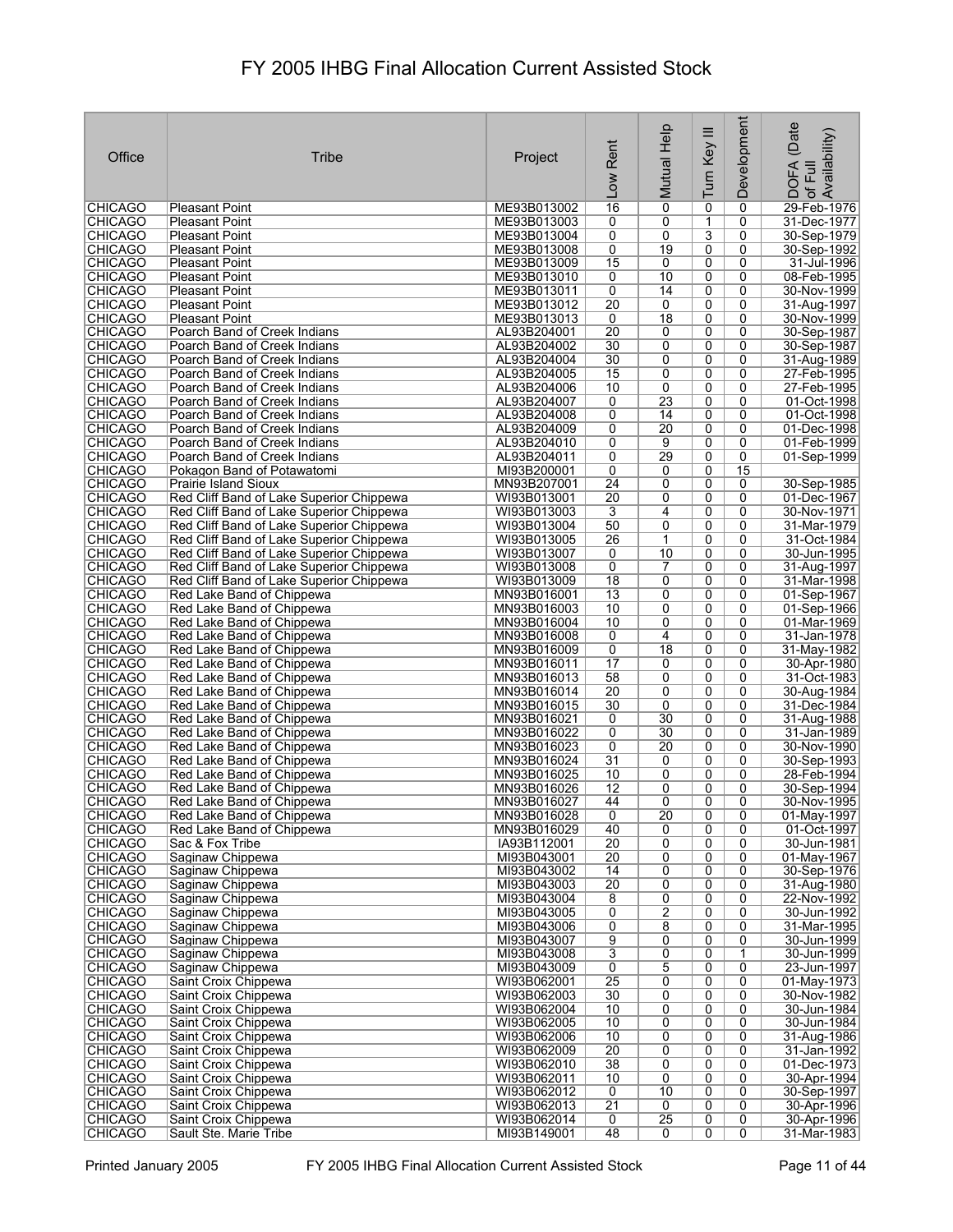| Office                           | Tribe                            | Project                    | Rent<br>Low     | Mutual Help     | Turn Key III        | Development    | (Date<br>Availability)<br><b>DOFA</b><br>ー<br>トー<br>$\overline{\sigma}$ |
|----------------------------------|----------------------------------|----------------------------|-----------------|-----------------|---------------------|----------------|-------------------------------------------------------------------------|
| <b>CHICAGO</b>                   | Sault Ste. Marie Tribe           | MI93B149003                | 40              | $\overline{0}$  | $\overline{0}$      | 0              | 31-May-1983                                                             |
| <b>CHICAGO</b>                   | Sault Ste. Marie Tribe           | MI93B149005                | 88              | 0               | 0                   | 0              | 30-Sep-1984                                                             |
| <b>CHICAGO</b>                   | Sault Ste. Marie Tribe           | MI93B149006                | $\overline{25}$ | 0               | 0                   | 0              | 30-Nov-1984                                                             |
| <b>CHICAGO</b>                   | Sault Ste. Marie Tribe           | MI93B149007                | $\overline{12}$ | $\overline{0}$  | $\overline{0}$      | $\overline{0}$ | 31-Mar-1986                                                             |
| CHICAGO                          | Sault Ste. Marie Tribe           | MI93B149008                | 9               | 0               | 0                   | 0              | 31-Oct-1986                                                             |
| <b>CHICAGO</b>                   | Sault Ste. Marie Tribe           | MI93B149009                | 11              | 0               | 0                   | 0              | 31-Oct-1986                                                             |
| <b>CHICAGO</b>                   | Sault Ste. Marie Tribe           | MI93B149010                | 0               | 19              | 0                   | 0              | 31-Mar-1988                                                             |
| <b>CHICAGO</b>                   | Sault Ste. Marie Tribe           | MI93B149012                | 20              | $\overline{0}$  | $\overline{0}$      | 0              | 30-Jun-1992                                                             |
| <b>CHICAGO</b>                   | Sault Ste. Marie Tribe           | MI93B149013                | 10              | 0               | 0                   | 0              | 30-Nov-1992                                                             |
| <b>CHICAGO</b>                   | Sault Ste. Marie Tribe           | MI93B149014                | 51              | 0               | 0                   | 0              | 30-Jun-1997                                                             |
| <b>CHICAGO</b>                   | Sault Ste. Marie Tribe           | MI93B149015                | 39              | 0               | 0                   | 0              | 30-Jun-1997                                                             |
| <b>CHICAGO</b>                   | Sault Ste. Marie Tribe           | MI93B149016                | 45              | 0               | 0                   | 0              | 30-Aug-1998                                                             |
| <b>CHICAGO</b>                   | Sault Ste. Marie Tribe           | MI93B149017                | 0               | 10              | 0                   | $\mathbf{0}$   | 30-Sep-1996                                                             |
| <b>CHICAGO</b>                   | Sault Ste. Marie Tribe           | MI93B149018                | 0               | 4               | 0                   | 0              | 01-Jan-1998                                                             |
| <b>CHICAGO</b>                   | Sault Ste. Marie Tribe           | MI93B149019                | $\overline{0}$  | 5               | $\overline{0}$      | $\overline{0}$ | 31-Mar-2002                                                             |
| <b>CHICAGO</b>                   | Sault Ste. Marie Tribe           | MI93B149019                | 0               | 11              | 0                   | 0              | 31-Jul-2002                                                             |
| <b>CHICAGO</b>                   | Sault Ste. Marie Tribe           | MI93B149019                | 0               | 9               | 0                   | $\mathbf{0}$   | 31-Oct-2002                                                             |
| <b>CHICAGO</b>                   | Seminole Tribe                   | FL93B059004                | 10              | $\overline{0}$  | $\overline{0}$      | $\mathbf{0}$   | 31-Jan-1974                                                             |
| <b>CHICAGO</b>                   | Seminole Tribe                   | FL93B059006                | 50              | $\overline{0}$  | $\overline{0}$      | $\overline{0}$ | 31-Mar-1983                                                             |
| <b>CHICAGO</b>                   | Seminole Tribe                   | FL93B059010                | 0               | 1               | 0                   | 0              | 31-Jul-1985                                                             |
| <b>CHICAGO</b>                   | Seminole Tribe                   | FL93B059011                | 0               | $\overline{2}$  | 0                   | 0              | 31-Jan-1987                                                             |
| <b>CHICAGO</b>                   | Seminole Tribe                   | FL93B059015                | 0               | $\overline{2}$  | $\overline{0}$      | 0              | 30-Sep-1988                                                             |
| <b>CHICAGO</b>                   | Seminole Tribe                   | FL93B059018                | 40              | 0               | 0                   | 0              | 30-Apr-1990                                                             |
| <b>CHICAGO</b>                   | Seminole Tribe                   | FL93B059019                | 0               | 12              | 0                   | 0              | 28-Feb-1992                                                             |
| <b>CHICAGO</b>                   | Seminole Tribe                   | FL93B059020                | $\overline{0}$  | $\overline{15}$ | $\overline{0}$      | $\overline{0}$ | 30-Apr-1993                                                             |
| <b>CHICAGO</b>                   | Seminole Tribe                   | FL93B059021                | $\overline{0}$  | 11              | 0                   | $\overline{0}$ | 31-Jul-1995                                                             |
| CHICAGO                          | Seminole Tribe                   | FL93B059022                | $\Omega$        | $\overline{9}$  | $\overline{0}$      | 0              | 31-Oct-1995                                                             |
| <b>CHICAGO</b>                   | Seminole Tribe                   | FL93B059023                | $\overline{24}$ | 0               | 0                   | 0              | 31-Jan-1999                                                             |
| <b>CHICAGO</b>                   | Seminole Tribe                   | FL93B059024                | $\Omega$        | 25              | 0                   | $\mathbf{0}$   | 30-Nov-1997                                                             |
| <b>CHICAGO</b>                   | Seminole Tribe                   | FL93B059025                | 0               | 17              | $\overline{0}$      | 0              | 30-Nov-1995                                                             |
| <b>CHICAGO</b>                   | Seminole Tribe                   | FL93B059026                | 10              | 0               | 0                   | 0              | 01-Apr-1997                                                             |
| <b>CHICAGO</b>                   | Seminole Tribe                   | FL93B059027                | 0               | 20<br>48        | 0<br>$\overline{0}$ | $\mathbf{0}$   | 01-May-1997                                                             |
| <b>CHICAGO</b><br><b>CHICAGO</b> | Seminole Tribe                   | FL93B059028                | 0<br>15         |                 |                     | 0              | 28-Feb-1979<br>31-Dec-1998                                              |
| <b>CHICAGO</b>                   | Seminole Tribe<br>Seminole Tribe | FL93B059030<br>FL93B059031 | 5               | 0<br>0          | 0<br>0              | 0<br>0         | 30-Apr-1999                                                             |
| <b>CHICAGO</b>                   | Seminole Tribe                   | FL93B059032                | 0               | 0               | 0                   | 35             |                                                                         |
| <b>CHICAGO</b>                   | Seneca Nation of New York        | NY93B040001                | 28              | $\overline{0}$  | 0                   | 0              | 01-Dec-1964                                                             |
| <b>CHICAGO</b>                   | Seneca Nation of New York        | NY93B040002                | 17              | 0               | 0                   | 0              | 01-May-1967                                                             |
| <b>CHICAGO</b>                   | Seneca Nation of New York        | NY93B040003                | $\overline{0}$  | 0               | 1                   | 0              | 31-Dec-1973                                                             |
| <b>CHICAGO</b>                   | Seneca Nation of New York        | NY93B040004                | 0               | $\overline{0}$  | 34                  | 0              | 16-Feb-1979                                                             |
| <b>CHICAGO</b>                   | Seneca Nation of New York        | NY93B040005                | 40              | 0               | 0                   | 0              | 31-Oct-1981                                                             |
| <b>CHICAGO</b>                   | Seneca Nation of New York        | NY93B040006                | 0               | 0               | 43                  | 0              | 31-May-1982                                                             |
| <b>CHICAGO</b>                   | Seneca Nation of New York        | NY93B040007                | 51              | 0               | 0                   | 0              | 31-Mar-1987                                                             |
| <b>CHICAGO</b>                   | Seneca Nation of New York        | NY93B040009                | 28              | $\overline{0}$  | $\overline{0}$      | $\overline{0}$ | 31-Mar-1989                                                             |
| <b>CHICAGO</b>                   | Seneca Nation of New York        | NY93B040010                | 12              | 0               | 0                   | 0              | 31-Jul-1997                                                             |
| <b>CHICAGO</b>                   | Seneca Nation of New York        | NY93B040011                | $\overline{7}$  | 0               | 0                   | $\Omega$       | 31-Jul-1997                                                             |
| <b>CHICAGO</b>                   | Seneca Nation of New York        | NY93B040013                | $\overline{0}$  | $\overline{0}$  | $\overline{0}$      | 15             |                                                                         |
| <b>CHICAGO</b>                   | Seneca Nation of New York        | NY93B040014                | $\mathbf{1}$    | 3               | 0                   | 0              | 01-Jan-1997                                                             |
| <b>CHICAGO</b>                   | Seneca Nation of New York        | NY93B040015                | $\mathbf{0}$    | 0               | 0                   | 25             |                                                                         |
| <b>CHICAGO</b>                   | Seneca Nation of New York        | NY93B040015                | 16              | 0               | 0                   | 0              | 22-Sep-1997                                                             |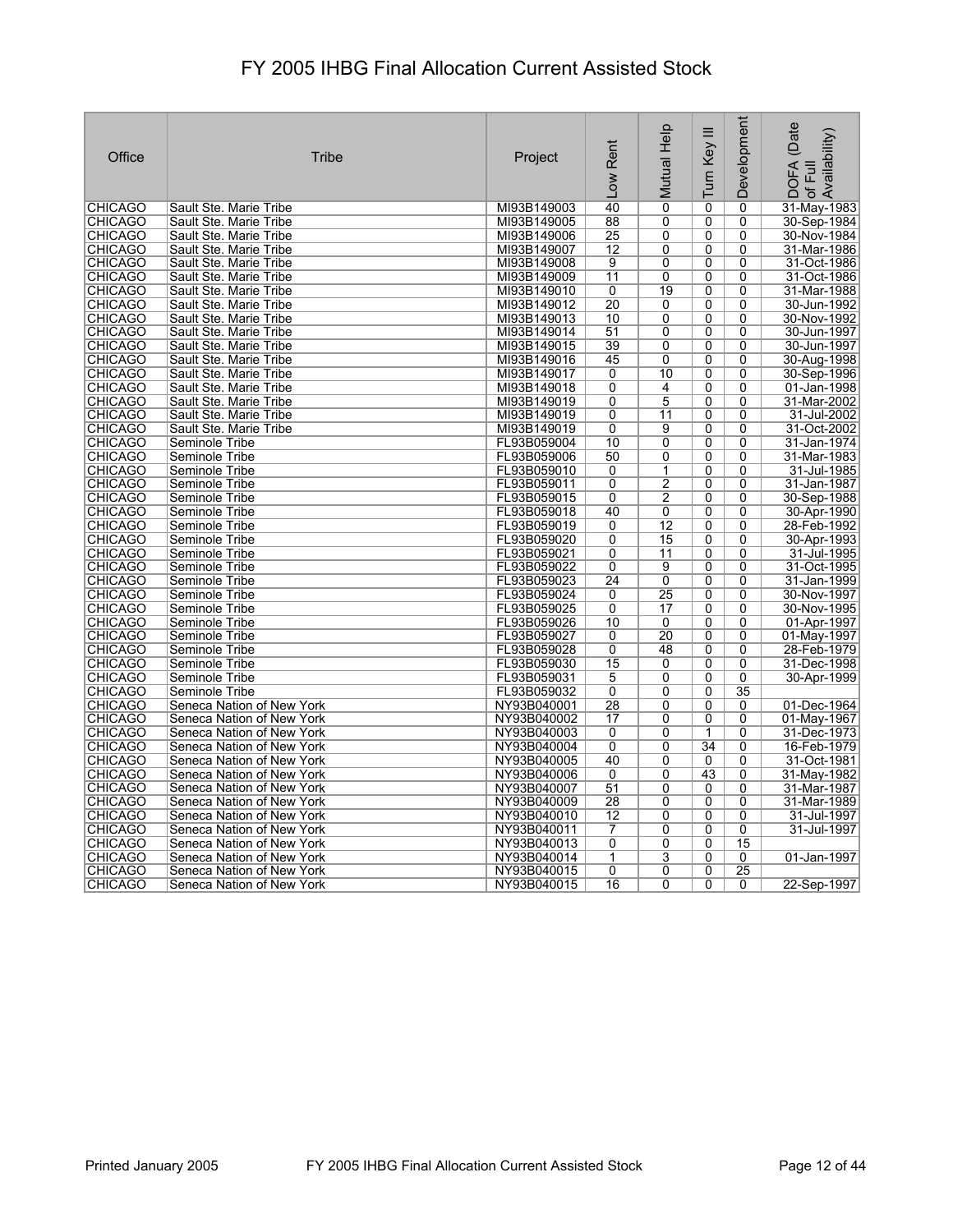| Office                           | Tribe                                                                            | Project                    | Rent<br>Low         | Mutual Help     | Turn Key III   | Development     | (Date<br>of Full<br>Availability)<br><b>DOFA</b> |
|----------------------------------|----------------------------------------------------------------------------------|----------------------------|---------------------|-----------------|----------------|-----------------|--------------------------------------------------|
| <b>CHICAGO</b>                   | Sokagoan Chippewa Tribe                                                          | WI93B036001                | 14                  | 0               | 0              | 0               | 01-Dec-1972                                      |
| <b>CHICAGO</b>                   | Sokagoan Chippewa Tribe                                                          | WI93B036002                | $\overline{20}$     | 0               | 0              | 0               | 30-Jun-1980                                      |
| <b>CHICAGO</b>                   | Sokagoan Chippewa Tribe                                                          | WI93B036003                | 10                  | 0               | 0              | 0               | 28-Feb-1986                                      |
| <b>CHICAGO</b>                   | Sokagoan Chippewa Tribe                                                          | WI93B036004                | 30                  | 0               | 0              | 0               | 30-Sep-1987                                      |
| <b>CHICAGO</b>                   | Sokagoan Chippewa Tribe                                                          | WI93B036005                | 0                   | $\overline{11}$ | 0              | $\Omega$        | 31-Dec-1989                                      |
| <b>CHICAGO</b>                   | Sokagoan Chippewa Tribe                                                          | WI93B036006                | 11                  | 0               | 0              | 0               | 30-Nov-1989                                      |
| <b>CHICAGO</b>                   | Sokagoan Chippewa Tribe                                                          | WI93B036007                | 10                  | 0               | 0              | 0               | 30-Jan-1994                                      |
| <b>CHICAGO</b>                   | Sokagoan Chippewa Tribe                                                          | WI93B036008                | 10                  | 0               | 0              | 0               | 30-Aug-1994                                      |
| <b>CHICAGO</b>                   | Sokagoan Chippewa Tribe                                                          | WI93B036009                | 0                   | 15              | 0              | 0               | 30-Jun-1997                                      |
| <b>CHICAGO</b>                   | Sokagoan Chippewa Tribe                                                          | WI93B036010                | 15                  | 0               | 0              | 0               | 31-Aug-2000                                      |
| <b>CHICAGO</b>                   | St. Regis Mohawk Tribe                                                           | NY93B436001                | 0                   | 44              | $\overline{0}$ | 0               | 30-Sep-1987                                      |
| <b>CHICAGO</b>                   | St. Regis Mohawk Tribe                                                           | NY93B436003                | 0                   | 39              | 0              | 0               | 31-Mar-1990                                      |
| <b>CHICAGO</b>                   | St. Regis Mohawk Tribe                                                           | NY93B436004                | 10                  | 0               | 0              | 0               | 31-Mar-1990                                      |
| <b>CHICAGO</b>                   | St. Regis Mohawk Tribe                                                           | NY93B436005                | $\overline{20}$     | 0               | 0              | 0               | 28-Feb-1991                                      |
| <b>CHICAGO</b>                   | St. Regis Mohawk Tribe                                                           | NY93B436006                | 0                   | 20              | 0              | 0               | 24-Dec-1991                                      |
| <b>CHICAGO</b>                   | St. Regis Mohawk Tribe                                                           | NY93B436007                | 0                   | 20              | 0              | 0               | 28-Feb-1994                                      |
| <b>CHICAGO</b>                   | St. Regis Mohawk Tribe                                                           | NY93B436008                | 0                   | $\overline{19}$ | 0              | 0               | 28-Feb-1994                                      |
| CHICAGO                          | St. Regis Mohawk Tribe                                                           | NY93B436009                | 20                  | 0               | 0              | $\Omega$        | 10-May-1995                                      |
| <b>CHICAGO</b>                   | St. Regis Mohawk Tribe                                                           | NY93B436010                | 0                   | 36              | $\overline{0}$ | 0               | 28-Feb-1995                                      |
| <b>CHICAGO</b>                   | St. Regis Mohawk Tribe                                                           | NY93B436011                | 0                   | 19              | 0              | 0               | 31-Jan-1997                                      |
| <b>CHICAGO</b>                   | St. Regis Mohawk Tribe                                                           | NY93B436012                | 19                  | 0               | 0              | 0               | 31-Dec-1999                                      |
| <b>CHICAGO</b>                   | St. Regis Mohawk Tribe                                                           | NY93B436012                | $\mathbf{1}$        | $\overline{0}$  | $\overline{0}$ | $\overline{0}$  | 31-Dec-2000                                      |
| <b>CHICAGO</b>                   | St. Regis Mohawk Tribe                                                           | NY93B436013                | 31                  | 0               | 0              | 0               | 31-Dec-1999                                      |
| <b>CHICAGO</b>                   | St. Regis Mohawk Tribe                                                           | NY93B436013                | 4                   | 0               | 0              | 0               | 31-Dec-2000                                      |
| <b>CHICAGO</b>                   | St. Regis Mohawk Tribe                                                           | NY93B436013                | $\overline{2}$      | 0               | 0              | 3               | 31-Aug-2002                                      |
| <b>CHICAGO</b>                   | St. Regis Mohawk Tribe                                                           | NY93B436014                | 0                   | 6               | 0              | 0               | 30-Apr-1997                                      |
| <b>CHICAGO</b>                   | Stockbridge-Munsee Tribe                                                         | WI93B014001                | $\overline{20}$     | 0               | 0              | 0               | 01-Sep-1967                                      |
| <b>CHICAGO</b><br><b>CHICAGO</b> | Stockbridge-Munsee Tribe<br>Stockbridge-Munsee Tribe                             | WI93B014004<br>WI93B014005 | 6<br>0              | 0<br>10         | 0<br>0         | 0<br>0          | 01-Dec-1972<br>28-Feb-1994                       |
| <b>CHICAGO</b>                   | Stockbridge-Munsee Tribe                                                         | WI93B014006                | 0                   | $\mathbf 1$     | 0              | 0               | 31-May-1994                                      |
| <b>CHICAGO</b>                   | Stockbridge-Munsee Tribe                                                         | WI93B014007                | 0                   | 0               | 0              | 9               |                                                  |
| <b>CHICAGO</b>                   | Stockbridge-Munsee Tribe                                                         | WI93B014008                | 0                   | $\overline{25}$ | 0              | 0               | 05-Nov-1993                                      |
| <b>CHICAGO</b>                   | Stockbridge-Munsee Tribe                                                         | WI93B014009                | 0                   | 0               | 0              | 10              |                                                  |
| <b>CHICAGO</b>                   | Stockbridge-Munsee Tribe                                                         | WI93B014010                | 0                   | 0               | $\overline{0}$ | $\overline{20}$ |                                                  |
| <b>CHICAGO</b>                   | Upper Sioux Indian Community                                                     | MN93B207006                | 0                   | 11              | 0              | 0               | 01-Dec-1999                                      |
| <b>CHICAGO</b>                   | Upper Sioux Indian Community                                                     | MN93B207006                | 0                   | 4               | 0              | 0               | 01-Jan-2001                                      |
| <b>CHICAGO</b>                   | Waccamaw Siouan State Tribe                                                      | NC93B171004                | $\overline{12}$     | 0               | 0              | 0               | 30-Sep-1998                                      |
| <b>CHICAGO</b>                   | Wampanoag Tribe                                                                  | MA93B176001                | $\overline{18}$     | 0               | 0              | 0               | 31-Mar-1996                                      |
| <b>CHICAGO</b>                   | Wampanoag Tribe                                                                  | MA93B176002                | 0                   | 7               | 0              | 0               | 31-Dec-2000                                      |
| <b>CHICAGO</b>                   | Wampanoag Tribe                                                                  | MA93B176003                | 6                   | 0               | 0              | 0               | 30-Sep-1998                                      |
| <b>CHICAGO</b>                   | Wampanoag Tribe                                                                  | MA93B176003                | 2                   | 0               | 0              | 0               | 31-Oct-2003                                      |
| <b>CHICAGO</b>                   | White Earth Band of Minnesota Chippewa                                           | MN93B013001                | 50                  | 0               | 0              | 0               | 01-Apr-1968                                      |
| <b>CHICAGO</b>                   | White Earth Band of Minnesota Chippewa                                           | MN93B013005                | $\overline{15}$     | 0               | 0              | $\Omega$        | 01-Jan-1968                                      |
| CHICAGO                          | White Earth Band of Minnesota Chippewa                                           | MN93B013006                | 50                  | 0               | $\overline{0}$ | 0               | 30-Jul-1979                                      |
| <b>CHICAGO</b>                   | White Earth Band of Minnesota Chippewa                                           | MN93B013007                | 0                   | 42              | 0              | 0               | 31-Dec-1981                                      |
| <b>CHICAGO</b>                   | White Earth Band of Minnesota Chippewa                                           | MN93B013008                | 8                   | 0               | 0              | 0               | 31-Oct-1981                                      |
| <b>CHICAGO</b>                   | White Earth Band of Minnesota Chippewa                                           | MN93B013009                | 60                  | $\overline{0}$  | $\overline{0}$ | $\overline{0}$  | 30-Jun-1984                                      |
| <b>CHICAGO</b>                   | White Earth Band of Minnesota Chippewa                                           | MN93B013010                | 0                   | 25              | 0              | 0               | 28-Feb-1987                                      |
| <b>CHICAGO</b>                   | White Earth Band of Minnesota Chippewa                                           | MN93B013013                | 0                   | 20              | 0              | 0               | 30-Sep-1988                                      |
| <b>CHICAGO</b>                   | White Earth Band of Minnesota Chippewa                                           | MN93B013015                | 20                  | 0               | 0              | $\overline{0}$  | 31-Dec-1990                                      |
| <b>CHICAGO</b>                   | White Earth Band of Minnesota Chippewa                                           | MN93B013016                | 20                  | 0               | 0              | 0               | 31-Jan-1992                                      |
| <b>CHICAGO</b><br><b>CHICAGO</b> | White Earth Band of Minnesota Chippewa                                           | MN93B013017<br>MN93B013018 | 0<br>$\overline{0}$ | 10<br>10        | 0              | 0<br>0          | 24-Feb-1995<br>24-Feb-1995                       |
| <b>CHICAGO</b>                   | White Earth Band of Minnesota Chippewa                                           | MN93B013019                | 20                  | 0               | 0<br>0         | 0               | 31-Dec-1995                                      |
| <b>CHICAGO</b>                   | White Earth Band of Minnesota Chippewa<br>White Earth Band of Minnesota Chippewa | MN93B013020                | $\overline{0}$      | $\overline{22}$ | 0              | 0               | 30-Sep-1998                                      |
| <b>CHICAGO</b>                   | White Earth Band of Minnesota Chippewa                                           | MN93B013021                | $\overline{22}$     | 0               | 0              | 0               | 31-Jul-1998                                      |
| <b>CHICAGO</b>                   | White Earth Band of Minnesota Chippewa                                           | MN93B013022                | 0                   | 0               | 0              | 25              |                                                  |
| <b>CHICAGO</b>                   | <b>TOTAL</b>                                                                     |                            | 5766                | 3026            | 116            | 260             |                                                  |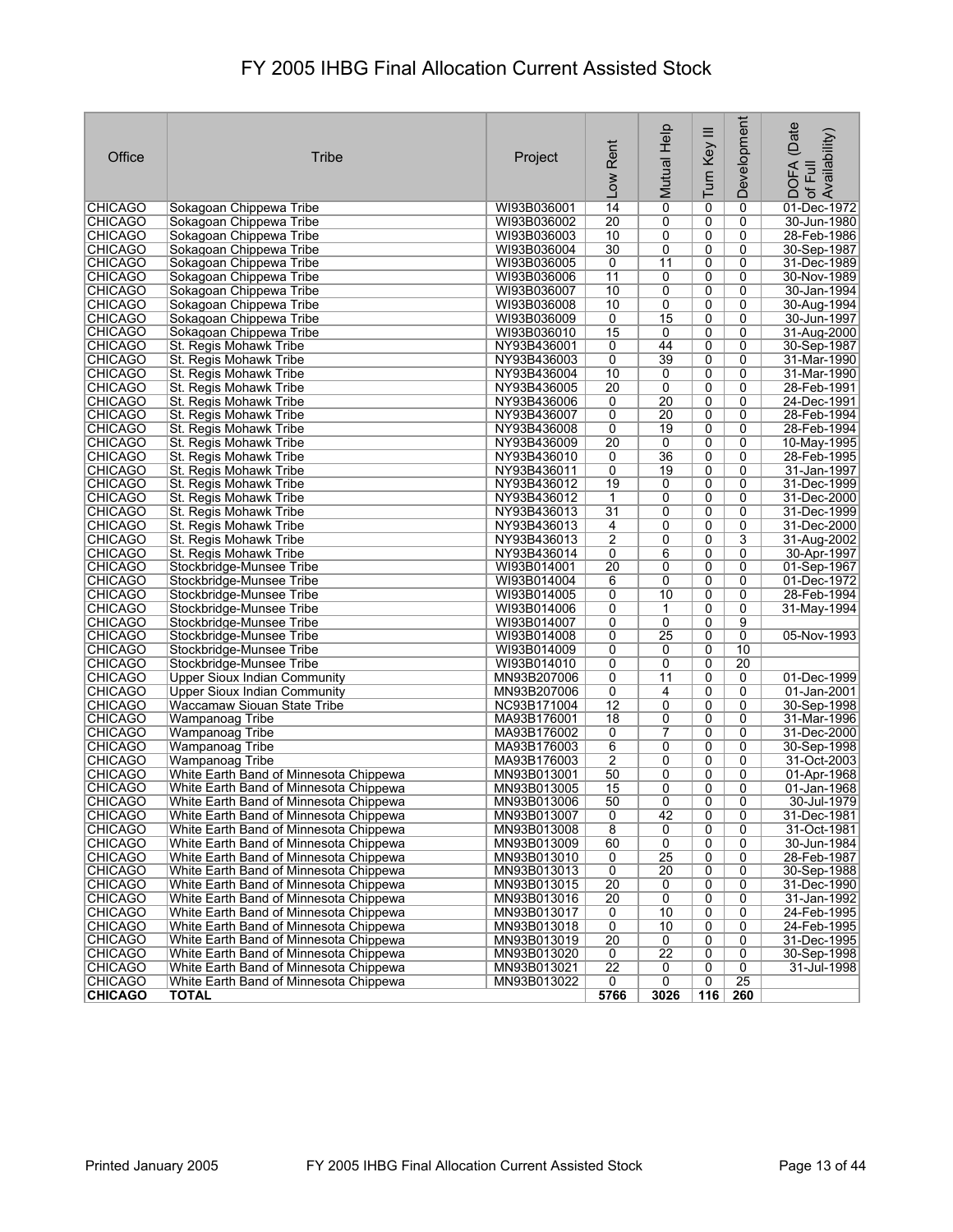| Office                         | Tribe                                               | Project                    | Rent                 | Mutual Help         | Turn Key III        | Development         | (Date<br>of Full<br>Availability) |
|--------------------------------|-----------------------------------------------------|----------------------------|----------------------|---------------------|---------------------|---------------------|-----------------------------------|
|                                |                                                     |                            | Low                  |                     |                     |                     | <b>DOFA</b>                       |
| DENVER                         | Blackfeet Tribe                                     | MT10B008001                | 50                   | $\overline{0}$      | 0                   | 0                   | 31-Jan-1966                       |
| DENVER                         | <b>Blackfeet Tribe</b>                              | MT10B008002                | 0                    | $\overline{2}$      | 0                   | 0                   | 30-Apr-1972                       |
| <b>DENVER</b>                  | <b>Blackfeet Tribe</b>                              | MT10B008006                | $\overline{55}$      | 0                   | 0                   | 0                   | 31-Mar-1971                       |
| <b>DENVER</b>                  | <b>Blackfeet Tribe</b>                              | MT10B008007                | 55                   | 0                   | 0                   | 0                   | 31-Dec-1973                       |
| <b>DENVER</b>                  | <b>Blackfeet Tribe</b>                              | MT10B008008                | 6                    | 0                   | 0                   | 0                   | 30-Jun-1977                       |
| <b>DENVER</b>                  | <b>Blackfeet Tribe</b>                              | MT10B008010                | 0<br>14              | 33                  | 0                   | 0<br>0              | 30-Sep-1979                       |
| <b>DENVER</b><br><b>DENVER</b> | <b>Blackfeet Tribe</b><br><b>Blackfeet Tribe</b>    | MT10B008011<br>MT10B008012 | $\overline{25}$      | 0<br>0              | 0<br>0              | 0                   | 31-May-1977<br>28-Feb-1975        |
| <b>DENVER</b>                  | <b>Blackfeet Tribe</b>                              | MT10B008013                | 10                   | 0                   | 0                   | 0                   | 31-May-1975                       |
| <b>DENVER</b>                  | <b>Blackfeet Tribe</b>                              | MT10B008014                | 43                   | 0                   | 0                   | 0                   | 30-Sep-1975                       |
| <b>DENVER</b>                  | <b>Blackfeet Tribe</b>                              | MT10B008015                | 0                    | 79                  | $\overline{0}$      | 0                   | 31-Jul-1979                       |
| <b>DENVER</b>                  | <b>Blackfeet Tribe</b>                              | MT10B008017                | 0                    | 55                  | 0                   | 0                   | 30-Sep-1980                       |
| <b>DENVER</b>                  | <b>Blackfeet Tribe</b>                              | MT10B008018                | 50                   | 0                   | 0                   | 0                   | 31-Aug-1981                       |
| <b>DENVER</b>                  | <b>Blackfeet Tribe</b>                              | MT10B008019                | 0                    | $\overline{23}$     | 0                   | 0                   | 31-Jul-1981                       |
| <b>DENVER</b>                  | <b>Blackfeet Tribe</b>                              | MT10B008020                | 50                   | 0                   | 0                   | 0                   | 31-Jul-1982                       |
| DENVER                         | <b>Blackfeet Tribe</b>                              | MT10B008021                | 0                    | $\overline{22}$     | 0                   | 0                   | 30-Jun-1982                       |
| <b>DENVER</b>                  | <b>Blackfeet Tribe</b>                              | MT10B008022                | 20                   | 0                   | 0                   | 0                   | 31-Jan-1984                       |
| <b>DENVER</b>                  | <b>Blackfeet Tribe</b>                              | MT10B008023                | $\overline{20}$      | 0                   | 0                   | 0                   | 31-Mar-1984                       |
| <b>DENVER</b>                  | <b>Blackfeet Tribe</b>                              | MT10B008024                | 25                   | 0                   | 0                   | 0                   | 30-Nov-1981                       |
| <b>DENVER</b>                  | <b>Blackfeet Tribe</b><br><b>Blackfeet Tribe</b>    | MT10B008025                | 0                    | $\overline{2}$      | 0                   | 0                   | 30-Jun-1982                       |
| DENVER<br><b>DENVER</b>        | <b>Blackfeet Tribe</b>                              | MT10B008036<br>MT10B008037 | 11<br>10             | 0<br>$\overline{0}$ | 0<br>$\overline{0}$ | 0<br>$\overline{0}$ | 31-Oct-1985<br>30-Sep-1986        |
| <b>DENVER</b>                  | <b>Blackfeet Tribe</b>                              | MT10B008045                | 50                   | 0                   | 0                   | 0                   | 31-Jul-1988                       |
| <b>DENVER</b>                  | <b>Blackfeet Tribe</b>                              | MT10B008046                | 50                   | 0                   | 0                   | 0                   | 30-Sep-1988                       |
| <b>DENVER</b>                  | Blackfeet Tribe                                     | MT91B008047                | 0                    | 25                  | $\overline{0}$      | $\overline{0}$      | 31-Jan-1992                       |
| <b>DENVER</b>                  | <b>Blackfeet Tribe</b>                              | MT91B008048                | $\overline{0}$       | 50                  | 0                   | 0                   | 29-Feb-1992                       |
| <b>DENVER</b>                  | <b>Blackfeet Tribe</b>                              | MT91B008049                | 10                   | 0                   | 0                   | 0                   | 30-Apr-1992                       |
| <b>DENVER</b>                  | <b>Blackfeet Tribe</b>                              | MT91B008050                | 50                   | 0                   | 0                   | 0                   | 30-Nov-1994                       |
| DENVER                         | <b>Blackfeet Tribe</b>                              | MT91B008051                | 0                    | 30                  | 0                   | 0                   | 30-Jun-1997                       |
| <b>DENVER</b>                  | <b>Blackfeet Tribe</b>                              | MT91B008052                | $\overline{25}$      | 0                   | 0                   | 0                   | 30-Jun-1995                       |
| <b>DENVER</b>                  | <b>Blackfeet Tribe</b>                              | MT91B008053                | 0                    | 50                  | 0                   | 0                   | 30-Jun-1997                       |
| <b>DENVER</b>                  | <b>Blackfeet Tribe</b>                              | MT91B008055                | $\overline{20}$      | 0                   | 0                   | 0                   | 31-Mar-2000                       |
| <b>DENVER</b>                  | <b>Cheyenne River Sioux</b>                         | SD10B005001                | 46                   | 0                   | 0                   | 0                   | 28-Feb-1966                       |
| <b>DENVER</b>                  | <b>Chevenne River Sioux</b>                         | SD10B005002                | 32                   | 0                   | 0                   | 0<br>0              | 31-Aug-1968                       |
| DENVER<br><b>DENVER</b>        | Cheyenne River Sioux<br><b>Cheyenne River Sioux</b> | SD10B005004<br>SD10B005005 | 156<br>68            | 0<br>0              | 0<br>0              | 0                   | 31-Dec-1974<br>31-May-1976        |
| <b>DENVER</b>                  | <b>Chevenne River Sioux</b>                         | SD10B005008                | 53                   | 0                   | 0                   | 0                   | 30-Nov-1977                       |
| <b>DENVER</b>                  | Cheyenne River Sioux                                | SD10B005009                | 0                    | 2                   | 0                   | 0                   | 30-Sep-1977                       |
| <b>DENVER</b>                  | <b>Cheyenne River Sioux</b>                         | SD10B005012                | 58                   | 0                   | 0                   | 0                   | 30-Sep-1981                       |
| <b>DENVER</b>                  | <b>Cheyenne River Sioux</b>                         | SD10B005013                | 0                    | 11                  | 0                   | 0                   | 31-Dec-1980                       |
| <b>DENVER</b>                  | <b>Cheyenne River Sioux</b>                         | SD10B005014                | 56                   | 0                   | 0                   | 0                   | 30-Sep-1980                       |
| <b>DENVER</b>                  | <b>Cheyenne River Sioux</b>                         | SD10B005015                | 0                    | $\overline{12}$     | 0                   | 0                   | 30-Jun-1980                       |
| <b>DENVER</b>                  | <b>Cheyenne River Sioux</b>                         | SD10B005016                | 94                   | 0                   | 0                   | 0                   | 31-Dec-1986                       |
| <b>DENVER</b>                  | <b>Cheyenne River Sioux</b>                         | SD10B005017                | 0                    | 44                  | $\overline{0}$      | 0                   | 30-Sep-1987                       |
| DENVER                         | <b>Cheyenne River Sioux</b>                         | SD91B005020                | 0                    | 33                  | 0                   | 0                   | 30-Sep-1994                       |
| <b>DENVER</b><br><b>DENVER</b> | Chevenne River Sioux<br><b>Cheyenne River Sioux</b> | SD91B005021<br>SD91B005023 | 15<br>$\overline{2}$ | 0<br>$\overline{0}$ | 0<br>$\overline{0}$ | 0<br>$\overline{0}$ | 30-Jun-1994<br>31-Aug-1976        |
| DENVER                         | Chevenne River Sioux                                | SD91B005024                | 91                   | 0                   | 0                   | 0                   | 30-Sep-1998                       |
| <b>DENVER</b>                  | <b>Chevenne River Sioux</b>                         | SD91B005025                | 0                    | 26                  | 0                   | 0                   | 31-Dec-1974                       |
| <b>DENVER</b>                  | <b>Cheyenne River Sioux</b>                         | SD91B005026                | $\overline{27}$      | 0                   | 0                   | 0                   | 30-Apr-1999                       |
| DENVER                         | Crow Creek Sioux                                    | SD10B004001                | 50                   | 0                   | 0                   | 0                   | 30-Apr-1966                       |
| <b>DENVER</b>                  | <b>Crow Creek Sioux</b>                             | SD10B004002                | 0                    | 1                   | 0                   | 0                   | 31-Jan-1970                       |
| <b>DENVER</b>                  | Crow Creek Sioux                                    | SD10B004003                | $\overline{20}$      | 0                   | 0                   | 0                   | 30-Sep-1969                       |
| DENVER                         | Crow Creek Sioux                                    | SD10B004004                | 6                    | 0                   | 0                   | 0                   | 31-Aug-1972                       |
| <b>DENVER</b>                  | <b>Crow Creek Sioux</b>                             | SD10B004005                | 0                    | 1                   | 0                   | 0                   | 30-Jun-1972                       |
| <b>DENVER</b>                  | Crow Creek Sioux                                    | SD10B004006                | 36                   | 0                   | 0                   | 0                   | 31-Dec-1973                       |
| DENVER                         | Crow Creek Sioux<br>Crow Creek Sioux                | SD10B004008                | 15                   | 0                   | 0                   | 0                   | 30-Nov-1976                       |
| DENVER<br><b>DENVER</b>        | Crow Creek Sioux                                    | SD10B004010<br>SD91B004013 | 31<br>10             | 0<br>0              | 0<br>0              | 0<br>0              | 31-Jan-1981<br>30-Nov-1994        |
| DENVER                         | Crow Creek Sioux                                    | SD91B004014                | 0                    | 10                  | 0                   | 0                   | 30-Apr-1994                       |
| <b>DENVER</b>                  | Crow Creek Sioux                                    | SD91B004015                | $\overline{0}$       | $\overline{28}$     | 0                   | 0                   | 31-Oct-1995                       |
| <b>DENVER</b>                  | Crow Creek Sioux                                    | SD91B004016                | 10                   | 0                   | 0                   | 0                   | 31-Mar-1997                       |
| DENVER                         | Crow Creek Sioux                                    | SD91B004017                | 20                   | 0                   | 0                   | 0                   | 30-Jun-1998                       |
| <b>DENVER</b>                  | <b>Crow Tribe</b>                                   | MT10B014004                | 37                   | 0                   | 0                   | 0                   | 31-Dec-1973                       |
| <b>DENVER</b>                  | <b>Crow Tribe</b>                                   | MT10B014006                | 5                    | 0                   | 0                   | 0                   | 31-Dec-1973                       |
| DENVER                         | Crow Tribe                                          | MT10B014007                | 0                    | 35                  | 0                   | 0                   | 30-Nov-1979                       |
| <b>DENVER</b>                  | <b>Crow Tribe</b>                                   | MT10B014008                | 40                   | 0                   | 0                   | 0                   | 30-Nov-1979                       |
| <b>DENVER</b>                  | Crow Tribe                                          | MT10B014009                | 14                   | 0                   | 0                   | 0                   | 31-Aug-1981                       |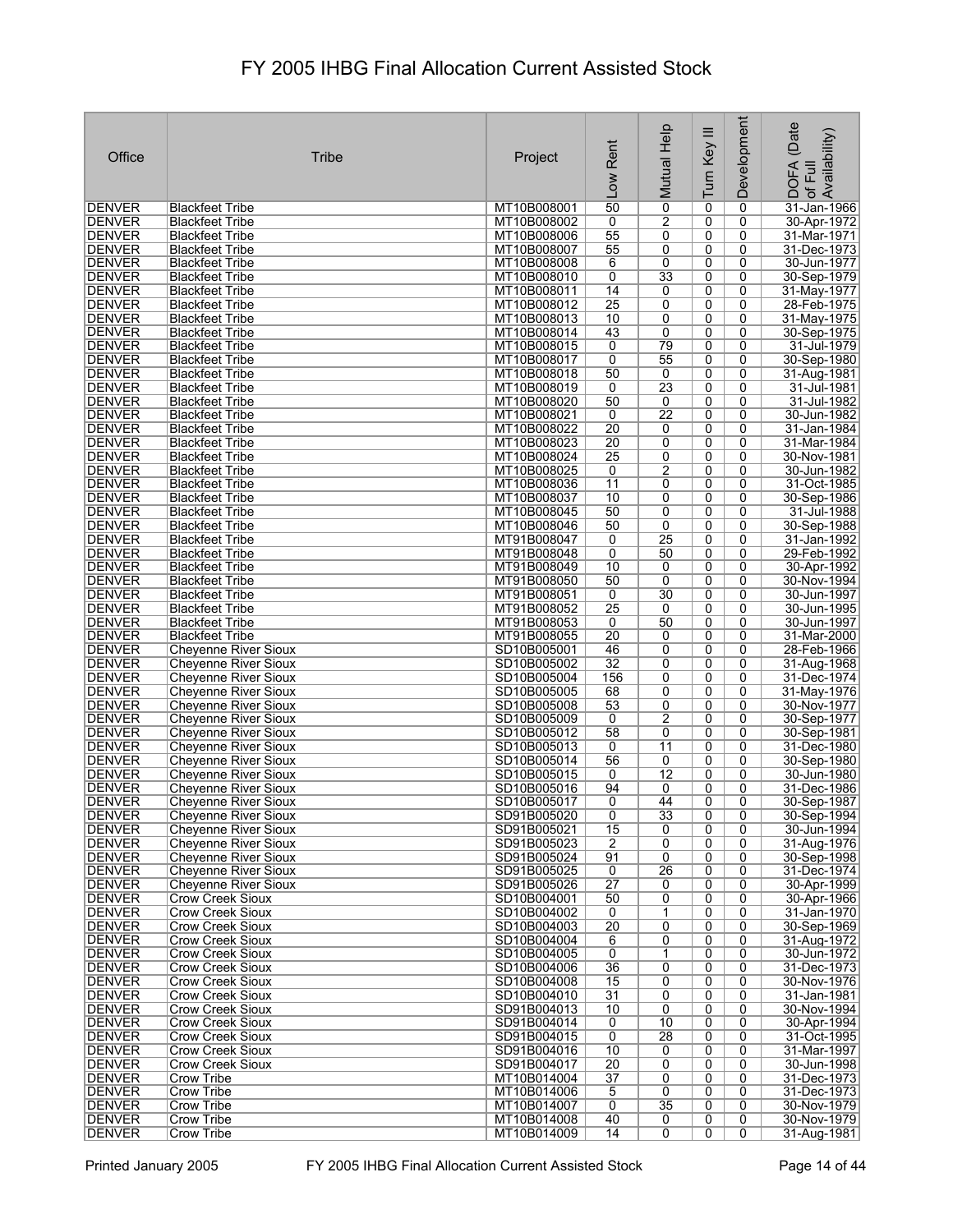| Office                         | Tribe                                                              | Project                    | Rent                 | Mutual Help     | Turn Key III   | Development    | (Date<br>DOFA (Date<br>of Full<br>Availability) |
|--------------------------------|--------------------------------------------------------------------|----------------------------|----------------------|-----------------|----------------|----------------|-------------------------------------------------|
|                                |                                                                    |                            | Low                  |                 |                |                |                                                 |
| <b>DENVER</b>                  | Crow Tribe                                                         | MT10B014010                | 44                   | 0               | 0              | 0              | 31-Jul-1981                                     |
| DENVER                         | Crow Tribe                                                         | MT10B014011                | 0                    | 49              | 0              | 0              | 28-Feb-1987                                     |
| <b>DENVER</b>                  | Crow Tribe                                                         | MT10B014012                | 4                    | 0               | 0              | 0              | 30-Sep-1980                                     |
| DENVER                         | <b>Crow Tribe</b>                                                  | MT10B014019                | 39                   | 0               | 0              | 0              | 31-Oct-1985                                     |
| <b>DENVER</b>                  | Crow Tribe                                                         | MT10B014020                | 0                    | 43              | 0              | 0              | 31-Dec-1985                                     |
| <b>DENVER</b><br>DENVER        | Crow Tribe<br>Crow Tribe                                           | MT10B014022<br>MT10B014023 | 0<br>0               | 29<br>20        | 0<br>0         | 0<br>0         | 28-Feb-1987<br>31-Jan-1986                      |
| <b>DENVER</b>                  | Crow Tribe                                                         | MT91B014024                | 0                    | 23              | 0              | 0              | 31-Jan-1996                                     |
| <b>DENVER</b>                  | Crow Tribe                                                         | MT91B014025                | 0                    | 11              | 0              | 0              | 30-Nov-1979                                     |
| DENVER                         | Flandreau Santee Sioux                                             | SD10B049002                | 10                   | 0               | 0              | 0              | 31-Dec-1979                                     |
| <b>DENVER</b>                  | Flandreau Santee Sioux                                             | SD10B049003                | 10                   | 0               | 0              | 0              | 31-Dec-1980                                     |
| <b>DENVER</b>                  | <b>Flandreau Santee Sioux</b>                                      | SD10B049004                | 0                    | 1               | 0              | 0              | 31-Dec-1980                                     |
| <b>DENVER</b>                  | Flandreau Santee Sioux                                             | SD10B049005                | 15                   | 0               | 0              | 0              | 30-Sep-1985                                     |
| <b>DENVER</b>                  | Flandreau Santee Sioux                                             | SD91B049006                | 0                    | 10              | 0              | 0              | 28-Feb-1990                                     |
| <b>DENVER</b>                  | <b>Flandreau Santee Sioux</b>                                      | SD91B049007                | 15                   | 0               | 0              | 0              | 24-Feb-1993                                     |
| DENVER                         | Flandreau Santee Sioux                                             | SD91B049008                | 0                    | 15<br>20        | 0<br>0         | 0<br>0         | 31-Dec-1994<br>31-Dec-1972                      |
| <b>DENVER</b><br><b>DENVER</b> | Fort Belknap Indian Community<br>Fort Belknap Indian Community     | MT10B010001<br>MT10B010002 | 0<br>0               | $\overline{7}$  | 0              | 0              | 31-Mar-1967                                     |
| <b>DENVER</b>                  | Fort Belknap Indian Community                                      | MT10B010003                | 0                    | $\overline{12}$ | 0              | 0              | 30-Sep-1968                                     |
| <b>DENVER</b>                  | Fort Belknap Indian Community                                      | MT10B010004                | 0                    | 16              | 0              | 0              | 31-Jan-1971                                     |
| <b>DENVER</b>                  | Fort Belknap Indian Community                                      | MT10B010005                | 50                   | 0               | 0              | 0              | 31-Aug-1971                                     |
| <b>DENVER</b>                  | Fort Belknap Indian Community                                      | MT10B010006                | 0                    | $\overline{15}$ | 0              | 0              | 31-Mar-1974                                     |
| <b>DENVER</b>                  | Fort Belknap Indian Community                                      | MT10B010007                | 0                    | 16              | 0              | 0              | 30-Nov-1975                                     |
| <b>DENVER</b>                  | Fort Belknap Indian Community                                      | MT10B010008                | 0                    | 14              | 0              | 0              | 31-May-1976                                     |
| <b>DENVER</b>                  | Fort Belknap Indian Community                                      | MT10B010009                | 48                   | 0               | 0              | 0              | 31-Dec-1976                                     |
| <b>DENVER</b>                  | Fort Belknap Indian Community                                      | MT10B010010                | 0                    | 48              | 0              | 0              | 30-Nov-1977                                     |
| <b>DENVER</b>                  | Fort Belknap Indian Community                                      | MT10B010011                | 0                    | 26              | 0              | 0              | 30-Nov-1979                                     |
| <b>DENVER</b><br>DENVER        | Fort Belknap Indian Community                                      | MT10B010012<br>MT10B010013 | 16<br>0              | 0<br>15         | 0<br>0         | 0<br>0         | 30-Nov-1979<br>30-Sep-1981                      |
| <b>DENVER</b>                  | Fort Belknap Indian Community<br>Fort Belknap Indian Community     | MT10B010014                | $\overline{20}$      | 0               | 0              | 0              | 30-Sep-1981                                     |
| <b>DENVER</b>                  | Fort Belknap Indian Community                                      | MT10B010015                | 10                   | 0               | 0              | 0              | 30-Jun-1982                                     |
| <b>DENVER</b>                  | Fort Belknap Indian Community                                      | MT10B010016                | 10                   | 0               | 0              | 0              | 30-Jun-1982                                     |
| <b>DENVER</b>                  | Fort Belknap Indian Community                                      | MT10B010017                | 0                    | 4               | 0              | 0              | 31-Jul-1981                                     |
| <b>DENVER</b>                  | Fort Belknap Indian Community                                      | MT10B010019                | 14                   | 0               | 0              | 0              | 30-Nov-1984                                     |
| DENVER                         | Fort Belknap Indian Community                                      | MT10B010020                | 10                   | 0               | 0              | 0              | 30-Nov-1984                                     |
| <b>DENVER</b>                  | Fort Belknap Indian Community                                      | MT10B010021                | 0                    | $\overline{31}$ | 0              | 0              | 31-Jul-1986                                     |
| <b>DENVER</b>                  | Fort Belknap Indian Community                                      | MT10B010022                | 0                    | $\overline{35}$ | 0              | 0              | 30-Sep-1987                                     |
| <b>DENVER</b><br><b>DENVER</b> | Fort Belknap Indian Community<br>Fort Belknap Indian Community     | MT10B010023<br>MT10B010028 | $\overline{24}$<br>0 | 0<br>2          | 0<br>0         | 0<br>0         | 31-Oct-1987<br>31-Aug-1971                      |
| <b>DENVER</b>                  | Fort Belknap Indian Community                                      | MT10B010029                | 0                    | 2               | 0              | 0              | 31-Aug-1971                                     |
| DENVER                         | Fort Belknap Indian Community                                      | MT91B010024                | 0                    | $\overline{24}$ | 0              | 0              | 31-Aug-1994                                     |
| <b>DENVER</b>                  | Fort Belknap Indian Community                                      | MT91B010025                | 0                    | 24              | 0              | 0              | 31-Jul-1994                                     |
| <b>DENVER</b>                  | Fort Belknap Indian Community                                      | MT91B010026                | $\overline{27}$      | 0               | 0              | 0              | 31-Dec-1995                                     |
| DENVER                         | Fort Belknap Indian Community                                      | MT91B010027                | $\overline{20}$      | 0               | 0              | 0              | 31-Jan-1996                                     |
| DENVER                         | Fort Peck Assiniboine and Sioux                                    | MT10B009001                | 30                   | 0               | 0              | 0              | 31-Jul-1964                                     |
| DENVER                         | Fort Peck Assiniboine and Sioux                                    | MT10B009002                | 26                   | 0               | 0              | 0              | 30-Sep-1964                                     |
| DENVER                         | Fort Peck Assiniboine and Sioux                                    | MT10B009004                | 0                    | $\overline{1}$  | $\overline{0}$ | $\overline{0}$ | 31-Jul-1969                                     |
| DENVER<br><b>DENVER</b>        | Fort Peck Assiniboine and Sioux<br>Fort Peck Assiniboine and Sioux | MT10B009006<br>MT10B009007 | 46<br>0              | 0<br>0          | 0<br>1         | 0<br>0         | 30-Jun-1970<br>31-Aug-1972                      |
| <b>DENVER</b>                  | Fort Peck Assiniboine and Sioux                                    | MT10B009008                | 0                    | 0               | $\overline{2}$ | $\overline{0}$ | 31-Jan-1974                                     |
| DENVER                         | Fort Peck Assiniboine and Sioux                                    | MT10B009010                | 10                   | 0               | 0              | 0              | 30-Nov-1975                                     |
| DENVER                         | Fort Peck Assiniboine and Sioux                                    | MT10B009011                | 17                   | 0               | 0              | 0              | 30-Jun-1978                                     |
| <b>DENVER</b>                  | Fort Peck Assiniboine and Sioux                                    | MT10B009012                | 0                    | 2               | 0              | 0              | 30-Jun-1978                                     |
| DENVER                         | Fort Peck Assiniboine and Sioux                                    | MT10B009013                | $\overline{0}$       | 5               | 0              | 0              | 30-Sep-1979                                     |
| <b>DENVER</b>                  | Fort Peck Assiniboine and Sioux                                    | MT10B009014                | 48                   | 0               | 0              | 0              | 31-May-1979                                     |
| <b>DENVER</b>                  | Fort Peck Assiniboine and Sioux                                    | MT10B009015                | 47                   | 0               | 0              | 0              | 31-Mar-1981                                     |
| DENVER                         | Fort Peck Assiniboine and Sioux                                    | MT10B009016                | 0                    | 7               | 0              | 0              | 30-May-1980                                     |
| DENVER                         | Fort Peck Assiniboine and Sioux                                    | MT10B009017                | $\overline{0}$       | 17              | 0              | 0              | 31-Mar-1982                                     |
| DENVER<br><b>DENVER</b>        | Fort Peck Assiniboine and Sioux<br>Fort Peck Assiniboine and Sioux | MT10B009018<br>MT10B009020 | 17<br>16             | 0<br>0          | 0<br>0         | 0<br>0         | 28-Feb-1982<br>31-Mar-1983                      |
| <b>DENVER</b>                  | Fort Peck Assiniboine and Sioux                                    | MT10B009021                | 60                   | 0               | 0              | 0              | 30-Jun-1983                                     |
| <b>DENVER</b>                  | Fort Peck Assiniboine and Sioux                                    | MT10B009022                | $\mathbf 0$          | $\overline{33}$ | 0              | 0              | 30-Sep-1983                                     |
| DENVER                         | Fort Peck Assiniboine and Sioux                                    | MT10B009025                | 39                   | 0               | 0              | 0              | 31-Dec-1985                                     |
| <b>DENVER</b>                  | Fort Peck Assiniboine and Sioux                                    | MT10B009026                | 0                    | $\overline{27}$ | 0              | 0              | 31-May-1986                                     |
| <b>DENVER</b>                  | Fort Peck Assiniboine and Sioux                                    | MT10B009031                | $\overline{0}$       | 74              | 0              | 0              | 30-Jun-1989                                     |
| DENVER                         | Fort Peck Assiniboine and Sioux                                    | MT10B009032                | 42                   | 0               | 0              | 0              | 31-Jul-1988                                     |
| <b>DENVER</b>                  | Fort Peck Assiniboine and Sioux                                    | MT91B009033                | 46                   | 0               | 0              | 0              | 31-Dec-1989                                     |
| <b>DENVER</b>                  | Fort Peck Assiniboine and Sioux                                    | MT91B009034                | 0                    | 44              | 0              | 0              | 30-Jun-1991                                     |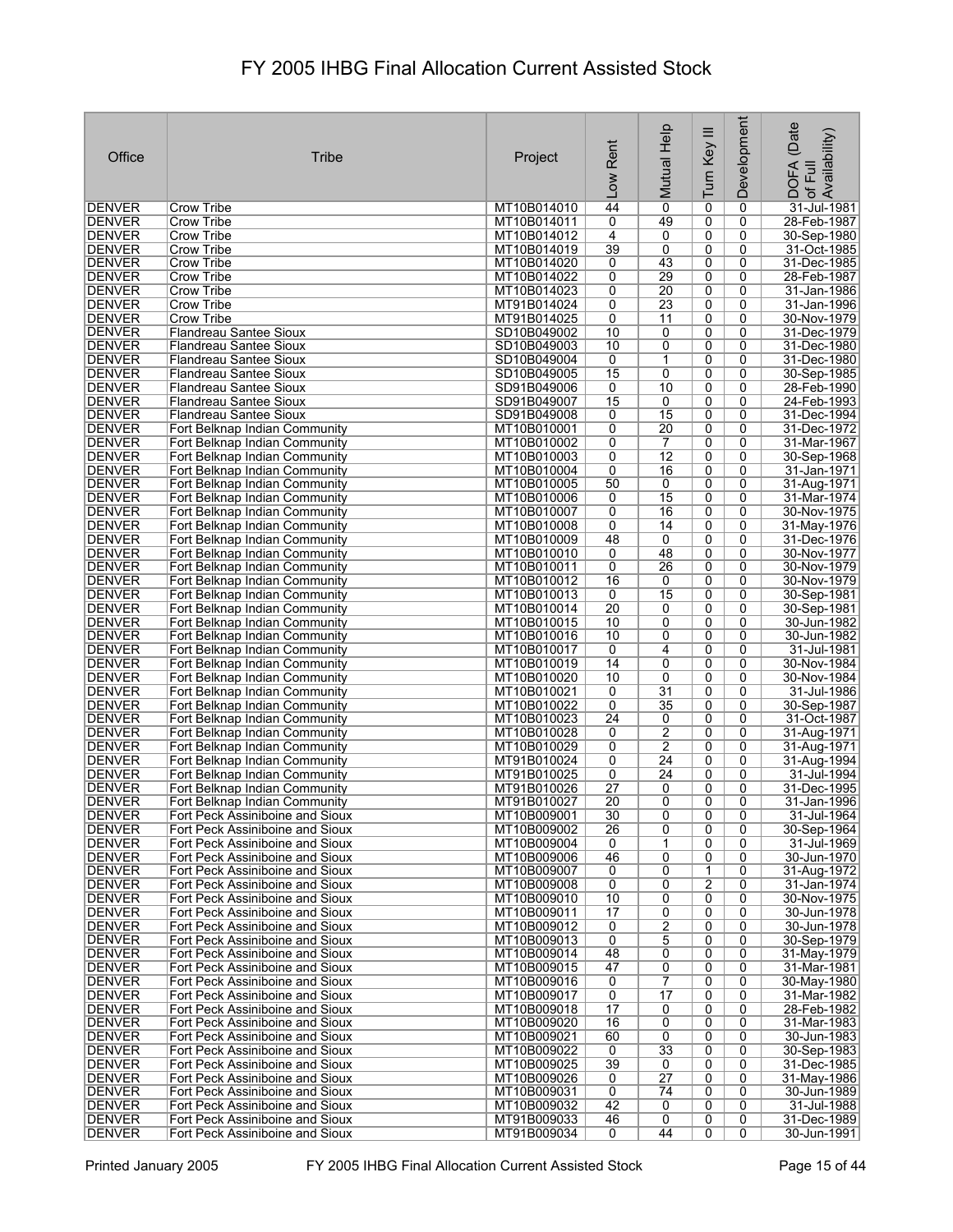|                                 |                                                                                |                            |                       | Mutual Help           | Turn Key III   | Development         | (Date<br>Availability)       |
|---------------------------------|--------------------------------------------------------------------------------|----------------------------|-----------------------|-----------------------|----------------|---------------------|------------------------------|
| Office                          | Tribe                                                                          | Project                    | Rent                  |                       |                |                     | Full                         |
|                                 |                                                                                |                            | <b>NOT</b>            |                       |                |                     | <b>DOFA</b><br>$\mathcal{P}$ |
| DENVER                          | Fort Peck Assiniboine and Sioux                                                | MT91B009035                | 16                    | $\overline{0}$        | 0              | 0                   | 30-Jun-1993                  |
| <b>DENVER</b>                   | Fort Peck Assiniboine and Sioux                                                | MT91B009036                | 23                    | 0                     | 0              | 0                   | 30-Apr-1994                  |
| DENVER<br><b>DENVER</b>         | Fort Peck Assiniboine and Sioux<br>Fort Peck Assiniboine and Sioux             | MT91B009037<br>MT91B009038 | 10<br>0               | 0<br>1                | 0<br>0         | 0<br>0              | 30-Jun-1995<br>31-Aug-1972   |
| DENVER                          | Fort Peck Assiniboine and Sioux                                                | MT91B009039                | $\overline{22}$       | 0                     | 0              | 0                   | 30-Jun-1995                  |
| DENVER<br><b>DENVER</b>         | Fort Peck Assiniboine and Sioux<br>Fort Peck Assiniboine and Sioux             | MT91B009040<br>MT91B009041 | 0<br>0                | 4<br>10               | 0<br>0         | 0<br>0              | 31-Oct-1980<br>30-Jun-1978   |
| <b>DENVER</b>                   | Fort Peck Assiniboine and Sioux                                                | MT91B009042                | 0                     | 1                     | 0              | 0                   | 31-Aug-1972                  |
| <b>DENVER</b><br>DENVER         | Fort Peck Assiniboine and Sioux<br>Fort Peck Assiniboine and Sioux             | MT91B009043<br>MT91B009044 | 0<br>0                | 5<br>11               | 0<br>0         | 0<br>0              | 31-Aug-1972<br>30-Jun-1970   |
| <b>DENVER</b>                   | Fort Peck Assiniboine and Sioux                                                | MT91B009045                | 0                     | 3                     | 0              | 0                   | 31-Aug-1972                  |
| <b>DENVER</b>                   | Fort Peck Assiniboine and Sioux                                                | MT91B009046                | 0                     | 7                     | 0              | 0                   | 30-Jun-1970                  |
| <b>DENVER</b><br>DENVER         | Fort Peck Assiniboine and Sioux<br>Fort Peck Assiniboine and Sioux             | MT91B009047<br>MT91B009048 | 4<br>0                | 0<br>24               | 0<br>0         | 0<br>0              | 31-Aug-1972<br>30-Jun-1970   |
| <b>DENVER</b>                   | Fort Peck Assiniboine and Sioux                                                | MT91B009049                | $\overline{20}$       | 0                     | 0              | 0                   | 31-Dec-1999                  |
| <b>DENVER</b><br><b>DENVER</b>  | <b>Ft. Berthold Affiliated Tribes</b><br><b>Ft. Berthold Affiliated Tribes</b> | ND10B005001<br>ND10B005003 | 60<br>$\overline{20}$ | 0<br>0                | 0<br>0         | 0<br>0              | 31-Dec-1967<br>30-Sep-1969   |
| <b>DENVER</b>                   | <b>Ft. Berthold Affiliated Tribes</b>                                          | ND10B005004                | 120                   | 0                     | 0              | 0                   | 30-Dec-1971                  |
| <b>DENVER</b>                   | <b>Ft. Berthold Affiliated Tribes</b>                                          | ND10B005008                | 0                     | 41                    | 0              | $\overline{0}$      | 31-Dec-1979                  |
| <b>DENVER</b><br><b>DENVER</b>  | <b>Ft. Berthold Affiliated Tribes</b><br>Ft. Berthold Affiliated Tribes        | ND10B005009<br>ND10B005010 | 64<br>0               | 0<br>10               | 0<br>0         | 0<br>0              | 30-Jun-1980<br>31-Dec-1983   |
| <b>DENVER</b>                   | Ft. Berthold Affiliated Tribes                                                 | ND10B005011                | 39                    | 0                     | 0              | 0                   | 31-Dec-1981                  |
| <b>DENVER</b><br><b>DENVER</b>  | <b>Ft. Berthold Affiliated Tribes</b><br><b>Ft. Berthold Affiliated Tribes</b> | ND10B005013<br>ND10B005015 | 0<br>54               | 30<br>0               | 0<br>0         | 0<br>0              | 31-Oct-1984<br>30-Jul-1987   |
| <b>DENVER</b>                   | <b>Ft. Berthold Affiliated Tribes</b>                                          | ND10B005019                | 0                     | 20                    | 0              | 0                   | 31-Jan-1987                  |
| DENVER                          | <b>Ft. Berthold Affiliated Tribes</b>                                          | ND91B005022                | 0                     | 47                    | 0              | 0                   | 31-Mar-1995                  |
| DENVER<br>DENVER                | <b>Ft. Berthold Affiliated Tribes</b><br><b>Ft. Berthold Affiliated Tribes</b> | ND91B005023<br>ND91B005024 | 52<br>0               | 0<br>20               | 0<br>0         | 0<br>0              | 31-Jan-1992<br>31-Oct-1990   |
| <b>DENVER</b>                   | Ft. Berthold Affiliated Tribes                                                 | ND91B005025                | 0                     | 34                    | 0              | 0                   | 29-Feb-1992                  |
| DENVER<br><b>DENVER</b>         | <b>Ft. Berthold Affiliated Tribes</b><br><b>Ft. Berthold Affiliated Tribes</b> | ND91B005026<br>ND91B005027 | 0<br>0                | 20<br>17              | 0<br>0         | 0<br>0              | 31-Mar-1998<br>31-Mar-1998   |
| <b>DENVER</b>                   | <b>Ft. Berthold Affiliated Tribes</b>                                          | ND91B005028                | 0                     | 18                    | 0              | 0                   | 31-Mar-1998                  |
| <b>DENVER</b>                   | <b>Goshute Reservation</b>                                                     | NV99B015011                | 0                     | 4                     | 0              | 0                   | 01-Jul-1986                  |
| <b>DENVER</b><br><b>DENVER</b>  | <b>Goshute Reservation</b><br><b>Goshute Reservation</b>                       | NV99B015012<br>NV99B015016 | 8<br>4                | 0<br>0                | 0<br>0         | 0<br>0              | 31-May-1986<br>30-Jun-1995   |
| <b>DENVER</b>                   | Lower Brule Sioux                                                              | SD10B003003                | $\overline{20}$       | 0                     | 0              | 0                   | 31-Dec-1970                  |
| DENVER<br><b>DENVER</b>         | Lower Brule Sioux<br>Lower Brule Sioux                                         | SD10B003005<br>SD10B003007 | 10<br>19              | 0<br>0                | 0<br>0         | 0<br>0              | 31-Dec-1974<br>31-Mar-1977   |
| <b>DENVER</b>                   | Lower Brule Sioux                                                              | SD10B003009                | $\overline{24}$       | 0                     | 0              | 0                   | 28-Feb-1980                  |
| <b>DENVER</b>                   | Lower Brule Sioux                                                              | SD10B003010                | 0                     | 9                     | 0              | 0                   | 28-Feb-1980                  |
| <b>DENVER</b><br><b>DENVER</b>  | Lower Brule Sioux<br>Lower Brule Sioux                                         | SD10B003011<br>SD10B003012 | 10<br>0               | 0<br>9                | 0<br>0         | 0<br>0              | 30-Sep-1981<br>31-Oct-1981   |
| DENVER                          | Lower Brule Sioux                                                              | SD10B003014                | $\overline{12}$       | 0                     | 0              | 0                   | 31-Oct-1985                  |
| <b>IDENVER</b><br><b>DENVER</b> | Lower Brule Sioux<br><b>Lower Brule Sioux</b>                                  | SD91B003017<br>SD91B003018 | 0<br>10               | 20<br>0               | 0<br>0         | $\overline{0}$<br>0 | 31-Dec-1990  <br>31-Jul-1990 |
| <b>DENVER</b>                   | Lower Brule Sioux                                                              | SD91B003019                | 29                    | 0                     | 0              | 0                   | 30-Nov-1995                  |
| <b>DENVER</b><br><b>DENVER</b>  | Lower Brule Sioux<br>Lower Brule Sioux                                         | SD91B003020<br>SD91B003021 | $\overline{19}$<br>0  | 0<br>$\overline{19}$  | 0<br>0         | 0<br>0              | 30-Nov-1996<br>31-Dec-1999   |
| <b>DENVER</b>                   | Lower Brule Sioux                                                              | SD91B003022                | $\overline{7}$        | 0                     | 0              | 0                   | 30-Jun-2000                  |
| <b>DENVER</b>                   | Northern Arapahoe                                                              | WY91B018001                | 0                     | $\overline{20}$       | $\overline{0}$ | 0                   | 31-Dec-1996                  |
| DENVER<br><b>DENVER</b>         | Northern Arapahoe<br>Northern Arapahoe                                         | WY91B018002<br>WY91B018003 | 0<br>0                | 17<br>1               | 0<br>0         | 1<br>0              | 30-Sep-1999<br>31-Dec-1969   |
| DENVER                          | Northern Arapahoe                                                              | WY91B018004                | 42                    | 0                     | 0              | 0                   | 31-Aug-1972                  |
| <b>DENVER</b><br>DENVER         | Northern Arapahoe<br>Northern Arapahoe                                         | WY91B018005<br>WY91B018006 | 0<br>$\overline{0}$   | $\overline{38}$<br>23 | 0<br>0         | 0<br>0              | 30-May-1974<br>31-Aug-1977   |
| <b>DENVER</b>                   | Northern Arapahoe                                                              | WY91B018007                | 0                     | 33                    | 0              | 0                   | 31-Dec-1979                  |
| <b>DENVER</b>                   | Northern Arapahoe                                                              | WY91B018008                | 0                     | 28                    | 0              | 0                   | 31-Dec-1981                  |
| <b>DENVER</b><br><b>DENVER</b>  | Northern Arapahoe<br>Northern Arapahoe                                         | WY91B018009<br>WY91B018010 | 0<br>0                | 13<br>$\overline{24}$ | 0<br>0         | 0<br>0              | 30-Sep-1987<br>31-May-1988   |
| DENVER                          | Northern Arapahoe                                                              | WY91B018011                | 0                     | 10                    | 0              | 0                   | 31-Jul-1990                  |
| <b>DENVER</b><br><b>DENVER</b>  | Northern Arapahoe<br>Northern Arapahoe                                         | WY91B018012<br>WY91B018013 | 0<br>0                | $\overline{12}$<br>2  | 0<br>0         | 0<br>0              | 30-Jun-1995<br>31-Dec-1968   |
| DENVER                          | Northern Arapahoe                                                              | WY91B018014                | 28                    | 0                     | 0              | 0                   | 31-Aug-1978                  |
| <b>DENVER</b>                   | Northern Arapahoe                                                              | WY91B018015<br>WY91B018016 | 23<br>$\overline{23}$ | 0                     | 0              | 0                   | 30-Nov-1983                  |
| <b>DENVER</b><br>DENVER         | Northern Arapahoe<br>Northern Arapahoe                                         | WY91B018017                | 40                    | 0<br>0                | 0<br>0         | 0<br>0              | 31-Dec-1984<br>31-Mar-1986   |
| <b>DENVER</b>                   | Northern Arapahoe                                                              | WY91B018018                | 10                    | 0                     | 0              | 0                   | 30-Sep-1991                  |
| DENVER                          | Northern Cheyenne                                                              | MT10B012005                | 40                    | $\overline{0}$        | 0              | $\overline{0}$      | 30-Jun-1973                  |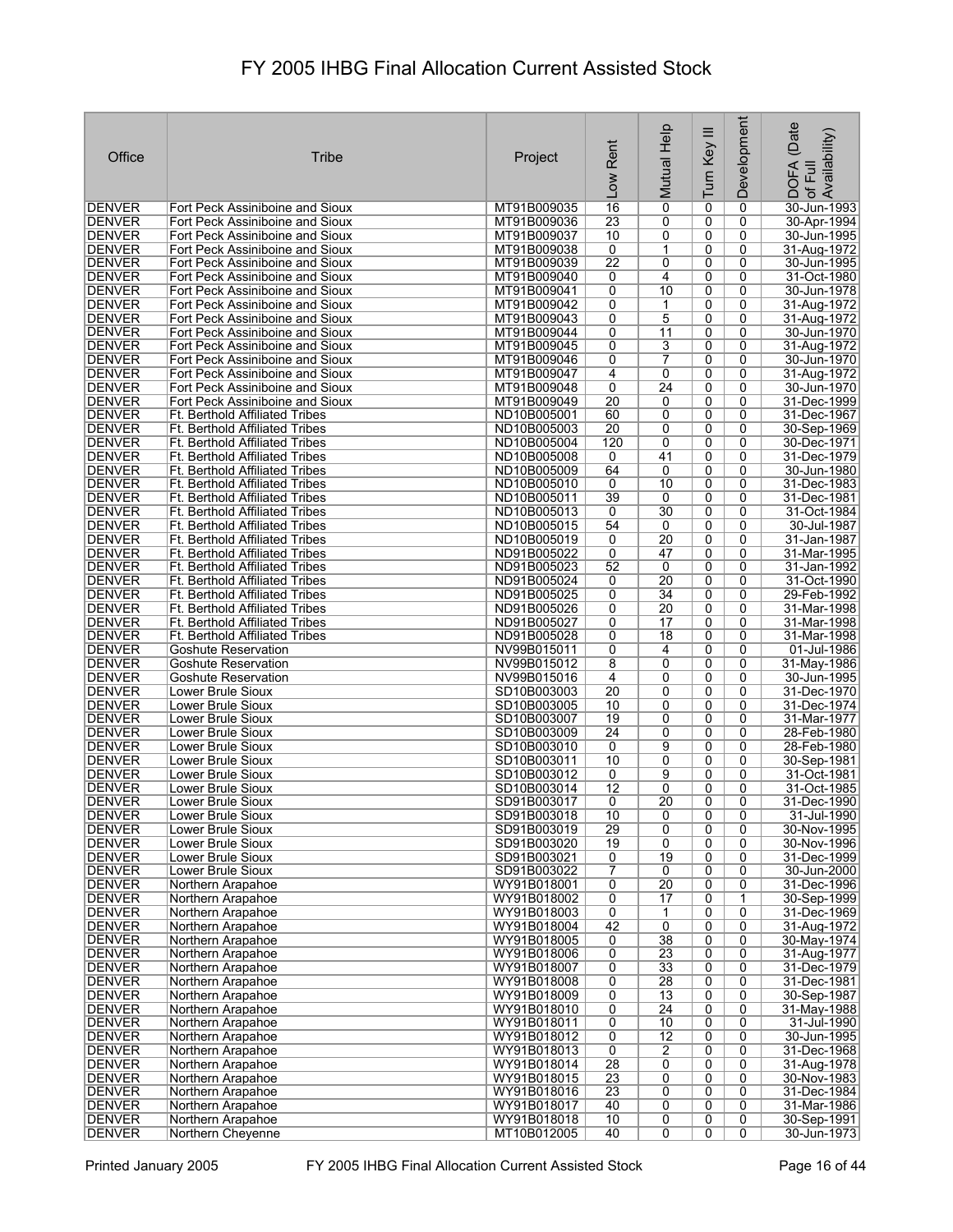|                                |                                                                                  |                            |                                   |                       |                     | Development         |                                                     |
|--------------------------------|----------------------------------------------------------------------------------|----------------------------|-----------------------------------|-----------------------|---------------------|---------------------|-----------------------------------------------------|
| Office                         | Tribe                                                                            |                            | Rent                              | Mutual Help           | Turn Key III        |                     | (Date<br>: DOFA (Date<br>∘of Full<br>.Availability) |
|                                |                                                                                  | Project                    |                                   |                       |                     |                     |                                                     |
|                                |                                                                                  |                            | Low                               |                       |                     |                     |                                                     |
| <b>DENVER</b>                  | Northern Cheyenne                                                                | MT10B012010                | 0                                 | 38                    | 0                   | 0                   | 30-Oct-1979                                         |
| DENVER                         | Northern Cheyenne                                                                | MT10B012011                | 0                                 | $\overline{33}$       | 0                   | 0                   | 31-Oct-1979                                         |
| DENVER<br><b>DENVER</b>        | Northern Cheyenne                                                                | MT10B012012<br>MT10B012013 | 0<br>14                           | 50<br>0               | 0<br>0              | 0<br>0              | 30-Nov-1979                                         |
| <b>DENVER</b>                  | Northern Cheyenne<br>Northern Cheyenne                                           | MT10B012014                | 0                                 | 44                    | 0                   | 0                   | 31-May-1981<br>30-Nov-1981                          |
| DENVER                         | Northern Cheyenne                                                                | MT10B012015                | 0                                 | 24                    | 0                   | 0                   | 31-Mar-1983                                         |
| DENVER                         | Northern Chevenne                                                                | MT10B012020                | 94                                | 0                     | 0                   | 0                   | 31-Mar-1984                                         |
| <b>DENVER</b><br><b>DENVER</b> | Northern Cheyenne<br>Northern Cheyenne                                           | MT10B012024<br>MT91B012009 | 0<br>35                           | 20<br>0               | 0<br>0              | 0<br>0              | 31-Aug-1986<br>31-Aug-1978                          |
| <b>DENVER</b>                  | Northern Chevenne                                                                | MT91B012025                | 0                                 | $\overline{30}$       | 0                   | 0                   | 30-Nov-1990                                         |
| <b>DENVER</b>                  | Northern Cheyenne                                                                | MT91B012026                | 45                                | 0                     | $\overline{0}$      | 0                   | 30-Nov-1990                                         |
| <b>DENVER</b><br>DENVER        | Northern Cheyenne<br>Northern Cheyenne                                           | MT91B012027<br>MT91B012028 | $\overline{0}$<br>$\overline{37}$ | 15<br>0               | 0<br>0              | 0<br>0              | 29-Feb-1996<br>31-Dec-1991                          |
| DENVER                         | Northern Cheyenne                                                                | MT91B012029                | $\overline{18}$                   | 0                     | 0                   | 0                   | 31-May-2001                                         |
| <b>DENVER</b>                  | NW Band of Shoshone Nation                                                       | UT91B033001                | 15                                | 0                     | 0                   | 0                   | 30-Nov-1999                                         |
| <b>DENVER</b><br><b>DENVER</b> | Oglala Sioux of Pine Ridge Reservation<br>Oglala Sioux of Pine Ridge Reservation | SD10B001001<br>SD10B001002 | 51<br>23                          | 0<br>0                | 0<br>0              | 0<br>0              | 30-Sep-1963<br>30-Sep-1964                          |
| <b>DENVER</b>                  | Oglala Sioux of Pine Ridge Reservation                                           | SD10B001003                | 76                                | 0                     | 0                   | $\mathbf{0}$        | 30-Jun-1966                                         |
| <b>DENVER</b>                  | Oglala Sioux of Pine Ridge Reservation                                           | SD10B001004                | 50                                | 0                     | 0                   | 0                   | 30-Sep-1970                                         |
| <b>DENVER</b>                  | Oglala Sioux of Pine Ridge Reservation                                           | SD10B001005                | 243                               | 0                     | 0                   | 0                   | 31-Mar-1974                                         |
| DENVER<br><b>DENVER</b>        | Oglala Sioux of Pine Ridge Reservation<br>Oglala Sioux of Pine Ridge Reservation | SD10B001006<br>SD10B001008 | 99<br>195                         | 0<br>$\overline{0}$   | 0<br>$\overline{0}$ | 0<br>$\overline{0}$ | 31-Dec-1974<br>31-May-1973                          |
| <b>DENVER</b>                  | Oglala Sioux of Pine Ridge Reservation                                           | SD10B001014                | 0                                 | 75                    | 0                   | 0                   | 30-Jun-1979                                         |
| DENVER                         | Oglala Sioux of Pine Ridge Reservation                                           | SD10B001015                | $\overline{20}$                   | 0                     | 0                   | 0                   | 31-Mar-1981                                         |
| <b>DENVER</b>                  | Oglala Sioux of Pine Ridge Reservation                                           | SD10B001016                | 50                                | 1                     | 0                   | 0                   | 31-Dec-1979                                         |
| <b>DENVER</b><br><b>DENVER</b> | Oglala Sioux of Pine Ridge Reservation<br>Oglala Sioux of Pine Ridge Reservation | SD10B001017<br>SD10B001018 | 0<br>0                            | 39<br>$\overline{24}$ | 0<br>0              | 0<br>0              | 30-Sep-1980<br>31-Mar-1981                          |
| <b>DENVER</b>                  | Oglala Sioux of Pine Ridge Reservation                                           | SD10B001019                | $\overline{25}$                   | 0                     | 0                   | 0                   | 31-Oct-1987                                         |
| DENVER                         | Oglala Sioux of Pine Ridge Reservation                                           | SD10B001020                | 30                                | 0                     | 0                   | 0                   | 31-May-1988                                         |
| <b>DENVER</b>                  | Oglala Sioux of Pine Ridge Reservation                                           | SD10B001021                | 0                                 | 20<br>$\overline{21}$ | 0                   | $\Omega$<br>0       | 31-Jan-1985                                         |
| <b>DENVER</b><br>DENVER        | Oglala Sioux of Pine Ridge Reservation<br>Oglala Sioux of Pine Ridge Reservation | SD10B001022<br>SD10B001023 | 0<br>30                           | 0                     | 0<br>0              | 0                   | 31-May-1986<br>31-May-1988                          |
| <b>DENVER</b>                  | Oglala Sioux of Pine Ridge Reservation                                           | SD10B001024                | $\overline{13}$                   | 0                     | 0                   | 0                   | 31-Oct-1978                                         |
| <b>DENVER</b>                  | Oglala Sioux of Pine Ridge Reservation                                           | SD10B001027                | $\overline{24}$                   | 0                     | 0                   | 0                   | 31-Dec-1981                                         |
| DENVER<br><b>DENVER</b>        | Oglala Sioux of Pine Ridge Reservation<br>Oglala Sioux of Pine Ridge Reservation | SD91B001028<br>SD91B001029 | 0<br>30                           | 70<br>0               | 0<br>0              | 0<br>0              | 31-Aug-1991<br>30-Apr-1991                          |
| <b>DENVER</b>                  | Oglala Sioux of Pine Ridge Reservation                                           | SD91B001030                | 40                                | 0                     | 0                   | 0                   | 30-Jun-1994                                         |
| DENVER                         | Oglala Sioux of Pine Ridge Reservation                                           | SD91B001031                | 0                                 | 25                    | 0                   | 0                   | 30-Jun-1991                                         |
| DENVER<br><b>DENVER</b>        | Oglala Sioux of Pine Ridge Reservation<br>Oglala Sioux of Pine Ridge Reservation | SD91B001032<br>SD91B001033 | 45<br>0                           | 0<br>40               | 0<br>0              | 0<br>0              | 31-Mar-1995<br>31-Jul-1996                          |
| DENVER                         | Oglala Sioux of Pine Ridge Reservation                                           | SD91B001034                | 0                                 | 40                    | 0                   | 0                   | 30-Sep-1998                                         |
| <b>DENVER</b>                  | Oglala Sioux of Pine Ridge Reservation                                           | SD91B001035                | 40                                | 0                     | 0                   | 0                   | 30-Jun-1997                                         |
| DENVER                         | Oglala Sioux of Pine Ridge Reservation                                           | SD91B001036                | 0                                 | 25                    | 0                   | $\mathbf{0}$        | 31-Aug-1998                                         |
| <b>DENVER</b><br>DENVER        | Oglala Sioux of Pine Ridge Reservation<br>Oglala Sioux of Pine Ridge Reservation | SD91B001037<br>SD91B001038 | $\overline{20}$<br>0              | 0<br>18               | $\overline{0}$<br>0 | 0<br>0              | 30-Jun-1997<br>20-Feb-2001                          |
| <b>DENVER</b>                  | Oglala Sioux of Pine Ridge Reservation                                           | SD91B001039                | 54                                | 0                     | 0                   | 6                   | 31-Dec-2001                                         |
| <b>DENVER</b>                  | Omaha Tribe                                                                      | NE10B013001                | $\overline{23}$                   | $\overline{0}$        | $\overline{0}$      | $\overline{0}$      | 30-Jun-1965                                         |
| DENVER<br><b>DENVER</b>        | Omaha Tribe<br>Omaha Tribe                                                       | NE10B013002<br>NE10B013003 | 33<br>65                          | 0<br>0                | 0<br>0              | 0<br>0              | 31-May-1971<br>31-Jul-1974                          |
| <b>DENVER</b>                  | Omaha Tribe                                                                      | NE10B013004                | 70                                | 0                     | 0                   | $\overline{0}$      | 30-Sep-1980                                         |
| DENVER                         | Omaha Tribe                                                                      | NE10B013005                | 0                                 | 4                     | 0                   | 0                   | 30-Jun-1981                                         |
| <b>DENVER</b>                  | Omaha Tribe                                                                      | NE10B013006                | $\overline{0}$                    | 1                     | 0                   | 0                   | 30-Apr-1987                                         |
| <b>DENVER</b><br>DENVER        | Omaha Tribe<br>Ponca Tribe of Nebraska                                           | NE10B013007<br>NE91B183001 | $\overline{0}$<br>$\overline{12}$ | 5<br>0                | 0<br>0              | 0<br>0              | 30-Apr-1988<br>30-Jun-1997                          |
| <b>DENVER</b>                  | Ponca Tribe of Nebraska                                                          | NE91B183002                | 0                                 | 6                     | 0                   | 0                   | 31-Dec-1996                                         |
| <b>DENVER</b>                  | Ponca Tribe of Nebraska                                                          | NE91B183003                | $\overline{4}$                    | 0                     | 0                   | 0                   | 30-Jun-1997                                         |
| DENVER<br>DENVER               | Ponca Tribe of Nebraska<br>Ponca Tribe of Nebraska                               | NE91B183004<br>NE91B183005 | $\overline{0}$<br>$\overline{22}$ | 11<br>0               | 0<br>0              | 0<br>0              | 31-Dec-1996<br>31-Dec-1996                          |
| <b>DENVER</b>                  | Ponca Tribe of Nebraska                                                          | NE91B183006                | 0                                 | 18                    | 0                   | 0                   | 31-Dec-1996                                         |
| DENVER                         | Rocky Boy Chippewa-Cree                                                          | MT10B011001                | $\overline{0}$                    | 8                     | 0                   | 0                   | 31-May-1969                                         |
| <b>DENVER</b>                  | Rocky Boy Chippewa-Cree                                                          | MT10B011002                | 0                                 | 4                     | 0                   | 0                   | 31-Dec-1967                                         |
| <b>DENVER</b><br><b>DENVER</b> | Rocky Boy Chippewa-Cree<br>Rocky Boy Chippewa-Cree                               | MT10B011003<br>MT10B011004 | $\overline{0}$<br>0               | 6<br>10               | 0<br>0              | 0<br>0              | 30-Sep-1971<br>31-May-1972                          |
| <b>DENVER</b>                  | Rocky Boy Chippewa-Cree                                                          | MT10B011005                | $\overline{0}$                    | 4                     | 0                   | 0                   | 30-Nov-1971                                         |
| <b>DENVER</b>                  | Rocky Boy Chippewa-Cree                                                          | MT10B011006                | 0                                 | 4                     | 0                   | 0                   | 31-Oct-1970                                         |
| DENVER<br><b>DENVER</b>        | Rocky Boy Chippewa-Cree<br>Rocky Boy Chippewa-Cree                               | MT10B011007<br>MT10B011008 | 30<br>0                           | 0<br>30               | 0<br>0              | 0<br>0              | 31-Dec-1971<br>31-Oct-1974                          |
| <b>DENVER</b>                  | Rocky Boy Chippewa-Cree                                                          | MT10B011009                | $\overline{0}$                    | 15                    | 0                   | 0                   | 30-Nov-1974                                         |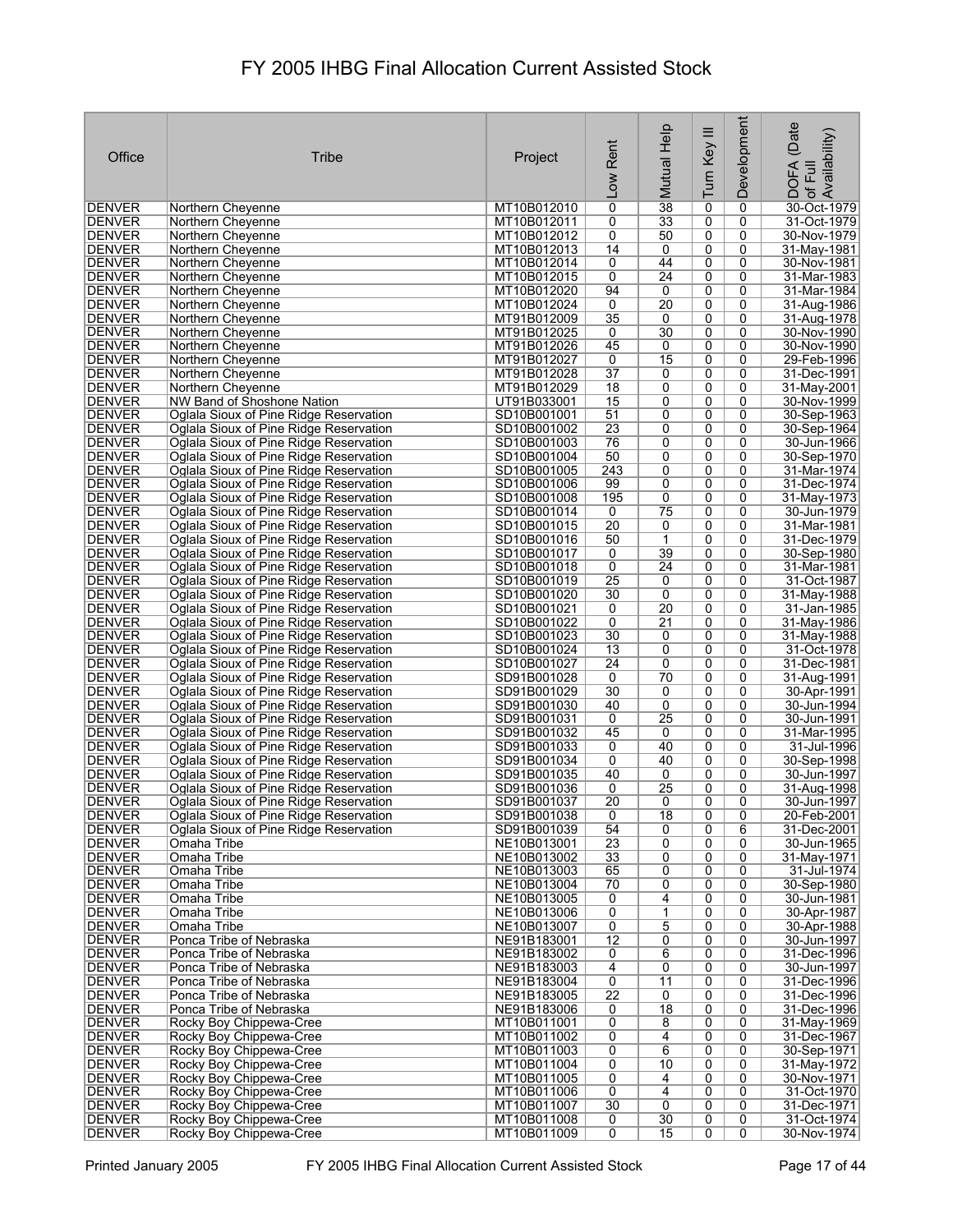|                                |                                                          |                            |                          |                           |                |                | (Date                                                 |
|--------------------------------|----------------------------------------------------------|----------------------------|--------------------------|---------------------------|----------------|----------------|-------------------------------------------------------|
| Office                         | <b>Tribe</b>                                             | Project                    | Rent<br>$\overline{100}$ | Mutual Help               | Turn Key III   | Development    | Availability)<br><b>DOFA</b><br>Full<br>$\mathcal{P}$ |
| DENVER                         | Rocky Boy Chippewa-Cree                                  | MT10B011010                | 0                        | $\overline{7}$            | 0              | 0              | 30-May-1976                                           |
| DENVER                         | Rocky Boy Chippewa-Cree                                  | MT10B011011                | 0                        | 30                        | 0              | 0              | 31-Jul-1977                                           |
| DENVER                         | Rocky Boy Chippewa-Cree                                  | MT10B011012                | 40                       | 0                         | 0              | 0              | 30-Jan-1980                                           |
| DENVER                         | Rocky Boy Chippewa-Cree                                  | MT10B011013                | $\overline{36}$          | 0                         | 0              | 0              | 31-May-1986                                           |
| DENVER<br>DENVER               | Rocky Boy Chippewa-Cree<br>Rocky Boy Chippewa-Cree       | MT91B011021<br>MT91B011022 | 43<br>0                  | 0<br>22                   | 0<br>0         | 0<br>0         | 30-Sep-1990<br>30-Sep-1990                            |
| <b>DENVER</b>                  | Rocky Boy Chippewa-Cree                                  | MT91B011023                | 15                       | 0                         | 0              | 0              | 30-Aug-1994                                           |
| <b>DENVER</b>                  | Rocky Boy Chippewa-Cree                                  | MT91B011024                | 45                       | 0                         | 0              | 0              | 31-Oct-1995                                           |
| <b>DENVER</b>                  | Rocky Boy Chippewa-Cree                                  | MT91B011025                | $\overline{20}$          | 0                         | 0              | 0              | 31-Oct-1995                                           |
| <b>DENVER</b>                  | Rocky Boy Chippewa-Cree                                  | MT91B011026                | 40                       | 0                         | 0              | 0              | 31-Dec-1996                                           |
| <b>DENVER</b>                  | Rocky Boy Chippewa-Cree                                  | MT91B011027                | 5                        | 0                         | 0              | 0              | 30-Aug-1994                                           |
| <b>DENVER</b><br><b>DENVER</b> | Rocky Boy Chippewa-Cree                                  | MT91B011028                | 22<br>$\overline{38}$    | 0                         | 0              | 0              | 31-Mar-1999                                           |
| <b>DENVER</b>                  | Rosebud Sioux<br>Rosebud Sioux                           | SD10B002001<br>SD10B002002 | 14                       | 0<br>0                    | 0<br>0         | 0<br>0         | 31-Dec-1966<br>31-Dec-1966                            |
| <b>DENVER</b>                  | Rosebud Sioux                                            | SD10B002003                | $\overline{26}$          | 0                         | $\overline{0}$ | 0              | 31-Dec-1966                                           |
| <b>DENVER</b>                  | Rosebud Sioux                                            | SD10B002004                | 14                       | 0                         | 0              | 0              | 31-Dec-1966                                           |
| <b>DENVER</b>                  | Rosebud Sioux                                            | SD10B002007                | 62                       | 0                         | $\overline{0}$ | 0              | 30-Nov-1978                                           |
| <b>DENVER</b>                  | Rosebud Sioux                                            | SD10B002008                | 0                        | $\overline{3}$            | 0              | 0              | 30-Nov-1978                                           |
| <b>DENVER</b>                  | Rosebud Sioux                                            | SD10B002009                | 90                       | $\overline{0}$            | 0              | $\overline{0}$ | 30-Sep-1978                                           |
| <b>DENVER</b>                  | Rosebud Sioux                                            | SD10B002010                | 0                        | 6                         | 0              | 0              | 30-Sep-1978                                           |
| <b>DENVER</b><br><b>DENVER</b> | Rosebud Sioux<br><b>Rosebud Sioux</b>                    | SD10B002011<br>SD10B002012 | 80<br>0                  | 0<br>$\overline{7}$       | 0<br>0         | 0<br>0         | 30-Sep-1979<br>30-Apr-1980                            |
| <b>DENVER</b>                  | Rosebud Sioux                                            | SD10B002013                | 60                       | 0                         | 0              | 0              | 30-Sep-1980                                           |
| DENVER                         | Rosebud Sioux                                            | SD10B002014                | 120                      | 0                         | 0              | 0              | 31-Dec-1979                                           |
| <b>DENVER</b>                  | Rosebud Sioux                                            | SD10B002015                | 0                        | 19                        | 0              | 0              | 31-Dec-1979                                           |
| DENVER                         | Rosebud Sioux                                            | SD10B002016                | $\overline{31}$          | 0                         | 0              | 0              | 31-Aug-1985                                           |
| <b>DENVER</b>                  | Rosebud Sioux                                            | SD10B002017                | 48                       | 0                         | 0              | 0              | 30-Sep-1985                                           |
| DENVER                         | Rosebud Sioux                                            | SD10B002018                | 0                        | 13                        | 0              | 0              | 31-Jul-1986                                           |
| <b>DENVER</b>                  | Rosebud Sioux                                            | SD10B002019                | 0<br>132                 | 11                        | 0<br>0         | 0<br>0         | 31-Aug-1986<br>28-Feb-1986                            |
| DENVER<br><b>DENVER</b>        | Rosebud Sioux<br>Rosebud Sioux                           | SD10B002020<br>SD10B002021 | 0                        | 0<br>33                   | 0              | 0              | 30-Sep-1986                                           |
| <b>DENVER</b>                  | Rosebud Sioux                                            | SD91B002026                | 0                        | 44                        | 0              | 0              | 30-Sep-1989                                           |
| <b>DENVER</b>                  | Rosebud Sioux                                            | SD91B002027                | 70                       | 0                         | 0              | 0              | 31-Mar-1990                                           |
| <b>DENVER</b>                  | Rosebud Sioux                                            | SD91B002028                | 0                        | 30                        | 0              | 0              | 31-Jan-1990                                           |
| <b>DENVER</b>                  | Rosebud Sioux                                            | SD91B002029                | 0                        | 20                        | 0              | 0              | 30-Jun-1993                                           |
| <b>DENVER</b>                  | Rosebud Sioux                                            | SD91B002030                | $\overline{20}$          | 0                         | 0              | 0              | 31-May-1992                                           |
| DENVER<br><b>DENVER</b>        | Rosebud Sioux<br>Rosebud Sioux                           | SD91B002031<br>SD91B002032 | 0<br>0                   | 20<br>28                  | 0<br>0         | 0<br>0         | 31-Aug-1996<br>31-Aug-1999                            |
| <b>DENVER</b>                  | Rosebud Sioux                                            | SD91B002033                | 16                       | 0                         | 0              | 0              | 30-Sep-1999                                           |
| <b>DENVER</b>                  | Rosebud Sioux                                            | SD91B002034                | 0                        | 12                        | 0              | 0              | 30-Sep-1999                                           |
| <b>DENVER</b>                  | Salish and Kootenai Tribes                               | MT10B013003                | 40                       | 0                         | 0              | 0              | 30-Nov-1974                                           |
| <b>DENVER</b>                  | Salish and Kootenai Tribes                               | MT10B013005                | 7                        | 0                         | 0              | 0              | 30-Jun-1976                                           |
| DENVER                         | Salish and Kootenai Tribes                               | MT10B013006                | 7                        | 0                         | 0              | 0              | 31-Aug-1976                                           |
| <b>IDENVER</b>                 | Salish and Kootenai Tribes<br>Salish and Kootenai Tribes | MT10B013007                | $\overline{22}$          | 0                         | 0              | 0              | 31-Oct-1976                                           |
| <b>DENVER</b><br><b>DENVER</b> | Salish and Kootenai Tribes                               | MT10B013008<br>MT10B013009 | 9<br>$\overline{20}$     | 0<br>0                    | 0<br>0         | 0<br>0         | 30-Jun-1977<br>30-Sep-1977                            |
| <b>DENVER</b>                  | Salish and Kootenai Tribes                               | MT10B013010                | 35                       | 0                         | 0              | 0              | 31-Aug-1978                                           |
| <b>DENVER</b>                  | Salish and Kootenai Tribes                               | MT10B013011                | 0                        | 5                         | 0              | 0              | 31-Jul-1979                                           |
| <b>DENVER</b>                  | Salish and Kootenai Tribes                               | MT10B013012                | 0                        | $\overline{\overline{3}}$ | 0              | 0              | 30-Sep-1980                                           |
| <b>DENVER</b>                  | Salish and Kootenai Tribes                               | MT10B013013                | 0                        | $\overline{5}$            | $\overline{0}$ | 0              | 30-Sep-1979                                           |
| DENVER                         | Salish and Kootenai Tribes                               | MT10B013014                | 10                       | 0                         | 0              | 0              | 30-May-1979                                           |
| <b>DENVER</b><br>DENVER        | Salish and Kootenai Tribes<br>Salish and Kootenai Tribes | MT10B013015<br>MT10B013017 | 0<br>0                   | 5<br>4                    | 0<br>0         | 0<br>0         | 30-Sep-1980<br>28-Feb-1981                            |
| <b>DENVER</b>                  | Salish and Kootenai Tribes                               | MT10B013018                | 40                       | 0                         | 0              | 0              | 28-Feb-1981                                           |
| <b>DENVER</b>                  | Salish and Kootenai Tribes                               | MT10B013019                | 6                        | 0                         | 0              | 0              | 30-Jun-1981                                           |
| <b>DENVER</b>                  | Salish and Kootenai Tribes                               | MT10B013020                | $\overline{27}$          | 0                         | 0              | 0              | 30-Nov-1981                                           |
| DENVER                         | Salish and Kootenai Tribes                               | MT10B013021                | 0                        | 5                         | 0              | 0              | 31-Mar-1982                                           |
| <b>DENVER</b>                  | Salish and Kootenai Tribes                               | MT10B013022                | 4                        | 0                         | 0              | 0              | 31-Aug-1982                                           |
| <b>DENVER</b><br>DENVER        | Salish and Kootenai Tribes<br>Salish and Kootenai Tribes | MT10B013023<br>MT10B013024 | 57<br>0                  | 0<br>15                   | 0<br>0         | 0<br>0         | 30-Nov-1983<br>30-Nov-1985                            |
| <b>DENVER</b>                  | Salish and Kootenai Tribes                               | MT10B013025                | 20                       | 0                         | 0              | 0              | 31-Oct-1984                                           |
| <b>DENVER</b>                  | Salish and Kootenai Tribes                               | MT10B013026                | 0                        | $\overline{12}$           | 0              | 0              | 31-Oct-1986                                           |
| DENVER                         | Salish and Kootenai Tribes                               | MT10B013027                | 5                        | 0                         | 0              | 0              | 30-Apr-1987                                           |
| DENVER                         | Salish and Kootenai Tribes                               | MT10B013028                | 31                       | 0                         | 0              | 0              | 30-Jun-1986                                           |
| <b>DENVER</b>                  | Salish and Kootenai Tribes                               | MT10B013029                | 0                        | $\overline{20}$           | 0              | 0              | 31-Mar-1989                                           |
| DENVER<br><b>DENVER</b>        | Salish and Kootenai Tribes<br>Salish and Kootenai Tribes | MT91B013030<br>MT91B013031 | 28<br>$\overline{36}$    | 0<br>0                    | 0<br>0         | 0<br>0         | 30-Jun-1989<br>30-Jun-1990                            |
| <b>DENVER</b>                  | Salish and Kootenai Tribes                               | MT91B013032                | 0                        | 19                        | 0              | $\overline{0}$ | 31-Jan-1991                                           |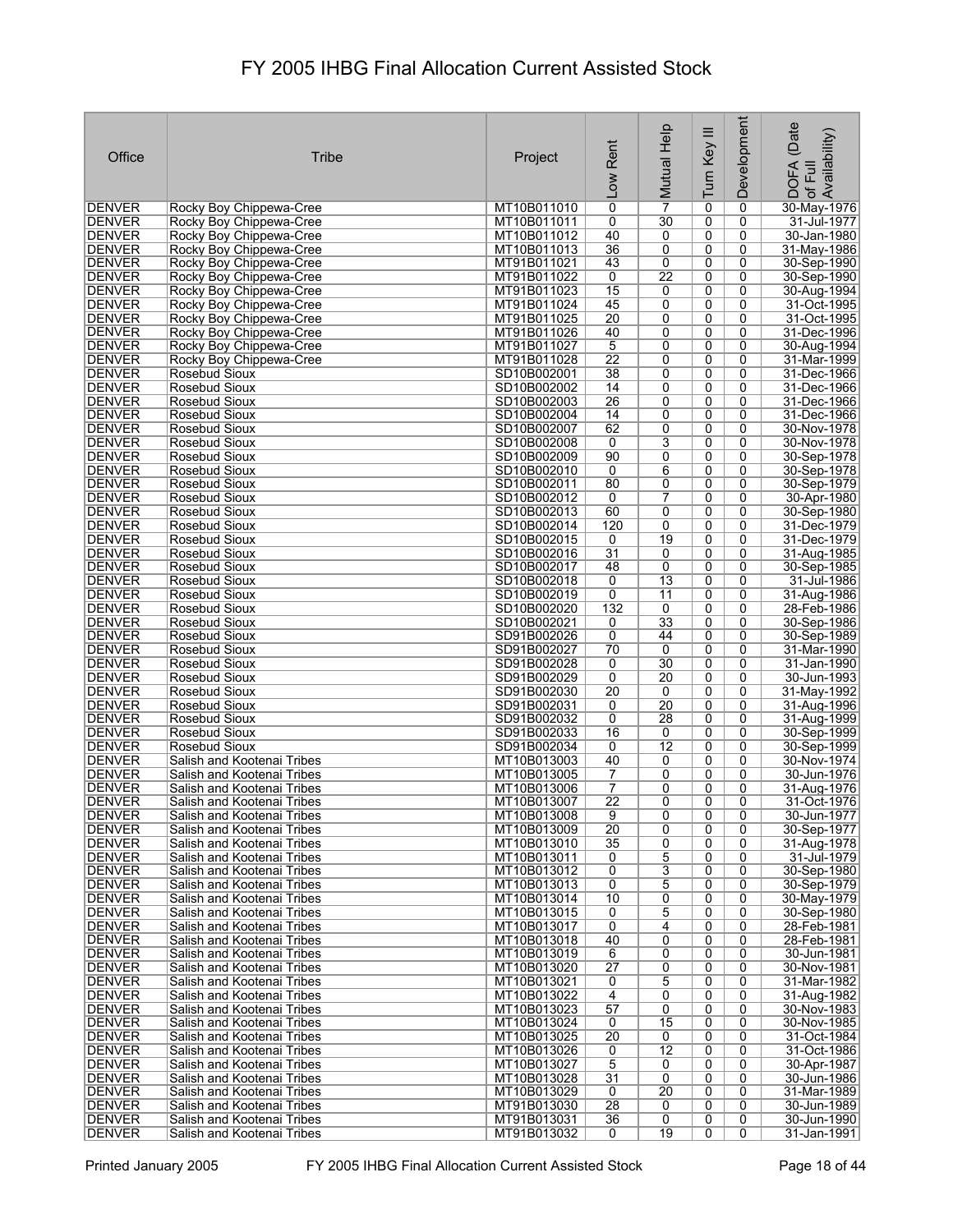| Office                         | Tribe                                                                            | Project                    | Rent<br><b>MOT</b>    | Mutual Help                        | Turn Key III        | Development  | (Date<br>Availability)<br>DOFA<br>of Full |
|--------------------------------|----------------------------------------------------------------------------------|----------------------------|-----------------------|------------------------------------|---------------------|--------------|-------------------------------------------|
| DENVER                         | Salish and Kootenai Tribes                                                       | MT91B013033                | $\overline{0}$        | 16                                 | 0                   | 0            | 31-Dec-1991                               |
| DENVER                         | Salish and Kootenai Tribes                                                       | MT91B013034                | 0                     | $\overline{12}$                    | 0                   | 0            | 02-Oct-1996                               |
| DENVER                         | Salish and Kootenai Tribes                                                       | MT91B013036                | 0                     | $\mathbf 1$                        | 0                   | 0            | 30-Sep-1974                               |
| DENVER<br><b>DENVER</b>        | Salish and Kootenai Tribes                                                       | MT91B013037                | 0<br>10               | $\overline{22}$                    | 0                   | 0            | 30-Sep-1998                               |
| <b>DENVER</b>                  | Salish and Kootenai Tribes<br>Santee Sioux Tribe                                 | MT91B013038<br>NE10B105001 | $\overline{36}$       | 0<br>0                             | 0<br>0              | 0<br>0       | 30-Sep-1998<br>31-Oct-1971                |
| <b>DENVER</b>                  | Santee Sioux Tribe                                                               | NE10B105002                | 30                    | 0                                  | 0                   | 0            | 31-Jan-1974                               |
| DENVER                         | Santee Sioux Tribe                                                               | NE10B105003                | 10                    | 0                                  | 0                   | 0            | 30-Sep-1977                               |
| <b>DENVER</b>                  | Santee Sioux Tribe                                                               | NE10B105004                | 0                     | 35                                 | 0                   | $\mathbf{0}$ | 31-Dec-1984                               |
| <b>DENVER</b>                  | Santee Sioux Tribe                                                               | NE10B105005                | 10                    | 0                                  | 0                   | 0            | 31-Oct-1984                               |
| <b>DENVER</b><br><b>DENVER</b> | Santee Sioux Tribe<br>Santee Sioux Tribe                                         | NE91B105006<br>NE91B105007 | 15<br>0               | 0<br>15                            | 0<br>0              | 0<br>0       | 30-Jun-1994<br>01-Jul-1995                |
| <b>DENVER</b>                  | Santee Sioux Tribe                                                               | NE91B105008                | 0                     | 20                                 | 0                   | 0            | 30-Jun-1999                               |
| <b>DENVER</b>                  | Shoshone Tribe of the Wind River Reser                                           | WY91B019003                | 0                     | $\overline{36}$                    | 0                   | 0            | 31-Dec-1979                               |
| <b>DENVER</b>                  | Shoshone Tribe of the Wind River Reser                                           | WY91B019004                | 0                     | $\overline{32}$                    | 0                   | 0            | 31-Dec-1981                               |
| DENVER                         | Shoshone Tribe of the Wind River Reser                                           | WY91B019005                | 0                     | $\overline{12}$                    | 0                   | 0            | 30-Sep-1987                               |
| <b>DENVER</b>                  | Shoshone Tribe of the Wind River Reser                                           | WY91B019006                | 0                     | $\overline{22}$                    | 0                   | 0            | 30-Jun-1988                               |
| <b>DENVER</b><br><b>DENVER</b> | Shoshone Tribe of the Wind River Reser<br>Shoshone Tribe of the Wind River Reser | WY91B019007<br>WY91B019008 | 0<br>0                | 10<br>11                           | 0<br>0              | 0<br>0       | 31-Jul-1990<br>30-Jun-1995                |
| <b>DENVER</b>                  | Shoshone Tribe of the Wind River Reser                                           | WY91B019009                | $\overline{20}$       | 0                                  | 0                   | 0            | 31-Mar-1967                               |
| <b>DENVER</b>                  | Shoshone Tribe of the Wind River Reser                                           | WY91B019010                | 20                    | 0                                  | 0                   | 0            | 31-Aug-1972                               |
| <b>DENVER</b>                  | Shoshone Tribe of the Wind River Reser                                           | WY91B019011                | 28                    | 0                                  | 0                   | 0            | 31-Aug-1978                               |
| DENVER                         | Shoshone Tribe of the Wind River Reser                                           | WY91B019012                | $\overline{22}$       | 0                                  | 0                   | 0            | 31-Oct-1983                               |
| <b>DENVER</b>                  | Shoshone Tribe of the Wind River Reser                                           | WY91B019013                | 35                    | 0                                  | 0                   | 0            | 31-Mar-1986                               |
| <b>DENVER</b><br>DENVER        | Shoshone Tribe of the Wind River Reser<br>Shoshone Tribe of the Wind River Reser | WY91B019014<br>WY91B019015 | 10<br>0               | 0<br>28                            | $\overline{0}$<br>0 | 0<br>0       | 30-Sep-1991<br>31-Aug-2000                |
| DENVER                         | Shoshone Tribe of the Wind River Reser                                           | WY91B019016                | $\overline{0}$        | 15                                 | 0                   | 0            | 30-Apr-2002                               |
| <b>DENVER</b>                  | Sisseton-Wahpeton Sioux                                                          | SD10B015001                | 120                   | 0                                  | 0                   | 0            | 30-Jun-1971                               |
| DENVER                         | Sisseton-Wahpeton Sioux                                                          | SD10B015002                | 98                    | 0                                  | 0                   | 0            | 31-Jul-1972                               |
| DENVER                         | Sisseton-Wahpeton Sioux                                                          | SD10B015003                | 66                    | 0                                  | 0                   | 0            | 31-Jul-1973                               |
| <b>DENVER</b>                  | Sisseton-Wahpeton Sioux                                                          | SD10B015004                | $\overline{35}$       | 0                                  | 0                   | 0            | 31-Mar-1976                               |
| DENVER<br>DENVER               | Sisseton-Wahpeton Sioux<br>Sisseton-Wahpeton Sioux                               | SD10B015006<br>SD10B015007 | 0<br>90               | 25<br>0                            | 0<br>0              | 0<br>0       | 31-Oct-1978<br>31-Oct-1978                |
| <b>DENVER</b>                  | Sisseton-Wahpeton Sioux                                                          | SD10B015008                | 59                    | 0                                  | 0                   | 0            | 30-Sep-1979                               |
| <b>DENVER</b>                  | Sisseton-Wahpeton Sioux                                                          | SD10B015009                | 0                     | 16                                 | 0                   | 0            | 30-Sep-1980                               |
| <b>DENVER</b>                  | Sisseton-Wahpeton Sioux                                                          | SD10B015010                | 70                    | 0                                  | 0                   | 0            | 30-Oct-1980                               |
| <b>DENVER</b>                  | Sisseton-Wahpeton Sioux                                                          | SD10B015011                | 0                     | 15                                 | 0                   | 0            | 30-May-1985                               |
| DENVER<br><b>DENVER</b>        | Sisseton-Wahpeton Sioux<br>Sisseton-Wahpeton Sioux                               | SD10B015012<br>SD10B015016 | 0<br>$\overline{0}$   | $\overline{22}$<br>$\overline{22}$ | 0<br>0              | 0<br>0       | 31-Oct-1986<br>31-Aug-1987                |
| <b>DENVER</b>                  | Sisseton-Wahpeton Sioux                                                          | SD10B015017                | 0                     | $\overline{18}$                    | 0                   | 0            | 31-Oct-1988                               |
| <b>DENVER</b>                  | Sisseton-Wahpeton Sioux                                                          | SD91B015018                | 0                     | 20                                 | 0                   | 0            | 31-Dec-1992                               |
| <b>DENVER</b>                  | Sisseton-Wahpeton Sioux                                                          | SD91B015019                | 0                     | 0                                  | 0                   | 30           |                                           |
| <b>DENVER</b>                  | Southern Ute Tribe                                                               | CO10B010003                | $\overline{25}$       | 0                                  | 0                   | 0            | 31-Aug-1970                               |
| <b>DENVER</b>                  | Southern Ute Tribe                                                               | CO10B010004                | 40                    | 0                                  | $\overline{0}$      | 0            | 28-Feb-1977                               |
| <b>DENVER</b><br><b>DENVER</b> | Southern Ute Tribe<br>Southern Ute Tribe                                         | CO10B010005<br>CO10B010006 | 0<br>16               | 4<br>0                             | 0<br>0              | 0<br>0       | 31-Oct-1978<br>30-Jun-1978                |
| DENVER                         | Southern Ute Tribe                                                               | CO10B010007                | 0                     | $\overline{4}$                     | 0                   | 0            | 31-May-1980                               |
| DENVER                         | Southern Ute Tribe                                                               | CO10B010008                | $\overline{20}$       | 0                                  | 0                   | 0            | 31-Oct-1981                               |
| DENVER                         | Southern Ute Tribe                                                               | CO10B010009                | 0                     | 10                                 | 0                   | 0            | 28-Feb-1986                               |
| <b>DENVER</b>                  | Southern Ute Tribe                                                               | CO10B010010                | 0                     | $\overline{15}$                    | $\overline{0}$      | 0            | 31-Dec-1987                               |
| DENVER<br><b>DENVER</b>        | Southern Ute Tribe<br>Southern Ute Tribe                                         | CO91B010011<br>CO91B010012 | 10<br>0               | 0<br>20                            | 0<br>0              | 0<br>0       | 31-Oct-1990<br>31-Oct-1990                |
| <b>DENVER</b>                  | Southern Ute Tribe                                                               | CO91B010013                | 0                     | 15                                 | 0                   | 0            | 31-Aug-1994                               |
| <b>DENVER</b>                  | Southern Ute Tribe                                                               | CO91B010014                | 0                     | $\overline{20}$                    | 0                   | 0            | 30-Sep-1995                               |
| <b>DENVER</b>                  | Spirit Lake Sioux Tribe                                                          | ND10B008001                | 60                    | 0                                  | 0                   | 0            | 31-Oct-1968                               |
| <b>DENVER</b>                  | Spirit Lake Sioux Tribe                                                          | ND10B008002                | 0                     | 0                                  | 11                  | 0            | 31-May-1972                               |
| <b>DENVER</b>                  | Spirit Lake Sioux Tribe                                                          | ND10B008003                | $\overline{0}$        | 3                                  | 0                   | 0            | 31-Aug-1974                               |
| <b>DENVER</b><br><b>DENVER</b> | Spirit Lake Sioux Tribe<br>Spirit Lake Sioux Tribe                               | ND10B008004<br>ND10B008005 | 48<br>$\overline{27}$ | 0<br>0                             | 0<br>0              | 0<br>0       | 31-Aug-1974<br>31-May-1972                |
| DENVER                         | Spirit Lake Sioux Tribe                                                          | ND10B008006                | 0                     | 30                                 | 0                   | 0            | 30-Nov-1977                               |
| <b>DENVER</b>                  | Spirit Lake Sioux Tribe                                                          | ND10B008007                | 20                    | 0                                  | 0                   | 0            | 30-Nov-1977                               |
| <b>DENVER</b>                  | Spirit Lake Sioux Tribe                                                          | ND10B008008                | 50                    | 0                                  | 0                   | 0            | 31-Aug-1979                               |
| DENVER                         | Spirit Lake Sioux Tribe                                                          | ND10B008009                | 50                    | 0                                  | 0                   | 0            | 30-Jun-1981                               |
| <b>DENVER</b><br><b>DENVER</b> | Spirit Lake Sioux Tribe                                                          | ND10B008010<br>ND10B008011 | 14<br>14              | 0                                  | 0                   | 0<br>0       | 31-Jan-1985<br>31-Jan-1985                |
| DENVER                         | Spirit Lake Sioux Tribe<br>Spirit Lake Sioux Tribe                               | ND10B008012                | 25                    | 0<br>0                             | 0<br>0              | 0            | 31-Jul-1987                               |
| <b>DENVER</b>                  | Spirit Lake Sioux Tribe                                                          | ND10B008013                | $\overline{0}$        | 40                                 | 0                   | 0            | 31-Aug-1987                               |
| <b>DENVER</b>                  | Spirit Lake Sioux Tribe                                                          | ND91B008014                | 20                    | 0                                  | 0                   | 0            | 31-Jan-1993                               |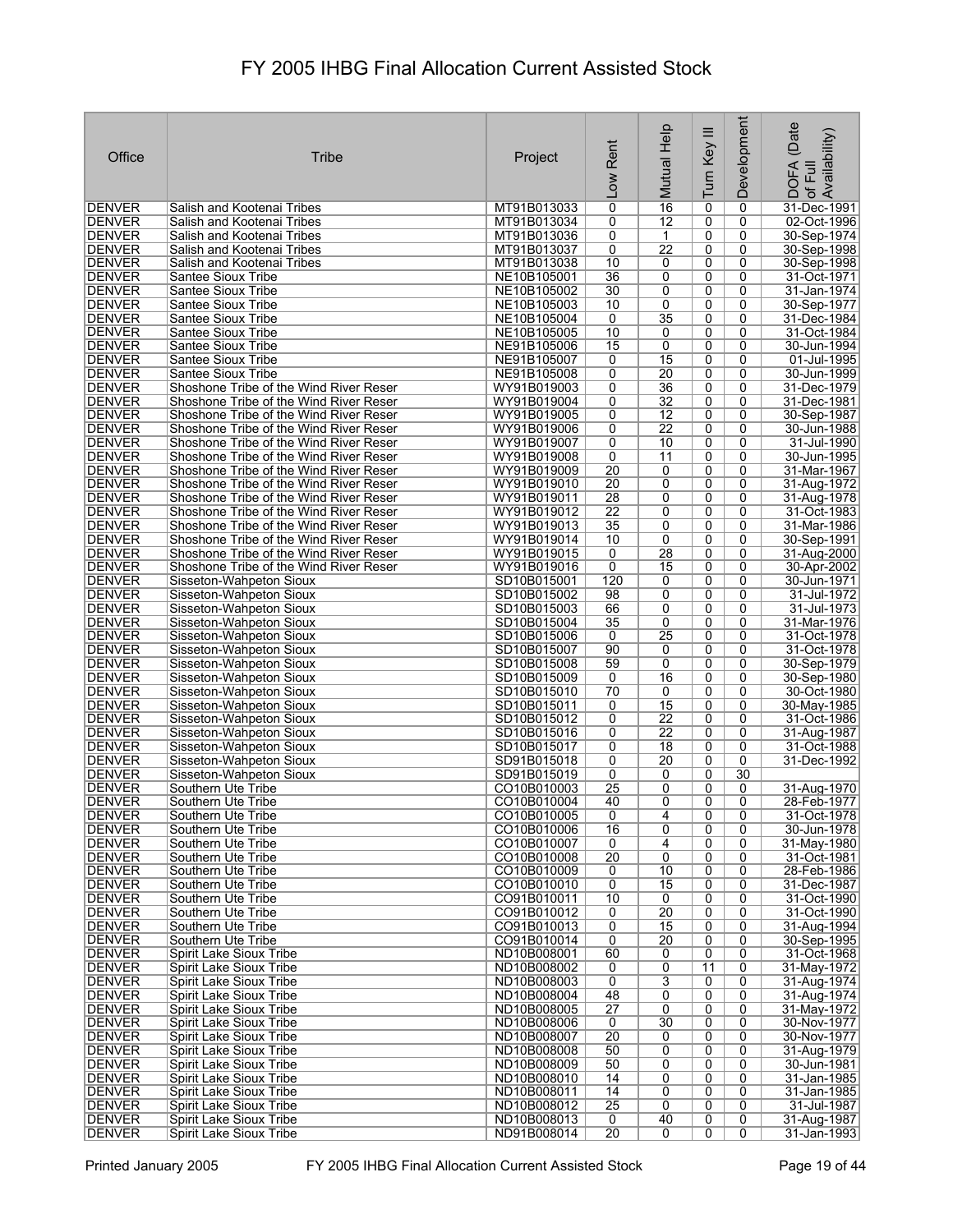| Office                         | Tribe                                                                | Project                    | Rent<br>Low          | Mutual Help           | Turn Key III   | Development       | (Date<br>of Full<br>Availability)<br>DOFA |
|--------------------------------|----------------------------------------------------------------------|----------------------------|----------------------|-----------------------|----------------|-------------------|-------------------------------------------|
| <b>DENVER</b>                  | Spirit Lake Sioux Tribe                                              | ND91B008015                | $\overline{0}$       | $\overline{0}$        | 0              | 15                |                                           |
| DENVER                         | <b>Standing Rock Sioux</b>                                           | SD10B006001                | 56                   | 0                     | 0              | 0                 | 31-Jan-1965                               |
| <b>DENVER</b>                  | <b>Standing Rock Sioux</b>                                           | SD10B006002                | 109                  | 0                     | 0              | 0                 | 31-Aug-1971                               |
| DENVER                         | <b>Standing Rock Sioux</b>                                           | SD10B006003                | 10                   | 0                     | 0              | 0                 | 31-Aug-1974                               |
| <b>DENVER</b>                  | <b>Standing Rock Sioux</b>                                           | SD10B006005                | 85                   | 0                     | 0              | 0<br>$\mathbf{0}$ | 30-Nov-1974                               |
| DENVER<br>DENVER               | Standing Rock Sioux<br><b>Standing Rock Sioux</b>                    | SD10B006007<br>SD10B006008 | 64<br>84             | 0<br>0                | 0<br>0         | 0                 | 31-Dec-1975<br>30-Sep-1973                |
| DENVER                         | <b>Standing Rock Sioux</b>                                           | SD10B006009                | 10                   | 0                     | 0              | 0                 | 28-Feb-1977                               |
| <b>DENVER</b>                  | <b>Standing Rock Sioux</b>                                           | SD10B006011                | 0                    | $\overline{24}$       | 0              | $\mathbf{0}$      | 29-Feb-1980                               |
| <b>DENVER</b>                  | <b>Standing Rock Sioux</b>                                           | SD10B006012                | 50                   | 0                     | 0              | 0                 | 31-May-1979                               |
| <b>DENVER</b>                  | <b>Standing Rock Sioux</b>                                           | SD10B006013                | 15                   | 0                     | 0              | $\Omega$          | 30-Oct-1981                               |
| <b>DENVER</b>                  | <b>Standing Rock Sioux</b>                                           | SD10B006014                | 19                   | 0                     | 0              | 0                 | 31-Dec-1980                               |
| DENVER                         | <b>Standing Rock Sioux</b>                                           | SD10B006015                | 0                    | 8                     | 0              | 0                 | 28-Feb-1982                               |
| DENVER                         | <b>Standing Rock Sioux</b>                                           | SD10B006016                | 5                    | 0                     | 0              | 0                 | 30-Jun-1985                               |
| <b>DENVER</b><br>DENVER        | <b>Standing Rock Sioux</b><br><b>Standing Rock Sioux</b>             | SD10B006021<br>SD10B006022 | 39<br>26             | 0<br>0                | 0<br>0         | 0<br>0            | 30-Sep-1986<br>31-Jul-1987                |
| <b>DENVER</b>                  | <b>Standing Rock Sioux</b>                                           | SD10B006023                | 0                    | 38                    | 0              | 0                 | 29-Feb-1988                               |
| <b>DENVER</b>                  | <b>Standing Rock Sioux</b>                                           | SD91B006024                | 0                    | 28                    | 0              | 0                 | 31-Dec-1990                               |
| <b>DENVER</b>                  | <b>Standing Rock Sioux</b>                                           | SD91B006025                | 0                    | 20                    | 0              | $\overline{0}$    | 31-Mar-1995                               |
| <b>DENVER</b>                  | <b>Standing Rock Sioux</b>                                           | SD91B006026                | 0                    | 40                    | 0              | 0                 | 31-Dec-1999                               |
| <b>DENVER</b>                  | <b>Standing Rock Sioux</b>                                           | SD91B006028                | 0                    | 0                     | 0              | $\overline{24}$   |                                           |
| <b>DENVER</b>                  | <b>Standing Rock Sioux</b>                                           | SD91B006029                | $\overline{24}$      | $\overline{0}$        | 0              | 0                 | 31-Oct-1997                               |
| <b>DENVER</b>                  | <b>Standing Rock Sioux</b>                                           | SD91B006030                | 0                    | 20                    | 0              | 0                 | 31-Dec-1999                               |
| <b>DENVER</b>                  | <b>Standing Rock Sioux</b>                                           | SD91B006031                | 1                    | 0                     | 0              | 0                 | 31-Jan-1997                               |
| <b>DENVER</b>                  | <b>Standing Rock Sioux</b>                                           | SD91B006032<br>SD91B006033 | 0<br>0               | 40<br>19              | 0<br>0         | 0<br>0            | 31-Dec-1997                               |
| <b>DENVER</b><br>DENVER        | <b>Standing Rock Sioux</b><br><b>Standing Rock Sioux</b>             | SD91B006034                | 0                    | 0                     | 0              | 6                 | 30-Mar-1999                               |
| <b>DENVER</b>                  | <b>Standing Rock Sioux</b>                                           | SD91B006035                | 0                    | 17                    | 0              | 16                | 30-Jun-1999                               |
| DENVER                         | <b>Standing Rock Sioux</b>                                           | SD91B006036                | 0                    | 0                     | 0              | 33                |                                           |
| DENVER                         | Turtle Mountain Band of Chippewa                                     | ND10B006001                | 57                   | 0                     | 0              | 0                 | 31-Aug-1967                               |
| DENVER                         | Turtle Mountain Band of Chippewa                                     | ND10B006002                | 40                   | 0                     | 0              | 0                 | 31-Oct-1967                               |
| <b>DENVER</b>                  | Turtle Mountain Band of Chippewa                                     | ND10B006003                | 28                   | 0                     | 0              | 0                 | 31-Dec-1968                               |
| <b>DENVER</b>                  | Turtle Mountain Band of Chippewa                                     | ND10B006006                | 70                   | 0                     | 0              | 0                 | 30-Nov-1974                               |
| DENVER                         | Turtle Mountain Band of Chippewa                                     | ND10B006008                | 47                   | 3                     | 0              | 0                 | 30-Apr-1977                               |
| DENVER                         | Turtle Mountain Band of Chippewa                                     | ND10B006010                | 49<br>41             | 1<br>$\mathbf{1}$     | 0<br>0         | 0<br>$\Omega$     | 30-Sep-1978                               |
| <b>DENVER</b><br>DENVER        | Turtle Mountain Band of Chippewa<br>Turtle Mountain Band of Chippewa | ND10B006012<br>ND10B006013 | 50                   | 0                     | 0              | $\Omega$          | 31-Mar-1980<br>31-Jul-1981                |
| DENVER                         | Turtle Mountain Band of Chippewa                                     | ND10B006014                | $\overline{23}$      | $\overline{2}$        | 0              | 0                 | 30-Apr-1982                               |
| DENVER                         | <b>Turtle Mountain Band of Chippewa</b>                              | ND10B006015                | 30                   | 0                     | 0              | 0                 | 31-Dec-1983                               |
| <b>DENVER</b>                  | Turtle Mountain Band of Chippewa                                     | ND10B006016                | 0                    | 18                    | 0              | 0                 | 31-Jul-1981                               |
| DENVER                         | Turtle Mountain Band of Chippewa                                     | ND10B006017                | $\overline{72}$      | 2                     | 0              | 0                 | 30-Sep-1983                               |
| <b>DENVER</b>                  | Turtle Mountain Band of Chippewa                                     | ND10B006018                | $\overline{0}$       | $\overline{31}$       | 0              | 0                 | 31-Dec-1984                               |
| <b>DENVER</b>                  | Turtle Mountain Band of Chippewa                                     | ND10B006022                | $\overline{37}$      | 0                     | 0              | 0                 | 30-Sep-1985                               |
| <b>DENVER</b>                  | Turtle Mountain Band of Chippewa                                     | ND10B006023                | 0                    | 36                    | 0              | $\overline{0}$    | 30-Jun-1986                               |
| <b>DENVER</b><br><b>DENVER</b> | Turtle Mountain Band of Chippewa<br>Turtle Mountain Band of Chippewa | ND10B006024<br>ND10B006025 | $\overline{24}$<br>0 | 0<br>$\overline{21}$  | 0<br>0         | 0<br>0            | 31-Oct-1986<br>31-Dec-1986                |
| <b>DENVER</b>                  | Turtle Mountain Band of Chippewa                                     | ND10B006027                | 0                    | 53                    | 0              | 0                 | 31-Oct-1987                               |
| <b>DENVER</b>                  | Turtle Mountain Band of Chippewa                                     | ND10B006028                | 89                   | 0                     | 0              | 0                 | 31-Dec-1987                               |
| <b>DENVER</b>                  | Turtle Mountain Band of Chippewa                                     | ND10B006030                | 0                    | 38                    | 0              | 0                 | 30-Sep-1987                               |
| <b>DENVER</b>                  | Turtle Mountain Band of Chippewa                                     | ND10B006031                | 40                   | 0                     | 0              | 0                 | 31-Jan-1989                               |
| DENVER                         | Turtle Mountain Band of Chippewa                                     | ND10B006032                | 0                    | 43                    | 0              | 0                 | 31-Mar-1989                               |
| <b>DENVER</b>                  | Turtle Mountain Band of Chippewa                                     | ND10B006034                | 0                    | 5                     | 0              | 0                 | 30-Apr-1982                               |
| <b>DENVER</b>                  | Turtle Mountain Band of Chippewa                                     | ND10B042001                | 2                    | 0                     | 0              | 0                 | 30-Sep-1976                               |
| <b>DENVER</b><br>DENVER        | Turtle Mountain Band of Chippewa<br>Turtle Mountain Band of Chippewa | ND10B042003<br>ND10B042004 | 4<br>$\overline{0}$  | 0<br>4                | 0<br>0         | 0<br>0            | 30-Jun-1977<br>30-Jun-1977                |
| <b>DENVER</b>                  | Turtle Mountain Band of Chippewa                                     | ND10B068001                | 7                    | 0                     | 0              | 0                 | 31-Jul-1980                               |
| DENVER                         | Turtle Mountain Band of Chippewa                                     | ND10B068002                | $\overline{0}$       | 3                     | 0              | 0                 | 31-Jul-1980                               |
| <b>DENVER</b>                  | Turtle Mountain Band of Chippewa                                     | ND10B068003                | 10                   | 0                     | 0              | 0                 | 31-Jul-1980                               |
| <b>DENVER</b>                  | Turtle Mountain Band of Chippewa                                     | ND10B068004                | 0                    | $\overline{2}$        | 0              | 0                 | 31-Jul-1980                               |
| DENVER                         | Turtle Mountain Band of Chippewa                                     | ND10B068005                | 5                    | 0                     | 0              | 0                 | 30-Sep-1981                               |
| <b>DENVER</b>                  | Turtle Mountain Band of Chippewa                                     | ND10B068006                | 0                    | 6                     | 0              | 0                 | 31-Dec-1981                               |
| <b>DENVER</b>                  | Turtle Mountain Band of Chippewa                                     | ND10B068007                | 20                   | 0                     | 0              | 0                 | 28-Feb-1985                               |
| DENVER<br>DENVER               | Turtle Mountain Band of Chippewa<br>Turtle Mountain Band of Chippewa | ND10B068008<br>ND91B006033 | 0<br>$\overline{0}$  | $\overline{18}$<br>50 | 0<br>0         | 0<br>0            | 31-Mar-1985<br>30-Nov-1989                |
| DENVER                         | Turtle Mountain Band of Chippewa                                     | ND91B006035                | 0                    | 39                    | 0              | 0                 | 31-May-1994                               |
| <b>DENVER</b>                  | Turtle Mountain Band of Chippewa                                     | ND91B006036                | 17                   | 3                     | 0              | 0                 | 30-Sep-1993                               |
| <b>DENVER</b>                  | Turtle Mountain Band of Chippewa                                     | ND91B006037                | $\overline{0}$       | 15                    | $\overline{0}$ | $\overline{0}$    | 28-Feb-1994                               |
| <b>DENVER</b>                  | Turtle Mountain Band of Chippewa                                     | ND91B006038                | 40                   | $\overline{9}$        | 0              | $\overline{0}$    | 31-May-1996                               |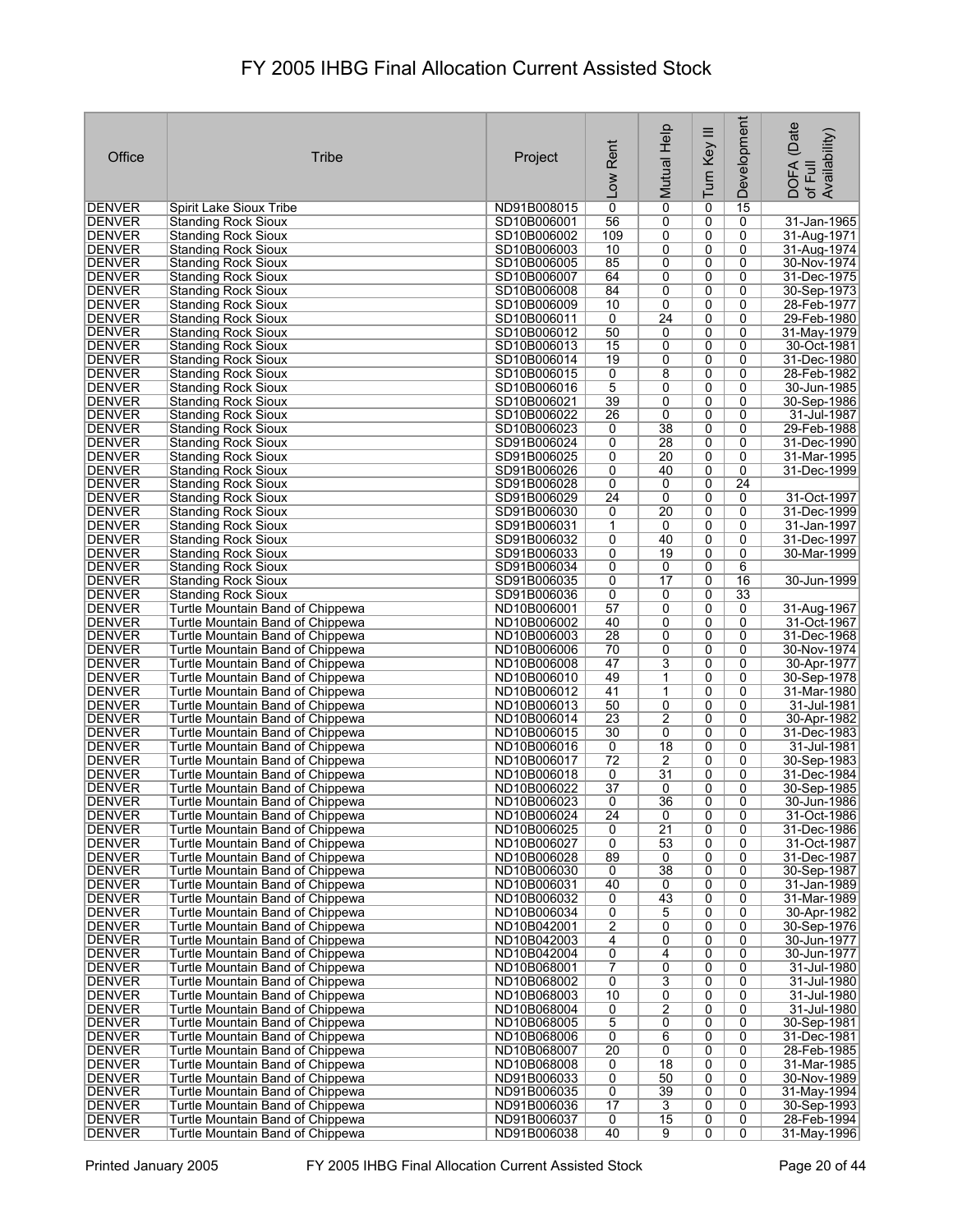| Office                         | Tribe                                                                | Project                    | Rent                               | Mutual Help          | Turn Key III        | Development         | (Date<br>of Full<br>Availability)<br><b>DOFA</b> |
|--------------------------------|----------------------------------------------------------------------|----------------------------|------------------------------------|----------------------|---------------------|---------------------|--------------------------------------------------|
|                                |                                                                      |                            | Low                                |                      |                     |                     |                                                  |
| DENVER                         | Turtle Mountain Band of Chippewa                                     | ND91B006039                | 0                                  | $\overline{18}$      | 0                   | 0                   | 31-Oct-1996                                      |
| DENVER<br><b>DENVER</b>        | Turtle Mountain Band of Chippewa                                     | ND91B006041<br>ND91B006042 | 0<br>5                             | 10<br>0              | 0<br>0              | 0<br>0              | 30-Sep-1978                                      |
| <b>DENVER</b>                  | Turtle Mountain Band of Chippewa<br>Turtle Mountain Band of Chippewa | ND91B006043                | 0                                  | $\mathbf 1$          | 0                   | 0                   | 31-Jul-1997<br>31-Aug-1995                       |
| <b>DENVER</b>                  | Turtle Mountain Band of Chippewa                                     | ND91B006044                | 0                                  | $\overline{7}$       | 0                   | 0                   | 31-May-1996                                      |
| <b>DENVER</b><br><b>DENVER</b> | Turtle Mountain Band of Chippewa<br>Turtle Mountain Band of Chippewa | ND91B006045<br>ND91B006046 | 0<br>0                             | 18<br>7              | 0<br>0              | 1<br>0              | 30-Jun-2001<br>31-May-1996                       |
| <b>DENVER</b>                  | Uintah & Ouray Ute Indian Tribe                                      | UT10B001005                | 0                                  | 2                    | 0                   | 0                   | 31-Jul-1974                                      |
| <b>DENVER</b>                  | Uintah & Ouray Ute Indian Tribe                                      | UT10B001006                | 40                                 | 0                    | 0                   | 0                   | 30-Nov-1974                                      |
| <b>DENVER</b>                  | Uintah & Ouray Ute Indian Tribe                                      | UT10B001008                | 30                                 | 0<br>$\overline{12}$ | 0<br>$\overline{0}$ | 0<br>0              | 30-Sep-1978<br>31-Oct-1980                       |
| <b>DENVER</b><br><b>DENVER</b> | Uintah & Ouray Ute Indian Tribe<br>Uintah & Ouray Ute Indian Tribe   | UT10B001009<br>UT10B001010 | 0<br>$\overline{20}$               | 0                    | 0                   | 0                   | 30-Sep-1982                                      |
| <b>DENVER</b>                  | Uintah & Ouray Ute Indian Tribe                                      | UT10B001012                | 0                                  | 15                   | 0                   | 0                   | 30-Apr-1985                                      |
| <b>DENVER</b>                  | Uintah & Ouray Ute Indian Tribe                                      | UT91B001015                | 0                                  | $\overline{32}$      | 0                   | 0                   | 31-Jul-1990                                      |
| <b>DENVER</b><br><b>DENVER</b> | Uintah & Ouray Ute Indian Tribe<br>Uintah & Ouray Ute Indian Tribe   | UT91B001016<br>UT91B001017 | 19<br>0                            | 0<br>14              | 0<br>0              | 0<br>0              | 30-Sep-1995<br>31-Dec-1995                       |
| <b>DENVER</b>                  | <b>Utah Paiute Tribe</b>                                             | UT10B010002                | 0                                  | 3                    | 0                   | 0                   | 30-Sep-1979                                      |
| <b>DENVER</b>                  | Utah Paiute Tribe                                                    | UT10B010005                | 0                                  | $\overline{3}$       | 0                   | 0                   | 31-Dec-1980                                      |
| <b>DENVER</b><br>DENVER        | <b>Utah Paiute Tribe</b><br>Utah Paiute Tribe                        | UT10B010006<br>UT91B010007 | $\overline{24}$<br>33              | 0<br>0               | $\overline{0}$<br>0 | 0<br>0              | 31-Dec-1988<br>31-Jul-1988                       |
| <b>DENVER</b>                  | Utah Paiute Tribe                                                    | UT91B010008                | $\overline{20}$                    | 0                    | 0                   | 0                   | 30-Nov-1992                                      |
| DENVER                         | Utah Paiute Tribe                                                    | UT91B010010                | $\overline{18}$                    | $\overline{0}$       | $\overline{0}$      | $\overline{0}$      | 30-Sep-1993                                      |
| <b>DENVER</b>                  | Utah Paiute Tribe                                                    | UT91B010011                | 14                                 | 0                    | 0                   | 0                   | 30-Sep-1995                                      |
| <b>DENVER</b><br><b>DENVER</b> | Utah Paiute Tribe<br><b>Utah Paiute Tribe</b>                        | UT91B010012<br>UT91B010013 | 13<br>1                            | 0<br>0               | 0<br>0              | 0<br>$\overline{0}$ | 01-Dec-1996<br>31-Dec-1980                       |
| <b>DENVER</b>                  | <b>Utah Paiute Tribe</b>                                             | UT91B010015                | 1                                  | 0                    | 0                   | 0                   | 31-Oct-1976                                      |
| <b>DENVER</b>                  | Utah Paiute Tribe                                                    | UT91B010017                | 11                                 | 0                    | 0                   | 0                   | 30-Sep-1997                                      |
| <b>DENVER</b><br><b>DENVER</b> | Utah Paiute Tribe<br>Utah Paiute Tribe                               | UT91B010017<br>UT91B010018 | 5<br>0                             | 0<br>4               | 0<br>0              | 0<br>0              | 31-Oct-1999<br>31-Dec-1988                       |
| <b>DENVER</b>                  | Utah Paiute Tribe                                                    | UT91B010020                | 1                                  | 0                    | 0                   | 0                   | 31-Jul-1988                                      |
| <b>DENVER</b>                  | <b>Utah Paiute Tribe</b>                                             | UT91B010021                | $\overline{20}$                    | 0                    | 0                   | 0                   | 30-Sep-2002                                      |
| <b>DENVER</b>                  | Ute Mountain Tribe                                                   | CO10B047002                | 0                                  | $\overline{35}$      | 0                   | 0                   | 31-Jan-1979                                      |
| <b>DENVER</b><br><b>DENVER</b> | Ute Mountain Tribe<br>Ute Mountain Tribe                             | CO10B047003<br>CO10B047004 | 16<br>15                           | 0<br>0               | 0<br>0              | 0<br>0              | 31-Oct-1978<br>30-Jun-1979                       |
| DENVER                         | Ute Mountain Tribe                                                   | CO10B047005                | 0                                  | $\overline{19}$      | 0                   | 0                   | 31-May-1986                                      |
| <b>DENVER</b>                  | Ute Mountain Tribe                                                   | CO10B047007                | 0                                  | 16                   | 0                   | 0                   | 30-Nov-1987                                      |
| <b>DENVER</b><br><b>DENVER</b> | Ute Mountain Tribe<br>Ute Mountain Tribe                             | CO91B047008<br>CO91B047009 | 0<br>10                            | 20<br>0              | 0<br>0              | 0<br>0              | 30-Jun-1989<br>31-Jul-1990                       |
| <b>DENVER</b>                  | Ute Mountain Tribe                                                   | CO91B047010                | $\overline{20}$                    | 0                    | 0                   | 0                   | 31-Jul-1990                                      |
| <b>DENVER</b>                  | Ute Mountain Tribe                                                   | CO91B047011                | 0                                  | 10                   | 0                   | 0                   | 31-Oct-1991                                      |
| <b>DENVER</b><br><b>DENVER</b> | Ute Mountain Tribe<br>Ute Mountain Tribe                             | CO91B047012<br>CO91B047013 | 16<br>$\overline{20}$              | 0<br>0               | 0<br>0              | 0<br>0              | 31-Oct-1991<br>31-Dec-1992                       |
| <b>DENVER</b>                  | Ute Mountain Tribe                                                   | CO91B047014                | $\overline{20}$                    | 0                    | 0                   | 0                   | 30-Nov-1993                                      |
| <b>DENVER</b>                  | Ute Mountain Tribe                                                   | CO91B047015                | 0                                  | 15                   | $\overline{0}$      | 0                   | 30-Nov-1993                                      |
| <b>DENVER</b>                  | Ute Mountain Tribe                                                   | CO91B047016                | 13                                 | 0                    | 0                   | 0                   | 30-Nov-1994                                      |
| <b>DENVER</b><br><b>DENVER</b> | Ute Mountain Tribe<br>Winnebago Tribe                                | CO91B047017<br>NE10B045001 | $\overline{20}$<br>30              | 0<br>$\overline{0}$  | 0<br>$\overline{0}$ | 0<br>$\overline{0}$ | 31-Jul-1996<br>28-Feb-1966                       |
| <b>DENVER</b>                  | Winnebago Tribe                                                      | NE10B045003                | 77                                 | 0                    | 0                   | 0                   | 31-Jan-1974                                      |
| <b>DENVER</b>                  | Winnebago Tribe                                                      | NE10B045007                | 0                                  | $\overline{12}$      | 0                   | 0                   | 31-Jan-1980                                      |
| <b>DENVER</b><br><b>DENVER</b> | Winnebago Tribe<br>Winnebago Tribe                                   | NE10B045008<br>NE10B045009 | 35<br>0                            | 0<br>20              | 0<br>0              | $\overline{0}$<br>0 | 31-Aug-1980<br>30-Jun-1987                       |
| <b>DENVER</b>                  | Winnebago Tribe                                                      | NE10B045011                | $\overline{21}$                    | 0                    | 0                   | 0                   | 31-May-1989                                      |
| <b>DENVER</b>                  | Winnebago Tribe                                                      | NE91B045012                | 0                                  | 10                   | 0                   | 0                   | 31-Jul-1991                                      |
| <b>DENVER</b><br><b>DENVER</b> | Winnebago Tribe<br>Winnebago Tribe                                   | NE91B045013<br>NE91B045015 | 7<br>$\mathbf 0$                   | 0<br>15              | 0<br>0              | 0<br>0              | 31-Jan-1991<br>31-Jan-1999                       |
| <b>DENVER</b>                  | <b>Yankton Sioux</b>                                                 | SD10B012001                | 100                                | 0                    | 0                   | 0                   | 31-Dec-1971                                      |
| <b>DENVER</b>                  | <b>Yankton Sioux</b>                                                 | SD10B012002                | 30                                 | 0                    | 0                   | 0                   | 31-Jul-1976                                      |
| DENVER                         | <b>Yankton Sioux</b>                                                 | SD10B012004                | $\overline{21}$                    | 0                    | 0                   | 0                   | 30-Sep-1979                                      |
| <b>DENVER</b><br>DENVER        | <b>Yankton Sioux</b><br><b>Yankton Sioux</b>                         | SD10B012006<br>SD10B012007 | 0<br>$\overline{24}$               | 1<br>0               | 0<br>0              | 0<br>0              | 31-Dec-1980<br>31-Dec-1980                       |
| <b>DENVER</b>                  | <b>Yankton Sioux</b>                                                 | SD10B012008                | 17                                 | 0                    | 0                   | 0                   | 31-Jul-1981                                      |
| <b>DENVER</b>                  | <b>Yankton Sioux</b>                                                 | SD10B012010                | $\overline{0}$                     | $\overline{3}$       | 0                   | 0                   | 30-Sep-1981                                      |
| <b>DENVER</b><br><b>DENVER</b> | <b>Yankton Sioux</b><br><b>Yankton Sioux</b>                         | SD91B012013<br>SD91B012014 | $\overline{18}$<br>$\overline{18}$ | 0<br>0               | 0<br>0              | 0<br>0              | 31-Mar-1993<br>31-Jul-1994                       |
| <b>DENVER</b>                  | <b>Yankton Sioux</b>                                                 | SD91B012015                | 0                                  | $\overline{20}$      | 0                   | 0                   | 28-Feb-1995                                      |
| DENVER                         | <b>Yankton Sioux</b>                                                 | SD91B012016                | 0                                  | $\overline{27}$      | 0                   | 0                   | 08-Sep-1997                                      |
| <b>DENVER</b><br><b>DENVER</b> | <b>Yankton Sioux</b><br><b>Yankton Sioux</b>                         | SD91B012017<br>SD91B012018 | $\overline{23}$<br>0               | 0<br>1               | 0<br>0              | 0<br>0              | 10-Nov-1997<br>08-Sep-1997                       |
|                                |                                                                      |                            |                                    |                      |                     |                     |                                                  |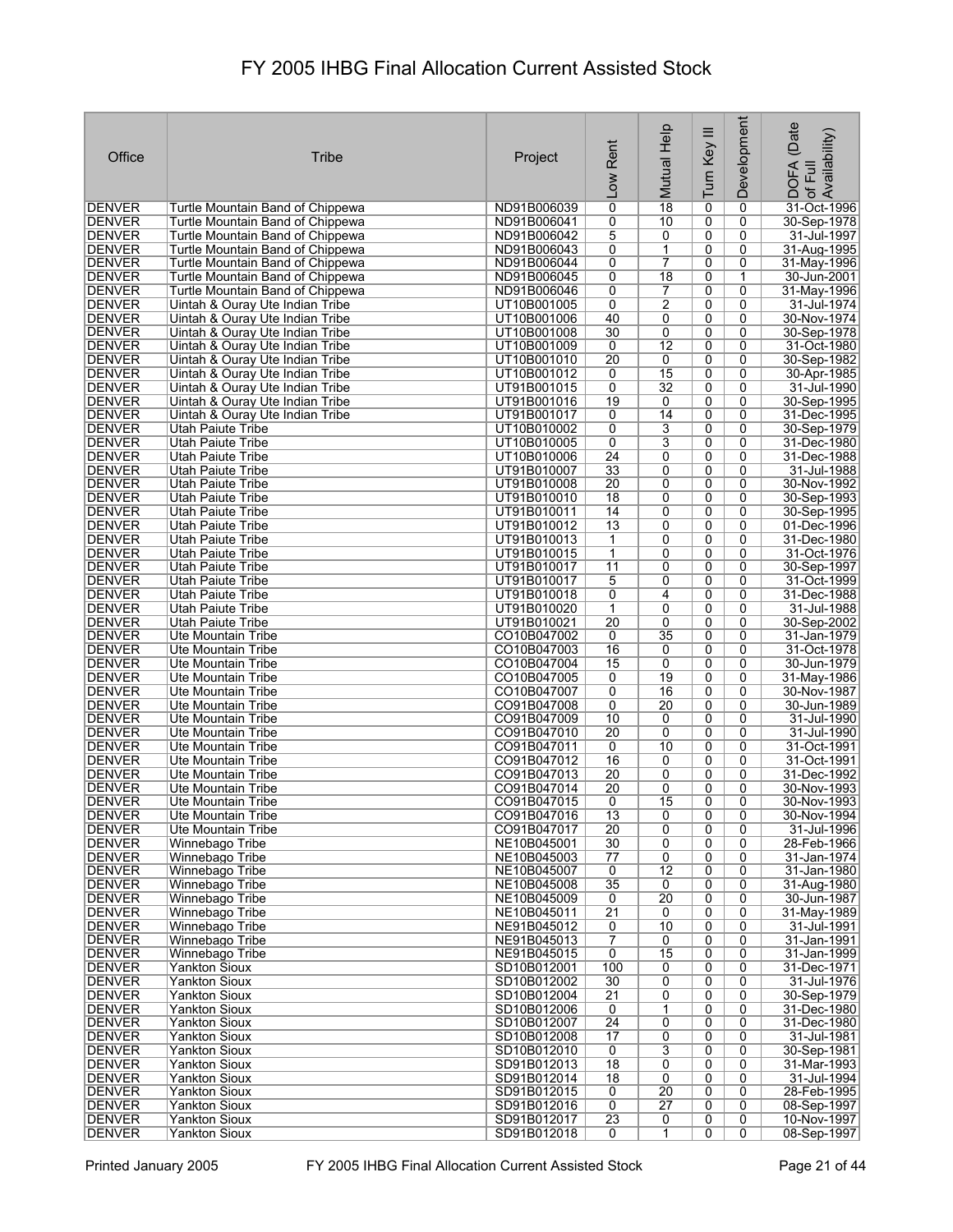| Office                                         | Tribe                                                    | Project                    | Rent<br>$\sim$        | Mutual Help                        | Turn Key III   | Development         | (Date<br>Availability)<br>DOFA<br>Full<br>$\mathcal{P}$ |
|------------------------------------------------|----------------------------------------------------------|----------------------------|-----------------------|------------------------------------|----------------|---------------------|---------------------------------------------------------|
| <b>DENVER</b>                                  | <b>TOTAL</b>                                             |                            | 9987                  | 4690                               | 14             | 132                 |                                                         |
|                                                | OKLAHOMA Absentee-Shawnee                                | OK56B091011                | 0                     | 19                                 | 0              | 0                   | 31-Mar-1982                                             |
|                                                | OKLAHOMA Absentee-Shawnee                                | OK56B091012                | $\overline{25}$       | 0                                  | 0              | 0                   | 30-Jun-1981                                             |
|                                                | OKLAHOMA Absentee-Shawnee                                | OK56B091013                | $\mathbf 0$           | $\overline{34}$                    | 0              | 0                   | 31-Oct-1981                                             |
|                                                | OKLAHOMA Absentee-Shawnee<br>OKLAHOMA Absentee-Shawnee   | OK56B091015<br>OK95B091006 | $\overline{25}$<br>73 | 0<br>0                             | 0<br>0         | 0<br>0              | 30-Apr-1982<br>31-Mar-1979                              |
| OKLAHOMA                                       | Absentee-Shawnee                                         | OK95B091007                | 0                     | 9                                  | 0              | 0                   | 30-Oct-1979                                             |
|                                                | OKLAHOMA Absentee-Shawnee                                | OK95B091008                | 0                     | 51                                 | 0              | 0                   | 30-Sep-1982                                             |
|                                                | OKLAHOMA Absentee-Shawnee                                | OK95B091009                | 0                     | 19                                 | 0              | 0                   | 31-Dec-1980                                             |
|                                                | OKLAHOMA Absentee-Shawnee                                | OK95B091010                | $\overline{25}$       | 0                                  | 0              | 0                   | 30-Sep-1979                                             |
|                                                | OKLAHOMA Absentee-Shawnee                                | OK95B091014                | $\overline{25}$       | 0                                  | 0              | 0                   | 31-Aug-1982                                             |
|                                                | OKLAHOMA Absentee-Shawnee<br>OKLAHOMA Absentee-Shawnee   | OK95B091016<br>OK95B091017 | 0<br>0                | $\overline{24}$<br>$\overline{21}$ | 0<br>0         | 0<br>0              | 31-Mar-1984<br>30-Jun-1984                              |
|                                                | OKLAHOMA Absentee-Shawnee                                | OK95B091018                | 0                     | $\overline{21}$                    | $\overline{0}$ | 0                   | 31-Mar-1986                                             |
|                                                | OKLAHOMA Absentee-Shawnee                                | OK95B091019                | 0                     | 14                                 | 0              | 0                   | 30-Nov-1984                                             |
| <b>OKLAHOMA</b>                                | Absentee-Shawnee                                         | OK95B091020                | 0                     | $\overline{9}$                     | 0              | 0                   | 31-Jul-1984                                             |
| OKLAHOMA                                       | Absentee-Shawnee                                         | OK95B091021                | 0                     | 14                                 | 0              | 0                   | 30-Sep-1987                                             |
|                                                | OKLAHOMA Absentee-Shawnee<br>OKLAHOMA Absentee-Shawnee   | OK95B091023<br>OK95B091024 | $\overline{0}$<br>0   | $\overline{10}$<br>17              | 0<br>0         | $\overline{0}$<br>0 | 31-Aug-1986<br>31-May-1987                              |
| <b>OKLAHOMA</b>                                | Absentee-Shawnee                                         | OK95B091025                | 0                     | 19                                 | 0              | 0                   | 31-Mar-1989                                             |
|                                                | OKLAHOMA Absentee-Shawnee                                | OK95B091026                | 0                     | $\overline{10}$                    | 0              | 0                   | 30-Nov-1989                                             |
|                                                | OKLAHOMA Absentee-Shawnee                                | OK95B091027                | 0                     | 7                                  | 0              | 0                   | 31-Mar-1990                                             |
|                                                | OKLAHOMA Absentee-Shawnee                                | OK95B091028                | 0                     | 10                                 | 0              | 0                   | 31-Dec-1990                                             |
|                                                | OKLAHOMA Absentee-Shawnee                                | OK95B091029                | 0                     | $\overline{23}$                    | $\overline{0}$ | 0                   | 31-Jul-1992                                             |
|                                                | OKLAHOMA   Absentee-Shawnee<br>OKLAHOMA Absentee-Shawnee | OK95B091030<br>OK95B091031 | 0<br>0                | 19<br>17                           | 0<br>0         | 0<br>0              | 31-Jul-1995<br>31-Dec-1993                              |
|                                                | OKLAHOMA Absentee-Shawnee                                | OK95B091032                | 20                    | $\overline{7}$                     | 0              | 0                   | 30-Nov-1995                                             |
|                                                | OKLAHOMA Absentee-Shawnee                                | OK95B091033                | 0                     | 20                                 | 0              | 0                   | 30-Nov-1996                                             |
|                                                | OKLAHOMA Absentee-Shawnee                                | OK95B091034                | 0                     | 19                                 | 0              | 0                   | 31-Jan-1995                                             |
|                                                | OKLAHOMA Absentee-Shawnee                                | OK95B091035                | 0                     | 23                                 | 0              | 0                   | 31-Oct-1995                                             |
|                                                | OKLAHOMA Absentee-Shawnee                                | OK95B091036                | 0                     | 25                                 | 0              | 0                   | 30-Jan-1999                                             |
| OKLAHOMA                                       | Absentee-Shawnee<br>OKLAHOMA Absentee-Shawnee            | OK95B091037<br>OK95B091038 | 0<br>0                | $\overline{25}$<br>25              | 0<br>0         | $\mathbf{0}$<br>0   | 31-Mar-2000<br>30-Apr-1999                              |
|                                                | OKLAHOMA Absentee-Shawnee                                | OK95B091039                | 0                     | $\overline{24}$                    | 0              | 0                   | 30-Apr-2001                                             |
|                                                | OKLAHOMA Absentee-Shawnee                                | OK95B091040                | 0                     | $\overline{25}$                    | 0              | 0                   | 30-Apr-1999                                             |
|                                                | OKLAHOMA Alabama-Coushatta                               | TX95B338005                | 0                     | 10                                 | 0              | 0                   | 28-Feb-1993                                             |
|                                                | OKLAHOMA Alabama-Coushatta                               | TX95B338006                | 0                     | 10                                 | 0              | 0                   | 30-Jun-1995                                             |
|                                                | OKLAHOMA Alabama-Coushatta                               | TX95B338007                | 0                     | 30                                 | 0              | 0                   | 31-Dec-1998                                             |
|                                                | OKLAHOMA Apache Tribe<br>OKLAHOMA Apache Tribe           | OK95B128002<br>OK95B128003 | 0<br>0                | 20<br>10                           | 0<br>0         | 0<br>0              | 30-Apr-1991<br>30-Nov-1990                              |
|                                                | <b>OKLAHOMA</b> Apache Tribe                             | OK95B128004                | 0                     | 10                                 | 0              | 0                   | 30-Nov-1991                                             |
|                                                | OKLAHOMA Apache Tribe                                    | OK95B128005                | 0                     | $\overline{25}$                    | 0              | 0                   | 30-Sep-1987                                             |
|                                                | OKLAHOMA Apache Tribe                                    | OK95B128006                | 0                     | 20                                 | 0              | $\overline{0}$      | 30-Sep-1994                                             |
|                                                | <b>OKLAHOMA</b> Apache Tribe                             | OK95B128010                | 0                     | $\overline{37}$                    | 0              | 0                   | 31-Mar-1998                                             |
|                                                | OKLAHOMA Apache Tribe                                    | OK95B128011                | 0                     | 19                                 | 0              | 0                   | 30-Nov-1996                                             |
| OKLAHOMA Caddo Tribe<br>OKLAHOMA   Caddo Tribe |                                                          | OK95B077002<br>OK95B077007 | $\overline{20}$<br>0  | 0<br>1                             | 0<br>0         | 0<br>0              | 31-May-1972<br>31-Oct-1987                              |
| OKLAHOMA Caddo Tribe                           |                                                          | OK95B077008                | 0                     | 1                                  | 0              | 0                   | 31-Jan-1991                                             |
| OKLAHOMA Caddo Tribe                           |                                                          | OK95B077010                | 0                     | 0                                  | 0              | $\overline{9}$      |                                                         |
|                                                | OKLAHOMA Cherokee Nation                                 | OK56B045041                | 50                    | 0                                  | 0              | 0                   | 31-Jul-1982                                             |
|                                                | OKLAHOMA Cherokee Nation                                 | OK56B045047                | 32                    | 0                                  | 0              | 0                   | 31-Mar-1981                                             |
|                                                | OKLAHOMA Cherokee Nation                                 | OK56B045048                | 40                    | 0                                  | 0              | 0                   | 31-Dec-1981                                             |
|                                                | OKLAHOMA Cherokee Nation<br>OKLAHOMA Cherokee Nation     | OK56B045050<br>OK56B045052 | 0<br>$\overline{25}$  | 26<br>0                            | 0<br>0         | 0<br>0              | 31-Mar-1983<br>30-Nov-1981                              |
|                                                | OKLAHOMA Cherokee Nation                                 | OK56B045054                | 50                    | 0                                  | 0              | 0                   | 31-Jan-1983                                             |
|                                                | OKLAHOMA Cherokee Nation                                 | OK56B045055                | 50                    | 0                                  | 0              | 0                   | 31-Oct-1981                                             |
|                                                | OKLAHOMA Cherokee Nation                                 | OK56B045056                | 0                     | $\overline{22}$                    | 0              | 0                   | 31-Jan-1983                                             |
|                                                | OKLAHOMA Cherokee Nation                                 | OK56B045057                | 0                     | 14                                 | 0              | 0                   | 31-Jan-1983                                             |
|                                                | OKLAHOMA Cherokee Nation                                 | OK56B045058                | 0                     | $\overline{25}$                    | 0              | 0                   | 30-Sep-1982                                             |
|                                                | OKLAHOMA Cherokee Nation<br>OKLAHOMA Cherokee Nation     | OK95B045001<br>OK95B045002 | 25<br>16              | 0<br>0                             | 0<br>0         | 0<br>0              | 30-Jun-1968<br>31-Aug-1969                              |
|                                                | OKLAHOMA Cherokee Nation                                 | OK95B045005                | 39                    | 0                                  | 0              | 0                   | 30-Jun-1971                                             |
|                                                | OKLAHOMA Cherokee Nation                                 | OK95B045016                | 81                    | 0                                  | 0              | 0                   | 31-Aug-1972                                             |
|                                                | OKLAHOMA Cherokee Nation                                 | OK95B045024                | 29                    | 0                                  | 0              | 0                   | 31-Jul-1974                                             |
|                                                | OKLAHOMA Cherokee Nation                                 | OK95B045025                | 19                    | 0                                  | 0              | 0                   | 30-Nov-1974                                             |
|                                                | OKLAHOMA Cherokee Nation<br>OKLAHOMA Cherokee Nation     | OK95B045026<br>OK95B045030 | 19<br>46              | 0<br>0                             | 0<br>0         | 0<br>0              | 30-Nov-1974<br>30-Sep-1977                              |
|                                                |                                                          |                            |                       |                                    |                |                     |                                                         |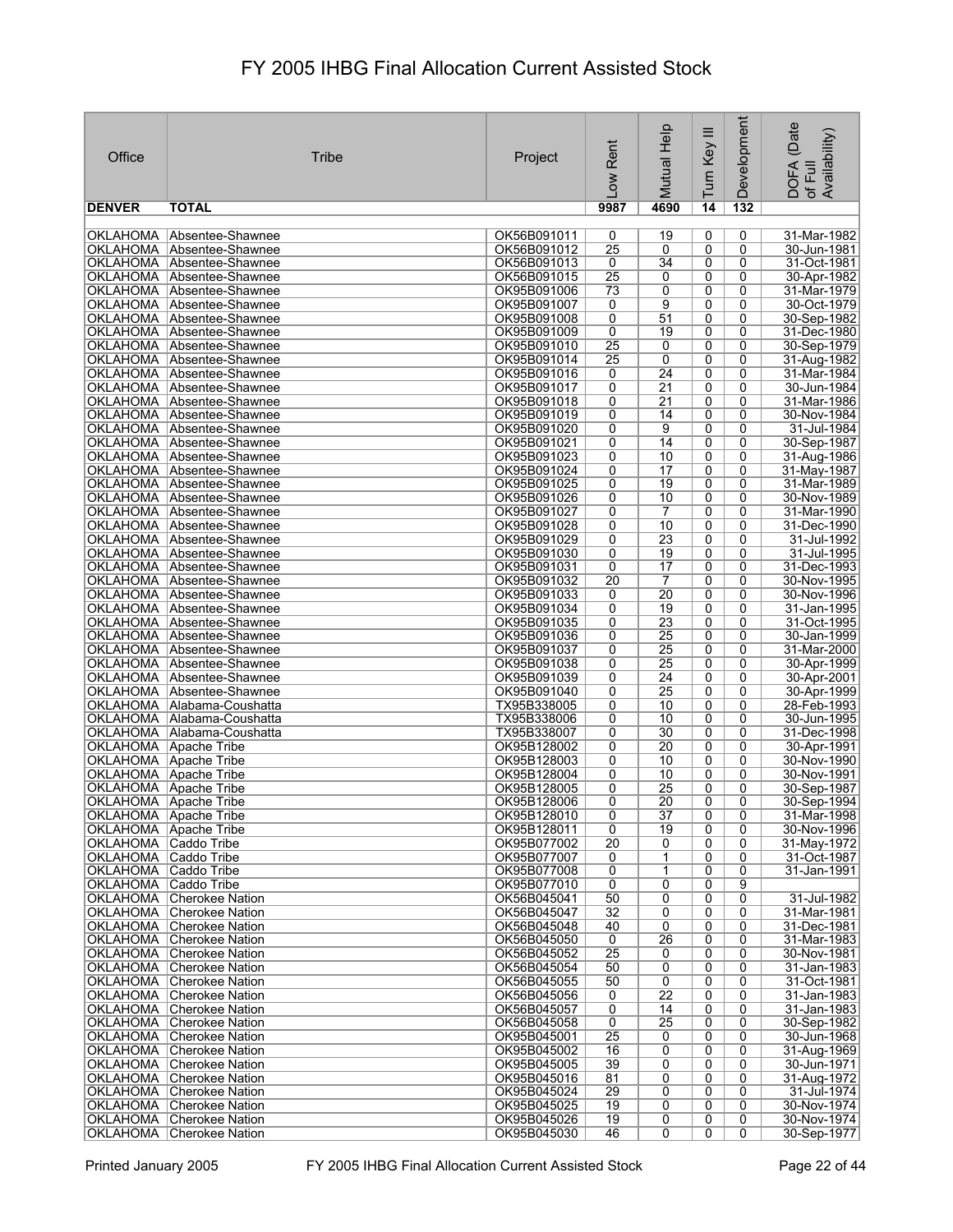| Office                                   | <b>Tribe</b>                                                         | Project                    | Rent<br>Low           | Mutual Help                        | Turn Key III        | Development                   | (Date<br>Availability)<br>DOFA<br>of Full |
|------------------------------------------|----------------------------------------------------------------------|----------------------------|-----------------------|------------------------------------|---------------------|-------------------------------|-------------------------------------------|
|                                          | OKLAHOMA Cherokee Nation                                             | OK95B045032                | $\overline{20}$       | $\overline{0}$                     | 0                   | $\mathbf 0$                   | 31-Jan-1978                               |
|                                          | OKLAHOMA Cherokee Nation                                             | OK95B045033                | 0                     | 6                                  | 0                   | 0                             | 31-Dec-1977                               |
|                                          | OKLAHOMA Cherokee Nation                                             | OK95B045034                | 0                     | 1                                  | 0                   | $\mathbf 0$                   | 31-Dec-1979                               |
|                                          | OKLAHOMA Cherokee Nation                                             | OK95B045035                | 50                    | 0                                  | 0                   | 0                             | 30-Sep-1977                               |
|                                          | OKLAHOMA Cherokee Nation<br>OKLAHOMA Cherokee Nation                 | OK95B045036<br>OK95B045037 | 0<br>$\overline{25}$  | 2<br>0                             | 0<br>0              | $\mathbf 0$<br>0              | 31-Dec-1979<br>31-Dec-1978                |
|                                          | OKLAHOMA Cherokee Nation                                             | OK95B045038                | $\overline{24}$       | 0                                  | 0                   | 0                             | 31-Dec-1979                               |
|                                          | OKLAHOMA Cherokee Nation                                             | OK95B045039                | 30                    | 0                                  | 0                   | 0                             | 31-Jan-1981                               |
|                                          | OKLAHOMA Cherokee Nation                                             | OK95B045040                | 46                    | 0                                  | 0                   | 0                             | 31-Mar-1981                               |
|                                          | OKLAHOMA Cherokee Nation                                             | OK95B045042                | 25                    | 0                                  | 0                   | 0                             | 31-Oct-1980                               |
|                                          | OKLAHOMA Cherokee Nation                                             | OK95B045043                | 50                    | 0                                  | $\overline{0}$      | 0                             | 31-Aug-1980                               |
|                                          | OKLAHOMA Cherokee Nation<br>OKLAHOMA Cherokee Nation                 | OK95B045044<br>OK95B045045 | 50<br>$\overline{23}$ | 0<br>0                             | 0<br>$\overline{0}$ | 0<br>0                        | 30-Nov-1980<br>31-Aug-1980                |
|                                          | OKLAHOMA Cherokee Nation                                             | OK95B045046                | 60                    | 0                                  | 0                   | 0                             | 31-Jan-1981                               |
|                                          | OKLAHOMA Cherokee Nation                                             | OK95B045049                | 0                     | 10                                 | $\overline{0}$      | 0                             | 31-Oct-1980                               |
|                                          | OKLAHOMA Cherokee Nation                                             | OK95B045051                | 0                     | 15                                 | 0                   | $\mathbf 0$                   | 31-Oct-1981                               |
|                                          | OKLAHOMA Cherokee Nation                                             | OK95B045053                | 0                     | 53                                 | 0                   | 0                             | 30-Sep-1981                               |
|                                          | OKLAHOMA   Cherokee Nation                                           | OK95B045059                | 0                     | 75                                 | 0                   | $\mathbf 0$                   | 31-Oct-1984                               |
|                                          | <b>OKLAHOMA</b> Cherokee Nation<br>OKLAHOMA Cherokee Nation          | OK95B045060<br>OK95B045061 | 0<br>0                | 23<br>$\overline{32}$              | $\overline{0}$<br>0 | $\overline{0}$<br>$\mathbf 0$ | 28-Feb-1986<br>30-Sep-1986                |
|                                          | OKLAHOMA Cherokee Nation                                             | OK95B045062                | 0                     | $\overline{27}$                    | 0                   | 0                             | 30-Nov-1986                               |
|                                          | OKLAHOMA   Cherokee Nation                                           | OK95B045063                | 0                     | $\overline{15}$                    | $\overline{0}$      | $\overline{0}$                | 30-Sep-1986                               |
|                                          | OKLAHOMA Cherokee Nation                                             | OK95B045064                | 0                     | 35                                 | 0                   | $\mathbf 0$                   | 31-Oct-1987                               |
|                                          | OKLAHOMA Cherokee Nation                                             | OK95B045065                | 0                     | 12                                 | 0                   | $\mathbf 0$                   | 31-Oct-1984                               |
|                                          | OKLAHOMA Cherokee Nation                                             | OK95B045066                | 0                     | $\overline{34}$                    | $\overline{0}$      | $\overline{0}$                | 28-Feb-1987                               |
|                                          | OKLAHOMA Cherokee Nation<br>OKLAHOMA Cherokee Nation                 | OK95B045067<br>OK95B045068 | 0<br>0                | 44<br>31                           | $\overline{0}$<br>0 | $\mathbf 0$<br>$\mathbf 0$    | 29-Feb-1988<br>31-Mar-1988                |
|                                          | OKLAHOMA Cherokee Nation                                             | OK95B045069                | 0                     | 14                                 | 0                   | $\mathbf 0$                   | 31-Mar-1988                               |
|                                          | OKLAHOMA Cherokee Nation                                             | OK95B045070                | 0                     | 5                                  | 0                   | 0                             | 30-Sep-1986                               |
|                                          | OKLAHOMA Cherokee Nation                                             | OK95B045071                | 0                     | 15                                 | 0                   | 0                             | 30-Sep-1986                               |
|                                          | OKLAHOMA Cherokee Nation                                             | OK95B045072                | 0                     | $\overline{25}$                    | 0                   | 0                             | 30-Sep-1988                               |
|                                          | OKLAHOMA Cherokee Nation                                             | OK95B045073                | 0                     | 26                                 | 0                   | 0                             | 30-Sep-1988                               |
|                                          | OKLAHOMA Cherokee Nation<br>OKLAHOMA Cherokee Nation                 | OK95B045074<br>OK95B045075 | 0<br>0                | 15<br>67                           | 0<br>0              | 0<br>0                        | 30-Sep-1988<br>30-Sep-1989                |
|                                          | OKLAHOMA Cherokee Nation                                             | OK95B045076                | 0                     | 88                                 | 0                   | 0                             | 30-Apr-1992                               |
|                                          | OKLAHOMA Cherokee Nation                                             | OK95B045077                | 0                     | $\overline{7}$                     | 0                   | 0                             | 30-Apr-1990                               |
|                                          | OKLAHOMA Cherokee Nation                                             | OK95B045078                | 0                     | 53                                 | 0                   | 0                             | 31-Dec-1993                               |
|                                          | OKLAHOMA Cherokee Nation                                             | OK95B045079                | 0                     | 50                                 | $\overline{0}$      | 0                             | 31-Oct-1993                               |
|                                          | OKLAHOMA Cherokee Nation<br>OKLAHOMA Cherokee Nation                 | OK95B045080<br>OK95B045081 | 0<br>0                | $\overline{24}$<br>36              | 0<br>0              | 0<br>0                        | 30-Apr-1994<br>31-May-1994                |
|                                          | OKLAHOMA Cherokee Nation                                             | OK95B045082                | 0                     | 140                                | 0                   | 0                             | 30-Apr-1995                               |
|                                          | OKLAHOMA Cherokee Nation                                             | OK95B045083                | 50                    | 0                                  | 0                   | 0                             | 30-Nov-1995                               |
|                                          | OKLAHOMA Cherokee Nation                                             | OK95B045085                | 0                     | 148                                | 0                   | 0                             | 30-Apr-1996                               |
|                                          | OKLAHOMA Cherokee Nation                                             | OK95B045086                | 0                     | 177                                | $\overline{0}$      | $\overline{0}$                | 25-Mar-1998                               |
|                                          | <b>OKLAHOMA</b> Cherokee Nation                                      | OK95B045087                | 0<br>0                | 16<br>50                           | 0<br>0              | 0<br>0                        | 31-Dec-1999<br>31-Dec-2000                |
|                                          | OKLAHOMA Cherokee Nation<br>OKLAHOMA Cheyenne-Arapaho Tribes         | OK95B045088<br>OK95B100001 | 0                     | 11                                 | 0                   | 0                             | 28-Feb-1975                               |
|                                          | OKLAHOMA Cheyenne-Arapaho Tribes                                     | OK95B100002                | 0                     | $\overline{12}$                    | 0                   | 0                             | 28-Feb-1975                               |
|                                          | OKLAHOMA Cheyenne-Arapaho Tribes                                     | OK95B100003                | 0                     | 69                                 | 0                   | 0                             | 30-Sep-1979                               |
|                                          | OKLAHOMA Cheyenne-Arapaho Tribes                                     | OK95B100004                | 0                     | $\overline{24}$                    | $\overline{0}$      | $\overline{0}$                | 31-Jul-1981                               |
|                                          | OKLAHOMA Cheyenne-Arapaho Tribes                                     | OK95B100005                | 0                     | 23                                 | 0                   | 0                             | 30-Oct-1987                               |
|                                          | OKLAHOMA Cheyenne-Arapaho Tribes<br>OKLAHOMA Cheyenne-Arapaho Tribes | OK95B100006<br>OK95B100007 | 0<br>0                | $\overline{25}$<br>$\overline{20}$ | 0<br>0              | 0<br>$\mathbf 0$              | 31-Aug-1989<br>30-Apr-1992                |
|                                          | OKLAHOMA Cheyenne-Arapaho Tribes                                     | OK95B100008                | 0                     | 9                                  | 0                   | 0                             | 31-Jul-1993                               |
|                                          | OKLAHOMA Cheyenne-Arapaho Tribes                                     | OK95B100009                | 0                     | 10                                 | 0                   | 0                             | 13-May-1996                               |
|                                          | OKLAHOMA Cheyenne-Arapaho Tribes                                     | OK95B100010                | 0                     | $\overline{21}$                    | 0                   | 0                             | 30-Dec-1997                               |
|                                          | OKLAHOMA Cheyenne-Arapaho Tribes                                     | OK95B100012                | 0                     | 30                                 | 0                   | 0                             | 28-Feb-1999                               |
| OKLAHOMA Chickasaw                       |                                                                      | OK56B047041                | 0                     | 13                                 | 0                   | 0                             | 31-Oct-1982                               |
| OKLAHOMA Chickasaw<br>OKLAHOMA Chickasaw |                                                                      | OK56B047042<br>OK56B047043 | 0<br>0                | 11<br>5                            | 0<br>0              | 0<br>0                        | 30-Apr-1982<br>31-Dec-1980                |
| OKLAHOMA Chickasaw                       |                                                                      | OK56B047044                | 0                     | 23                                 | 0                   | 0                             | 31-May-1985                               |
| OKLAHOMA Chickasaw                       |                                                                      | OK56B047045                | $\overline{0}$        | 14                                 | 0                   | 0                             | 30-Sep-1984                               |
| OKLAHOMA Chickasaw                       |                                                                      | OK95B047002                | $\overline{24}$       | 0                                  | $\overline{0}$      | 0                             | 30-Nov-1970                               |
| OKLAHOMA Chickasaw                       |                                                                      | OK95B047004                | 64                    | 0                                  | 0                   | 0                             | 31-Dec-1971                               |
| OKLAHOMA Chickasaw<br>OKLAHOMA Chickasaw |                                                                      | OK95B047006<br>OK95B047008 | 100<br>97             | 0<br>0                             | 0<br>0              | 0<br>0                        | 31-Oct-1971<br>28-Feb-1975                |
| OKLAHOMA Chickasaw                       |                                                                      | OK95B047010                | 100                   | 0                                  | 0                   | 0                             | 28-Feb-1973                               |
| OKLAHOMA Chickasaw                       |                                                                      | OK95B047011                | 25                    | 0                                  | 0                   | 0                             | 30-Jun-1973                               |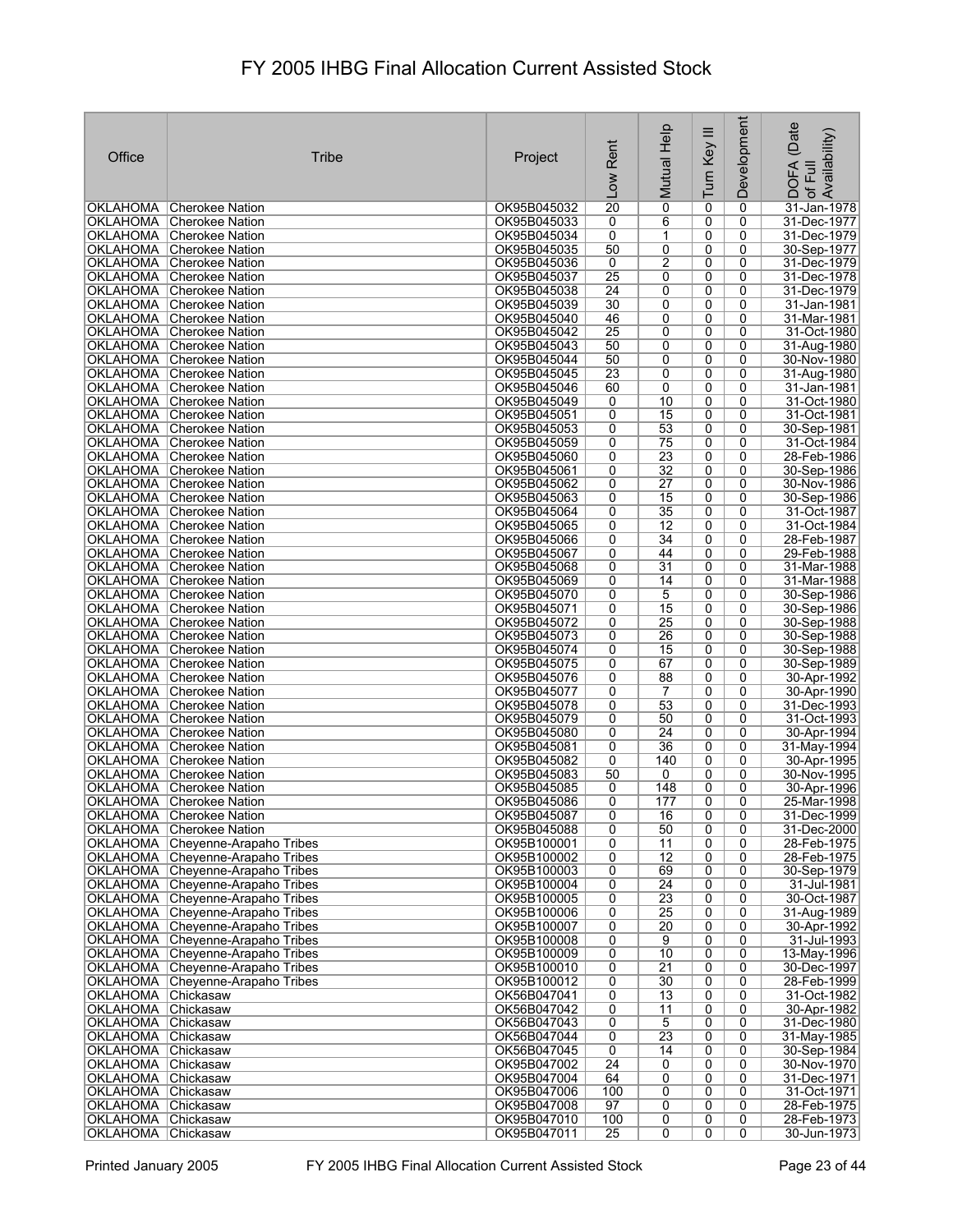| Office                                | <b>Tribe</b>                                       | Project                    | Rent                               |                       |                           | Development         | (Date                                                 |
|---------------------------------------|----------------------------------------------------|----------------------------|------------------------------------|-----------------------|---------------------------|---------------------|-------------------------------------------------------|
|                                       |                                                    |                            | <b>MOT</b>                         | Mutual Help           | Turn Key III              |                     | Availability)<br><b>DOFA</b><br>Full<br>$\mathcal{P}$ |
| <b>OKLAHOMA</b>                       | Chickasaw                                          | OK95B047013                | 30                                 | $\mathbf 0$           | 0                         | $\mathbf 0$         | 31-Oct-1972                                           |
| OKLAHOMA                              | Chickasaw                                          | OK95B047014                | $\overline{22}$                    | 0                     | 0                         | 0                   | 31-Oct-1972                                           |
| OKLAHOMA                              | Chickasaw                                          | OK95B047029                | 0                                  | $\overline{24}$       | 0                         | 0                   | 31-Dec-1980                                           |
| <b>OKLAHOMA</b>                       | <b>Chickasaw</b>                                   | OK95B047030                | 0                                  | 1                     | 0                         | 0                   | 31-Jul-1978                                           |
| <b>OKLAHOMA</b>                       | Chickasaw                                          | OK95B047031                | $\overline{0}$                     | $\overline{2}$        | 0                         | 0                   | 28-Feb-1979                                           |
| <b>OKLAHOMA</b><br>OKLAHOMA Chickasaw | <b>Chickasaw</b>                                   | OK95B047032<br>OK95B047033 | 0<br>75                            | 5                     | 0                         | 0<br>0              | 31-Aug-1979                                           |
| <b>OKLAHOMA</b>                       | <b>Chickasaw</b>                                   | OK95B047034                | 0                                  | 0<br>15               | 0<br>0                    | 0                   | 31-May-1979<br>30-Apr-1981                            |
| OKLAHOMA Chickasaw                    |                                                    | OK95B047035                | 0                                  | 14                    | 0                         | 0                   | 31-Dec-1980                                           |
| <b>OKLAHOMA</b>                       | Chickasaw                                          | OK95B047036                | 90                                 | 0                     | 0                         | 0                   | 30-Sep-1981                                           |
| <b>OKLAHOMA</b>                       | Chickasaw                                          | OK95B047037                | 60                                 | 0                     | $\overline{0}$            | $\overline{0}$      | 30-Sep-1980                                           |
| <b>OKLAHOMA</b>                       | Chickasaw                                          | OK95B047038                | 50                                 | 0                     | 0                         | 0                   | 30-Jun-1983                                           |
| <b>OKLAHOMA</b>                       | Chickasaw                                          | OK95B047039                | 0                                  | 9                     | 0                         | 0                   | 30-Apr-1980                                           |
| <b>OKLAHOMA</b>                       | Chickasaw                                          | OK95B047040                | 0                                  | 23                    | 0                         | 0                   | 31-May-1984                                           |
| <b>OKLAHOMA</b>                       | <b>Chickasaw</b>                                   | OK95B047046                | 0                                  | $\overline{12}$       | 0                         | 0                   | 30-Sep-1986                                           |
| OKLAHOMA                              | Chickasaw                                          | OK95B047047                | 0                                  | $\overline{20}$       | 0                         | 0                   | 31-Jul-1986                                           |
| <b>OKLAHOMA</b>                       | Chickasaw                                          | OK95B047048                | 0                                  | 17                    | 0                         | 0                   | 30-Sep-1986                                           |
| <b>OKLAHOMA</b><br>OKLAHOMA Chickasaw | Chickasaw                                          | OK95B047049                | 0<br>$\overline{0}$                | $\overline{22}$       | 0                         | 0<br>$\overline{0}$ | 30-Apr-1987                                           |
| OKLAHOMA Chickasaw                    |                                                    | OK95B047052<br>OK95B047053 | 0                                  | 6<br>17               | $\overline{0}$<br>0       | $\mathbf 0$         | 31-Aug-1984<br>31-May-1987                            |
| OKLAHOMA Chickasaw                    |                                                    | OK95B047054                | 0                                  | 17                    | 0                         | 0                   | 31-Aug-1987                                           |
| OKLAHOMA Chickasaw                    |                                                    | OK95B047055                | $\overline{0}$                     | $\overline{18}$       | $\overline{\mathfrak{o}}$ | $\overline{0}$      | 31-Aug-1987                                           |
| OKLAHOMA Chickasaw                    |                                                    | OK95B047056                | 0                                  | 16                    | 0                         | 0                   | 31-Aug-1987                                           |
| OKLAHOMA Chickasaw                    |                                                    | OK95B047057                | $\overline{0}$                     | $\overline{12}$       | 0                         | 0                   | 31-Jul-1986                                           |
| OKLAHOMA Chickasaw                    |                                                    | OK95B047058                | $\overline{0}$                     | 30                    | $\overline{0}$            | $\overline{0}$      | 30-Sep-1988                                           |
| <b>OKLAHOMA</b>                       | <b>Chickasaw</b>                                   | OK95B047059                | 0                                  | 39                    | 0                         | 0                   | 30-Apr-1989                                           |
| <b>OKLAHOMA</b>                       | Chickasaw                                          | OK95B047060                | 0                                  | 29                    | 0                         | 0                   | 30-Apr-1990                                           |
| <b>OKLAHOMA</b>                       | <b>Chickasaw</b>                                   | OK95B047061                | 0                                  | $\overline{22}$       | 0                         | 0                   | 31-Mar-1991                                           |
| OKLAHOMA                              | Chickasaw                                          | OK95B047062                | 0                                  | 16                    | 0                         | 0                   | 31-Dec-1989                                           |
| <b>OKLAHOMA</b>                       | Chickasaw                                          | OK95B047063                | 0                                  | 28                    | 0                         | 0                   | 31-Jan-1992                                           |
| OKLAHOMA                              | Chickasaw                                          | OK95B047064<br>OK95B047065 | 0<br>0                             | 28<br>17              | 0<br>0                    | 0<br>0              | 31-Oct-1992                                           |
| <b>OKLAHOMA</b><br><b>OKLAHOMA</b>    | Chickasaw<br> Chickasaw                            | OK95B047066                | 0                                  | $\overline{23}$       | 0                         | 0                   | 30-Apr-1992<br>30-Jun-1995                            |
| OKLAHOMA Chickasaw                    |                                                    | OK95B047067                | 0                                  | 10                    | $\overline{0}$            | 0                   | 31-Mar-1993                                           |
| <b>OKLAHOMA</b>                       | Chickasaw                                          | OK95B047068                | 0                                  | $\overline{23}$       | 0                         | 0                   | 25-Mar-1996                                           |
| <b>OKLAHOMA</b>                       | <b>Chickasaw</b>                                   | OK95B047069                | $\overline{0}$                     | 30                    | 0                         | 0                   | 31-Oct-1995                                           |
| <b>OKLAHOMA</b>                       | Chickasaw                                          | OK95B047070                | 0                                  | $\overline{25}$       | 0                         | 0                   | 31-Mar-1996                                           |
| <b>OKLAHOMA</b>                       | Chickasaw                                          | OK95B047071                | 0                                  | $\overline{24}$       | 0                         | 0                   | 31-Mar-1996                                           |
| <b>OKLAHOMA</b>                       | Chickasaw                                          | OK95B047072                | 0                                  | $\overline{24}$       | 0                         | 0                   | 29-Feb-1996                                           |
| <b>OKLAHOMA</b><br>OKLAHOMA           | Chickasaw<br>Chickasaw                             | OK95B047073<br>OK95B047074 | 0<br>0                             | 0<br>23               | $\overline{25}$<br>0      | 0<br>0              | 30-Jun-1997<br>30-Nov-1996                            |
| OKLAHOMA Chickasaw                    |                                                    | OK95B047075                | 0                                  | 25                    | 0                         | 0                   | 28-Feb-1997                                           |
| OKLAHOMA Chickasaw                    |                                                    | OK95B047076                | 0                                  | 5                     | 0                         | 0                   | 30-Jun-1983                                           |
| OKLAHOMA Chickasaw                    |                                                    | OK95B047077                | 0                                  | 8                     | $\overline{0}$            | 0                   | 31-Mar-1998                                           |
|                                       | OKLAHOMA Chitimacha Tribe                          | LA95B244001                | 0                                  | 8                     | 0                         | 0                   | 30-Jun-1988                                           |
|                                       | OKLAHOMA Chitimacha Tribe                          | LA95B244002                | 0                                  | 8                     | 0                         | 0                   | 31-Jul-1992                                           |
|                                       | OKLAHOMA   Chitimacha Tribe                        | LA95B244003                | $\overline{0}$                     | $\overline{7}$        | $\overline{0}$            | 0                   | 31-Mar-1994                                           |
|                                       | OKLAHOMA Chitimacha Tribe                          | LA95B244004                | 0                                  | 14                    | 0                         | 0                   | 31-Dec-1995                                           |
|                                       | <b>OKLAHOMA</b> Choctaw Nation                     | OK56B049049                | 0                                  | 29                    | 0                         | $\mathbf 0$         | 30-Nov-1982                                           |
|                                       | <b>OKLAHOMA</b> Choctaw Nation                     | OK56B049050                | 0<br>0                             | 23<br>$\overline{19}$ | 0                         | 0<br>0              | 31-Mar-1983                                           |
|                                       | OKLAHOMA Choctaw Nation<br>OKLAHOMA Choctaw Nation | OK56B049051<br>OK56B049052 | 0                                  | $\overline{21}$       | 0<br>0                    | 0                   | 31-Oct-1982<br>31-Oct-1982                            |
|                                       | <b>OKLAHOMA</b> Choctaw Nation                     | OK56B049053                | 0                                  | $\overline{19}$       | 0                         | 0                   | 31-Oct-1982                                           |
|                                       | OKLAHOMA Choctaw Nation                            | OK56B049054                | 0                                  | $\overline{21}$       | 0                         | 0                   | 30-Nov-1983                                           |
|                                       | <b>OKLAHOMA</b> Choctaw Nation                     | OK56B049055                | 0                                  | $\overline{22}$       | 0                         | 0                   | 30-Sep-1983                                           |
|                                       | <b>OKLAHOMA</b> Choctaw Nation                     | OK56B049056                | 0                                  | 17                    | 0                         | 0                   | 31-Oct-1983                                           |
|                                       | <b>OKLAHOMA</b> Choctaw Nation                     | OK56B049057                | 0                                  | 45                    | 0                         | 0                   | 31-May-1984                                           |
|                                       | <b>OKLAHOMA</b> Choctaw Nation                     | OK56B049058                | 0                                  | 43                    | 0                         | 0                   | 30-Jun-1983                                           |
|                                       | OKLAHOMA Choctaw Nation                            | OK95B049002                | 30                                 | 0                     | 0                         | 0                   | 31-Dec-1969                                           |
|                                       | OKLAHOMA Choctaw Nation                            | OK95B049009                | 14                                 | 0                     | 0                         | 0                   | 28-Feb-1971                                           |
|                                       | OKLAHOMA Choctaw Nation                            | OK95B049010                | $\overline{20}$                    | 0                     | 0                         | 0                   | 31-Aug-1971                                           |
|                                       | OKLAHOMA Choctaw Nation<br>OKLAHOMA Choctaw Nation | OK95B049011<br>OK95B049014 | $\overline{12}$<br>$\overline{24}$ | 0<br>0                | 0<br>0                    | 0<br>0              | 31-Dec-1971<br>31-Jul-1971                            |
| OKLAHOMA                              | Choctaw Nation                                     | OK95B049016                | 16                                 | 0                     | 0                         | 0                   | 31-Dec-1971                                           |
|                                       | <b>OKLAHOMA</b> Choctaw Nation                     | OK95B049020                | 30                                 | 0                     | 0                         | 0                   | 30-Apr-1974                                           |
|                                       | OKLAHOMA Choctaw Nation                            | OK95B049030                | 0                                  | 1                     | 0                         | 0                   | 31-Mar-1979                                           |
|                                       | OKLAHOMA Choctaw Nation                            | OK95B049031                | 0                                  | $\overline{2}$        | 0                         | 0                   | 31-Jan-1980                                           |
|                                       | <b>OKLAHOMA</b> Choctaw Nation                     | OK95B049032                | 0                                  | 1                     | 0                         | 0                   | 31-Oct-1979                                           |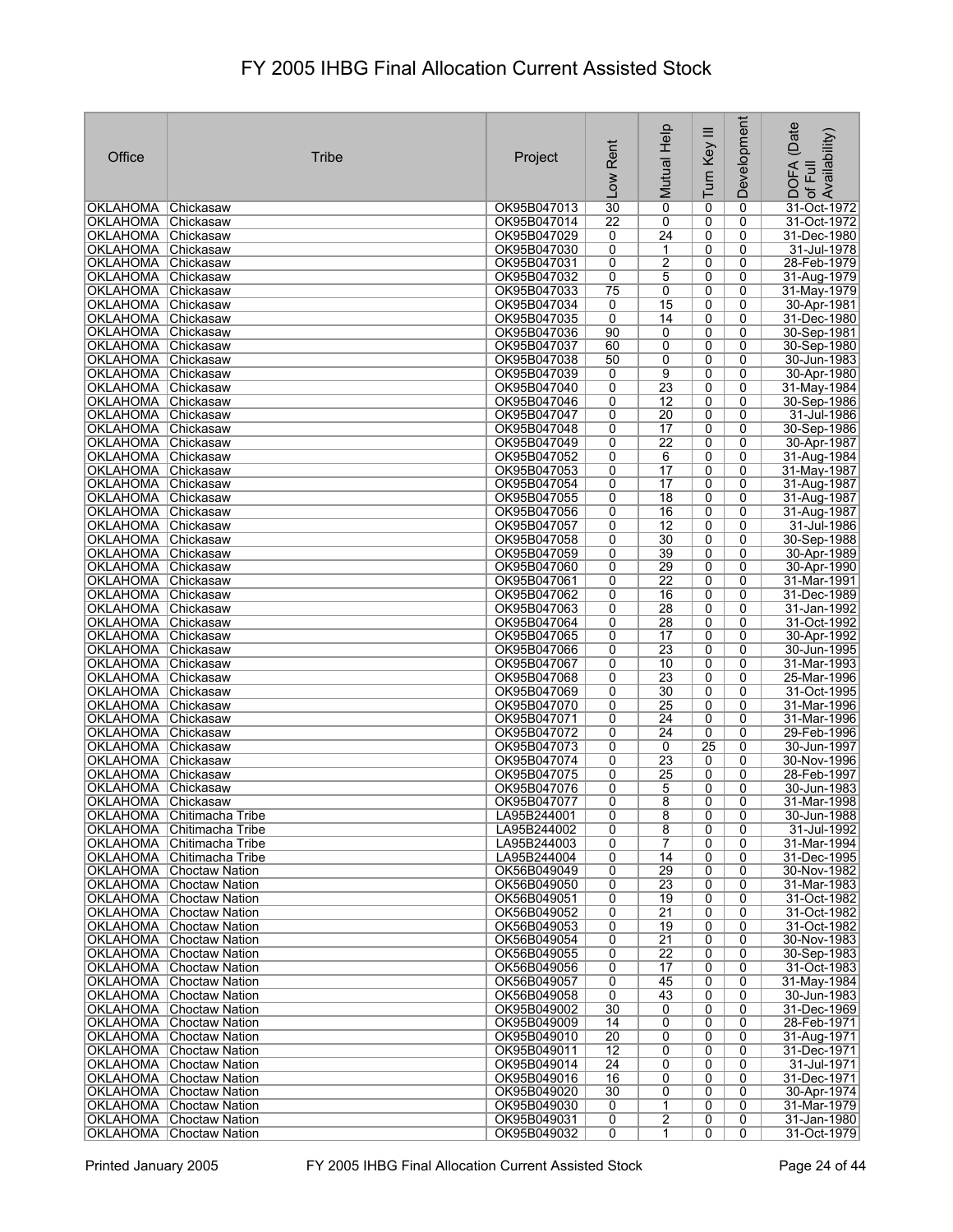| Office                             | Tribe                                                            | Project                    | Rent<br>Low         | Mutual Help                        | Ξ<br>Turn Key  | Development         | (Date<br>Availability)<br><b>DOFA</b><br>Full<br>$\overline{\sigma}$ |
|------------------------------------|------------------------------------------------------------------|----------------------------|---------------------|------------------------------------|----------------|---------------------|----------------------------------------------------------------------|
| OKLAHOMA                           | Choctaw Nation                                                   | OK95B049033                | $\overline{0}$      | 8                                  | 0              | 0                   | 31-Aug-1981                                                          |
| OKLAHOMA                           | Choctaw Nation                                                   | OK95B049034                | 0                   | 1                                  | 0              | 0                   | 30-Jun-1979                                                          |
| OKLAHOMA                           | Choctaw Nation                                                   | OK95B049035                | 0                   | $\mathbf{1}$                       | 0              | 0                   | 31-Aug-1979                                                          |
| OKLAHOMA                           | Choctaw Nation                                                   | OK95B049037<br>OK95B049038 | 0                   | 2                                  | 0              | 0                   | 31-Oct-1980                                                          |
| <b>OKLAHOMA</b><br><b>OKLAHOMA</b> | Choctaw Nation<br>Choctaw Nation                                 | OK95B049039                | 0<br>0              | 5<br>4                             | 0<br>0         | 0<br>0              | 30-Nov-1980<br>31-Oct-1980                                           |
|                                    | OKLAHOMA Choctaw Nation                                          | OK95B049040                | 0                   | 5                                  | 0              | 0                   | 31-Mar-1980                                                          |
|                                    | OKLAHOMA Choctaw Nation                                          | OK95B049041                | 0                   | 5                                  | 0              | 0                   | 31-Jul-1980                                                          |
|                                    | <b>OKLAHOMA</b> Choctaw Nation                                   | OK95B049042                | 0                   | 5                                  | 0              | 0                   | 31-Mar-1980                                                          |
| OKLAHOMA                           | Choctaw Nation                                                   | OK95B049043                | 0                   | 6                                  | 0              | 0                   | 31-Mar-1980                                                          |
| <b>OKLAHOMA</b>                    | Choctaw Nation                                                   | OK95B049044                | 0                   | $\overline{2}$                     | 0              | 0                   | 30-Sep-1980                                                          |
| <b>OKLAHOMA</b><br>OKLAHOMA        | Choctaw Nation<br>Choctaw Nation                                 | OK95B049045<br>OK95B049046 | 0<br>0              | $\overline{2}$<br>5                | 0<br>0         | 0<br>0              | 31-Jan-1980<br>31-Oct-1980                                           |
| OKLAHOMA                           | Choctaw Nation                                                   | OK95B049047                | 0                   | 4                                  | 0              | 0                   | 31-Oct-1980                                                          |
| <b>OKLAHOMA</b>                    | Choctaw Nation                                                   | OK95B049048                | 0                   | $\overline{2}$                     | 0              | 0                   | 31-Aug-1980                                                          |
|                                    | OKLAHOMA Choctaw Nation                                          | OK95B049059                | 0                   | $\overline{37}$                    | 0              | 0                   | 31-May-1985                                                          |
| <b>OKLAHOMA</b>                    | Choctaw Nation                                                   | OK95B049060                | 0                   | 28                                 | 0              | 0                   | 30-Sep-1986                                                          |
| OKLAHOMA                           | Choctaw Nation                                                   | OK95B049061                | 0                   | 52                                 | 0              | $\mathbf{0}$        | 31-Dec-1986                                                          |
|                                    | OKLAHOMA Choctaw Nation                                          | OK95B049062                | 0                   | 28                                 | 0              | $\overline{0}$      | 31-Jul-1985                                                          |
|                                    | <b>OKLAHOMA</b> Choctaw Nation<br>OKLAHOMA Choctaw Nation        | OK95B049063<br>OK95B049064 | 0<br>0              | $\overline{21}$<br>$\overline{19}$ | 0<br>0         | 0<br>0              | 30-Apr-1986<br>31-Jan-1987                                           |
|                                    | OKLAHOMA Choctaw Nation                                          | OK95B049065                | $\overline{0}$      | $\overline{20}$                    | $\overline{0}$ | $\overline{0}$      | 31-Jan-1987                                                          |
|                                    | OKLAHOMA Choctaw Nation                                          | OK95B049066                | 0                   | $\overline{12}$                    | 0              | 0                   | 31-Jan-1987                                                          |
|                                    | <b>OKLAHOMA</b> Choctaw Nation                                   | OK95B049067                | 0                   | 14                                 | 0              | 0                   | 30-Nov-1987                                                          |
|                                    | <b>OKLAHOMA</b> Choctaw Nation                                   | OK95B049068                | $\overline{0}$      | $\overline{18}$                    | 0              | $\overline{0}$      | 31-Dec-1987                                                          |
| OKLAHOMA                           | Choctaw Nation                                                   | OK95B049069                | 0                   | 27                                 | 0              | 0                   | 31-Jul-1988                                                          |
| <b>OKLAHOMA</b>                    | Choctaw Nation                                                   | OK95B049070                | 0                   | $\overline{11}$                    | 0              | 0                   | 30-Apr-1986                                                          |
| <b>OKLAHOMA</b><br>OKLAHOMA        | Choctaw Nation<br>Choctaw Nation                                 | OK95B049071<br>OK95B049072 | 0<br>0              | 16<br>15                           | 0<br>0         | 0<br>0              | 30-Sep-1988<br>30-Sep-1988                                           |
|                                    | <b>OKLAHOMA</b> Choctaw Nation                                   | OK95B049073                | 0                   | 16                                 | 0              | 0                   | 31-Dec-1988                                                          |
| <b>OKLAHOMA</b>                    | Choctaw Nation                                                   | OK95B049074                | 0                   | 17                                 | 0              | 0                   | 31-Jan-1989                                                          |
|                                    | OKLAHOMA Choctaw Nation                                          | OK95B049075                | 0                   | $\overline{20}$                    | 0              | 0                   | 30-Apr-1989                                                          |
| OKLAHOMA                           | Choctaw Nation                                                   | OK95B049076                | 0                   | $\overline{20}$                    | 0              | 0                   | 30-Sep-1989                                                          |
|                                    | <b>OKLAHOMA</b> Choctaw Nation                                   | OK95B049077                | 0                   | 16                                 | 0              | 0                   | 31-Dec-1989                                                          |
| OKLAHOMA<br><b>OKLAHOMA</b>        | Choctaw Nation<br>Choctaw Nation                                 | OK95B049078<br>OK95B049079 | 0<br>0              | $\overline{19}$<br>17              | 0<br>0         | 0<br>0              | 31-Aug-1990<br>30-Jun-1990                                           |
| OKLAHOMA                           | Choctaw Nation                                                   | OK95B049080                | 0                   | $\overline{21}$                    | 0              | 0                   | 30-Nov-1990                                                          |
| OKLAHOMA                           | Choctaw Nation                                                   | OK95B049081                | 0                   | 20                                 | 0              | 0                   | 31-May-1991                                                          |
| OKLAHOMA                           | Choctaw Nation                                                   | OK95B049082                | 0                   | $\overline{13}$                    | 0              | 0                   | 30-Sep-1991                                                          |
| OKLAHOMA                           | Choctaw Nation                                                   | OK95B049083                | 0                   | $\overline{18}$                    | 0              | 0                   | 31-May-1992                                                          |
| OKLAHOMA                           | Choctaw Nation                                                   | OK95B049084                | 0                   | $\overline{22}$                    | 0              | 0                   | 31-Mar-1993                                                          |
| OKLAHOMA                           | Choctaw Nation<br><b>OKLAHOMA</b> Choctaw Nation                 | OK95B049085<br>OK95B049086 | 0<br>0              | 95<br>50                           | 0<br>0         | $\mathbf{0}$<br>0   | 30-Apr-1995<br>31-Aug-1996                                           |
|                                    | OKLAHOMA Choctaw Nation                                          | OK95B049087                | 0                   | 42                                 | 0              | $\overline{0}$      | 31-Mar-1997                                                          |
|                                    | OKLAHOMA Choctaw Nation                                          | OK95B049088                | 0                   | 41                                 | 0              | 0                   | 31-Jul-1997                                                          |
|                                    | OKLAHOMA Choctaw Nation                                          | OK95B049089                | 0                   | $\overline{20}$                    | 0              | 0                   | 30-Sep-1997                                                          |
|                                    | <b>OKLAHOMA</b> Choctaw Nation                                   | OK95B049090                | $\overline{0}$      | 49                                 | $\overline{0}$ | $\overline{0}$      | 31-Mar-1998                                                          |
|                                    | OKLAHOMA Choctaw Nation                                          | OK95B049091                | 0                   | 52                                 | 0              | 0                   | 28-Feb-1999                                                          |
|                                    | <b>OKLAHOMA</b> Choctaw Nation<br><b>OKLAHOMA</b> Choctaw Nation | OK95B049092<br>OK95B049093 | 0<br>$\overline{0}$ | 49<br>50                           | 0<br>0         | 0<br>$\overline{0}$ | 28-Feb-1999<br>31-Dec-1999                                           |
|                                    | OKLAHOMA Choctaw Nation                                          | OK95B049094                | 0                   | 50                                 | 0              | 0                   | 30-Apr-2000                                                          |
|                                    | OKLAHOMA Choctaw Nation                                          | OK95B049095                | 0                   | 35                                 | 0              | 0                   | 31-Aug-2000                                                          |
|                                    | <b>OKLAHOMA</b> Citizen Band Potawatomi Tribe                    | OK95B091022                | $\overline{25}$     | 0                                  | 0              | 0                   | 31-Jul-1987                                                          |
|                                    | OKLAHOMA Comanche Tribe                                          | OK95B110006                | 0                   | $\overline{24}$                    | 0              | 0                   | 30-Apr-1980                                                          |
|                                    | OKLAHOMA Comanche Tribe                                          | OK95B110007                | 0                   | 56                                 | 0              | 0                   | 30-Nov-1982                                                          |
|                                    | OKLAHOMA Comanche Tribe<br>OKLAHOMA Comanche Tribe               | OK95B110008<br>OK95B110009 | 0<br>0              | 75<br>30                           | 0<br>0         | 0<br>0              | 31-Jul-1983<br>30-Jun-1982                                           |
|                                    | OKLAHOMA Comanche Tribe                                          | OK95B110011                | 0                   | $\overline{20}$                    | 0              | 0                   | 30-Nov-1987                                                          |
|                                    | OKLAHOMA Comanche Tribe                                          | OK95B110012                | 0                   | 10                                 | 0              | 0                   | 30-Jun-1990                                                          |
|                                    | OKLAHOMA Comanche Tribe                                          | OK95B110013                | 0                   | 9                                  | 0              | 0                   | 31-Jul-1991                                                          |
|                                    | OKLAHOMA Comanche Tribe                                          | OK95B110014                | 55                  | 0                                  | 0              | 0                   | 30-Apr-1997                                                          |
|                                    | OKLAHOMA Comanche Tribe                                          | OK95B110015                | 0                   | 36                                 | 0              | 0                   | 31-Dec-1998                                                          |
|                                    | OKLAHOMA Comanche Tribe<br>OKLAHOMA Comanche Tribe               | OK95B110016<br>OK95B110017 | 0<br>45             | 44<br>0                            | 0<br>0         | 1<br>0              | 30-Sep-1998<br>30-Jun-1999                                           |
|                                    | OKLAHOMA Comanche Tribe                                          | OK95B110018                | 40                  | 0                                  | 0              | 0                   | 30-Jun-1999                                                          |
|                                    | OKLAHOMA Coushatta Tribe                                         | LA95B260001                | 0                   | 16                                 | 0              | 0                   | 30-Jun-1995                                                          |
|                                    | OKLAHOMA Coushatta Tribe                                         | LA95B260002                | 0                   | 0                                  | 0              | 19                  |                                                                      |
|                                    | OKLAHOMA   Delaware Nation of West Oklahoma                      | OK95B170001                | 0                   | 15                                 | 0              | 0                   | 09-Sep-2004                                                          |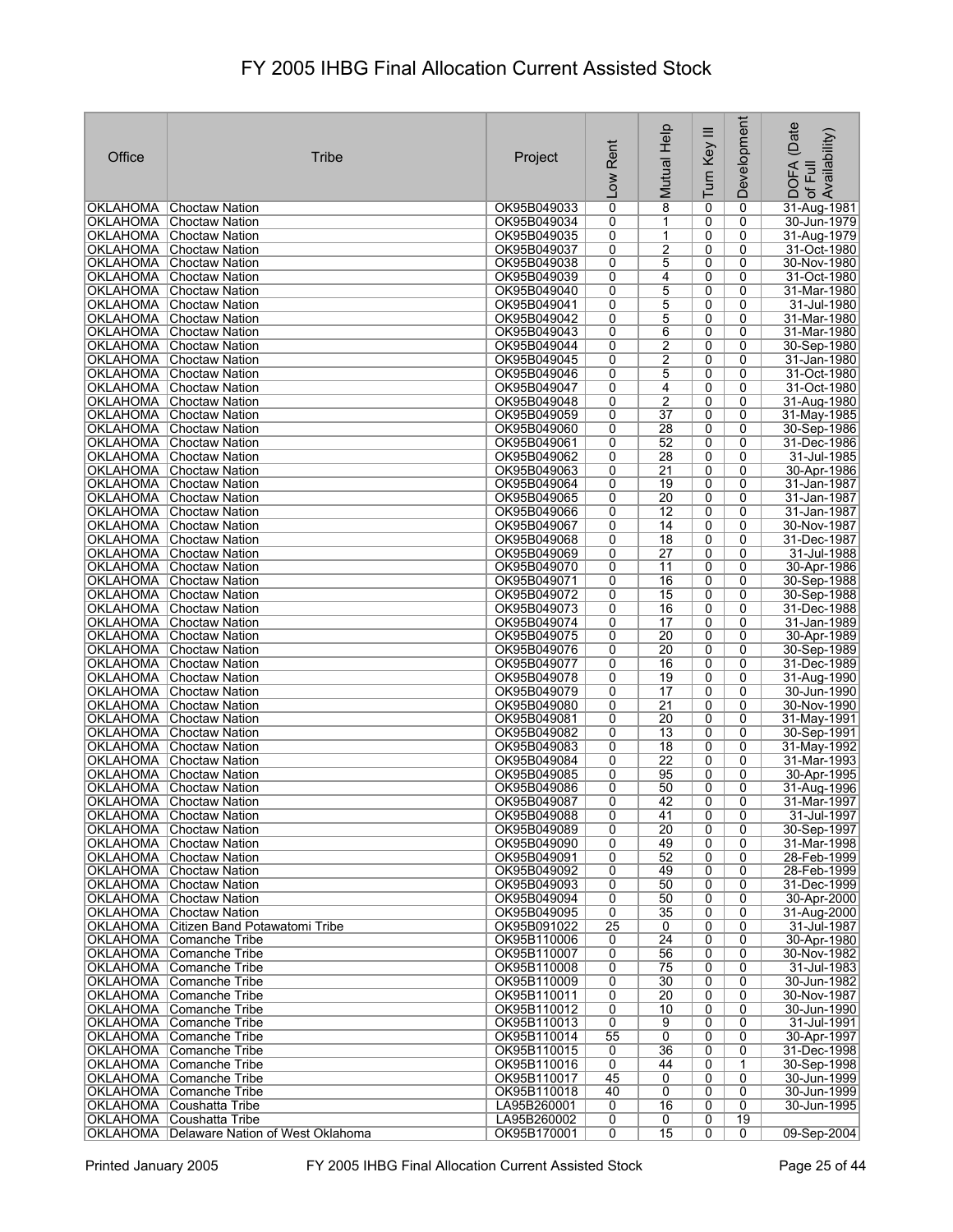| Office                                       | Tribe                                                                                  | Project                    | Rent<br>Low         | Help<br>Mutual        | Ξ<br>Turn Key                    | Development    | (Date<br>of Full<br>Availability)<br><b>DOFA</b> |
|----------------------------------------------|----------------------------------------------------------------------------------------|----------------------------|---------------------|-----------------------|----------------------------------|----------------|--------------------------------------------------|
|                                              | OKLAHOMA   Delaware Tribe of Indians (Eastern)                                         | OK95B144001                | $\overline{25}$     | $\overline{0}$        | 0                                | 0              | 30-Sep-1980                                      |
|                                              | OKLAHOMA   Delaware Tribe of Indians (Eastern)                                         | OK95B144002                | 0                   | 16                    | 0                                | 0              | 31-Jan-1981                                      |
|                                              | OKLAHOMA   Delaware Tribe of Indians (Eastern)                                         | OK95B144003                | 0                   | 10                    | 0                                | 0              | 30-Apr-1990                                      |
|                                              | OKLAHOMA   Delaware Tribe of Indians (Eastern)                                         | OK95B144004                | 0                   | 11                    | 0                                | 0              | 31-Aug-1989                                      |
|                                              | OKLAHOMA   Delaware Tribe of Indians (Eastern)                                         | OK95B144005                | 0                   | 3                     | 0                                | 0              | 31-May-1990                                      |
|                                              | OKLAHOMA   Delaware Tribe of Indians (Eastern)                                         | OK95B144006                | 0                   | 5                     | 0                                | 0              | 31-Mav-1990                                      |
|                                              | OKLAHOMA   Delaware Tribe of Indians (Eastern)                                         | OK95B144007                | 0                   | 8                     | 0                                | 0              | 30-Jun-1993                                      |
|                                              | OKLAHOMA Delaware Tribe of Indians (Eastern)                                           | OK95B144008                | 0                   | $\overline{18}$       | 0                                | 0              | 30-Sep-1993                                      |
|                                              | OKLAHOMA   Delaware Tribe of Indians (Eastern)                                         | OK95B144009                | 0                   | 19                    | 0                                | $\Omega$       | 30-Sep-1995                                      |
|                                              | OKLAHOMA   Delaware Tribe of Indians (Eastern)                                         | OK95B144010                | 0                   | 17                    | 0                                | 0              | 20-Jul-1997                                      |
|                                              | OKLAHOMA   Delaware Tribe of Indians (Eastern)                                         | OK95B144011                | 16                  | 0                     | 0                                | 0              | 20-Nov-1997                                      |
|                                              | OKLAHOMA   Delaware Tribe of Indians (Eastern)                                         | OK95B144012                | $\overline{36}$     | 0                     | 0                                | 0              | 30-Sep-1998                                      |
|                                              | <b>OKLAHOMA</b> Eastern Shawnee Tribe                                                  | OK95B167001                | 0<br>0              | 12<br>15              | 0<br>0                           | 0<br>0         | 30-Mar-2000                                      |
|                                              | <b>OKLAHOMA</b> Fort Sill Apache Tribe<br>OKLAHOMA   lowa Tribe of Kansas and Nebraska | OK95B159001<br>KS95B067003 | 46                  | 0                     | 0                                | 0              | 31-Aug-2000<br>31-Mar-1980                       |
|                                              | OKLAHOMA lowa Tribe of Kansas and Nebraska                                             | KS95B067005                | 0                   | 16                    | 0                                | 0              | 28-Feb-1986                                      |
|                                              | OKLAHOMA   lowa Tribe of Oklahoma                                                      | OK95B161001                | 0                   | 5                     | 0                                | 0              | 15-Jul-1997                                      |
| OKLAHOMA   Kaw Tribe                         |                                                                                        | OK95B145001                | 0                   | 32                    | 0                                | 0              | 31-Aug-1985                                      |
| OKLAHOMA Kaw Tribe                           |                                                                                        | OK95B145002                | 0                   | 15                    | $\overline{0}$                   | $\overline{0}$ | 30-Sep-1988                                      |
| OKLAHOMA   Kaw Tribe                         |                                                                                        | OK95B145003                | $\overline{0}$      | $\overline{13}$       | 0                                | 0              | 30-Sep-1990                                      |
| OKLAHOMA   Kaw Tribe                         |                                                                                        | OK95B145004                | 0                   | 10                    | 0                                | 0              | 29-Feb-1992                                      |
| OKLAHOMA   Kaw Tribe                         |                                                                                        | OK95B145005                | $\overline{0}$      | $\overline{10}$       | 0                                | $\overline{0}$ | 30-Jun-1993                                      |
| <b>OKLAHOMA</b> Kaw Tribe                    |                                                                                        | OK95B145006                | 0                   | 19                    | 0                                | 0              | 31-Mar-1995                                      |
| OKLAHOMA   Kaw Tribe                         |                                                                                        | OK95B145007                | 0                   | 10                    | 0                                | 0              | 31-Mar-1999                                      |
|                                              | OKLAHOMA Kickapoo Tribe                                                                | KS95B048003                | 46                  | 0                     | 0                                | 0              | 30-Jun-1980                                      |
|                                              | OKLAHOMA Kickapoo Tribe                                                                | KS95B048004                | $\overline{25}$     | 0                     | 0                                | 0              | 30-Jun-1980                                      |
|                                              | OKLAHOMA Kickapoo Tribe                                                                | KS95B048006                | 0                   | 0                     | 0                                | 18             |                                                  |
|                                              | OKLAHOMA Kickapoo Tribe of Oklahoma                                                    | OK95B158001                | $\overline{9}$      | 0                     | 0                                | 6              | 01-Sep-2004                                      |
|                                              | OKLAHOMA Kickapoo Tribe of Oklahoma                                                    | OK95B158002                | 9                   | 0                     | 0                                | 6              | 01-Sep-2004                                      |
| OKLAHOMA Kiowa Tribe                         |                                                                                        | OK56B098004                | 0                   | 20                    | 0                                | 0              | 31-Dec-1985                                      |
| OKLAHOMA Kiowa Tribe<br>OKLAHOMA Kiowa Tribe |                                                                                        | OK95B098002<br>OK95B098006 | 0<br>0              | 32<br>$\overline{23}$ | 0<br>0                           | 0<br>0         | 31-Jul-1983                                      |
| OKLAHOMA Kiowa Tribe                         |                                                                                        | OK95B098007                | 0                   | 25                    | 0                                | 0              | 30-Sep-1987<br>31-Jul-1991                       |
| OKLAHOMA Kiowa Tribe                         |                                                                                        | OK95B098008                | 0                   | 20                    | 0                                | 0              | 31-Jul-1991                                      |
| OKLAHOMA Kiowa Tribe                         |                                                                                        | OK95B098009                | 0                   | 8                     | 0                                | 0              | 30-Apr-1994                                      |
| OKLAHOMA Kiowa Tribe                         |                                                                                        | OK95B098010                | 0                   | 10                    | 0                                | 0              | 26-Feb-1993                                      |
| OKLAHOMA Kiowa Tribe                         |                                                                                        | OK95B098011                | 0                   | 18                    | 0                                | 0              | 30-Sep-1996                                      |
| OKLAHOMA Kiowa Tribe                         |                                                                                        | OK95B098012                | $\overline{21}$     | 0                     | 0                                | 0              | 30-Apr-1997                                      |
| OKLAHOMA   Modoc Tribe                       |                                                                                        | OK95B165001                | 15                  | 0                     | 0                                | 0              | 30-Sep-1998                                      |
|                                              | OKLAHOMA Muskogee (Creek) Nation                                                       | OK56B051029                | 0                   | 3                     | 0                                | 0              | 30-Sep-1980                                      |
|                                              | OKLAHOMA   Muskogee (Creek) Nation                                                     | OK56B051030                | 0                   | 7                     | 0                                | 0              | 31-Oct-1980                                      |
|                                              | OKLAHOMA Muskogee (Creek) Nation                                                       | OK56B051031                | 0                   | 4                     | 0                                | 0              | 31-Mar-1981                                      |
|                                              | OKLAHOMA Muskogee (Creek) Nation                                                       | OK56B051032                | 0                   | 11                    | 0                                | 0              | 31-Jan-1981                                      |
|                                              | OKLAHOMA Muskogee (Creek) Nation<br>OKLAHOMA Muskogee (Creek) Nation                   | OK56B051033                | 0<br>$\overline{0}$ | 15                    | $\overline{0}$<br>$\overline{0}$ | $\overline{0}$ | 30-Nov-1981                                      |
|                                              | OKLAHOMA Muskogee (Creek) Nation                                                       | OK56B051034<br>OK56B051035 | 0                   | 7<br>7                | 0                                | 0<br>0         | 30-Sep-1981<br>30-Sep-1981                       |
|                                              | OKLAHOMA Muskogee (Creek) Nation                                                       | OK56B051036                | 0                   | $\overline{11}$       | $\overline{0}$                   | $\overline{0}$ | 31-Oct-1982                                      |
|                                              | OKLAHOMA Muskogee (Creek) Nation                                                       | OK56B051037                | 0                   | 8                     | 0                                | 0              | 30-Jun-1982                                      |
|                                              | OKLAHOMA Muskogee (Creek) Nation                                                       | OK56B051038                | $\overline{0}$      | 11                    | 0                                | 0              | 30-Nov-1982                                      |
|                                              | OKLAHOMA Muskogee (Creek) Nation                                                       | OK95B051001                | $\overline{20}$     | 0                     | 0                                | 0              | 30-May-1969                                      |
|                                              | OKLAHOMA Muskogee (Creek) Nation                                                       | OK95B051006                | 28                  | 0                     | 0                                | 0              | 30-Jun-1971                                      |
|                                              | OKLAHOMA Muskogee (Creek) Nation                                                       | OK95B051007                | 30                  | 0                     | 0                                | 0              | 30-Apr-1973                                      |
|                                              | OKLAHOMA Muskogee (Creek) Nation                                                       | OK95B051008                | 70                  | 0                     | 0                                | 0              | 30-Apr-1973                                      |
|                                              | OKLAHOMA Muskogee (Creek) Nation                                                       | OK95B051012                | 71                  | 0                     | 0                                | 0              | 31-Jul-1974                                      |
|                                              | OKLAHOMA Muskogee (Creek) Nation                                                       | OK95B051017                | 0                   | 3                     | 0                                | 0              | 31-Aug-1978                                      |
|                                              | OKLAHOMA Muskogee (Creek) Nation                                                       | OK95B051018                | 0                   | 1                     | 0                                | 0              | 31-Oct-1977                                      |
|                                              | OKLAHOMA Muskogee (Creek) Nation                                                       | OK95B051019                | 50                  | 0                     | 0                                | 0              | 31-Jan-1980                                      |
|                                              | OKLAHOMA Muskogee (Creek) Nation                                                       | OK95B051020                | 0                   | 6                     | 0                                | 0              | 31-Jan-1980                                      |
|                                              | OKLAHOMA Muskogee (Creek) Nation                                                       | OK95B051021                | $\overline{0}$      | $\overline{7}$        | 0                                | 0              | 31-Oct-1979                                      |
|                                              | OKLAHOMA Muskogee (Creek) Nation<br>OKLAHOMA Muskogee (Creek) Nation                   | OK95B051022<br>OK95B051023 | 0<br>50             | 25<br>0               | 0<br>0                           | 0<br>0         | 29-Feb-1980<br>30-Jun-1980                       |
|                                              | OKLAHOMA Muskogee (Creek) Nation                                                       | OK95B051024                | 0                   | 3                     | 0                                | 0              | 31-Jul-1980                                      |
|                                              | OKLAHOMA Muskogee (Creek) Nation                                                       | OK95B051025                | 0                   | 11                    | 0                                | 0              | 30-Nov-1980                                      |
|                                              | OKLAHOMA Muskogee (Creek) Nation                                                       | OK95B051026                | 0                   | $\overline{13}$       | 0                                | 0              | 31-Oct-1980                                      |
|                                              | OKLAHOMA Muskogee (Creek) Nation                                                       | OK95B051028                | 0                   | 4                     | 0                                | 0              | 30-Nov-1980                                      |
|                                              | OKLAHOMA Muskogee (Creek) Nation                                                       | OK95B051039                | 0                   | 11                    | 0                                | 0              | 30-Jun-1983                                      |
|                                              | OKLAHOMA Muskogee (Creek) Nation                                                       | OK95B051040                | 0                   | $\overline{9}$        | 0                                | $\overline{0}$ | 30-Sep-1983                                      |
|                                              | OKLAHOMA Muskogee (Creek) Nation                                                       | OK95B051041                | 0                   | 13                    | 0                                | 0              | 31-Dec-1984                                      |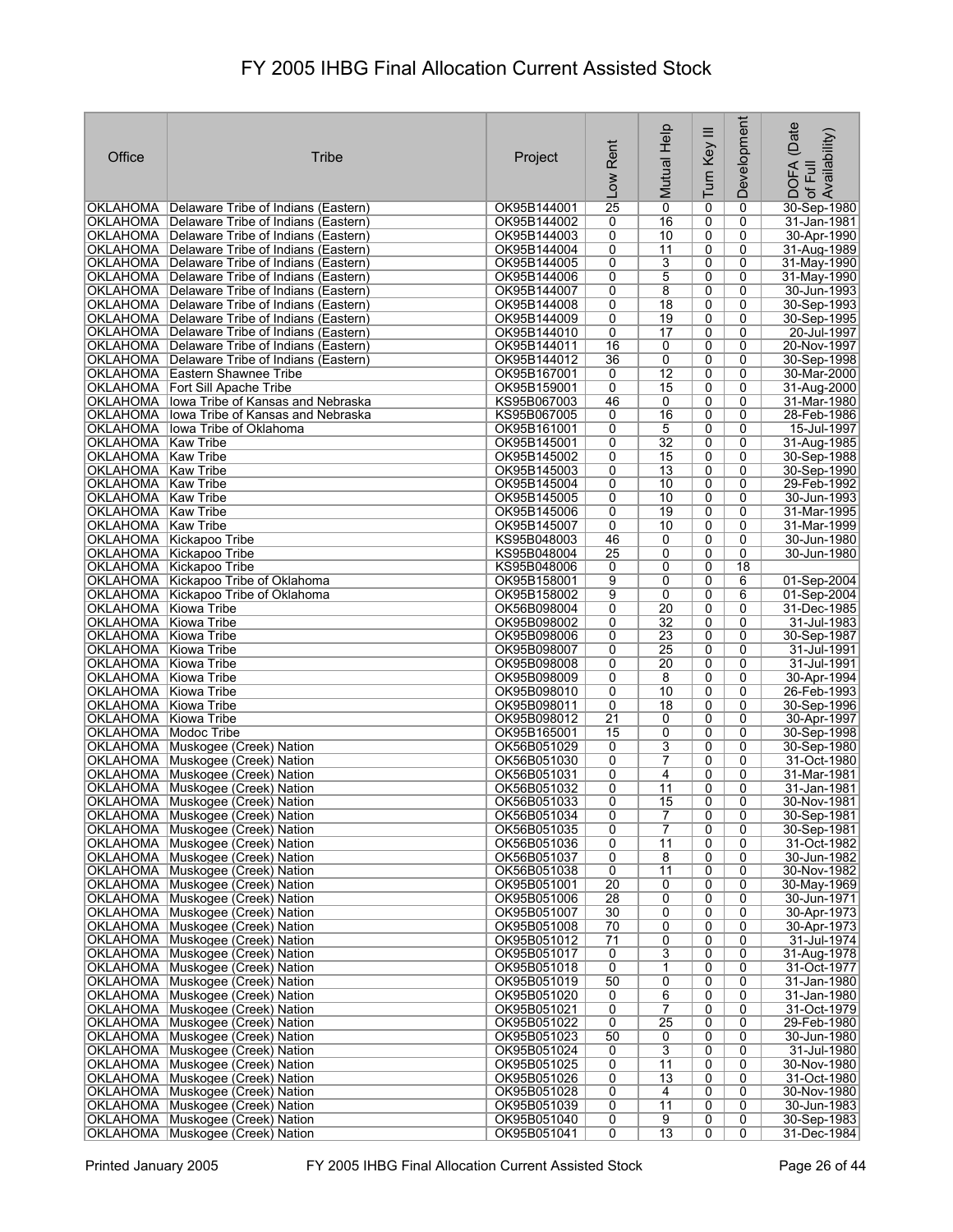| Office                                             | <b>Tribe</b>                                                           | Project                    | Rent<br>Low          | Mutual Help           | Turn Key III        | Development         | (Date<br>DOFA (Date<br>of Full<br>Availability) |
|----------------------------------------------------|------------------------------------------------------------------------|----------------------------|----------------------|-----------------------|---------------------|---------------------|-------------------------------------------------|
|                                                    | OKLAHOMA   Muskogee (Creek) Nation                                     | OK95B051042                | $\overline{0}$       | $\overline{13}$       | 0                   | $\mathbf 0$         | 31-Jan-1985                                     |
|                                                    | OKLAHOMA Muskogee (Creek) Nation                                       | OK95B051043                | 0                    | 17                    | 0                   | 0                   | 30-Sep-1985                                     |
|                                                    | OKLAHOMA Muskogee (Creek) Nation                                       | OK95B051044                | 0                    | $\overline{19}$       | 0                   | 0                   | 30-Sep-1985                                     |
|                                                    | OKLAHOMA Muskogee (Creek) Nation                                       | OK95B051045                | 0                    | 15                    | 0                   | 0                   | 30-Jun-1986                                     |
|                                                    | OKLAHOMA Muskogee (Creek) Nation                                       | OK95B051046                | 0                    | $\overline{17}$       | 0                   | 0                   | 30-Sep-1986                                     |
|                                                    | OKLAHOMA Muskogee (Creek) Nation<br>OKLAHOMA Muskogee (Creek) Nation   | OK95B051047<br>OK95B051048 | 0<br>0               | $\overline{22}$<br>16 | 0<br>$\overline{0}$ | 0<br>0              | 31-Aug-1987<br>31-Aug-1987                      |
|                                                    | OKLAHOMA Muskogee (Creek) Nation                                       | OK95B051049                | 0                    | 16                    | 0                   | 0                   | 31-Jan-1988                                     |
|                                                    | OKLAHOMA Muskogee (Creek) Nation                                       | OK95B051050                | $\overline{0}$       | $\overline{24}$       | $\overline{0}$      | 0                   | 31-Mar-1988                                     |
|                                                    | OKLAHOMA Muskogee (Creek) Nation                                       | OK95B051051                | 0                    | 15                    | 0                   | 0                   | 31-Dec-1987                                     |
|                                                    | OKLAHOMA Muskogee (Creek) Nation                                       | OK95B051052                | 0                    | $\overline{23}$       | 0                   | 0                   | 31-Aug-1988                                     |
|                                                    | OKLAHOMA Muskogee (Creek) Nation                                       | OK95B051053                | 0                    | $\overline{22}$       | 0                   | 0                   | 31-Jul-1989                                     |
|                                                    | OKLAHOMA Muskogee (Creek) Nation                                       | OK95B051054                | 0                    | $\overline{22}$       | 0                   | 0                   | 31-Jul-1989                                     |
|                                                    | OKLAHOMA Muskogee (Creek) Nation                                       | OK95B051055                | 0                    | $\overline{18}$       | 0                   | 0                   | 31-Jan-1989                                     |
|                                                    | OKLAHOMA Muskogee (Creek) Nation                                       | OK95B051056<br>OK95B051057 | 0<br>0               | $\overline{12}$<br>9  | 0<br>0              | 0<br>0              | 31-Jan-1986<br>30-Sep-1986                      |
|                                                    | OKLAHOMA   Muskogee (Creek) Nation<br>OKLAHOMA Muskogee (Creek) Nation | OK95B051058                | 0                    | $\overline{18}$       | 0                   | 0                   | 31-Mar-1991                                     |
|                                                    | OKLAHOMA Muskogee (Creek) Nation                                       | OK95B051059                | 0                    | 12                    | 0                   | $\mathbf 0$         | 30-Sep-1989                                     |
|                                                    | OKLAHOMA Muskogee (Creek) Nation                                       | OK95B051060                | $\overline{0}$       | $\overline{12}$       | $\overline{0}$      | $\overline{0}$      | 30-Oct-1989                                     |
|                                                    | OKLAHOMA Muskogee (Creek) Nation                                       | OK95B051061                | 0                    | $\overline{17}$       | 0                   | 0                   | 31-Oct-1991                                     |
|                                                    | OKLAHOMA Muskogee (Creek) Nation                                       | OK95B051062                | 0                    | 19                    | 0                   | 0                   | 30-Nov-1993                                     |
|                                                    | OKLAHOMA Muskogee (Creek) Nation                                       | OK95B051063                | $\overline{0}$       | 19                    | $\overline{0}$      | $\overline{0}$      | 31-Aug-1993                                     |
|                                                    | OKLAHOMA Muskogee (Creek) Nation                                       | OK95B051064                | 0                    | 10                    | 0                   | 0                   | 31-Jan-1991                                     |
|                                                    | OKLAHOMA Muskogee (Creek) Nation                                       | OK95B051065                | 0                    | $\overline{18}$       | 0                   | 0                   | 30-Jun-1994                                     |
|                                                    | OKLAHOMA Muskogee (Creek) Nation                                       | OK95B051066                | 0                    | 48                    | $\overline{0}$      | 0                   | 30-Jun-1995                                     |
|                                                    | OKLAHOMA Muskogee (Creek) Nation<br>OKLAHOMA Muskogee (Creek) Nation   | OK95B051067<br>OK95B051068 | 0<br>0               | 48<br>41              | 0<br>0              | 0<br>0              | 31-Jul-1996<br>30-Sep-1997                      |
|                                                    | OKLAHOMA Muskogee (Creek) Nation                                       | OK95B051069                | 0                    | $\overline{21}$       | 0                   | 0                   | 31-Aug-1996                                     |
|                                                    | OKLAHOMA Muskogee (Creek) Nation                                       | OK95B051070                | 0                    | 9                     | 0                   | 0                   | 30-Sep-1999                                     |
| OKLAHOMA Osage Tribe                               |                                                                        | OK56B127005                | 0                    | $\mathbf{1}$          | $\overline{0}$      | 0                   | 31-Mar-1981                                     |
| OKLAHOMA   Osage Tribe                             |                                                                        | OK56B127006                | 0                    | $\overline{13}$       | 0                   | 0                   | 31-Mar-1984                                     |
| OKLAHOMA   Osage Tribe                             |                                                                        | OK95B127003                | 0                    | 4                     | 0                   | 0                   | 31-Mar-1982                                     |
| OKLAHOMA   Osage Tribe                             |                                                                        | OK95B127004                | 0                    | 49                    | 0                   | 0                   | 30-Jun-1982                                     |
| OKLAHOMA   Osage Tribe                             |                                                                        | OK95B127007                | $\overline{0}$       | 10                    | $\overline{0}$      | 0                   | 30-Sep-1985                                     |
| OKLAHOMA   Osage Tribe<br>OKLAHOMA Osage Tribe     |                                                                        | OK95B127008                | 0<br>0               | 20<br>15              | 0<br>0              | 0<br>0              | 31-Dec-1986                                     |
| OKLAHOMA  Osage Tribe                              |                                                                        | OK95B127009<br>OK95B127010 | 0                    | 30                    | 0                   | 0                   | 30-Sep-1987<br>30-Apr-1989                      |
| OKLAHOMA   Osage Tribe                             |                                                                        | OK95B127011                | 0                    | 20                    | 0                   | 0                   | 31-Jul-1989                                     |
| OKLAHOMA   Osage Tribe                             |                                                                        | OK95B127012                | 0                    | 11                    | 0                   | 0                   | 31-May-1989                                     |
| OKLAHOMA   Osage Tribe                             |                                                                        | OK95B127013                | 0                    | 4                     | 0                   | 0                   | 31-Jul-1992                                     |
| OKLAHOMA  Osage Tribe                              |                                                                        | OK95B127014                | 0                    | 11                    | 0                   | $\mathbf 0$         | 31-Mar-1994                                     |
| OKLAHOMA   Osage Tribe                             |                                                                        | OK95B127015                | 0                    | 5                     | 0                   | 0                   | 30-Jun-1995                                     |
| OKLAHOMA   Osage Tribe                             |                                                                        | OK95B127016                | 0                    | $\overline{7}$        | 0                   | 0                   | 31-Dec-1993                                     |
| OKLAHOMA   Osage Tribe                             | OKLAHOMA   Otoe-Missouria Tribe                                        | OK95B127017<br>OK95B114002 | $\overline{0}$<br>48 | 10<br>0               | $\overline{0}$<br>0 | $\overline{0}$<br>0 | 30-Jun-1999<br>30-Apr-1981                      |
|                                                    | OKLAHOMA   Pawnee Tribe                                                | OK56B094004                | $\overline{25}$      | 0                     | 0                   | 0                   | 30-Jun-1982                                     |
|                                                    | OKLAHOMA   Pawnee Tribe                                                | OK95B094006                | 0                    | $\overline{5}$        | $\overline{0}$      | 0                   | 31-Jul-1991                                     |
|                                                    | OKLAHOMA   Pawnee Tribe                                                | OK95B094007                | 0                    | 6                     | 0                   | 0                   | 31-Jan-1994                                     |
|                                                    | OKLAHOMA Pawnee Tribe                                                  | OK95B094008                | 0                    | 9                     | 0                   | 0                   | 31-Jul-1995                                     |
|                                                    | OKLAHOMA   Pawnee Tribe                                                | OK95B094009                | 0                    | 8                     | 0                   | 0                   | 31-Mar-1996                                     |
| OKLAHOMA Peoria Tribe                              |                                                                        | OK56B143004                | 0                    | 14                    | 0                   | 0                   | 31-Mar-1984                                     |
| OKLAHOMA   Peoria Tribe                            |                                                                        | OK95B143001                | 123                  | 0                     | 0                   | 0                   | 29-Feb-1980                                     |
| OKLAHOMA Peoria Tribe<br>OKLAHOMA   Peoria Tribe   |                                                                        | OK95B143002<br>OK95B143003 | 0<br>0               | 36<br>10              | 0<br>0              | 0<br>0              | 28-Feb-1981<br>30-Nov-1982                      |
| OKLAHOMA   Peoria Tribe                            |                                                                        | OK95B143005                | 0                    | 15                    | 0                   | 0                   | 30-Apr-1986                                     |
| OKLAHOMA   Peoria Tribe                            |                                                                        | OK95B143006                | 0                    | 17                    | 0                   | 0                   | 30-Jun-1987                                     |
| OKLAHOMA   Peoria Tribe                            |                                                                        | OK95B143007                | 0                    | 14                    | 0                   | 0                   | 30-Sep-1987                                     |
| OKLAHOMA   Peoria Tribe                            |                                                                        | OK95B143008                | 0                    | $\overline{13}$       | 0                   | 0                   | 31-Mar-1989                                     |
| OKLAHOMA Peoria Tribe                              |                                                                        | OK95B143009                | 0                    | 16                    | 0                   | 0                   | 30-Apr-1990                                     |
| OKLAHOMA   Peoria Tribe                            |                                                                        | OK95B143010                | 0                    | 18                    | 0                   | 0                   | 29-Feb-1992                                     |
| OKLAHOMA   Peoria Tribe                            |                                                                        | OK95B143011                | 0                    | 8                     | 0                   | 0                   | 30-Apr-1990                                     |
| OKLAHOMA   Peoria Tribe<br>OKLAHOMA   Peoria Tribe |                                                                        | OK95B143012<br>OK95B143013 | 0<br>0               | $\overline{22}$<br>8  | 0<br>0              | 0<br>0              | 31-Jul-1993<br>31-Mar-1994                      |
| OKLAHOMA   Peoria Tribe                            |                                                                        | OK95B143014                | 0                    | 10                    | 0                   | 0                   | 30-Jun-1995                                     |
| OKLAHOMA   Peoria Tribe                            |                                                                        | OK95B143015                | 0                    | 17                    | 0                   | 0                   | 28-Feb-1996                                     |
| OKLAHOMA   Peoria Tribe                            |                                                                        | OK95B143016                | 0                    | $\overline{24}$       | 0                   | 0                   | 28-Feb-1999                                     |
| OKLAHOMA   Ponca Tribe                             |                                                                        | OK95B054002                | 10                   | 0                     | 0                   | 0                   | 30-Sep-1971                                     |
| OKLAHOMA   Ponca Tribe                             |                                                                        | OK95B054005                | $\overline{25}$      | $\overline{0}$        | 0                   | $\overline{0}$      | 31-Jul-1974                                     |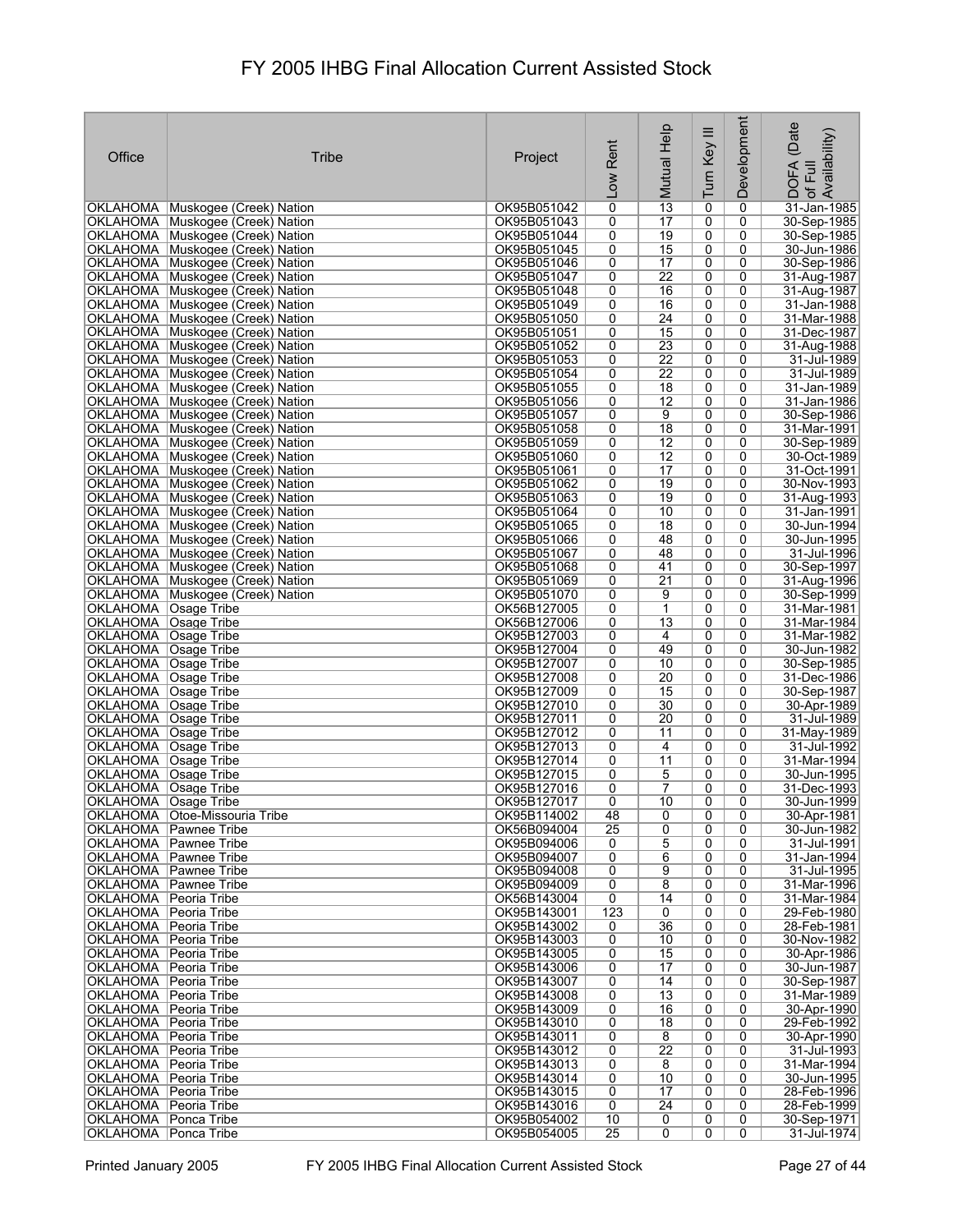| Office                           | Tribe                                                                | Project                    | Rent<br>$\overline{\text{v}}$    | Mutual Help          | Turn Key III        | Development         | (Date<br>, DOFA (Date<br>·of Full<br>.Availability) |
|----------------------------------|----------------------------------------------------------------------|----------------------------|----------------------------------|----------------------|---------------------|---------------------|-----------------------------------------------------|
| <b>OKLAHOMA</b> Ponca Tribe      |                                                                      | OK95B054007                | $\overline{0}$                   | $\overline{15}$      | 0                   | 0                   | 30-Apr-1990                                         |
|                                  | OKLAHOMA   Prairie Band of Potawatomi                                | KS95B084001                | 0                                | $\overline{32}$      | 0                   | 0                   | 30-Nov-1977                                         |
|                                  | OKLAHOMA   Prairie Band of Potawatomi                                | KS95B084002                | 0                                | $\overline{33}$      | 0                   | 0                   | 28-Feb-1985                                         |
|                                  | OKLAHOMA   Prairie Band of Potawatomi                                | KS95B084003                | 30                               | 0                    | $\overline{0}$      | 0                   | 31-Aug-1984                                         |
|                                  | OKLAHOMA Quapaw Tribe                                                | OK95B164001                | $\overline{0}$                   | 15                   | 0<br>$\overline{0}$ | 0                   | 30-Nov-1999                                         |
|                                  | OKLAHOMA Sac and Fox of Missouri<br>OKLAHOMA Sac and Fox of Missouri | KS16B151001<br>KS16B151002 | 20<br>0                          | 0<br>$\overline{19}$ | 0                   | 0<br>0              | 30-Jun-1986<br>28-Feb-1990                          |
|                                  | OKLAHOMA Sac and Fox of Missouri                                     | KS95B151003                | 0                                | 10                   | 0                   | 0                   | 31-Jul-1999                                         |
|                                  | OKLAHOMA Sac and Fox Tribe                                           | OK56B090012                | 0                                | 43                   | 0                   | 0                   | 31-Mar-1984                                         |
|                                  | OKLAHOMA Sac and Fox Tribe                                           | OK95B090002                | $\overline{20}$                  | 0                    | 0                   | 0                   | 31-Jul-1975                                         |
|                                  | OKLAHOMA Sac and Fox Tribe                                           | OK95B090008                | 0                                | 16                   | 0                   | 0                   | 31-Aug-1978                                         |
|                                  | OKLAHOMA Sac and Fox Tribe                                           | OK95B090009                | 0                                | 46                   | 0                   | 0                   | 31-Jan-1980                                         |
|                                  | OKLAHOMA Sac and Fox Tribe                                           | OK95B090010                | $\overline{0}$                   | 15                   | $\overline{0}$      | 0                   | 31-Mar-1981                                         |
|                                  | OKLAHOMA Sac and Fox Tribe                                           | OK95B090011<br>OK95B090013 | $\overline{24}$<br>0             | 0<br>$\overline{25}$ | 0<br>$\overline{0}$ | 0<br>0              | 31-Jul-1979<br>31-Aug-1986                          |
|                                  | OKLAHOMA Sac and Fox Tribe<br>OKLAHOMA Sac and Fox Tribe             | OK95B090014                | 0                                | 10                   | 0                   | 0                   | 31-Aug-1986                                         |
|                                  | <b>OKLAHOMA</b> Sac and Fox Tribe                                    | OK95B090015                | $\overline{0}$                   | $\overline{18}$      | $\overline{0}$      | $\overline{0}$      | 30-Sep-1988                                         |
|                                  | OKLAHOMA Sac and Fox Tribe                                           | OK95B090017                | $\overline{0}$                   | 19                   | 0                   | 0                   | 31-Jul-1990                                         |
|                                  | <b>OKLAHOMA</b>   Sac and Fox Tribe                                  | OK95B090018                | $\overline{0}$                   | 8                    | $\overline{0}$      | $\overline{0}$      | 29-Feb-1992                                         |
|                                  | OKLAHOMA Sac and Fox Tribe                                           | OK95B090019                | 0                                | $\overline{7}$       | 0                   | 0                   | 31-Dec-1991                                         |
|                                  | OKLAHOMA Sac and Fox Tribe                                           | OK95B090020                | 0                                | 9                    | 0                   | 0                   | 30-Sep-1993                                         |
|                                  | OKLAHOMA Sac and Fox Tribe                                           | OK95B090021                | $\overline{0}$                   | $\overline{9}$       | $\overline{0}$      | $\overline{0}$      | 31-Jan-1995                                         |
|                                  | OKLAHOMA Sac and Fox Tribe                                           | OK95B090022                | 30                               | 0                    | 0                   | $\mathbf{0}$        | 31-Dec-1997                                         |
|                                  | <b>OKLAHOMA</b> Seminole Nation<br><b>OKLAHOMA</b> Seminole Nation   | OK95B093005<br>OK95B093006 | $\overline{25}$<br>0             | 0<br>$\overline{25}$ | 0<br>$\overline{0}$ | 0<br>$\overline{0}$ | 31-May-1981<br>30-Sep-1982                          |
|                                  | <b>OKLAHOMA</b> Seminole Nation                                      | OK95B093007                | $\overline{0}$                   | 24                   | $\overline{0}$      | 0                   | 30-Sep-1984                                         |
|                                  | <b>OKLAHOMA</b> Seminole Nation                                      | OK95B093008                | 0                                | $\overline{19}$      | $\overline{0}$      | 0                   | 28-Feb-1994                                         |
|                                  | <b>OKLAHOMA</b> Seminole Nation                                      | OK95B093009                | 0                                | 10                   | 0                   | 0                   | 31-Oct-1992                                         |
|                                  | <b>OKLAHOMA</b> Seminole Nation                                      | OK95B093010                | 0                                | $\overline{23}$      | 0                   | 0                   | 31-Mar-1996                                         |
|                                  | <b>OKLAHOMA</b> Seminole Nation                                      | OK95B093011                | $\overline{8}$                   | 0                    | $\overline{0}$      | 0                   | 31-Oct-1997                                         |
|                                  | <b>OKLAHOMA</b> Seminole Nation                                      | OK95B093013                | 0                                | $\overline{3}$       | 0                   | 0                   | 30-Dec-1998                                         |
|                                  | OKLAHOMA Texas Band of Kickapoo Indians                              | TX95B558001                | 20                               | 0                    | 0                   | 0                   | 31-Dec-1995                                         |
|                                  | OKLAHOMA Tonkawa Tribe                                               | OK56B141002                | 0<br>50                          | 25                   | 0                   | 0                   | 29-Feb-1984                                         |
|                                  | <b>OKLAHOMA</b> Tonkawa Tribe<br>OKLAHOMA   Tonkawa Tribe            | OK95B141001<br>OK95B141003 | 0                                | 0<br>10              | 0<br>0              | 0<br>0              | 31-Mar-1980<br>31-Mar-1987                          |
|                                  | OKLAHOMA Tonkawa Tribe                                               | OK95B141004                | $\overline{0}$                   | 0                    | 0                   | 12                  |                                                     |
| OKLAHOMA Wichita Tribe           |                                                                      | OK95B157001                | 0                                | 19                   | 0                   | 0                   | 30-Jun-1997                                         |
| OKLAHOMA   Wichita Tribe         |                                                                      | OK95B157002                | 0                                | 40                   | 0                   | 0                   | 30-Jul-1998                                         |
| OKLAHOMA   Wichita Tribe         |                                                                      | OK95B157003                | 40                               | 0                    | 0                   | 0                   | 31-Mar-1998                                         |
|                                  | <b>OKLAHOMA</b> Wvandotte Tribe                                      | OK95B162001                | 0                                | 15                   | $\overline{0}$      | $\overline{0}$      | 31-Jul-2000                                         |
| <b>OKLAHOMA TOTAL</b>            |                                                                      |                            | 3300                             | 7196                 | 25                  | 71                  |                                                     |
| <b>PHOENIX</b>                   | Acoma Pueblo                                                         | NM99B079001                | 0                                | 1                    | 0                   | 0                   | 31-May-1973                                         |
| <b>PHOENIX</b>                   | Acoma Pueblo                                                         | NM99B079002                | 0                                | 1                    | $\overline{0}$      | $\overline{0}$      | 30-Jun-1976                                         |
| <b>PHOENIX</b>                   | <b>Acoma Pueblo</b>                                                  | NM99B079003                | 0                                | 38                   | 0                   | 0                   | 30-Sep-1980                                         |
| <b>PHOENIX</b>                   | Acoma Pueblo                                                         | NM99B079004                | 0                                | 41                   | 0                   | 0                   | 29-Feb-1984                                         |
| <b>PHOENIX</b>                   | Acoma Pueblo                                                         | NM99B079005                | 0                                | 14                   | 0                   | 0                   | 29-Feb-1984                                         |
| <b>PHOENIX</b>                   | Acoma Pueblo                                                         | NM99B079006                | 0                                | 20                   | 0                   | 0                   | 29-Feb-1984                                         |
| <b>PHOENIX</b>                   | Acoma Pueblo                                                         | NM99B079007                | 0                                | 29                   | 0                   | 0                   | 31-Oct-1999                                         |
| <b>PHOENIX</b>                   | Acoma Pueblo                                                         | NM99B079008                | $\overline{14}$                  | 0                    | $\overline{0}$      | 0                   | 30-Apr-2002                                         |
| PHOENIX<br><b>PHOENIX</b>        | Acoma Pueblo<br>Acoma Pueblo                                         | NM99B079009<br>NM99B079010 | 1<br>$\overline{0}$              | 0<br>$\overline{3}$  | 0<br>0              | 0<br>0              | 30-Nov-2002<br>30-Apr-2002                          |
| PHOENIX                          | Acoma Pueblo                                                         | NM99B079011                | 0                                | $\overline{4}$       | 0                   | 0                   | 30-Apr-2002                                         |
| <b>PHOENIX</b>                   | Acoma Pueblo                                                         | NM99B079012                | 0                                | $\overline{20}$      | 0                   | 0                   | 30-Apr-2002                                         |
| <b>PHOENIX</b>                   | Acoma Pueblo                                                         | NM99B079013                | $\overline{20}$                  | 0                    | 0                   | 0                   | 30-Apr-2002                                         |
| <b>PHOENIX</b>                   | Ak-Chin                                                              | AZ99B042001                | $\overline{20}$                  | 0                    | 0                   | 0                   | 29-Feb-1992                                         |
| <b>PHOENIX</b>                   | Ak-Chin                                                              | AZ99B042002                | $\overline{12}$                  | 0                    | 0                   | 0                   | 30-Jun-1992                                         |
| <b>PHOENIX</b>                   | Berry Creek Rancheria                                                | CA99B130017                | 15                               | 0                    | 0                   | 0                   | 31-Oct-1992                                         |
| <b>PHOENIX</b>                   | Berry Creek Rancheria                                                | CA99B130018                | 0                                | 9                    | 0                   | 0                   | 31-Oct-1992                                         |
| <b>PHOENIX</b><br><b>PHOENIX</b> | Berry Creek Rancheria<br>Berry Creek Rancheria                       | CA99B130021<br>CA99B130023 | $\overline{0}$<br>$\overline{8}$ | 7<br>0               | 0<br>0              | 0<br>0              | 31-Dec-1995<br>31-Dec-1995                          |
| <b>PHOENIX</b>                   |                                                                      |                            | $\overline{4}$                   | 0                    | 0                   | 0                   | 31-Mar-1982                                         |
|                                  |                                                                      |                            |                                  |                      |                     |                     |                                                     |
| PHOENIX                          | <b>Big Pine Band</b>                                                 | CA99B098004<br>CA99B098005 | 5                                |                      |                     | 0                   |                                                     |
| <b>PHOENIX</b>                   | <b>Big Pine Band</b><br><b>Big Pine Band</b>                         | CA99B098008                | 1                                | 0<br>0               | 0<br>0              | 0                   | 31-Mar-1979<br>29-Feb-1984                          |
| <b>PHOENIX</b>                   | <b>Big Pine Band</b>                                                 | CA99B098009                | $\overline{0}$                   | $\overline{7}$       | 0                   | 0                   | 30-Nov-1987                                         |
| <b>PHOENIX</b>                   | <b>Big Pine Band</b>                                                 | CA99B098010                | $\overline{2}$                   | 0                    | 0                   | 0                   | 30-Nov-1987                                         |
| PHOENIX<br>PHOENIX               | <b>Big Pine Band</b><br><b>Big Pine Band</b>                         | CA99B098011<br>CA99B098012 | 1<br>$\overline{0}$              | 0<br>1               | $\overline{0}$<br>0 | 0<br>0              | 30-Sep-1991<br>30-Sep-1991                          |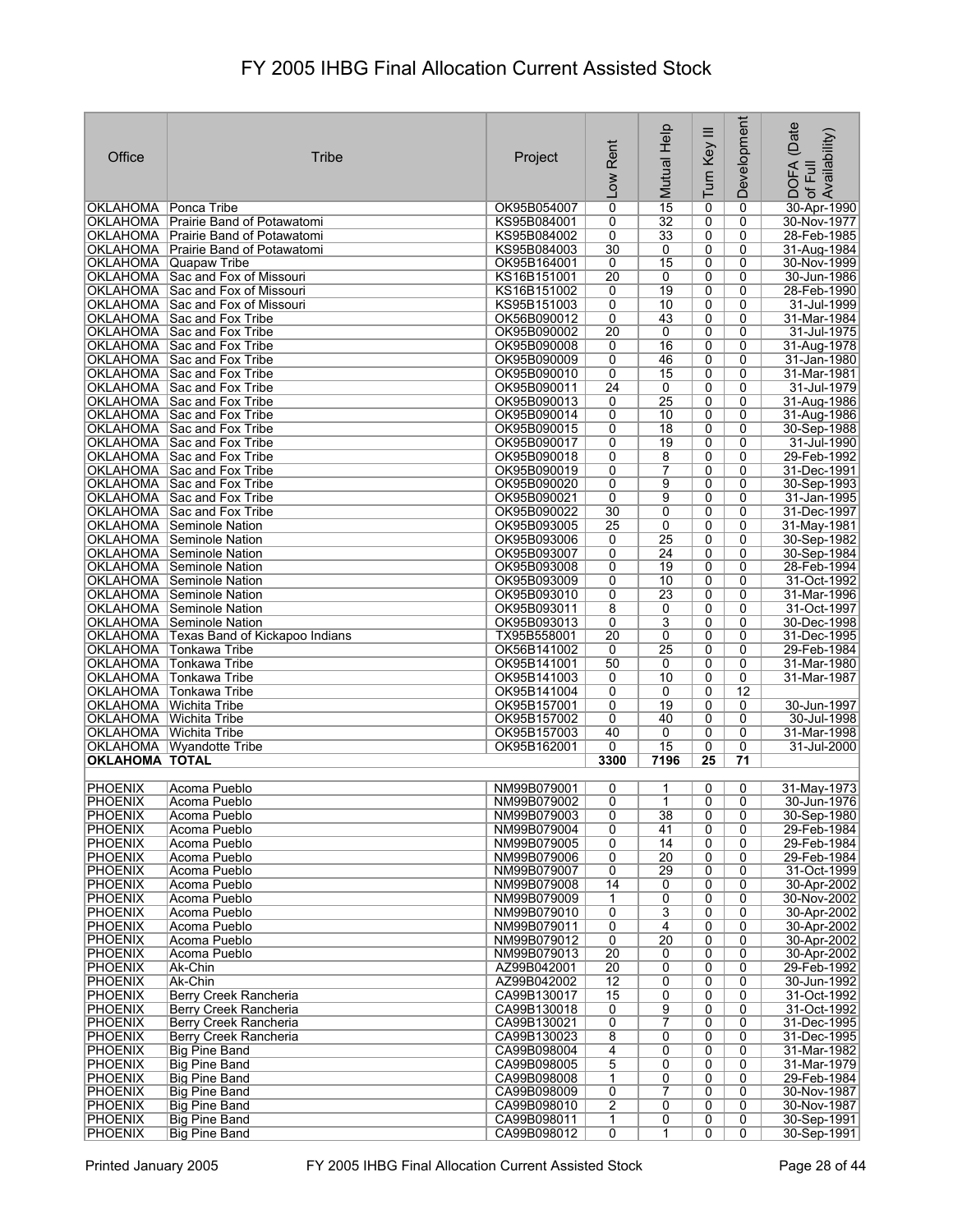| Office                           | Tribe                                                        | Project                    | Rent<br>Low                       | Mutual Help          | Turn Key III        | Development         | (Date<br>: DOFA (Date<br>·of Full<br>.Availability) |
|----------------------------------|--------------------------------------------------------------|----------------------------|-----------------------------------|----------------------|---------------------|---------------------|-----------------------------------------------------|
| <b>PHOENIX</b>                   | Big Pine Band                                                | CA99B098013                | $\overline{0}$                    | $\overline{4}$       | 0                   | 0                   | 30-Apr-1993                                         |
| PHOENIX                          | <b>Big Pine Band</b>                                         | CA99B098014                | 0                                 | 12                   | 0                   | 0                   | 31-May-2001                                         |
| <b>PHOENIX</b>                   | <b>Big Pine Band</b>                                         | CA99B098016                | 0                                 | 1                    | 0                   | 0                   | 30-Nov-1987                                         |
| PHOENIX                          | <b>Bridgeport Paiute Indian Colony</b>                       | CA99B098006                | $\overline{21}$                   | 0                    | 0                   | 0                   | 31-Oct-1980                                         |
| <b>PHOENIX</b><br><b>PHOENIX</b> | Cahuilla Band                                                | CA99B080052                | 0<br>15                           | $\overline{13}$      | 0<br>0              | 0<br>0              | 31-Dec-1993<br>30-Sep-1991                          |
| <b>PHOENIX</b>                   | Campo Band<br>Campo Band                                     | CA99B150001<br>CA99B150002 | 0                                 | 0<br>$\overline{13}$ | 0                   | $\mathbf{0}$        | 30-Sep-1981                                         |
| <b>PHOENIX</b>                   | Campo Band                                                   | CA99B150003                | $\overline{18}$                   | 0                    | 0                   | 0                   | 01-Apr-1998                                         |
| <b>PHOENIX</b>                   | Campo Band                                                   | CA99B150004                | 0                                 | 9                    | 0                   | $\mathbf{0}$        | 01-Apr-1998                                         |
| <b>PHOENIX</b>                   | Capitan Grande Band                                          | CA99B080058                | 0                                 | 18                   | 0                   | 0                   | 31-May-1995                                         |
| <b>PHOENIX</b>                   | Chemehuevi                                                   | CA99B133001                | $\overline{25}$                   | 0                    | 0                   | 0                   | 30-Nov-1988                                         |
| <b>PHOENIX</b>                   | Chemehuevi                                                   | CA99B133002                | 0                                 | 11                   | 0                   | 0                   | 30-Sep-1980                                         |
| <b>PHOENIX</b>                   | Chemehuevi                                                   | CA99B133003                | 10                                | 0                    | 0                   | 0                   | 30-Sep-1980                                         |
| <b>PHOENIX</b>                   | Chemehuevi                                                   | CA99B133004                | $\overline{0}$                    | 15                   | 0                   | 0                   | 31-Oct-1988                                         |
| <b>PHOENIX</b><br>PHOENIX        | Chemehuevi<br>Chemehuevi                                     | CA99B133005<br>CA99B133008 | 10<br>10                          | 0<br>0               | 0<br>0              | 0<br>10             | 31-Oct-1988<br>31-May-2002                          |
| PHOENIX                          | Chicken Ranch Rancheria                                      | CA99B129021                | 0                                 | $\overline{12}$      | 0                   | 0                   | 30-Nov-2001                                         |
| <b>PHOENIX</b>                   | Chicken Ranch Rancheria                                      | CA99B129021                | 0                                 | 3                    | 0                   | 0                   | 30-Apr-2002                                         |
| <b>PHOENIX</b>                   | Cochiti Pueblo                                               | NM99B031046                | 0                                 | $\overline{20}$      | $\overline{0}$      | $\overline{0}$      | 28-Feb-1979                                         |
| <b>PHOENIX</b>                   | Cochiti Pueblo                                               | NM99B031074                | 0                                 | 0                    | 0                   | 32                  |                                                     |
| <b>PHOENIX</b>                   | Cochiti Pueblo                                               | NM99B031076                | 0                                 | 0                    | 0                   | $\overline{12}$     |                                                     |
| <b>PHOENIX</b>                   | Cochiti Pueblo                                               | NM99B031089                | 0                                 | 0                    | 0                   | 3                   |                                                     |
| <b>PHOENIX</b>                   | Cochiti Pueblo                                               | NM99B031090                | 0                                 | 0                    | 0                   | 1                   |                                                     |
| <b>PHOENIX</b>                   | Cocopah Tribe                                                | AZ99B020003                | $\overline{32}$                   | 0                    | 0                   | 0                   | 31-Oct-1980                                         |
| <b>PHOENIX</b>                   | Cocopah Tribe                                                | AZ99B020004                | 15<br>28                          | 0                    | $\overline{0}$<br>0 | $\overline{0}$<br>0 | 31-Jul-1992<br>31-Oct-1998                          |
| <b>PHOENIX</b><br>PHOENIX        | Cocopah Tribe<br>Cold Springs Rancheria                      | AZ99B020005<br>CA99B129003 | 0                                 | 0<br>7               | 0                   | 0                   | 30-Sep-1982                                         |
| <b>PHOENIX</b>                   | Cold Springs Rancheria                                       | CA99B129004                | 11                                | 0                    | 0                   | 0                   | 30-Sep-1982                                         |
| PHOENIX                          | Cold Springs Rancheria                                       | CA99B129009                | 8                                 | 0                    | 0                   | 0                   | 31-Dec-1987                                         |
| <b>PHOENIX</b>                   | Cold Springs Rancheria                                       | CA99B129011                | 10                                | 0                    | 0                   | 0                   | 31-Dec-1987                                         |
| <b>PHOENIX</b>                   | Cold Springs Rancheria                                       | CA99B129019                | $\mathbf{1}$                      | 0                    | 0                   | 0                   | 30-Sep-1982                                         |
| <b>PHOENIX</b>                   | Colorado River Indian Tribes                                 | AZ99B018005                | 50                                | 0                    | 0                   | 0                   | 31-Aug-1972                                         |
| <b>PHOENIX</b>                   | Colorado River Indian Tribes                                 | AZ99B018006                | 99                                | 0                    | 0                   | 0                   | 30-Nov-1973                                         |
| <b>PHOENIX</b>                   | Colorado River Indian Tribes                                 | AZ99B018007                | $\overline{25}$                   | 0                    | 0                   | 0                   | 31-Oct-1975                                         |
| <b>PHOENIX</b>                   | Colorado River Indian Tribes                                 | AZ99B018009<br>AZ99B018010 | 0<br>50                           | $\overline{25}$<br>0 | 0<br>0              | 0<br>0              | 30-Jun-1980<br>31-Oct-1982                          |
| <b>PHOENIX</b><br><b>PHOENIX</b> | Colorado River Indian Tribes<br>Colorado River Indian Tribes | AZ99B018011                | $\overline{0}$                    | $\overline{25}$      | 0                   | 0                   | 28-Feb-1982                                         |
| <b>PHOENIX</b>                   | Colorado River Indian Tribes                                 | AZ99B018013                | 0                                 | 54                   | 0                   | 0                   | 31-Dec-1986                                         |
| <b>PHOENIX</b>                   | Colorado River Indian Tribes                                 | AZ99B018014                | 0                                 | 25                   | 0                   | 0                   | 31-Mar-1990                                         |
| <b>PHOENIX</b>                   | Colorado River Indian Tribes                                 | AZ99B018015                | 0                                 | 16                   | 0                   | 0                   | 31-Jan-1992                                         |
| PHOENIX                          | Colorado River Indian Tribes                                 | AZ99B018016                | 0                                 | 15                   | 0                   | 0                   | 30-Apr-1993                                         |
| PHOENIX                          | Colorado River Indian Tribes                                 | AZ99B018017                | 0                                 | 14                   | 0                   | 0                   | 31-Dec-1971                                         |
| <b>PHOENIX</b>                   | <b>Coyote Valley Band</b>                                    | CA99B097007                | 15                                | 0                    | 0                   | 0                   | 28-Feb-1987                                         |
| <b>PHOENIX</b><br><b>PHOENIX</b> | Coyote Valley Band<br>Duck Valley Shoshone-Paiute            | CA99B097009<br>NV99B006005 | 15<br>$\overline{0}$              | 0<br>$\overline{2}$  | 0<br>0              | 0<br>0              | 28-Feb-1987<br>28-Feb-1979                          |
| <b>PHOENIX</b>                   | Duck Valley Shoshone-Paiute                                  | NV99B006008                | 19                                | 0                    | 0                   | 0                   | 30-Sep-1982                                         |
| PHOENIX                          | Duck Valley Shoshone-Paiute                                  | NV99B006009                | 0                                 | $\overline{15}$      | 0                   | 0                   | 31-Oct-1982                                         |
| <b>PHOENIX</b>                   | Duck Valley Shoshone-Paiute                                  | NV99B006010                | 0                                 | 10                   | 0                   | 0                   | 31-Jan-1985                                         |
| <b>PHOENIX</b>                   | Duck Valley Shoshone-Paiute                                  | NV99B006011                | 19                                | 0                    | 0                   | 0                   | 01-Jul-1986                                         |
| <b>PHOENIX</b>                   | Duck Valley Shoshone-Paiute                                  | NV99B006012                | $\overline{0}$                    | $\overline{16}$      | $\overline{0}$      | $\overline{0}$      | 01-Jul-1986                                         |
| PHOENIX                          | Duck Valley Shoshone-Paiute                                  | NV99B006013                | $\overline{25}$                   | 0                    | $\overline{0}$      | 0                   | 18-Mar-1996                                         |
| <b>PHOENIX</b>                   | Duck Valley Shoshone-Paiute                                  | NV99B006014                | $\overline{0}$                    | $\overline{25}$      | 0                   | 0                   | 09-Jun-1997                                         |
| <b>PHOENIX</b><br><b>PHOENIX</b> | Duck Valley Shoshone-Paiute<br>Duck Valley Shoshone-Paiute   | NV99B006015<br>NV99B006016 | $\overline{12}$<br>0              | 0<br>1               | 0<br>0              | 0<br>0              | 02-Dec-1998<br>30-Sep-1982                          |
| <b>PHOENIX</b>                   | Duckwater Shoshone                                           | NV99B015009                | $\overline{0}$                    | 8                    | 0                   | 0                   | 31-Dec-1985                                         |
| <b>PHOENIX</b>                   | Duckwater Shoshone                                           | NV99B015010                | $\overline{8}$                    | 0                    | 0                   | 0                   | 31-Dec-1985                                         |
| <b>PHOENIX</b>                   | Duckwater Shoshone                                           | NV99B015015                | 10                                | 0                    | 0                   | 0                   | 31-Dec-1986                                         |
| <b>PHOENIX</b>                   | <b>Ely Shoshone</b>                                          | NV99B015008                | 10                                | 0                    | 0                   | 0                   | 31-Oct-1985                                         |
| <b>PHOENIX</b>                   | Ely Shoshone                                                 | NV99B015014                | $\overline{18}$                   | 0                    | 0                   | 0                   | 31-Oct-1985                                         |
| PHOENIX                          | <b>Ely Shoshone</b>                                          | NV99B015016                | $\overline{5}$                    | 0                    | 0                   | 0                   | 30-Sep-2000                                         |
| <b>PHOENIX</b>                   | Enterprise Rancheria                                         | CA99B160001                | 0                                 | 0                    | 0                   | 15                  |                                                     |
| <b>PHOENIX</b>                   | Fallon Paiute-Shoshone                                       | NV99B011003                | $\overline{0}$<br>$\overline{22}$ | $\overline{33}$      | 0<br>0              | 0<br>0              | 31-Jul-1980                                         |
| <b>PHOENIX</b><br><b>PHOENIX</b> | Fallon Paiute-Shoshone<br>Fallon Paiute-Shoshone             | NV99B011006<br>NV99B011007 | $\overline{0}$                    | 0<br>19              | 0                   | 0                   | 30-Apr-1989<br>30-Sep-1989                          |
| <b>PHOENIX</b>                   | <b>Fallon Paiute-Shoshone</b>                                | NV99B011008                | $\overline{0}$                    | 15                   | 0                   | 0                   | 31-May-1992                                         |
| <b>PHOENIX</b>                   | Fallon Paiute-Shoshone                                       | NV99B011009                | 15                                | 0                    | 0                   | 0                   | 31-May-1992                                         |
| <b>PHOENIX</b>                   | <b>Fallon Paiute-Shoshone</b>                                | NV99B011010                | $\overline{0}$                    | 15                   | 0                   | 0                   | 31-May-1992                                         |
| <b>PHOENIX</b>                   | Fallon Paiute-Shoshone                                       | NV99B011011                | $\overline{20}$                   | $\overline{0}$       | 0                   | 0                   | 31-Jan-1995                                         |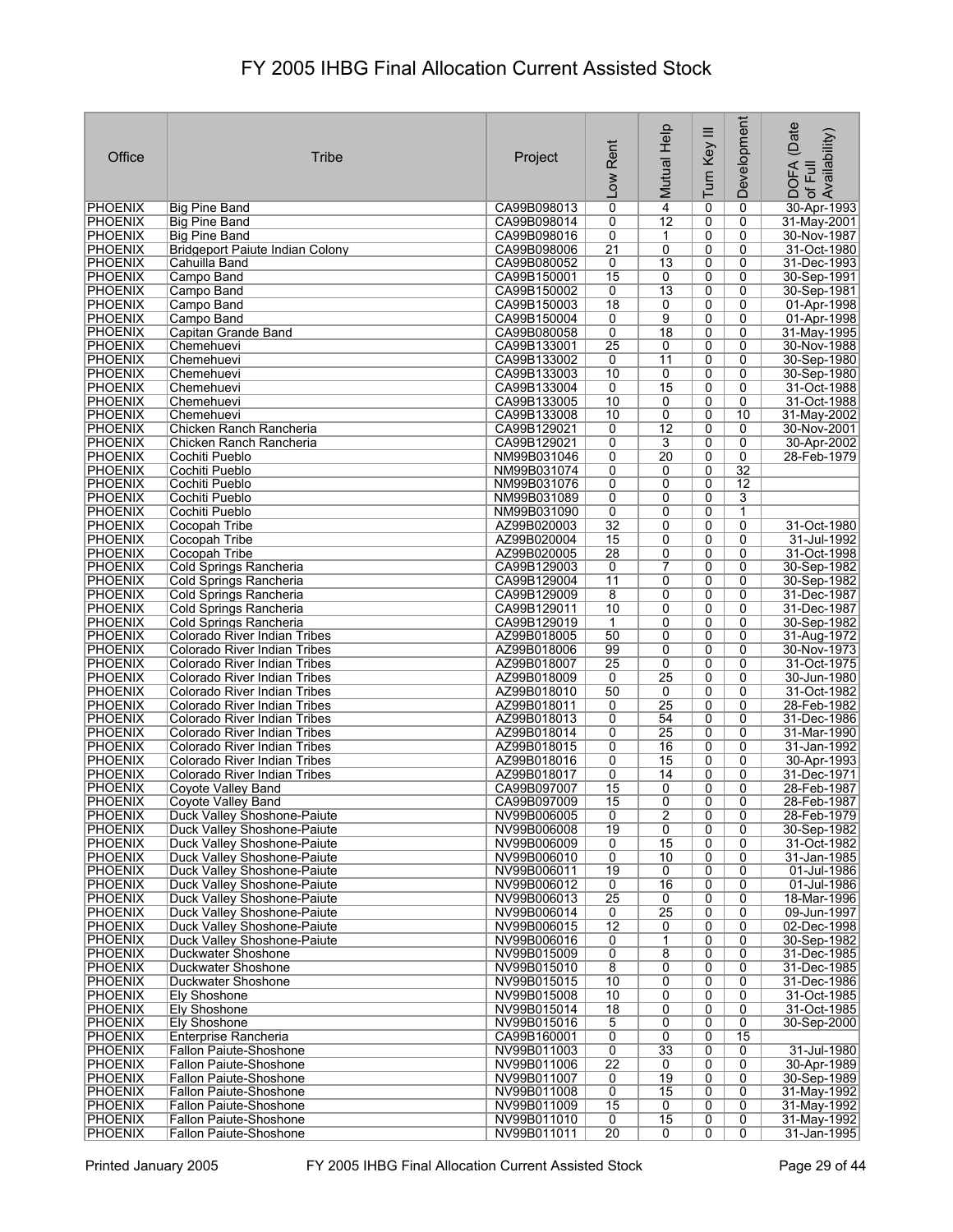| Office                           | <b>Tribe</b>                                 | Project                    | Rent<br><b>NOT</b>               | Mutual Help          | Turn Key III        | Development         | (Date<br>Availability)<br>DOFA<br>of Full |
|----------------------------------|----------------------------------------------|----------------------------|----------------------------------|----------------------|---------------------|---------------------|-------------------------------------------|
| <b>PHOENIX</b>                   | <b>Fallon Paiute-Shoshone</b>                | NV99B011012                | $\overline{0}$                   | $\overline{15}$      | 0                   | 0                   | 31-Jan-1995                               |
| PHOENIX                          | Fort Bidwell                                 | CA99B083001                | 2                                | 0                    | 0                   | 0                   | 31-Oct-1975                               |
| <b>PHOENIX</b>                   | Fort Bidwell                                 | CA99B083005                | $\overline{6}$                   | 0                    | 0                   | 0                   | 31-Oct-1982                               |
| <b>PHOENIX</b>                   | Fort Bidwell                                 | CA99B083006                | 0                                | 8                    | 0                   | 0                   | 31-Oct-1982                               |
| <b>PHOENIX</b>                   | Fort Bidwell                                 | CA99B603004                | 10                               | 0                    | 0                   | 0                   | 28-Oct-1999                               |
| <b>PHOENIX</b><br><b>PHOENIX</b> | Fort Independence<br>Fort Independence       | CA99B098007<br>CA99B098008 | 0<br>$\mathbf{1}$                | 6<br>0               | 0<br>0              | 0<br>0              | 29-Feb-1984<br>29-Feb-1984                |
| <b>PHOENIX</b>                   | Fort Independence                            | CA99B098009                | 0                                | $\overline{2}$       | 0                   | 0                   | 30-Nov-1987                               |
| <b>PHOENIX</b>                   | Fort Independence                            | CA99B098012                | 0                                | 1                    | 0                   | 0                   | 30-Sep-1991                               |
| <b>PHOENIX</b>                   | Fort Independence                            | CA99B098013                | $\overline{0}$                   | $\overline{2}$       | 0                   | 0                   | 30-Apr-1993                               |
| <b>PHOENIX</b>                   | Fort Independence                            | CA99B604001                | 0                                | $\overline{2}$       | $\overline{0}$      | 0                   | 31-Jul-2000                               |
| <b>PHOENIX</b>                   | Fort Mojave Tribe                            | CA99B100001                | $\overline{0}$                   | 46                   | 0                   | 0                   | 31-Aug-1978                               |
| <b>PHOENIX</b><br><b>PHOENIX</b> | Fort Mojave Tribe<br>Fort Mojave Tribe       | CA99B100002<br>CA99B100003 | 0<br>10                          | 10<br>0              | $\overline{0}$<br>0 | 0<br>0              | 30-Apr-1982<br>30-Apr-1982                |
| <b>PHOENIX</b>                   | Fort Mojave Tribe                            | CA99B100004                | 50                               | $\overline{0}$       | $\overline{0}$      | 0                   | 31-May-1987                               |
| <b>PHOENIX</b>                   | Fort Mojave Tribe                            | CA99B100006                | 20                               | 0                    | 0                   | 0                   | 30-Jun-1985                               |
| PHOENIX                          | Fort Mojave Tribe                            | CA99B100007                | 19                               | 0                    | 0                   | 0                   | 31-Jul-1987                               |
| <b>PHOENIX</b>                   | Fort Mojave Tribe                            | CA99B100008                | 25                               | 0                    | 0                   | 0                   | 30-Apr-1987                               |
| <b>PHOENIX</b>                   | Fort Mojave Tribe                            | CA99B100009                | 4                                | 0                    | 0                   | $\overline{0}$      | 31-Aug-1978                               |
| <b>PHOENIX</b>                   | <b>Gila River</b>                            | AZ99B015005                | 10                               | 0                    | 0                   | 0                   | 30-Jun-1973                               |
| <b>PHOENIX</b><br><b>PHOENIX</b> | Gila River<br>Gila River                     | AZ99B015006<br>AZ99B015007 | 80<br>10                         | 0<br>$\overline{0}$  | 0<br>$\overline{0}$ | 0<br>$\overline{0}$ | 28-Feb-1974<br>02-Oct-1973                |
| <b>PHOENIX</b>                   | Gila River                                   | AZ99B015009                | 0                                | 38                   | 0                   | 0                   | 30-Apr-1979                               |
| <b>PHOENIX</b>                   | Gila River                                   | AZ99B015010                | 20                               | 0                    | 0                   | 0                   | 31-Jul-1980                               |
| <b>PHOENIX</b>                   | Gila River                                   | AZ99B015011                | 30                               | $\overline{0}$       | $\overline{0}$      | $\overline{0}$      | 30-Sep-1978                               |
| <b>PHOENIX</b>                   | Gila River                                   | AZ99B015012                | 0                                | 46                   | 0                   | 0                   | 31-Jan-1980                               |
| PHOENIX                          | Gila River                                   | AZ99B015013                | 20                               | 0                    | 0                   | 0                   | 31-Jan-1981                               |
| <b>PHOENIX</b>                   | Gila River                                   | AZ99B015014                | 30                               | 0                    | 0                   | 0                   | 31-Jul-1979                               |
| <b>PHOENIX</b><br><b>PHOENIX</b> | Gila River<br>Gila River                     | AZ99B015015<br>AZ99B015016 | 50<br>30                         | 0<br>0               | 0<br>0              | 0<br>0              | 30-Jun-1980<br>31-Aug-1980                |
| <b>PHOENIX</b>                   | Gila River                                   | AZ99B015017                | 20                               | 0                    | 0                   | 0                   | 31-Jan-1980                               |
| <b>PHOENIX</b>                   | Gila River                                   | AZ99B015018                | 0                                | 57                   | 0                   | 0                   | 30-Jun-1982                               |
| <b>PHOENIX</b>                   | Gila River                                   | AZ99B015019                | $\overline{20}$                  | 0                    | 0                   | 0                   | 31-Aug-1982                               |
| <b>PHOENIX</b>                   | Gila River                                   | AZ99B015020                | 71                               | 0                    | 0                   | 0                   | 31-Oct-1986                               |
| <b>PHOENIX</b>                   | Gila River                                   | AZ99B015021                | 60                               | 0                    | 0                   | 0                   | 30-Apr-1987                               |
| <b>PHOENIX</b><br><b>PHOENIX</b> | Gila River<br>Gila River                     | AZ99B015022<br>AZ99B015023 | $\overline{0}$<br>$\overline{9}$ | $\overline{30}$<br>0 | 0<br>0              | 0<br>0              | 30-Apr-1987<br>31-Jan-1987                |
| <b>PHOENIX</b>                   | Gila River                                   | AZ99B015024                | 64                               | $\overline{0}$       | 0                   | 0                   | 31-Dec-1987                               |
| <b>PHOENIX</b>                   | Gila River                                   | AZ99B015025                | 0                                | 26                   | 0                   | 0                   | 30-Jun-1988                               |
| <b>PHOENIX</b>                   | Gila River                                   | AZ99B015026                | 0                                | 9                    | 0                   | 0                   | 31-Oct-1986                               |
| PHOENIX                          | Gila River                                   | AZ99B015027                | 0                                | 10                   | 0                   | 0                   | 31-Oct-1986                               |
| <b>PHOENIX</b>                   | Gila River                                   | AZ99B015028                | 0                                | 55                   | 0                   | 0                   | 30-Jun-1988                               |
| <b>PHOENIX</b><br><b>PHOENIX</b> | Gila River<br>Gila River                     | AZ99B015029<br>AZ99B015030 | 0<br>38                          | 58<br>0              | 0<br>$\overline{0}$ | 0<br>$\overline{0}$ | 31-May-1988<br>31-Mar-1988                |
| <b>PHOENIX</b>                   | <b>Gila River</b>                            | AZ99B015031                | 0                                | $\overline{32}$      | 0                   | 0                   | 30-Sep-1992                               |
| <b>PHOENIX</b>                   | Gila River                                   | AZ99B015032                | $\overline{20}$                  | 0                    | 0                   | 0                   | 31-Jul-1993                               |
| <b>PHOENIX</b>                   | Gila River                                   | AZ99B015033                | 94                               | $\overline{0}$       | 0                   | 0                   | 31-Jan-1991                               |
| <b>PHOENIX</b>                   | Gila River                                   | AZ99B015034                | 10                               | 0                    | 0                   | 0                   | 31-Jul-1993                               |
| PHOENIX                          | Grindstone Rancheria                         | CA99B083001                | 0                                | 1                    | 0                   | 0                   | 31-Oct-1975                               |
| <b>PHOENIX</b><br>PHOENIX        | Grindstone Rancheria<br>Grindstone Rancheria | CA99B083009<br>CA99B083013 | $\overline{12}$<br>16            | 0<br>0               | $\overline{0}$<br>0 | $\overline{0}$<br>0 | 30-Jun-1995<br>31-Mar-1997                |
| <b>PHOENIX</b>                   | Grindstone Rancheria                         | CA99B083015                | $\overline{3}$                   | 0                    | 0                   | 0                   | 31-Mar-1997                               |
| <b>PHOENIX</b>                   | Guidiville Rancheria                         | CA99B130026                | $\overline{19}$                  | 0                    | 0                   | $\mathbf{1}$        | 01-Jan-2001                               |
| <b>PHOENIX</b>                   | Hoopa Valley                                 | CA99B090002                | 30                               | 0                    | 0                   | 0                   | 31-May-1980                               |
| <b>PHOENIX</b>                   | Hoopa Valley                                 | CA99B090004                | 0                                | 39                   | 0                   | 0                   | 31-Oct-1985                               |
| <b>PHOENIX</b>                   | <b>Hoopa Valley</b>                          | CA99B090005                | 0                                | 10                   | 0                   | 0                   | 31-Oct-1987                               |
| <b>PHOENIX</b><br><b>PHOENIX</b> | Hoopa Valley                                 | CA99B090008                | $\overline{0}$                   | 28                   | 0                   | 0                   | 31-May-1992                               |
| <b>PHOENIX</b>                   | Hoopa Valley<br>Hoopa Valley                 | CA99B090009<br>CA99B090010 | 0<br>0                           | 17<br>40             | 0<br>0              | 0<br>0              | 28-Feb-1993<br>30-Sep-1994                |
| PHOENIX                          | Hoopa Valley                                 | CA99B090011                | 0                                | 29                   | 0                   | 0                   | 01-Apr-1998                               |
| <b>PHOENIX</b>                   | Hoopa Valley                                 | CA99B090012                | $\overline{21}$                  | 0                    | 0                   | 0                   | 30-Sep-1997                               |
| <b>PHOENIX</b>                   | Hoopa Valley                                 | CA99B090013                | 0                                | $\overline{20}$      | 0                   | 0                   | 30-Sep-1997                               |
| <b>PHOENIX</b>                   | Hopi                                         | AZ99B027002                | $\overline{0}$                   | 3                    | 0                   | 0                   | 30-Nov-1977                               |
| <b>PHOENIX</b>                   | Hopi                                         | AZ99B027007                | $\overline{0}$                   | 66                   | $\overline{0}$      | 0                   | 31-Aug-1980                               |
| <b>PHOENIX</b><br><b>PHOENIX</b> | Hopi<br>Hopi                                 | AZ99B027011<br>AZ99B027015 | 0<br>$\overline{0}$              | 125<br>35            | 0<br>0              | 0<br>0              | 30-Sep-1984<br>30-Nov-1991                |
| PHOENIX                          | Hopi                                         | AZ99B027016                | 20                               | 0                    | 0                   | 0                   | 31-Mar-1993                               |
| <b>PHOENIX</b>                   | Hopi                                         | AZ99B027017                | 0                                | 16                   | 0                   | 0                   | 31-Mar-1997                               |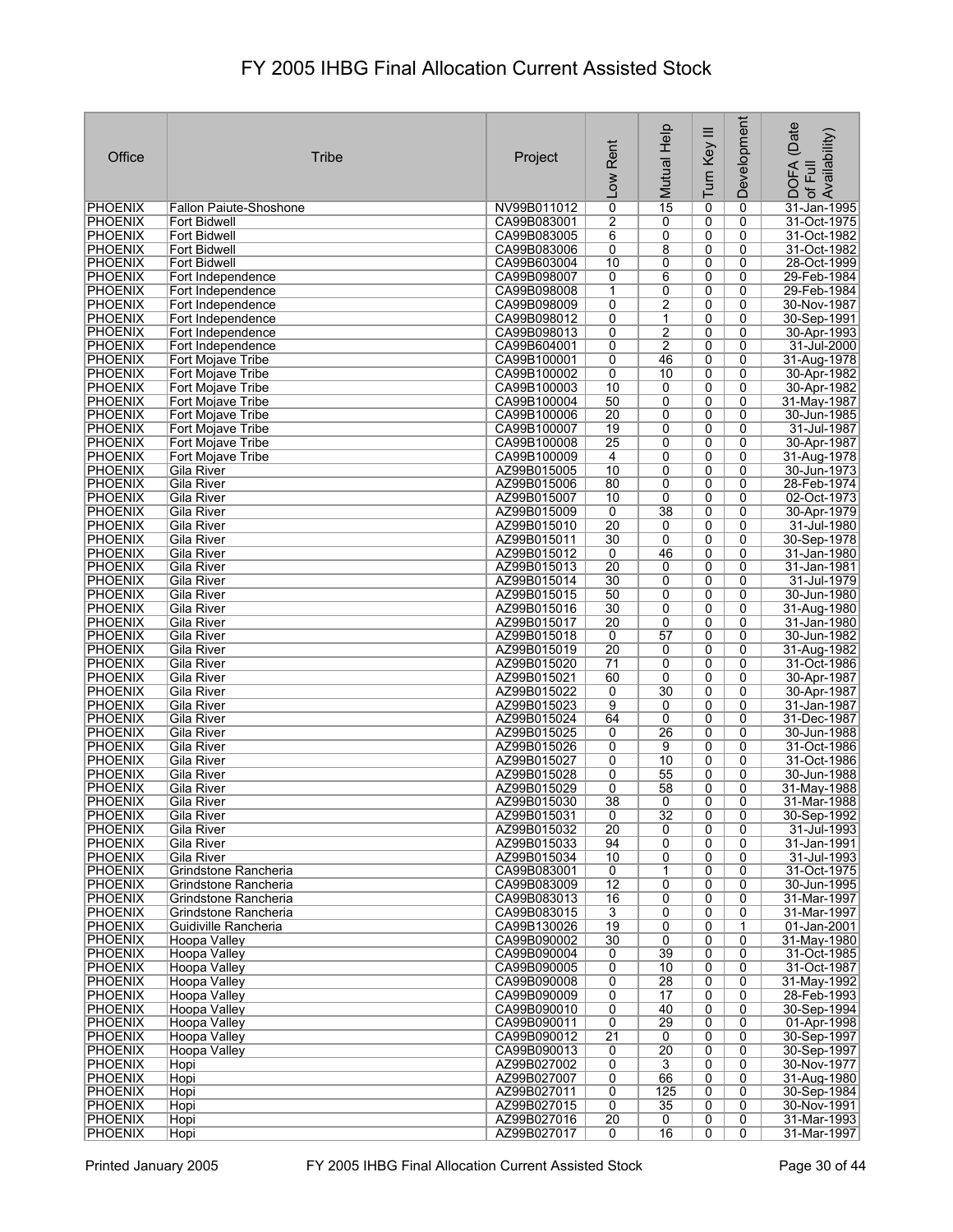|                                  |                                                        |                            | Rent                             | Mutual Help                        | Turn Key III   | Development          | (Date<br>Availability)       |
|----------------------------------|--------------------------------------------------------|----------------------------|----------------------------------|------------------------------------|----------------|----------------------|------------------------------|
| Office                           | Tribe                                                  | Project                    |                                  |                                    |                |                      | Full                         |
|                                  |                                                        |                            | Low                              |                                    |                |                      | <b>DOFA</b><br>$\mathcal{P}$ |
| <b>PHOENIX</b>                   | Hopi                                                   | AZ99B027018                | 13                               | $\overline{0}$                     | 0              | 0                    | 31-Dec-1997                  |
| <b>PHOENIX</b>                   | <b>Hopland Rancheria</b>                               | CA99B130008                | 10                               | 0                                  | 0              | 0                    | 31-Mar-1988                  |
| PHOENIX<br><b>PHOENIX</b>        | <b>Hopland Rancheria</b><br>Hualapai                   | CA99B130010<br>AZ99B017002 | 10<br>0                          | 0<br>4                             | 0<br>0         | 0<br>0               | 29-Feb-1988<br>30-Sep-1973   |
| <b>PHOENIX</b>                   | Hualapai                                               | AZ99B017003                | 0                                | 40                                 | 0              | 0                    | 31-Mar-1981                  |
| <b>PHOENIX</b>                   | Hualapai                                               | AZ99B017004                | 30                               | 0                                  | 0              | 0                    | 31-Jul-1981                  |
| <b>PHOENIX</b><br><b>PHOENIX</b> | Hualapai<br>Hualapai                                   | AZ99B017007<br>AZ99B017008 | $\overline{20}$<br>10            | 0<br>0                             | 0<br>0         | 0<br>0               | 30-Apr-1987<br>31-Mar-1988   |
| <b>PHOENIX</b>                   | Hualapai                                               | AZ99B017009                | 0                                | 15                                 | 0              | 0                    | 31-Mar-1988                  |
| <b>PHOENIX</b>                   | Hualapai                                               | AZ99B017010                | $\overline{20}$                  | 0                                  | 0              | 0                    | 31-Jul-1989                  |
| <b>PHOENIX</b>                   | Hualapai                                               | AZ99B017011<br>AZ99B017012 | 0<br>$\overline{25}$             | 10                                 | 0<br>0         | 0<br>0               | 31-Oct-1991                  |
| <b>PHOENIX</b><br><b>PHOENIX</b> | Hualapai<br>Hualapai                                   | AZ99B017013                | 30                               | 0<br>0                             | 0              | 0                    | 30-Aug-1991<br>30-Sep-1994   |
| <b>PHOENIX</b>                   | Hualapai                                               | AZ99B017014                | 0                                | 28                                 | 0              | 0                    | 31-Dec-1995                  |
| <b>PHOENIX</b>                   | Isleta Pueblo                                          | NM99B081006                | 0<br>$\overline{3}$              | 6<br>23                            | $\overline{0}$ | 0                    | 30-Nov-1977                  |
| PHOENIX<br><b>PHOENIX</b>        | <b>Isleta Pueblo</b><br><b>Isleta Pueblo</b>           | NM99B081008<br>NM99B081009 | 25                               | 0                                  | 0<br>0         | 0<br>0               | 30-Nov-1998<br>30-Nov-1998   |
| <b>PHOENIX</b>                   | <b>Isleta Pueblo</b>                                   | NM99B081010                | $\overline{2}$                   | 0                                  | 0              | 0                    | 30-Nov-1998                  |
| <b>PHOENIX</b>                   | Isleta Pueblo                                          | NM99B081011                | $\overline{0}$                   | $\overline{2}$                     | 0              | $\overline{0}$       | 30-Nov-1998                  |
| PHOENIX<br><b>PHOENIX</b>        | Jemez Pueblo<br>Jemez Pueblo                           | NM99B080001<br>NM99B080002 | 0<br>0                           | $\overline{13}$<br>$\overline{41}$ | 0<br>0         | 0<br>0               | 31-Mar-1978<br>31-Oct-1980   |
| <b>PHOENIX</b>                   | Jemez Pueblo                                           | NM99B080003                | 0                                | 23                                 | $\overline{0}$ | 0                    | 31-Oct-1996                  |
| <b>PHOENIX</b>                   | Jemez Pueblo                                           | NM99B080004                | 0                                | 2                                  | 0              | 0                    | 31-Dec-1998                  |
| <b>PHOENIX</b><br><b>PHOENIX</b> | Jicarilla Reservation<br>Jicarilla Reservation         | NM99B014001<br>NM99B014008 | $\overline{22}$<br>29            | 0<br>0                             | 0<br>0         | 0<br>0               | 31-Jul-1966<br>30-Sep-1981   |
| <b>PHOENIX</b>                   | Jicarilla Reservation                                  | NM99B014009                | 55                               | 0                                  | 0              | 0                    | 30-Nov-1981                  |
| <b>PHOENIX</b>                   | Jicarilla Reservation                                  | NM99B014010                | 0                                | 25                                 | 0              | 0                    | 30-Sep-1987                  |
| <b>PHOENIX</b><br><b>PHOENIX</b> | Jicarilla Reservation<br>Jicarilla Reservation         | NM99B014011<br>NM99B014012 | 0<br>0                           | 34<br>8                            | 0<br>0         | 0<br>0               | 31-Dec-1987<br>30-Nov-1986   |
| <b>PHOENIX</b>                   | Jicarilla Reservation                                  | NM99B014013                | 0                                | 14                                 | 0              | 0                    | 31-May-1991                  |
| <b>PHOENIX</b>                   | Jicarilla Reservation                                  | NM99B014014                | $\overline{0}$                   | 19                                 | 0              | 0                    | 30-Nov-1981                  |
| <b>PHOENIX</b><br>PHOENIX        | Jicarilla Reservation<br>Kaibab Band of Paiute         | NM99B014015<br>AZ99B024002 | $\overline{32}$<br>0             | 0<br>$\overline{13}$               | 0<br>0         | 0<br>0               | 31-Oct-1996<br>30-Sep-1980   |
| <b>PHOENIX</b>                   | Kaibab Band of Paiute                                  | AZ99B024003                | $\overline{13}$                  | 0                                  | 0              | 0                    | 30-Sep-1982                  |
| PHOENIX                          | Kaibab Band of Paiute                                  | AZ99B024004                | 8                                | 0                                  | 0              | 0                    | 31-Jan-1987                  |
| <b>PHOENIX</b><br><b>PHOENIX</b> | Kaibab Band of Paiute<br>Kaibab Band of Paiute         | AZ99B024005<br>AZ99B024006 | 0<br>4                           | 5<br>0                             | 0<br>0         | 0<br>0               | 31-Jan-1987<br>31-Dec-1986   |
| <b>PHOENIX</b>                   | Kaibab Band of Paiute                                  | AZ99B024007                | $\overline{0}$                   | 5                                  | 0              | 0                    | 31-Jan-1992                  |
| <b>PHOENIX</b>                   | Kaibab Band of Paiute                                  | AZ99B024008                | $\overline{13}$                  | 0                                  | 0              | 0                    | 30-Sep-1997                  |
| PHOENIX<br>PHOENIX               | Kaibab Band of Paiute<br>Karuk                         | AZ99B024009<br>CA99B134003 | $\overline{0}$<br>63             | $\overline{2}$<br>0                | 0<br>0         | 0<br>0               | 31-Aug-1970<br>31-May-1992   |
| <b>PHOENIX</b>                   | Karuk                                                  | CA99B134004                | 17                               | 0                                  | 0              | 0                    | 31-May-1993                  |
| <b>PHOENIX</b>                   | Karuk                                                  | CA99B134005                | 15                               | 0                                  | 0              | 0                    | 31-Mar-1997                  |
| PHOENIX                          | Karuk                                                  | CA99B134006                | $\overline{0}$<br>$\overline{0}$ | 5<br>16                            | 0              | 0                    | 31-Mar-1997<br>31-May-2001   |
| <b>PHOENIX</b><br><b>PHOENIX</b> | Karuk<br>Karuk                                         | CA99B134007<br>CA99B134008 | 16                               | 0                                  | 0<br>0         | 0<br>0               | 30-Sep-2003                  |
| <b>PHOENIX</b>                   | Karuk                                                  | CA99B134009                | 20                               | 0                                  | 0              | $\overline{0}$       | 31-May-2001                  |
| <b>PHOENIX</b><br><b>PHOENIX</b> | Karuk<br>La Jolla Band                                 | CA99B134010<br>CA99B080021 | 0<br>$\overline{0}$              | 0<br>15                            | 0<br>0         | $\overline{24}$<br>0 | 30-Sep-1981                  |
| <b>PHOENIX</b>                   | La Jolla Band                                          | CA99B080027                | 0                                | 28                                 | $\overline{0}$ | 0                    | 29-Feb-1988                  |
| PHOENIX                          | La Jolla Band                                          | CA99B080057                | $\overline{2}$                   | 0                                  | 0              | 0                    | 31-Oct-1995                  |
| <b>PHOENIX</b><br><b>PHOENIX</b> | La Jolla Band                                          | CA99B080062                | 0                                | 11<br>0                            | 0              | 0<br>$\overline{12}$ | 31-Oct-1995                  |
| <b>PHOENIX</b>                   | La Jolla Band<br>Laguna Pueblo                         | CA99B080071<br>NM99B012001 | 0<br>10                          | 0                                  | 0<br>0         | 0                    | 28-Feb-1967                  |
| <b>PHOENIX</b>                   | Laguna Pueblo                                          | NM99B012002                | 29                               | 0                                  | 0              | 0                    | 28-Feb-1967                  |
| <b>PHOENIX</b>                   | Laguna Pueblo<br>Laguna Pueblo                         | NM99B012006                | $\overline{0}$<br>$\overline{0}$ | $\overline{2}$                     | 0              | 0<br>0               | 31-Mar-1979<br>30-Nov-1997   |
| PHOENIX<br><b>PHOENIX</b>        | Laguna Pueblo                                          | NM99B012008<br>NM99B012009 | 0                                | 35<br>0                            | 0<br>0         | 10                   |                              |
| <b>PHOENIX</b>                   | Laguna Pueblo                                          | NM99B012010                | $\overline{0}$                   | 4                                  | 0              | 0                    | 30-Sep-1999                  |
| <b>PHOENIX</b><br><b>PHOENIX</b> | Laguna Pueblo<br>Laytonville Rancheria                 | NM99B012011<br>CA99B130001 | $\overline{0}$<br>31             | 0<br>0                             | 0<br>0         | 30<br>0              | 31-Jul-1985                  |
| <b>PHOENIX</b>                   | Laytonville Rancheria                                  | CA99B130025                | 0                                | $\overline{2}$                     | 0              | 0                    | 31-Jul-1985                  |
| <b>PHOENIX</b>                   | Lone Pine Paiute-Shoshone                              | CA99B098003                | $\overline{36}$                  | 0                                  | 0              | 0                    | 30-Sep-1997                  |
| <b>PHOENIX</b><br><b>PHOENIX</b> | Lone Pine Paiute-Shoshone<br>Lone Pine Paiute-Shoshone | CA99B098004<br>CA99B098005 | 5<br>$\overline{3}$              | 0<br>0                             | 0<br>0         | 0<br>0               | 31-Mar-1982<br>31-Mar-1979   |
| <b>PHOENIX</b>                   | Lone Pine Paiute-Shoshone                              | CA99B098007                | 0                                | 1                                  | 0              | 0                    | 29-Feb-1984                  |
| <b>PHOENIX</b>                   | Lone Pine Paiute-Shoshone                              | CA99B098009                | 0                                | $\overline{2}$                     | 0              | 0                    | 30-Nov-1987                  |
| <b>PHOENIX</b>                   | Lone Pine Paiute-Shoshone                              | CA99B098010                | 2                                | $\overline{0}$                     | 0              | 0                    | 30-Nov-1987                  |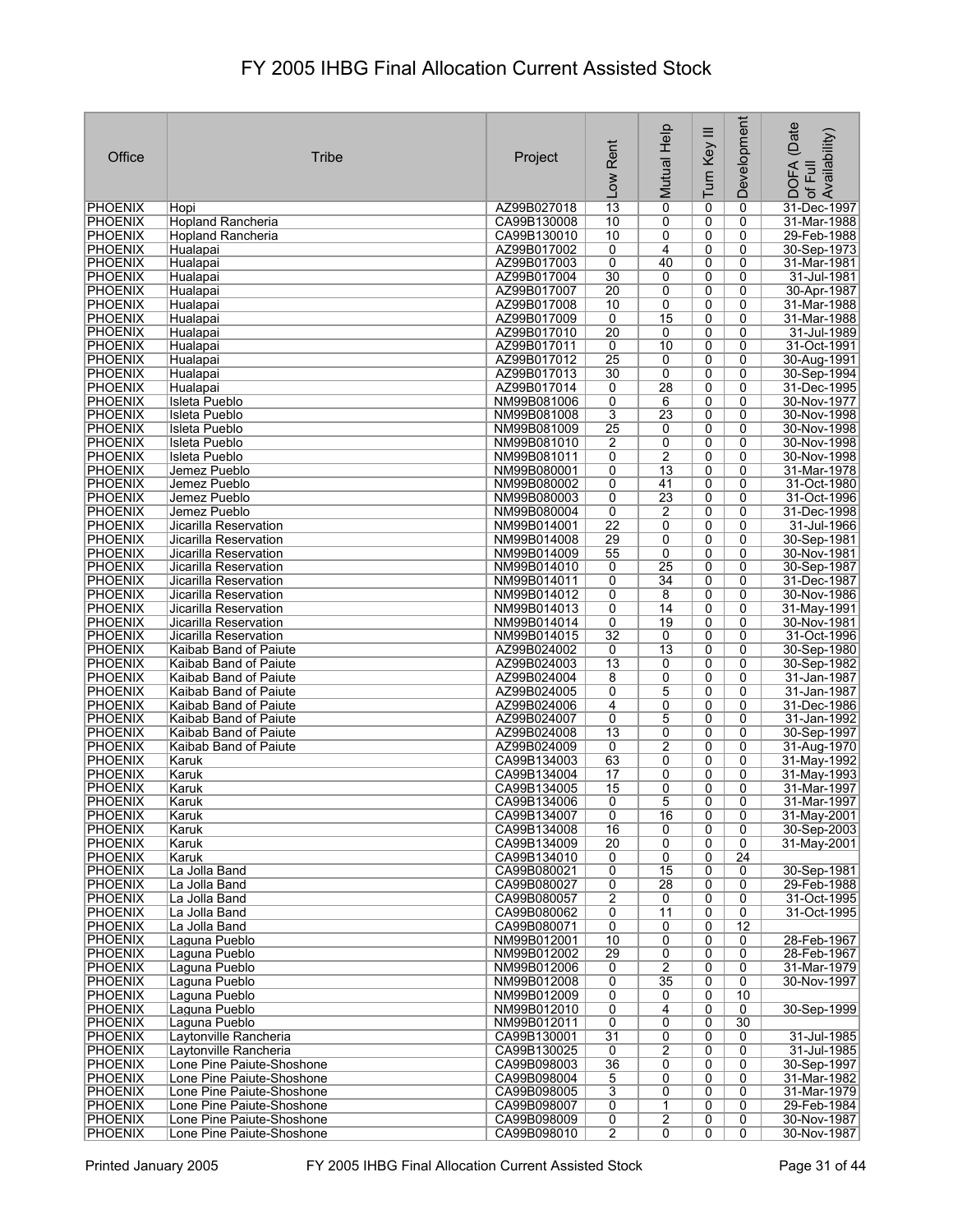| Office                           | <b>Tribe</b>                                                 | Project                    | Rent<br>Low           | Mutual Help           | Turn Key III        | <b>Development</b> | (Date<br>of Full<br>Availability)<br><b>DOFA</b> |
|----------------------------------|--------------------------------------------------------------|----------------------------|-----------------------|-----------------------|---------------------|--------------------|--------------------------------------------------|
| <b>PHOENIX</b>                   | Lone Pine Paiute-Shoshone                                    | CA99B098012                | 0                     | $\overline{4}$        | 0                   | 0                  | 30-Sep-1991                                      |
| <b>PHOENIX</b>                   | Lone Pine Paiute-Shoshone                                    | CA99B098013                | 0                     | 1                     | 0                   | $\mathbf{0}$       | 30-Apr-1993                                      |
| <b>PHOENIX</b>                   | Lone Pine Paiute-Shoshone                                    | CA99B098017                | 0                     | 1                     | 0                   | $\mathbf{0}$       | 30-Nov-1987                                      |
| PHOENIX                          | Manchester Point Arena Rancheria                             | CA99B130004                | 29                    | 0                     | 0                   | 0                  | 29-Feb-1988                                      |
| <b>PHOENIX</b>                   | Manchester Point Arena Rancheria                             | CA99B130006                | 0                     | 5                     | 0                   | 0                  | 29-Feb-1988                                      |
| <b>PHOENIX</b><br><b>PHOENIX</b> | Manchester Point Arena Rancheria                             | CA99B130016<br>CA99B148001 | 9<br>14               | 0<br>0                | 0<br>$\overline{0}$ | 0<br>0             | 30-Jun-1992<br>01-Mar-1996                       |
| <b>PHOENIX</b>                   | Mesa Grande Band<br>Mesa Grande Band                         | CA99B148002                | 8                     | 0                     | 0                   | 0                  | 31-Aug-1999                                      |
| <b>PHOENIX</b>                   | <b>Mescalero Reservation</b>                                 | NM99B013001                | 54                    | 0                     | $\overline{0}$      | 0                  | 31-Mar-1966                                      |
| PHOENIX                          | <b>Mescalero Reservation</b>                                 | NM99B013003                | 36                    | 0                     | 0                   | 0                  | 31-Mar-1977                                      |
| <b>PHOENIX</b>                   | <b>Mescalero Reservation</b>                                 | NM99B013004                | 55                    | 0                     | 0                   | 0                  | 31-Mar-1979                                      |
| <b>PHOENIX</b>                   | <b>Mescalero Reservation</b>                                 | NM99B013005                | 13                    | 0                     | 0                   | 0                  | 30-Apr-1979                                      |
| <b>PHOENIX</b>                   | <b>Mescalero Reservation</b>                                 | NM99B013006                | $\overline{12}$       | 0                     | 0                   | 0                  | 30-Sep-1980                                      |
| <b>PHOENIX</b>                   | <b>Mescalero Reservation</b>                                 | NM99B013007                | 26                    | 0                     | 0                   | 0                  | 30-Nov-1981                                      |
| <b>PHOENIX</b>                   | <b>Mescalero Reservation</b>                                 | NM99B013008                | 25                    | 0                     | 0                   | 0                  | 31-Mar-1984                                      |
| <b>PHOENIX</b>                   | <b>Mescalero Reservation</b>                                 | NM99B013010                | 0                     | 11                    | 0                   | 0                  | 31-May-1988                                      |
| <b>PHOENIX</b>                   | <b>Mescalero Reservation</b>                                 | NM99B013011                | $\overline{25}$<br>25 | 0<br>0                | 0<br>0              | 0<br>0             | 31-May-1988                                      |
| PHOENIX<br><b>PHOENIX</b>        | <b>Mescalero Reservation</b><br><b>Mescalero Reservation</b> | NM99B013012<br>NM99B013013 | 0                     | 10                    | $\overline{0}$      | $\overline{0}$     | 31-May-1988<br>31-Dec-1992                       |
| <b>PHOENIX</b>                   | <b>Mescalero Reservation</b>                                 | NM99B013014                | 40                    | 0                     | 0                   | 0                  | 31-May-1993                                      |
| <b>PHOENIX</b>                   | <b>Mescalero Reservation</b>                                 | NM99B013016                | 0                     | $\overline{32}$       | 0                   | 0                  | 30-Sep-1999                                      |
| <b>PHOENIX</b>                   | Moapa Band of Paiute                                         | NV99B014003                | $\overline{0}$        | 10                    | $\overline{0}$      | $\overline{0}$     | 30-Sep-1978                                      |
| <b>PHOENIX</b>                   | Moapa Band of Paiute                                         | NV99B014004                | 39                    | 0                     | 0                   | 0                  | 31-May-1982                                      |
| <b>PHOENIX</b>                   | Mooretown Rancheria                                          | CA99B130019                | $\overline{20}$       | 0                     | 0                   | 0                  | 31-Aug-1996                                      |
| <b>PHOENIX</b>                   | Mooretown Rancheria                                          | CA99B130020                | 0                     | $\overline{9}$        | 0                   | 0                  | 31-Aug-1996                                      |
| <b>PHOENIX</b>                   | Mooretown Rancheria                                          | CA99B130022                | 20                    | $\overline{0}$        | 0                   | 0                  | 31-Aug-1996                                      |
| <b>PHOENIX</b>                   | Morongo Band of Cahuilla                                     | CA99B080014                | 0                     | 25                    | 0                   | 0                  | 29-Feb-1980                                      |
| <b>PHOENIX</b>                   | Morongo Band of Cahuilla                                     | CA99B080022                | 0                     | $\overline{18}$       | 0                   | $\mathbf{0}$       | 30-Jun-1987                                      |
| PHOENIX<br><b>PHOENIX</b>        | Morongo Band of Cahuilla<br>Morongo Band of Cahuilla         | CA99B080043<br>CA99B080050 | 0<br>0                | 30<br>$\overline{18}$ | 0<br>$\overline{0}$ | 0<br>0             | 30-Apr-1989<br>30-Jun-1992                       |
| <b>PHOENIX</b>                   | Morongo Band of Cahuilla                                     | CA99B080061                | 0                     | 0                     | 0                   | $\overline{2}$     | 07-May-1996                                      |
| <b>PHOENIX</b>                   | Morongo Band of Cahuilla                                     | CA99B080064                | 0                     | 0                     | 0                   | 4                  |                                                  |
| <b>PHOENIX</b>                   | Nambe Pueblo                                                 | NM99B040011                | 0                     | 34                    | 0                   | 0                  | 30-Sep-1980                                      |
| PHOENIX                          | Nambe Pueblo                                                 | NM99B040013                | 0                     | $\overline{13}$       | $\overline{0}$      | 0                  | 30-Sep-1980                                      |
| PHOENIX                          | Nambe Pueblo                                                 | NM99B040017                | 0                     | 15                    | 0                   | 0                  | 30-Apr-1984                                      |
| PHOENIX                          | Nambe Pueblo                                                 | NM99B040018                | 0                     | 5                     | 0                   | 0                  | 31-Jul-1987                                      |
| <b>PHOENIX</b>                   | Nambe Pueblo                                                 | NM99B040023                | 0                     | 5                     | 0                   | 0                  | 30-Apr-1989                                      |
| <b>PHOENIX</b>                   | Nambe Pueblo                                                 | NM99B040024                | 0                     | 22                    | 0                   | 0                  | 31-Oct-1988                                      |
| <b>PHOENIX</b><br><b>PHOENIX</b> | Nambe Pueblo<br>Nambe Pueblo                                 | NM99B040027<br>NM99B040030 | 0<br>$\overline{20}$  | 14<br>0               | 0<br>0              | 0<br>0             | 28-Feb-1995<br>31-Jul-1999                       |
| <b>PHOENIX</b>                   | Navajo Nation                                                | AZ99B012001                | 60                    | 0                     | 0                   | 0                  | 31-Dec-1968                                      |
| PHOENIX                          | Navajo Nation                                                | AZ99B012002                | 50                    | 0                     | 0                   | 0                  | 30-Apr-1968                                      |
| PHOENIX                          | Navajo Nation                                                | AZ99B012003                | 110                   | 0                     | 0                   | 0                  | 30-Apr-1968                                      |
| PHOENIX                          | Navajo Nation                                                | AZ99B012004                | 40                    | $\overline{0}$        | $\overline{0}$      | $\overline{0}$     | 30-Nov-1967                                      |
| <b>PHOENIX</b>                   | Navajo Nation                                                | AZ99B012005                | 50                    | 0                     | 0                   | 0                  | 31-Jan-1967                                      |
| <b>PHOENIX</b>                   | Navajo Nation                                                | AZ99B012012                | 50                    | 0                     | 0                   | 0                  | 31-Jan-1971                                      |
| <b>PHOENIX</b>                   | Navajo Nation                                                | AZ99B012017                | 0                     | $\overline{2}$        | $\overline{0}$      | $\overline{0}$     | 31-Jul-1976                                      |
| <b>PHOENIX</b>                   | Navajo Nation                                                | AZ99B012032                | 0                     | 1                     | 0                   | 0                  | 30-May-1974                                      |
| <b>PHOENIX</b><br><b>PHOENIX</b> | Navajo Nation<br>Navajo Nation                               | AZ99B012038<br>AZ99B012039 | 10<br>10              | 0<br>0                | 0<br>0              | 0<br>0             | 30-Dec-1974<br>31-Dec-1975                       |
| <b>PHOENIX</b>                   | Navajo Nation                                                | AZ99B012040                | 10                    | 0                     | 0                   | 0                  | 30-Jun-1976                                      |
| <b>PHOENIX</b>                   | Navajo Nation                                                | AZ99B012042                | 0                     | $\overline{34}$       | 0                   | 0                  | 30-Apr-1979                                      |
| <b>PHOENIX</b>                   | Navajo Nation                                                | AZ99B012043                | $\overline{45}$       | 0                     | 0                   | 0                  | 30-Apr-1979                                      |
| <b>PHOENIX</b>                   | Navajo Nation                                                | AZ99B012044                | 0                     | 17                    | 0                   | 0                  | 31-Aug-1979                                      |
| <b>PHOENIX</b>                   | Navajo Nation                                                | AZ99B012045                | $\overline{0}$        | 15                    | 0                   | 0                  | 31-Aug-1979                                      |
| <b>PHOENIX</b>                   | Navajo Nation                                                | AZ99B012046                | 0                     | 11                    | 0                   | 0                  | 31-Dec-1978                                      |
| <b>PHOENIX</b>                   | Navajo Nation                                                | AZ99B012047                | 0                     | 6                     | 0                   | 0                  | 31-May-1979                                      |
| <b>PHOENIX</b>                   | Navajo Nation                                                | AZ99B012048                | 10                    | 0                     | $\overline{0}$      | 0                  | 31-Oct-1978                                      |
| <b>PHOENIX</b><br>PHOENIX        | Navajo Nation<br>Navajo Nation                               | AZ99B012050<br>AZ99B012051 | 40<br>0               | $\overline{0}$<br>69  | $\overline{0}$<br>0 | 0<br>0             | 31-Aug-1983<br>31-Dec-1981                       |
| <b>PHOENIX</b>                   | Navajo Nation                                                | AZ99B012057                | 150                   | 0                     | 0                   | 0                  | 30-Apr-1987                                      |
| <b>PHOENIX</b>                   | Navajo Nation                                                | AZ99B012058                | $\overline{37}$       | 0                     | 0                   | 0                  | 31-May-1983                                      |
| <b>PHOENIX</b>                   | Navajo Nation                                                | AZ99B012059                | 30                    | 0                     | 0                   | 0                  | 31-Dec-1982                                      |
| <b>PHOENIX</b>                   | Navajo Nation                                                | AZ99B012060                | 10                    | 0                     | 0                   | 0                  | 30-Nov-1982                                      |
| <b>PHOENIX</b>                   | Navajo Nation                                                | AZ99B012061                | 6                     | 0                     | 0                   | 0                  | 31-Aug-1982                                      |
| PHOENIX                          | Navajo Nation                                                | AZ99B012062                | 130                   | 0                     | 0                   | 0                  | 30-Nov-1983                                      |
| <b>PHOENIX</b>                   | Navajo Nation                                                | AZ99B012063                | 88                    | 0                     | 0                   | 0                  | 31-Mar-1984                                      |
| <b>PHOENIX</b>                   | Navajo Nation                                                | AZ99B012066                | 0                     | 20                    | 0                   | 0                  | 31-Jul-1983                                      |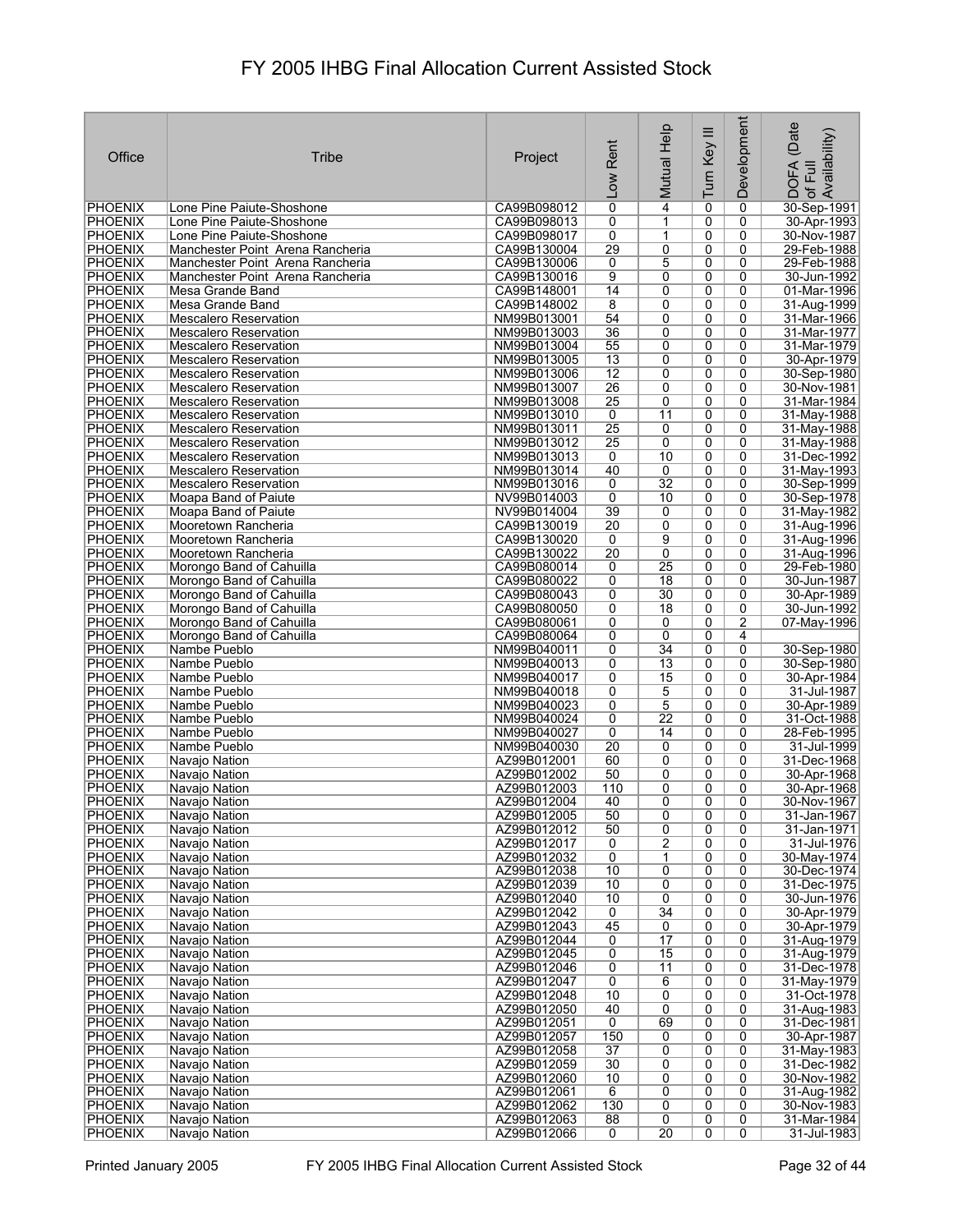| Office                           | Tribe                          | Project                    | Rent<br>Low     | Mutual Help           | Turn Key III        | Development    | (Date<br>Availability)<br><b>DOFA</b><br>Full<br>$\mathcal{P}$ |
|----------------------------------|--------------------------------|----------------------------|-----------------|-----------------------|---------------------|----------------|----------------------------------------------------------------|
| <b>PHOENIX</b>                   | Navajo Nation                  | AZ99B012067                | 65              | $\mathbf 0$           | 0                   | 0              | 30-Nov-1982                                                    |
| <b>PHOENIX</b>                   | Navajo Nation                  | AZ99B012070                | 0               | 20                    | 0                   | 0              | 30-Sep-1982                                                    |
| <b>PHOENIX</b>                   | Navajo Nation                  | AZ99B012073                | $\overline{15}$ | 0                     | 0                   | 0              | 31-Oct-1983                                                    |
| PHOENIX                          | Navajo Nation                  | AZ99B012082                | 50              | 0                     | 0                   | 0              | 30-Sep-1986                                                    |
| <b>PHOENIX</b>                   | Navajo Nation                  | AZ99B012083                | 70              | 0                     | 0                   | 0              | 31-Aug-1985                                                    |
| <b>PHOENIX</b><br><b>PHOENIX</b> | Navajo Nation                  | AZ99B012084<br>AZ99B012085 | 0<br>50         | 64<br>0               | 0<br>$\overline{0}$ | 0<br>0         | 31-May-1985<br>31-Aug-1986                                     |
| <b>PHOENIX</b>                   | Navajo Nation<br>Navajo Nation | AZ99B012086                | 50              | 0                     | 0                   | 0              | 31-Aug-1986                                                    |
| <b>PHOENIX</b>                   | Navajo Nation                  | AZ99B012087                | 50              | $\overline{0}$        | $\overline{0}$      | 0              | 30-Sep-1986                                                    |
| <b>PHOENIX</b>                   | Navajo Nation                  | AZ99B012088                | 0               | 66                    | 0                   | 0              | 30-Sep-1985                                                    |
| PHOENIX                          | Navajo Nation                  | AZ99B012089                | 0               | 42                    | 0                   | 0              | 31-May-1985                                                    |
| <b>PHOENIX</b>                   | Navajo Nation                  | AZ99B012090                | 0               | 55                    | 0                   | 0              | 31-Oct-1987                                                    |
| <b>PHOENIX</b>                   | Navajo Nation                  | AZ99B012091                | 0               | 38                    | 0                   | 0              | 31-Mar-1986                                                    |
| <b>PHOENIX</b>                   | Navajo Nation                  | AZ99B012093                | 40              | 0                     | 0                   | 0              | 31-Aug-1985                                                    |
| <b>PHOENIX</b>                   | Navajo Nation                  | AZ99B012094                | 0               | $\overline{35}$       | 0                   | 0              | 30-Nov-1987                                                    |
| <b>PHOENIX</b><br><b>PHOENIX</b> | Navajo Nation<br>Navajo Nation | AZ99B012095<br>AZ99B012096 | 0<br>0          | 33<br>$\overline{37}$ | 0<br>0              | 0<br>0         | 30-Jun-1987<br>31-Oct-1987                                     |
| <b>PHOENIX</b>                   | Navaio Nation                  | AZ99B012097                | 0               | $\overline{22}$       | 0                   | 0              | 31-Dec-1987                                                    |
| <b>PHOENIX</b>                   | Navajo Nation                  | AZ99B012098                | 33              | $\overline{0}$        | $\overline{0}$      | $\overline{0}$ | 31-Oct-1987                                                    |
| <b>PHOENIX</b>                   | Navajo Nation                  | AZ99B012099                | 0               | $\overline{25}$       | 0                   | 0              | 31-May-1988                                                    |
| <b>PHOENIX</b>                   | Navajo Nation                  | AZ99B012100                | 0               | $\overline{25}$       | 0                   | 0              | 29-Feb-1988                                                    |
| <b>PHOENIX</b>                   | Navajo Nation                  | AZ99B012101                | $\overline{0}$  | 30                    | $\overline{0}$      | $\overline{0}$ | 30-Jun-1988                                                    |
| PHOENIX                          | Navajo Nation                  | AZ99B012102                | 0               | 18                    | 0                   | 0              | 31-Dec-1987                                                    |
| <b>PHOENIX</b>                   | Navajo Nation                  | AZ99B012103                | 65              | 0                     | 0                   | 0              | 31-May-1991                                                    |
| <b>PHOENIX</b>                   | Navajo Nation                  | AZ99B012104                | 0               | $\overline{20}$       | 0                   | 0              | 30-Sep-1990                                                    |
| <b>PHOENIX</b>                   | Navajo Nation                  | AZ99B012105                | $\overline{0}$  | $\overline{20}$       | 0                   | 0              | 30-Sep-1990                                                    |
| <b>PHOENIX</b><br><b>PHOENIX</b> | Navajo Nation<br>Navajo Nation | AZ99B012106<br>AZ99B012107 | 0<br>0          | 60<br>26              | 0<br>0              | 0<br>0         | 31-Dec-1990<br>31-May-1991                                     |
| PHOENIX                          | Navajo Nation                  | AZ99B012108                | 0               | 60                    | 0                   | 0              | 31-May-1991                                                    |
| <b>PHOENIX</b>                   | Navajo Nation                  | AZ99B012109                | 0               | 30                    | $\overline{0}$      | 0              | 30-Sep-1990                                                    |
| <b>PHOENIX</b>                   | Navajo Nation                  | AZ99B012110                | 0               | 15                    | 0                   | 0              | 30-Sep-1990                                                    |
| <b>PHOENIX</b>                   | Navajo Nation                  | AZ99B012111                | 0               | 45                    | 0                   | 0              | 30-Sep-1990                                                    |
| PHOENIX                          | Navajo Nation                  | AZ99B012112                | 0               | $\overline{25}$       | 0                   | 0              | 31-May-1992                                                    |
| PHOENIX                          | Navajo Nation                  | AZ99B012113                | 25              | 0                     | $\overline{0}$      | 0              | 31-May-1992                                                    |
| PHOENIX                          | Navajo Nation                  | AZ99B012114                | 0               | 49                    | 0                   | 0              | 30-Apr-1992                                                    |
| PHOENIX<br><b>PHOENIX</b>        | Navajo Nation<br>Navajo Nation | AZ99B012115<br>AZ99B012116 | 0<br>0          | 14<br>$\overline{20}$ | 0<br>0              | 0<br>0         | 31-Mar-1992<br>30-Nov-1991                                     |
| <b>PHOENIX</b>                   | Navajo Nation                  | AZ99B012117                | 0               | 20                    | 0                   | 0              | 31-Dec-1991                                                    |
| <b>PHOENIX</b>                   | Navajo Nation                  | AZ99B012118                | $\overline{15}$ | 0                     | 0                   | 0              | 30-Nov-1991                                                    |
| <b>PHOENIX</b>                   | Navajo Nation                  | AZ99B012119                | 0               | 29                    | 0                   | 0              | 30-Nov-1992                                                    |
| <b>PHOENIX</b>                   | Navajo Nation                  | AZ99B012120                | 0               | 35                    | 0                   | 0              | 30-Apr-1992                                                    |
| <b>PHOENIX</b>                   | Navajo Nation                  | AZ99B012121                | 0               | 20                    | 0                   | 0              | 31-Mar-1992                                                    |
| PHOENIX                          | Navajo Nation                  | AZ99B012122                | 10              | 0                     | 0                   | 0              | 31-Mar-1992                                                    |
| PHOENIX                          | Navajo Nation                  | AZ99B012123                | 0               | 15                    | $\overline{0}$      | 0              | 31-Dec-1991                                                    |
| <b>PHOENIX</b><br><b>PHOENIX</b> | Navajo Nation<br>Navajo Nation | AZ99B012124<br>AZ99B012125 | 10<br>0         | 0<br>$\overline{26}$  | 0<br>0              | 0<br>0         | 31-Dec-1991<br>30-Nov-1992                                     |
| <b>PHOENIX</b>                   | Navajo Nation                  | AZ99B012126                | 30              | $\overline{0}$        | $\overline{0}$      | $\overline{0}$ | 30-Nov-1992                                                    |
| <b>PHOENIX</b>                   | Navajo Nation                  | AZ99B012127                | 0               | $\overline{21}$       | 0                   | 0              | 31-Jul-1994                                                    |
| <b>PHOENIX</b>                   | Navajo Nation                  | AZ99B012128                | 0               | 36                    | 0                   | 0              | 30-Apr-1994                                                    |
| <b>PHOENIX</b>                   | Navajo Nation                  | AZ99B012129                | 0               | 18                    | 0                   | 0              | 31-Jul-1994                                                    |
| <b>PHOENIX</b>                   | Navajo Nation                  | AZ99B012130                | 0               | 11                    | 0                   | 0              | 31-May-1995                                                    |
| <b>PHOENIX</b>                   | Navajo Nation                  | AZ99B012131                | $\overline{0}$  | $\overline{8}$        | 0                   | 0              | 31-Oct-1994                                                    |
| <b>PHOENIX</b>                   | Navajo Nation                  | AZ99B012132                | $\overline{20}$ | 0                     | 0                   | 0              | 31-May-1995                                                    |
| <b>PHOENIX</b><br><b>PHOENIX</b> | Navajo Nation<br>Navajo Nation | AZ99B012133<br>AZ99B012134 | 20<br>19        | 0<br>0                | 0<br>0              | 0<br>0         | 31-Oct-1994<br>31-Jul-1994                                     |
| PHOENIX                          | Navajo Nation                  | AZ99B012135                | 19              | 0                     | 0                   | 0              | 31-Jul-1994                                                    |
| <b>PHOENIX</b>                   | Navajo Nation                  | AZ99B012136                | 0               | $\overline{35}$       | 0                   | 0              | 31-Mar-1995                                                    |
| <b>PHOENIX</b>                   | Navajo Nation                  | AZ99B012137                | $\overline{0}$  | $\overline{24}$       | 0                   | 0              | 31-Oct-1996                                                    |
| <b>PHOENIX</b>                   | Navajo Nation                  | AZ99B012138                | 16              | 0                     | 0                   | 0              | 31-Oct-1996                                                    |
| PHOENIX                          | Navajo Nation                  | AZ99B012139                | 0               | 25                    | 0                   | 0              | 31-Oct-1996                                                    |
| <b>PHOENIX</b>                   | Navajo Nation                  | AZ99B012140                | 0               | 12                    | 0                   | 0              | 30-Sep-1996                                                    |
| <b>PHOENIX</b>                   | Navajo Nation                  | AZ99B012141                | 0               | 10                    | 0                   | 0              | 31-May-1997                                                    |
| <b>PHOENIX</b><br><b>PHOENIX</b> | Navajo Nation<br>Navajo Nation | AZ99B012142<br>AZ99B012143 | 0<br>0          | 14<br>$\overline{18}$ | 0<br>0              | 0<br>0         | 30-Nov-1998<br>31-Oct-1996                                     |
| <b>PHOENIX</b>                   | Navajo Nation                  | AZ99B012144                | 15              | 0                     | 0                   | 0              | 31-May-1997                                                    |
| PHOENIX                          | Navajo Nation                  | AZ99B012145                | 6               | 0                     | 0                   | 0              | 30-Nov-1998                                                    |
| <b>PHOENIX</b>                   | Navajo Nation                  | AZ99B012146                | 0               | 13                    | 0                   | 0              | 31-May-1997                                                    |
| <b>PHOENIX</b>                   | Navajo Nation                  | AZ99B012147                | $\overline{15}$ | 0                     | 0                   | $\overline{0}$ | 31-May-1997                                                    |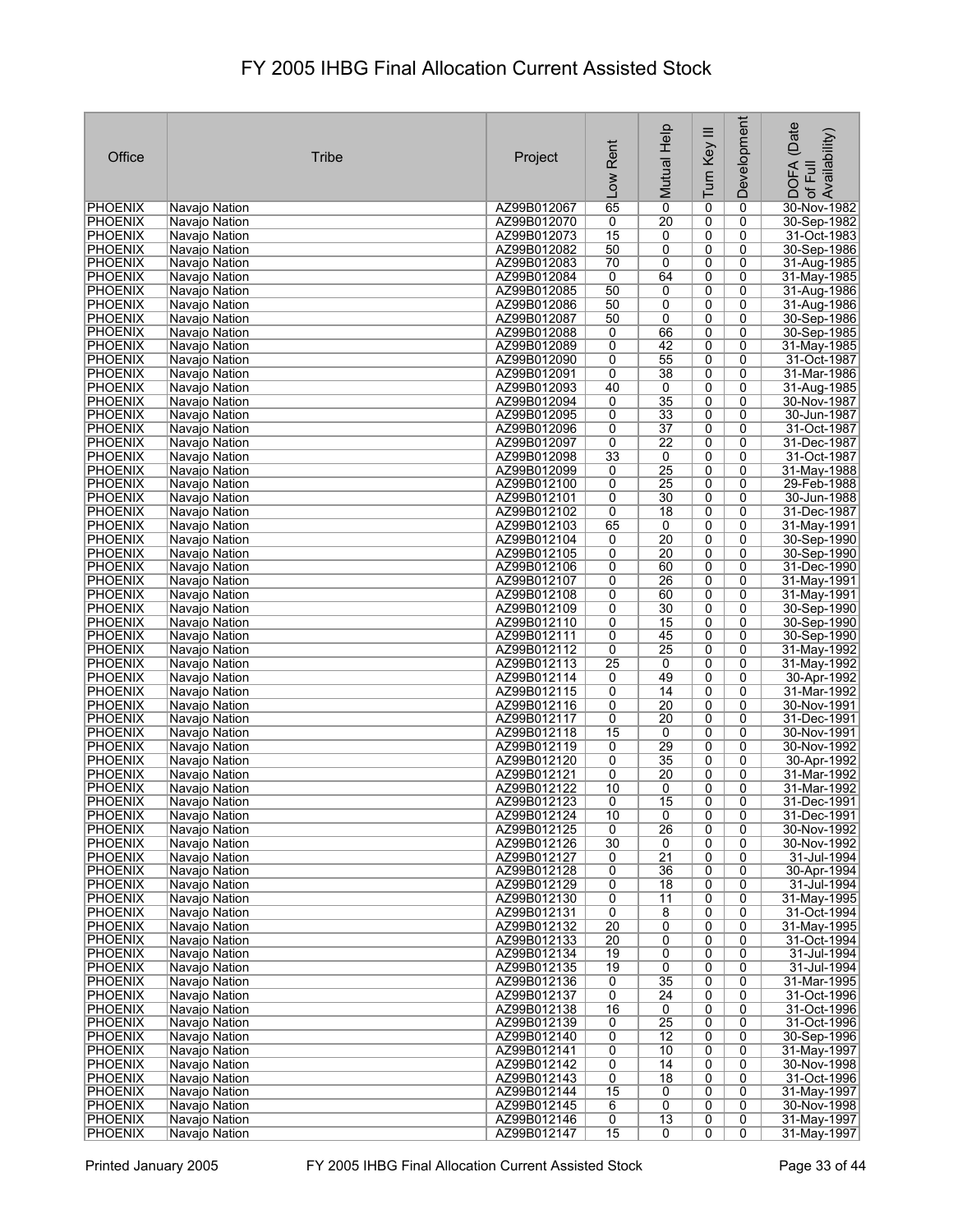|                                  |                                |                            |                      | Mutual Help          | Turn Key III        | Development         | (Date<br>Availability)       |
|----------------------------------|--------------------------------|----------------------------|----------------------|----------------------|---------------------|---------------------|------------------------------|
| Office                           | Tribe                          | Project                    | Rent                 |                      |                     |                     |                              |
|                                  |                                |                            |                      |                      |                     |                     | Full                         |
|                                  |                                |                            | Low                  |                      |                     |                     | <b>DOFA</b><br>$\mathcal{P}$ |
| PHOENIX                          | Navajo Nation                  | AZ99B012148                | 0                    | 58                   | 0                   | 0                   | 31-May-1998                  |
| <b>PHOENIX</b>                   | Navajo Nation                  | AZ99B012149                | $\overline{20}$      | 0                    | 0                   | 0                   | 31-May-1998                  |
| <b>PHOENIX</b>                   | Navajo Nation                  | AZ99B012150                | 40                   | 0                    | 0                   | 0                   | 31-May-1998                  |
| PHOENIX                          | Navajo Nation                  | AZ99B012151                | 40                   | 0                    | 0                   | 0                   | 30-Sep-1997                  |
| <b>PHOENIX</b><br><b>PHOENIX</b> | Navajo Nation<br>Navajo Nation | AZ99B012152<br>AZ99B012153 | 0<br>0               | 8<br>25              | 0<br>0              | 0<br>0              | 30-Apr-1999<br>31-Jan-1999   |
| <b>PHOENIX</b>                   | Navajo Nation                  | AZ99B012154                | 0                    | 65                   | 0                   | 0                   | 31-Mar-1999                  |
| <b>PHOENIX</b>                   | Navajo Nation                  | AZ99B012155                | 0                    | $\overline{20}$      | 0                   | 0                   | 28-Feb-2000                  |
| <b>PHOENIX</b>                   | Navajo Nation                  | AZ99B012156                | 0                    | 30                   | 0                   | 0                   | 28-Feb-2000                  |
| PHOENIX                          | Navajo Nation                  | AZ99B012157                | 0                    | 0                    | 0                   | 10                  |                              |
| PHOENIX<br><b>PHOENIX</b>        | Navajo Nation<br>Navajo Nation | AZ99B012158<br>AZ99B012159 | 0<br>0               | 10<br>0              | $\overline{0}$<br>0 | 0<br>15             | 28-Feb-2000                  |
| PHOENIX                          | Navajo Nation                  | AZ99B012160                | 10                   | 0                    | 0                   | 0                   | 31-Mar-2001                  |
| PHOENIX                          | Navajo Nation                  | AZ99B012161                | 55                   | 0                    | 0                   | 0                   | 31-Mar-1997                  |
| <b>PHOENIX</b>                   | Navajo Nation                  | AZ99B012162                | 0                    | 15                   | 0                   | 0                   | 31-Oct-2001                  |
| PHOENIX                          | Navajo Nation                  | AZ99B012163                | 0                    | $\overline{13}$      | 0                   | 2                   | 30-Jun-2001                  |
| <b>PHOENIX</b><br><b>PHOENIX</b> | Navajo Nation<br>Navajo Nation | AZ99B012164<br>AZ99B012165 | 0<br>0               | 25<br>20             | 0<br>0              | 0<br>0              | 30-Jun-2001<br>30-Jun-2001   |
| <b>PHOENIX</b>                   | Navajo Nation                  | AZ99B012166                | 0                    | 25                   | 0                   | 0                   | 30-Nov-1998                  |
| <b>PHOENIX</b>                   | Navajo Nation                  | NM99B015001                | 60                   | 0                    | 0                   | 0                   | 30-Nov-1965                  |
| <b>PHOENIX</b>                   | Navaio Nation                  | NM99B015002                | 60                   | 0                    | 0                   | 0                   | 30-Sep-1976                  |
| PHOENIX                          | Navajo Nation                  | NM99B015003                | 20                   | $\overline{0}$       | $\overline{0}$      | $\overline{0}$      | 31-Oct-1966                  |
| PHOENIX<br><b>PHOENIX</b>        | Navajo Nation<br>Navajo Nation | NM99B015004<br>NM99B015005 | 30<br>20             | 0<br>0               | 0<br>0              | 0<br>0              | 31-Oct-1966<br>31-Jan-1967   |
| <b>PHOENIX</b>                   | Navajo Nation                  | NM99B015006                | 100                  | 0                    | 0                   | $\overline{0}$      | 30-Apr-1968                  |
| <b>PHOENIX</b>                   | Navajo Nation                  | NM99B015012                | 50                   | 0                    | 0                   | 0                   | 30-Apr-1971                  |
| PHOENIX                          | Navajo Nation                  | NM99B015013                | 60                   | 0                    | 0                   | 0                   | 30-Jun-1973                  |
| <b>PHOENIX</b>                   | Navajo Nation                  | NM99B015014                | $\overline{20}$      | 0                    | 0                   | 0                   | 31-Oct-1972                  |
| PHOENIX<br><b>PHOENIX</b>        | Navajo Nation<br>Navajo Nation | NM99B015018<br>NM99B015024 | 0<br>10              | 3<br>0               | 0<br>0              | 0<br>0              | 30-Jul-1975<br>28-Feb-1975   |
| <b>PHOENIX</b>                   | Navajo Nation                  | NM99B015026                | 0                    | 1                    | 0                   | 0                   | 30-Apr-1975                  |
| <b>PHOENIX</b>                   | Navajo Nation                  | NM99B015027                | 0                    | 1                    | 0                   | 0                   | 30-Jun-1975                  |
| <b>PHOENIX</b>                   | Navajo Nation                  | NM99B015028                | $\overline{20}$      | 0                    | 0                   | 0                   | 30-Sep-1975                  |
| <b>PHOENIX</b>                   | Navajo Nation                  | NM99B015030                | 30                   | 0                    | 0                   | 0                   | 30-Jun-1975                  |
| PHOENIX<br><b>PHOENIX</b>        | Navajo Nation<br>Navajo Nation | NM99B015031<br>NM99B015032 | 0<br>150             | 14<br>0              | 0<br>0              | 0<br>0              | 31-Aug-1979<br>31-Jul-1979   |
| <b>PHOENIX</b>                   | Navajo Nation                  | NM99B015033                | 0                    | $\overline{13}$      | 0                   | 0                   | 31-Jul-1979                  |
| PHOENIX                          | Navajo Nation                  | NM99B015034                | 0                    | 14                   | 0                   | 0                   | 30-Jun-1979                  |
| PHOENIX                          | Navajo Nation                  | NM99B015035                | 0                    | $\overline{12}$      | 0                   | 0                   | 31-Jul-1979                  |
| <b>PHOENIX</b><br><b>PHOENIX</b> | Navajo Nation                  | NM99B015036                | 105                  | 0                    | 0                   | 0<br>0              | 31-Aug-1979                  |
| <b>PHOENIX</b>                   | Navajo Nation<br>Navajo Nation | NM99B015037<br>NM99B015038 | 0<br>0               | 45<br>16             | 0<br>0              | 0                   | 30-Jun-1982<br>30-Sep-2001   |
| <b>PHOENIX</b>                   | Navajo Nation                  | NM99B015039                | 118                  | 0                    | 0                   | 0                   | 30-Sep-1980                  |
| <b>PHOENIX</b>                   | Navajo Nation                  | NM99B015040                | 75                   | 0                    | $\overline{0}$      | 0                   | 30-Apr-1983                  |
| <b>PHOENIX</b>                   | Navajo Nation                  | NM99B015041                | 100                  | 0                    | 0                   | 0                   | 30-Apr-1984                  |
| PHOENIX<br><b>PHOENIX</b>        | Navajo Nation<br>Navajo Nation | NM99B015042<br>NM99B015043 | 20<br>0              | 0<br>$\overline{28}$ | 0<br>$\overline{0}$ | 0<br>$\overline{0}$ | 28-Feb-1983<br>31-Jan-1984   |
| <b>PHOENIX</b>                   | Navajo Nation                  | NM99B015044                | 20                   | 0                    | 0                   | 0                   | 30-Jun-1983                  |
| <b>PHOENIX</b>                   | Navajo Nation                  | NM99B015045                | 10                   | 0                    | 0                   | 0                   | 30-Nov-1983                  |
| <b>PHOENIX</b>                   | Navajo Nation                  | NM99B015046                | 25                   | 0                    | 0                   | $\overline{0}$      | 31-Jan-1983                  |
| <b>PHOENIX</b>                   | Navajo Nation                  | NM99B015047                | 50                   | 0                    | 0                   | 0                   | 31-Dec-1983                  |
| <b>PHOENIX</b><br><b>PHOENIX</b> | Navajo Nation<br>Navajo Nation | NM99B015048<br>NM99B015049 | 100<br>51            | 0<br>0               | 0<br>0              | 0<br>0              | 31-Jan-1984<br>29-Feb-1984   |
| <b>PHOENIX</b>                   | Navajo Nation                  | NM99B015052                | 5                    | 0                    | 0                   | 0                   | 30-Apr-1984                  |
| <b>PHOENIX</b>                   | Navajo Nation                  | NM99B015053                | 0                    | $\overline{31}$      | 0                   | 0                   | 31-Mar-1986                  |
| <b>PHOENIX</b>                   | Navajo Nation                  | NM99B015054                | 0                    | 31                   | 0                   | 0                   | 31-Jan-1985                  |
| PHOENIX                          | Navajo Nation                  | NM99B015055                | 59                   | 0                    | 0                   | 0                   | 31-Jan-1986                  |
| PHOENIX<br><b>PHOENIX</b>        | Navajo Nation<br>Navajo Nation | NM99B015056<br>NM99B015057 | 0<br>0               | 29<br>44             | 0<br>0              | 0<br>0              | 31-Mar-1987<br>30-Jun-1987   |
| <b>PHOENIX</b>                   | Navajo Nation                  | NM99B015058                | 0                    | 25                   | 0                   | 0                   | 31-Aug-1987                  |
| <b>PHOENIX</b>                   | Navajo Nation                  | NM99B015059                | 0                    | 10                   | 0                   | 0                   | 31-Dec-1984                  |
| <b>PHOENIX</b>                   | Navajo Nation                  | NM99B015060                | 0                    | $\overline{25}$      | 0                   | 0                   | 31-Aug-1987                  |
| <b>PHOENIX</b><br><b>PHOENIX</b> | Navajo Nation<br>Navajo Nation | NM99B015061<br>NM99B015062 | $\overline{21}$<br>0 | 0<br>38              | 0<br>0              | 0<br>0              | 31-Mar-1987<br>30-Jun-1987   |
| <b>PHOENIX</b>                   | Navajo Nation                  | NM99B015063                | 0                    | $\overline{22}$      | 0                   | 0                   | 31-Jul-1987                  |
| <b>PHOENIX</b>                   | Navajo Nation                  | NM99B015064                | 0                    | 25                   | 0                   | 0                   | 31-Oct-1987                  |
| <b>PHOENIX</b>                   | Navajo Nation                  | NM99B015065                | 0                    | 36                   | 0                   | 0                   | 31-Dec-1987                  |
| <b>PHOENIX</b>                   | Navajo Nation                  | NM99B015066                | 0                    | $\overline{20}$      | 0                   | 0                   | 31-Oct-1990                  |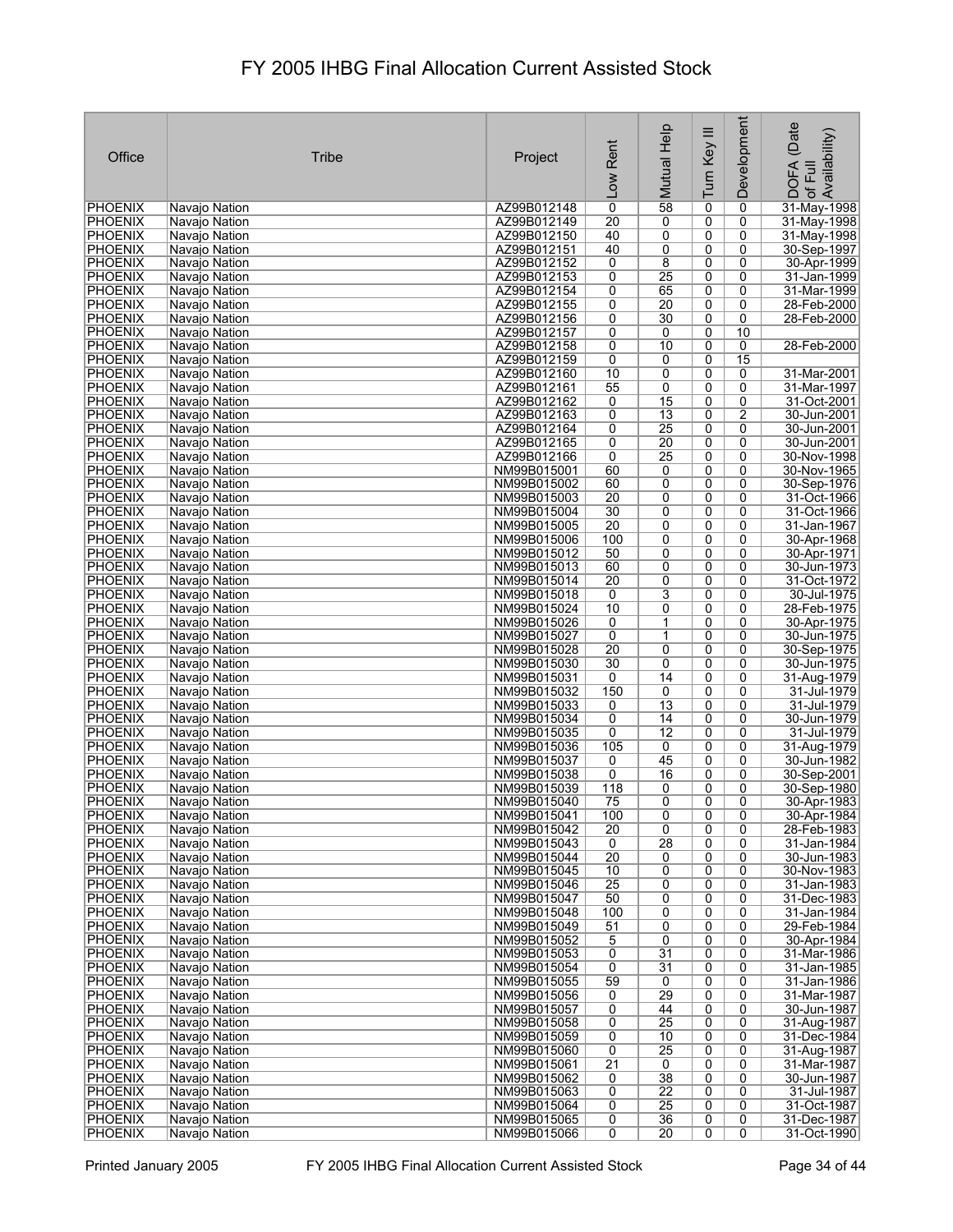| Office                           | Tribe                            | Project                    | Rent<br><b>Low</b>  | Mutual Help          | Turn Key III   | Development         | (Date<br>of Full<br>Availability)<br><b>DOFA</b> |
|----------------------------------|----------------------------------|----------------------------|---------------------|----------------------|----------------|---------------------|--------------------------------------------------|
| <b>PHOENIX</b>                   | Navajo Nation                    | NM99B015067                | 0                   | 40                   | 0              | 0                   | 31-Mar-1991                                      |
| <b>PHOENIX</b>                   | Navajo Nation                    | NM99B015068                | 0                   | 80                   | 0              | 0                   | 30-Sep-1990                                      |
| <b>PHOENIX</b>                   | Navajo Nation                    | NM99B015069                | 0                   | 65                   | 0              | 0                   | 31-Mar-1991                                      |
| PHOENIX                          | Navajo Nation                    | NM99B015070                | 0                   | 20                   | 0              | 0                   | 30-Sep-1990                                      |
| <b>PHOENIX</b>                   | Navajo Nation                    | NM99B015071                | 0                   | 58                   | 0              | 0                   | 31-Oct-1990                                      |
| <b>PHOENIX</b>                   | Navajo Nation                    | NM99B015072                | 0                   | 20                   | 0              | 0                   | 31-Dec-1991                                      |
| <b>PHOENIX</b><br><b>PHOENIX</b> | Navajo Nation                    | NM99B015073<br>NM99B015074 | 10<br>0             | 0<br>15              | 0              | 0<br>0              | 31-Dec-1991<br>30-Nov-1991                       |
| <b>PHOENIX</b>                   | Navajo Nation<br>Navajo Nation   | NM99B015075                | 10                  | 0                    | 0<br>0         | 0                   | 30-Nov-1991                                      |
| <b>PHOENIX</b>                   | Navajo Nation                    | NM99B015076                | 0                   | 25                   | 0              | 0                   | 31-Dec-1991                                      |
| PHOENIX                          | Navajo Nation                    | NM99B015077                | 35                  | 0                    | $\overline{0}$ | 0                   | 31-Dec-1991                                      |
| <b>PHOENIX</b>                   | Navajo Nation                    | NM99B015078                | 0                   | 20                   | 0              | 0                   | 31-Mar-1992                                      |
| PHOENIX                          | Navajo Nation                    | NM99B015079                | 20                  | 0                    | 0              | 0                   | 31-Mar-1992                                      |
| <b>PHOENIX</b>                   | Navajo Nation                    | NM99B015080                | 20                  | 0                    | 0              | 0                   | 31-Aug-1991                                      |
| <b>PHOENIX</b>                   | Navajo Nation                    | NM99B015081                | 0                   | 15                   | 0              | 0                   | 30-Nov-1991                                      |
| PHOENIX<br><b>PHOENIX</b>        | Navajo Nation<br>Navajo Nation   | NM99B015082<br>NM99B015083 | 10<br>0             | 0<br>20              | 0<br>0         | 0<br>0              | 30-Nov-1991<br>30-Nov-1991                       |
| <b>PHOENIX</b>                   | Navajo Nation                    | NM99B015084                | 0                   | 25                   | 0              | 0                   | 30-Nov-1991                                      |
| <b>PHOENIX</b>                   | Navajo Nation                    | NM99B015085                | 10                  | 0                    | 0              | 0                   | 30-Nov-1991                                      |
| <b>PHOENIX</b>                   | Navajo Nation                    | NM99B015086                | 0                   | 18                   | 0              | 0                   | 31-Jan-1994                                      |
| <b>PHOENIX</b>                   | Navaio Nation                    | NM99B015087                | 20                  | 0                    | 0              | 0                   | 31-Dec-1993                                      |
| <b>PHOENIX</b>                   | Navajo Nation                    | NM99B015088                | 0                   | $6\overline{6}$      | $\overline{0}$ | $\overline{0}$      | 31-Aug-1992                                      |
| PHOENIX                          | Navajo Nation                    | NM99B015089                | $\overline{18}$     | 0                    | 0              | 0                   | 31-Aug-1992                                      |
| <b>PHOENIX</b>                   | Navajo Nation                    | NM99B015090                | 0                   | 39                   | 0              | 0                   | 30-Nov-1993                                      |
| <b>PHOENIX</b><br><b>PHOENIX</b> | Navajo Nation                    | NM99B015091<br>NM99B015092 | 0<br>0              | 14<br>20             | 0<br>0         | $\overline{0}$<br>0 | 30-Nov-1993<br>31-Mar-1994                       |
| PHOENIX                          | Navajo Nation<br>Navajo Nation   | NM99B015093                | 0                   | 18                   | 0              | 0                   | 31-Jan-1994                                      |
| <b>PHOENIX</b>                   | Navajo Nation                    | NM99B015094                | $\overline{18}$     | 0                    | 0              | 0                   | 31-Jan-1994                                      |
| PHOENIX                          | Navajo Nation                    | NM99B015095                | 17                  | 0                    | 0              | 0                   | 31-Mar-1994                                      |
| <b>PHOENIX</b>                   | Navajo Nation                    | NM99B015096                | $\overline{20}$     | 0                    | 0              | 0                   | 31-Dec-1993                                      |
| <b>PHOENIX</b>                   | Navajo Nation                    | NM99B015097                | 0                   | 25                   | 0              | 0                   | 31-Jan-1995                                      |
| <b>PHOENIX</b>                   | Navajo Nation                    | NM99B015098                | 0                   | 40                   | 0              | 0                   | 30-Nov-1994                                      |
| <b>PHOENIX</b>                   | Navajo Nation                    | NM99B015099                | 0                   | 25                   | 0              | 0                   | 28-Feb-1997                                      |
| <b>PHOENIX</b><br>PHOENIX        | Navajo Nation<br>Navajo Nation   | NM99B015100<br>NM99B015101 | 0<br>0              | $\overline{7}$<br>10 | 0<br>0         | 0<br>0              | 31-Oct-1996<br>31-Oct-1996                       |
| <b>PHOENIX</b>                   | Navajo Nation                    | NM99B015102                | 0                   | $\overline{20}$      | 0              | 0                   | 31-May-1996                                      |
| <b>PHOENIX</b>                   | Navajo Nation                    | NM99B015103                | 0                   | $\overline{25}$      | 0              | 0                   | 30-Sep-1996                                      |
| PHOENIX                          | Navajo Nation                    | NM99B015104                | 11                  | 0                    | 0              | 0                   | 31-Oct-1996                                      |
| <b>PHOENIX</b>                   | Navajo Nation                    | NM99B015105                | 9                   | 0                    | 0              | 0                   | 31-Oct-1996                                      |
| <b>PHOENIX</b>                   | Navajo Nation                    | NM99B015106                | 20                  | 0                    | 0              | 0                   | 31-May-1996                                      |
| PHOENIX<br><b>PHOENIX</b>        | Navajo Nation                    | NM99B015107<br>NM99B015108 | 14<br>0             | 0<br>9               | 0<br>0         | 0<br>0              | 30-Sep-1996<br>30-Sep-1996                       |
| <b>PHOENIX</b>                   | Navajo Nation<br>Navajo Nation   | NM99B015109                | 14                  | 0                    | 0              | 0                   | 30-Jun-1996                                      |
| PHOENIX                          | Navajo Nation                    | NM99B015110                | 10                  | 0                    | $\overline{0}$ | 0                   | 30-Apr-1996                                      |
| <b>PHOENIX</b>                   | Navajo Nation                    | NM99B015111                | 0                   | $\overline{7}$       | 0              | 0                   | 30-Apr-1996                                      |
| PHOENIX                          | Navajo Nation                    | NM99B015112                | 0                   | 38                   | 0              | 0                   | 31-May-1998                                      |
| <b>PHOENIX</b>                   | Navajo Nation                    | NM99B015113                | 0                   | 77                   | $\overline{0}$ | $\overline{0}$      | 30-Sep-1998                                      |
| <b>PHOENIX</b>                   | Navaio Nation                    | NM99B015114                | 0                   | $\overline{27}$      | 0              | 0                   | 30-Sep-1980                                      |
| <b>PHOENIX</b><br><b>PHOENIX</b> | Navajo Nation<br>Navajo Nation   | NM99B015115<br>NM99B015116 | 0<br>0              | 20<br>15             | 0<br>0         | 0<br>$\overline{0}$ | 31-Dec-1999<br>30-Nov-1999                       |
| <b>PHOENIX</b>                   | Navajo Nation                    | NM99B015117                | 0                   | 10                   | 0              | 0                   | 30-Nov-1999                                      |
| <b>PHOENIX</b>                   | Navajo Nation                    | NM99B015118                | 0                   | 10                   | 0              | 0                   | 28-Feb-1999                                      |
| <b>PHOENIX</b>                   | Navajo Nation                    | NM99B015119                | 0                   | 15                   | 0              | 0                   | 28-Feb-1999                                      |
| <b>PHOENIX</b>                   | Navajo Nation                    | NM99B015120                | 0                   | $\overline{20}$      | 0              | 0                   | 30-Sep-2000                                      |
| <b>PHOENIX</b>                   | Navajo Nation                    | NM99B015121                | 0                   | 10                   | 0              | 0                   | 31-Dec-1999                                      |
| <b>PHOENIX</b>                   | Navajo Nation                    | NM99B015122                | 0                   | $\overline{20}$      | 0              | 0                   | 30-Nov-2000                                      |
| <b>PHOENIX</b><br>PHOENIX        | Navajo Nation<br>Navajo Nation   | NM99B015123<br>NM99B015124 | 0<br>$\overline{0}$ | 20<br>15             | 0              | 0<br>0              | 31-Dec-2000<br>30-Nov-2000                       |
| <b>PHOENIX</b>                   | Navajo Nation                    | NM99B015125                | $\overline{24}$     | 0                    | 0<br>0         | 0                   | 31-Mar-2002                                      |
| PHOENIX                          | Navajo Nation                    | NM99B015126                | 0                   | 6                    | 0              | 0                   | 30-Jun-2001                                      |
| <b>PHOENIX</b>                   | Navajo Nation                    | NM99B015127                | 20                  | 0                    | 0              | 0                   | 30-Jun-2001                                      |
| <b>PHOENIX</b>                   | Navajo Nation                    | NM99B015128                | 0                   | 30                   | 0              | 0                   | 30-Jun-2001                                      |
| <b>PHOENIX</b>                   | Navajo Nation                    | UT99B005001                | 0                   | 18                   | 0              | 0                   | 30-Jun-1979                                      |
| <b>PHOENIX</b>                   | Navajo Nation                    | UT99B005002                | 0                   | $\overline{34}$      | 0              | 0                   | 31-Aug-1985                                      |
| <b>PHOENIX</b><br><b>PHOENIX</b> | Navajo Nation<br>Navajo Nation   | UT99B005003<br>UT99B005004 | 0<br>0              | 32<br>23             | 0<br>0         | 0<br>0              | 28-Feb-1986<br>31-Oct-1987                       |
| <b>PHOENIX</b>                   | Paiute-Shoshone of Bishop Colony | CA99B098002                | 0                   | 39                   | 0              | 0                   | 31-Mar-1979                                      |
| <b>PHOENIX</b>                   | Paiute-Shoshone of Bishop Colony | CA99B098004                | 9                   | 0                    | 0              | 0                   | 31-Mar-1982                                      |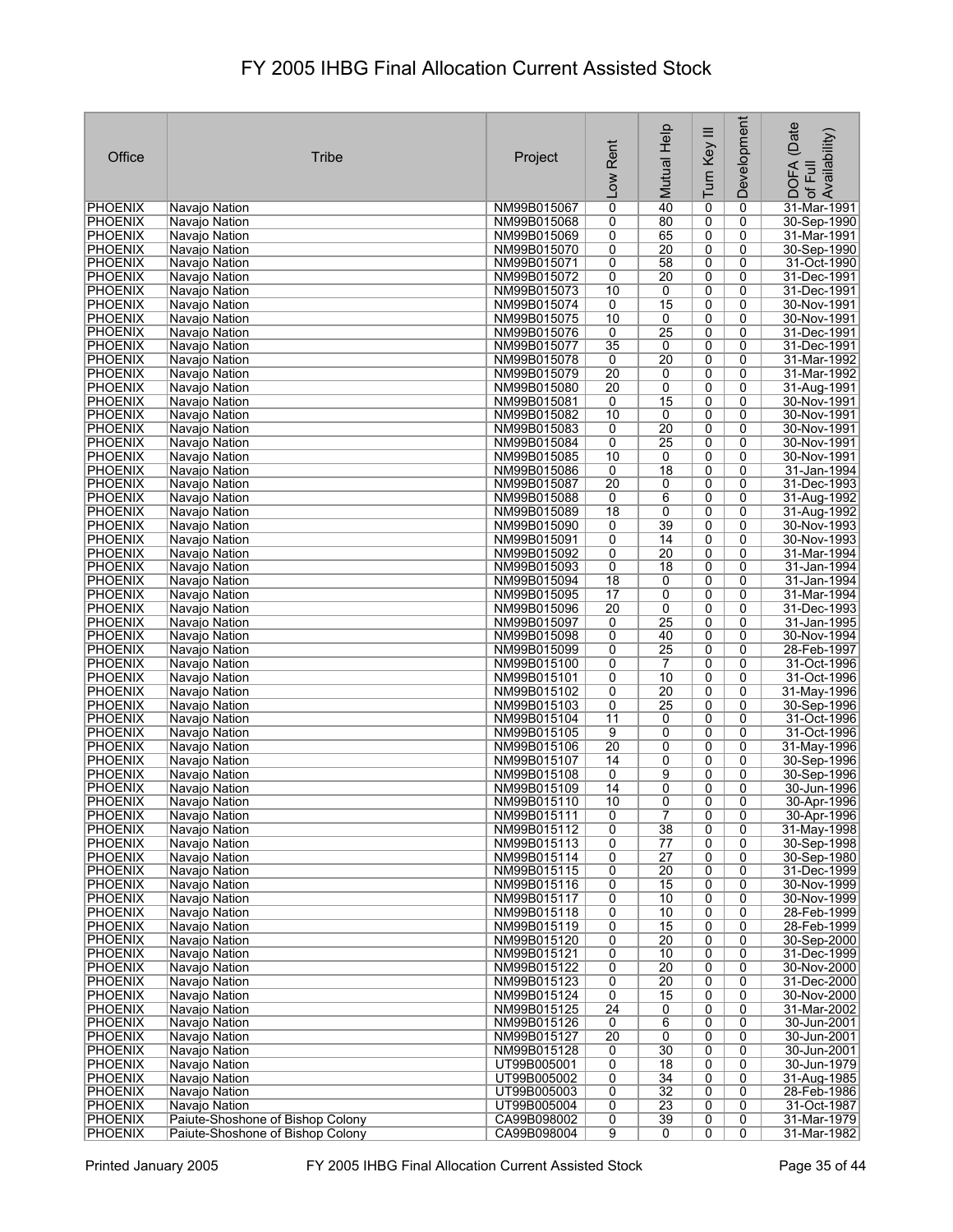|                                  |                                                                      |                            |                      |                      |                                  | Development         | (Date                      |
|----------------------------------|----------------------------------------------------------------------|----------------------------|----------------------|----------------------|----------------------------------|---------------------|----------------------------|
| Office                           | Tribe                                                                | Project                    | Rent                 | Mutual Help          | Turn Key III                     |                     | Availability)              |
|                                  |                                                                      |                            |                      |                      |                                  |                     | <b>DOFA</b><br>Full        |
|                                  |                                                                      |                            | $\overline{100}$     |                      |                                  |                     | $\mathcal{P}$              |
| <b>PHOENIX</b><br><b>PHOENIX</b> | Paiute-Shoshone of Bishop Colony<br>Paiute-Shoshone of Bishop Colony | CA99B098005<br>CA99B098007 | $\overline{6}$<br>0  | $\overline{0}$<br>38 | 0<br>0                           | 0<br>0              | 31-Mar-1979<br>29-Feb-1984 |
| PHOENIX                          | Paiute-Shoshone of Bishop Colony                                     | CA99B098008                | 4                    | 0                    | 0                                | 0                   | 29-Feb-1984                |
| <b>PHOENIX</b>                   | Paiute-Shoshone of Bishop Colony                                     | CA99B098009                | 0                    | $\overline{17}$      | 0                                | 0                   | 30-Nov-1987                |
| <b>PHOENIX</b>                   | Paiute-Shoshone of Bishop Colony                                     | CA99B098010                | 3                    | 0                    | 0                                | 0                   | 30-Nov-1987                |
| <b>PHOENIX</b><br><b>PHOENIX</b> | Paiute-Shoshone of Bishop Colony<br>Paiute-Shoshone of Bishop Colony | CA99B098011<br>CA99B098012 | 7<br>0               | 0<br>10              | 0<br>0                           | 0<br>0              | 30-Sep-1991<br>30-Sep-1991 |
| PHOENIX                          | Paiute-Shoshone of Bishop Colony                                     | CA99B098013                | 0                    | $\overline{13}$      | 0                                | $\mathbf{0}$        | 30-Apr-1993                |
| <b>PHOENIX</b>                   | Paiute-Shoshone of Bishop Colony                                     | CA99B098015                | 0                    | 5                    | 0                                | 0                   | 15-Jun-1994                |
| <b>PHOENIX</b><br><b>PHOENIX</b> | Paiute-Shoshone of Bishop Colony<br>Paiute-Shoshone of Bishop Colony | CA99B098016<br>CA99B605001 | 0<br>0               | 5<br>5               | 0<br>0                           | 0<br>6              | 30-Nov-1987<br>30-Sep-2002 |
| <b>PHOENIX</b>                   | Pala Band                                                            | CA99B080018                | 0                    | 6                    | 0                                | 0                   | 30-Sep-1981                |
| <b>PHOENIX</b>                   | Pala Band                                                            | CA99B080039                | 0                    | 18                   | 0                                | 0                   | 30-Jun-1989                |
| <b>PHOENIX</b>                   | Pala Band                                                            | CA99B080053                | $\overline{12}$      | 0                    | 0                                | 0                   | 30-Nov-1994                |
| <b>PHOENIX</b><br>PHOENIX        | Pascua Yaqui Tribe<br>Pascua Yaqui Tribe                             | AZ99B040001<br>AZ99B040002 | 60<br>0              | 0<br>60              | $\overline{0}$<br>0              | 0<br>0              | 31-Oct-1981<br>31-Mar-1983 |
| <b>PHOENIX</b>                   | Pascua Yaqui Tribe                                                   | AZ99B040003                | 40                   | 0                    | $\overline{0}$                   | 0                   | 30-Apr-1986                |
| <b>PHOENIX</b>                   | Pascua Yaqui Tribe                                                   | AZ99B040004                | 50                   | 0                    | 0                                | 0                   | 31-Dec-1986                |
| <b>PHOENIX</b>                   | Pascua Yaqui Tribe                                                   | AZ99B040005<br>AZ99B040006 | 0<br>50              | 93<br>0              | 0<br>0                           | $\overline{0}$<br>0 | 31-May-1987                |
| <b>PHOENIX</b><br><b>PHOENIX</b> | Pascua Yaqui Tribe<br>Pascua Yaqui Tribe                             | AZ99B040007                | 79                   | 0                    | 0                                | 0                   | 30-Jun-1987<br>31-Dec-1987 |
| <b>PHOENIX</b>                   | Pascua Yaqui Tribe                                                   | AZ99B040008                | 0                    | 79                   | $\overline{0}$                   | 0                   | 30-Nov-1987                |
| <b>PHOENIX</b>                   | Pascua Yaqui Tribe                                                   | AZ99B040009                | 0                    | 75                   | 0                                | 0                   | 30-Nov-1991                |
| <b>PHOENIX</b><br><b>PHOENIX</b> | Pascua Yaqui Tribe<br>Pascua Yaqui Tribe                             | AZ99B040010<br>AZ99B040011 | 0<br>43              | $\overline{13}$<br>0 | 0<br>0                           | 0<br>0              | 30-Nov-1991<br>30-Apr-1992 |
| <b>PHOENIX</b>                   | Pascua Yaqui Tribe                                                   | AZ99B040012                | 0                    | 20                   | 0                                | 0                   | 31-Mar-1995                |
| <b>PHOENIX</b>                   | Pascua Yaqui Tribe                                                   | AZ99B040013                | $\overline{20}$      | 0                    | 0                                | 0                   | 31-Mar-1995                |
| PHOENIX                          | Pascua Yaqui Tribe                                                   | AZ99B040014                | 0                    | 40                   | 0                                | 0                   | 28-Feb-1998                |
| <b>PHOENIX</b><br><b>PHOENIX</b> | Pascua Yaqui Tribe<br>Pauma Band                                     | AZ99B040015<br>CA99B080006 | 40<br>0              | 0<br>$\overline{2}$  | 0<br>$\overline{0}$              | 0<br>0              | 28-Feb-1998<br>31-Mar-1978 |
| <b>PHOENIX</b>                   | Pauma Band                                                           | CA99B080018                | 0                    | 4                    | 0                                | 0                   | 30-Sep-1981                |
| <b>PHOENIX</b>                   | Pauma Band                                                           | CA99B080025                | 0                    | 5                    | 0                                | 0                   | 30-Nov-1973                |
| PHOENIX                          | Pauma Band                                                           | CA99B080038                | 0                    | 1                    | 0                                | 0                   | 30-Sep-1989                |
| <b>PHOENIX</b><br><b>PHOENIX</b> | Pauma Band<br>Picayune Rancheria                                     | CA99B080063<br>CA99B159001 | 0<br>$\overline{12}$ | 5<br>0               | 0<br>0                           | 0<br>8              | 30-Apr-1995<br>31-Dec-1999 |
| <b>PHOENIX</b>                   | Picayune Rancheria                                                   | CA99B159002                | 0                    | 0                    | 0                                | 8                   |                            |
| <b>PHOENIX</b>                   | Picuris Pueblo                                                       | NM99B040009                | 0                    | $\overline{7}$       | 0                                | 0                   | 30-Nov-1979                |
| <b>PHOENIX</b><br><b>PHOENIX</b> | Picuris Pueblo<br>Pinoleville Rancheria                              | NM99B040015<br>CA99B130024 | 0<br>0               | $\overline{17}$<br>0 | 0<br>0                           | 0<br>19             | 31-Dec-1984                |
| <b>PHOENIX</b>                   | Pojoaque Pueblo                                                      | NM99B040014                | 0                    | $\overline{12}$      | 0                                | 0                   | 30-Sep-1984                |
| PHOENIX                          | Pojoaque Pueblo                                                      | NM99B040021                | 0                    | 5                    | 0                                | 0                   | 31-May-1987                |
| PHOENIX                          | Pojoaque Pueblo                                                      | NM99B040022                | 0                    | 10                   | $\overline{0}$                   | 0                   | 30-Apr-1989                |
| PHOENIX<br><b>PHOENIX</b>        | Pojoaque Pueblo<br>Pojoaque Pueblo                                   | NM99B040023<br>NM99B040025 | 0<br>0               | 5<br>3               | 0<br>0                           | 0<br>0              | 30-Apr-1989<br>30-Apr-1992 |
| <b>PHOENIX</b>                   | <b>Pyramid Lake Paiute</b>                                           | NV99B004003                | $\overline{0}$       | $\overline{2}$       | 0                                | 0                   | 30-Sep-1978                |
| <b>PHOENIX</b>                   | <b>Pyramid Lake Paiute</b>                                           | NV99B004005                | $\overline{20}$      | 0                    | 0                                | 0                   | 31-Aug-1980                |
| <b>PHOENIX</b><br><b>PHOENIX</b> | <b>Pyramid Lake Paiute</b><br><b>Pyramid Lake Paiute</b>             | NV99B004006<br>NV99B004007 | $\overline{36}$<br>0 | $\overline{0}$<br>5  | 0<br>0                           | 0<br>0              | 31-Jul-1981<br>31-Jul-1982 |
| <b>PHOENIX</b>                   | Pyramid Lake Paiute                                                  | NV99B004009                | 0                    | 50                   | 0                                | 0                   | 31-Dec-1991                |
| <b>PHOENIX</b>                   | <b>Pyramid Lake Paiute</b>                                           | NV99B004010                | 0                    | 35                   | $\overline{0}$                   | 0                   | 31-May-1995                |
| <b>PHOENIX</b>                   | <b>Pyramid Lake Paiute</b>                                           | NV99B004011                | 0                    | $\overline{25}$      | 0                                | 0                   | 30-Apr-1997                |
| <b>PHOENIX</b><br>PHOENIX        | <b>Pyramid Lake Paiute</b><br>Quartz Vallev Rancheria                | NV99B004013<br>CA99B083011 | 0<br>10              | 2<br>0               | 0<br>0                           | 0<br>$\mathbf 0$    | 31-Mar-1998<br>04-May-2004 |
| <b>PHOENIX</b>                   | Quartz Valley Rancheria                                              | CA99B083012                | 0                    | 5                    | 0                                | 0                   | 04-May-2004                |
| <b>PHOENIX</b>                   | Quartz Valley Rancheria                                              | CA99B083014                | 1                    | $\overline{0}$       | 0                                | 0                   | 31-Dec-1997                |
| <b>PHOENIX</b>                   | Quartz Valley Rancheria                                              | CA99B083017                | 10                   | 0                    | 0                                | 0                   | 30-Nov-2000                |
| <b>PHOENIX</b><br><b>PHOENIX</b> | Quechan Tribe<br>Quechan Tribe                                       | CA99B054005<br>CA99B054006 | 0<br>39              | 4<br>0               | 0<br>0                           | 0<br>0              | 31-Oct-1979<br>31-Jul-1982 |
| <b>PHOENIX</b>                   | Quechan Tribe                                                        | CA99B054007                | 0                    | $\overline{18}$      | 0                                | 0                   | 31-Aug-1982                |
| <b>PHOENIX</b>                   | Quechan Tribe                                                        | CA99B054012                | 0                    | 39                   | 0                                | 0                   | 31-Jul-1990                |
| <b>PHOENIX</b><br><b>PHOENIX</b> | Quechan Tribe<br>Quechan Tribe                                       | CA99B054013<br>CA99B054014 | 0<br>$\overline{20}$ | 45<br>0              | 0<br>0                           | 0<br>0              | 31-Aug-1993<br>30-Nov-1994 |
| <b>PHOENIX</b>                   | Quechan Tribe                                                        | CA99B054015                | 20                   | 0                    | 0                                | 0                   | 12-Jun-1997                |
| <b>PHOENIX</b>                   | Quechan Tribe                                                        | CA99B054017                | $\overline{22}$      | 0                    | 0                                | 0                   | 30-Jun-1999                |
| <b>PHOENIX</b>                   | Redwood Valley Rancheria                                             | CA99B130009                | 0                    | 14                   | 0                                | 0                   | 31-May-1990                |
| <b>PHOENIX</b><br><b>PHOENIX</b> | Redwood Valley Rancheria<br>Reno-Sparks Colony                       | CA99B130011<br>NV99B012003 | $\overline{9}$<br>29 | 0<br>$\overline{0}$  | $\overline{0}$<br>$\overline{0}$ | 0<br>0              | 31-May-1990<br>30-Sep-1974 |
| PHOENIX                          | Reno-Sparks Colony                                                   | NV99B012005                | 0                    | 17                   | 0                                | $\overline{0}$      | 30-Jun-1980                |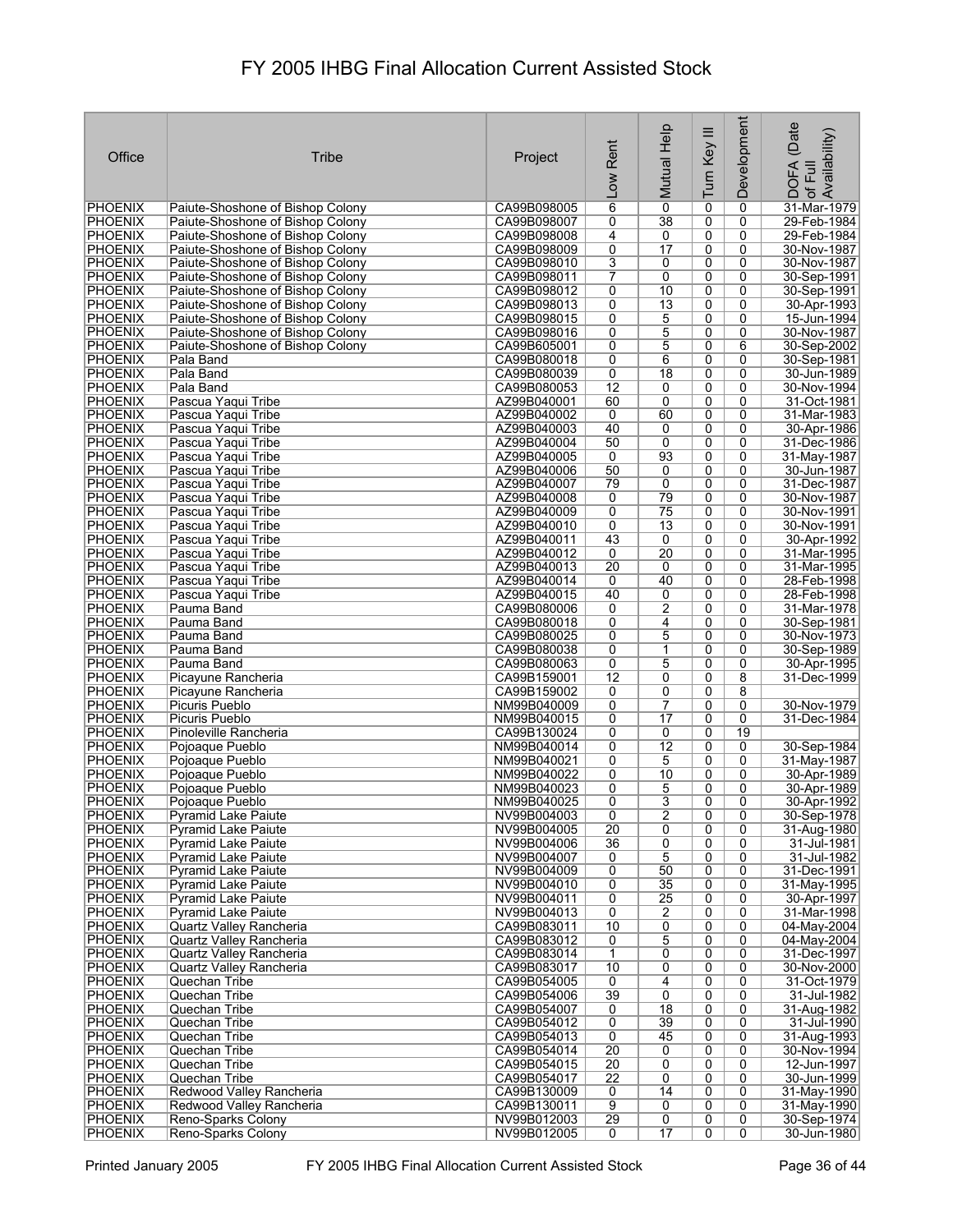| Office                           | Tribe                                                  | Project                    | Rent<br>Low          | Mutual Help          | Turn Key III        | Development         | (Date<br>of Full<br>Availability)<br><b>DOFA</b> |
|----------------------------------|--------------------------------------------------------|----------------------------|----------------------|----------------------|---------------------|---------------------|--------------------------------------------------|
| <b>PHOENIX</b>                   | Reno-Sparks Colony                                     | NV99B012006                | 0                    | $\overline{6}$       | 0                   | 0                   | 31-Oct-1985                                      |
| <b>PHOENIX</b>                   | Reno-Sparks Colony                                     | NV99B012007                | $\overline{20}$      | 0                    | 0                   | 0                   | 31-Jul-1991                                      |
| <b>PHOENIX</b>                   | Reno-Sparks Colony                                     | NV99B012008                | 0                    | 60                   | 0                   | 0                   | 30-Sep-1991                                      |
| <b>PHOENIX</b>                   | Reno-Sparks Colony                                     | NV99B012009                | 0                    | $\overline{18}$      | 0                   | 0                   | 30-Sep-1991                                      |
| <b>PHOENIX</b>                   | Reno-Sparks Colony                                     | NV99B012010                | 0                    | 20                   | 0                   | 0                   | 14-Jun-1995                                      |
| <b>PHOENIX</b><br><b>PHOENIX</b> | Reno-Sparks Colony<br>Reno-Sparks Colony               | NV99B012011<br>NV99B012012 | 0<br>29              | 1<br>0               | 0<br>0              | 0<br>0              | 06-May-1996<br>30-Apr-1997                       |
| <b>PHOENIX</b>                   | <b>Rincon Reservation</b>                              | CA99B080006                | 0                    | $\overline{12}$      | 0                   | 0                   | 31-Mar-1978                                      |
| <b>PHOENIX</b>                   | <b>Rincon Reservation</b>                              | CA99B080010                | 0                    | $\overline{12}$      | 0                   | 0                   | 30-Jun-1981                                      |
| PHOENIX                          | <b>Rincon Reservation</b>                              | CA99B080025                | 0                    | 10                   | 0                   | 0                   | 30-Jun-1987                                      |
| PHOENIX                          | <b>Rincon Reservation</b>                              | CA99B080038                | 0                    | 5                    | $\overline{0}$      | 0                   | 30-Sep-1989                                      |
| <b>PHOENIX</b>                   | <b>Rincon Reservation</b>                              | CA99B080049                | 0                    | 20                   | 0                   | 0                   | 31-Jul-1991                                      |
| PHOENIX<br>PHOENIX               | <b>Rincon Reservation</b><br><b>Rincon Reservation</b> | CA99B080054<br>CA99B080061 | 9<br>0               | 0<br>1               | 0<br>0              | 0<br>0              | 30-Apr-1994<br>07-May-1996                       |
| <b>PHOENIX</b>                   | <b>Rincon Reservation</b>                              | CA99B080065                | 0                    | 10                   | 0                   | 0                   | 31-Jan-1996                                      |
| PHOENIX                          | Rincon Reservation                                     | CA99B080066                | 6                    | 0                    | 0                   | 0                   | 31-Jan-1996                                      |
| <b>PHOENIX</b>                   | Robinson Rancheria                                     | CA99B130003                | 0                    | 20                   | 0                   | 0                   | 28-Feb-1988                                      |
| <b>PHOENIX</b>                   | Robinson Rancheria                                     | CA99B130005                | 11                   | 0                    | 0                   | 0                   | 30-Apr-1988                                      |
| <b>PHOENIX</b>                   | Robinson Rancheria                                     | CA99B130007                | 0                    | 10                   | $\overline{0}$      | 0                   | 31-Mar-1988                                      |
| <b>PHOENIX</b>                   | Round Valley Rancheria                                 | CA99B097001                | 0                    | 41                   | 0                   | 0                   | 31-Aug-1978                                      |
| <b>PHOENIX</b><br><b>PHOENIX</b> | Round Valley Rancheria<br>Round Valley Rancheria       | CA99B097002<br>CA99B097004 | 29<br>$\overline{0}$ | 0<br>$\overline{22}$ | 0<br>$\overline{0}$ | 0<br>$\overline{0}$ | 31-Aug-1978<br>31-Aug-1981                       |
| <b>PHOENIX</b>                   | Round Valley Rancheria                                 | CA99B097005                | $\overline{22}$      | 0                    | 0                   | 0                   | 31-Aug-1981                                      |
| <b>PHOENIX</b>                   | Salt River Pima-Maricopa                               | AZ99B014004                | 0                    | 45                   | 0                   | 0                   | 28-Feb-1979                                      |
| <b>PHOENIX</b>                   | Salt River Pima-Maricopa                               | AZ99B014005                | 0                    | $\overline{13}$      | 0                   | $\overline{0}$      | 28-Feb-1979                                      |
| <b>PHOENIX</b>                   | Salt River Pima-Maricopa                               | AZ99B014006                | 0                    | 23                   | 0                   | 0                   | 30-Sep-1979                                      |
| PHOENIX                          | Salt River Pima-Maricopa                               | AZ99B014007                | 25                   | 0                    | 0                   | 0                   | 30-Jun-1980                                      |
| <b>PHOENIX</b>                   | Salt River Pima-Maricopa                               | AZ99B014008                | 0                    | 14                   | 0                   | 0                   | 31-Jul-1981                                      |
| <b>PHOENIX</b><br><b>PHOENIX</b> | Salt River Pima-Maricopa<br>Salt River Pima-Maricopa   | AZ99B014009<br>AZ99B014011 | 60<br>28             | 0<br>0               | 0<br>0              | 0<br>0              | 30-Sep-1980<br>31-Jan-1986                       |
| <b>PHOENIX</b>                   | Salt River Pima-Maricopa                               | AZ99B014013                | 0                    | $\overline{37}$      | 0                   | 0                   | 31-Jan-1989                                      |
| <b>PHOENIX</b>                   | Salt River Pima-Maricopa                               | AZ99B014014                | 0                    | 14                   | 0                   | 0                   | 31-Jul-1990                                      |
| <b>PHOENIX</b>                   | Salt River Pima-Maricopa                               | AZ99B014015                | 0                    | 17                   | 0                   | 0                   | 31-Oct-1991                                      |
| <b>PHOENIX</b>                   | Salt River Pima-Maricopa                               | AZ99B014016                | 0                    | $\overline{22}$      | $\overline{0}$      | 0                   | 31-May-1993                                      |
| PHOENIX                          | Salt River Pima-Maricopa                               | AZ99B014017                | 40                   | 0                    | 0                   | 0                   | 31-Oct-1995                                      |
| <b>PHOENIX</b><br><b>PHOENIX</b> | Salt River Pima-Maricopa<br>San Carlos Apache          | AZ99B014018<br>AZ99B011009 | $\overline{20}$<br>0 | 0<br>33              | 0<br>0              | 0<br>0              | 09-Feb-1999<br>30-Apr-1978                       |
| PHOENIX                          | San Carlos Apache                                      | AZ99B011012                | 0                    | 30                   | 0                   | 0                   | 30-Sep-1979                                      |
| PHOENIX                          | San Carlos Apache                                      | AZ99B011013                | 0                    | 60                   | 0                   | 0                   | 31-Jan-1980                                      |
| <b>PHOENIX</b>                   | San Carlos Apache                                      | AZ99B011015                | 0                    | $\overline{27}$      | 0                   | 0                   | 31-Oct-1979                                      |
| PHOENIX                          | San Carlos Apache                                      | AZ99B011016                | 100                  | 0                    | 0                   | 0                   | 30-Jul-1980                                      |
| <b>PHOENIX</b>                   | San Carlos Apache                                      | AZ99B011017                | 20                   | 0                    | 0                   | 0                   | 31-Dec-1981                                      |
| <b>PHOENIX</b><br>PHOENIX        | San Carlos Apache<br>San Carlos Apache                 | AZ99B011018<br>AZ99B011019 | 0<br>4               | 210<br>0             | 0<br>0              | 0<br>0              | 31-May-1987<br>30-Apr-1983                       |
| <b>PHOENIX</b>                   | San Carlos Apache                                      | AZ99B011020                | 50                   | 0                    | 0                   | 0                   | 30-Nov-1987                                      |
| <b>PHOENIX</b>                   | San Carlos Apache                                      | AZ99B011021                | 50                   | 0                    | 0                   | 0                   | 30-Nov-1987                                      |
| <b>PHOENIX</b>                   | San Carlos Apache                                      | AZ99B011022                | 60                   | $\overline{0}$       | $\overline{0}$      | $\overline{0}$      | 30-Nov-1987                                      |
| <b>PHOENIX</b>                   | San Carlos Apache                                      | AZ99B011023                | $\overline{20}$      | 0                    | 0                   | 0                   | 30-Nov-1987                                      |
| <b>PHOENIX</b>                   | San Carlos Apache                                      | AZ99B011024                | 0                    | 63                   | 0                   | 0                   | 30-Jun-1990                                      |
| <b>PHOENIX</b><br><b>PHOENIX</b> | San Carlos Apache<br>San Carlos Apache                 | AZ99B011025<br>AZ99B011026 | 80<br>0              | 0<br>20              | 0<br>0              | $\overline{0}$<br>0 | 30-Nov-1992<br>31-Jan-1994                       |
| <b>PHOENIX</b>                   | San Carlos Apache                                      | AZ99B011027                | 40                   | 0                    | 0                   | 0                   | 30-Nov-1994                                      |
| <b>PHOENIX</b>                   | San Ildefonso Pueblo                                   | NM99B040006                | 0                    | 3                    | 0                   | 0                   | 31-Aug-1978                                      |
| <b>PHOENIX</b>                   | San Ildefonso Pueblo                                   | NM99B040012                | 0                    | 40                   | 0                   | 0                   | 28-Feb-1981                                      |
| <b>PHOENIX</b>                   | San Ildefonso Pueblo                                   | NM99B040020                | 0                    | 10                   | 0                   | 0                   | 31-May-1987                                      |
| <b>PHOENIX</b>                   | San Ildefonso Pueblo                                   | NM99B040022                | 0                    | 9                    | 0                   | 0                   | 30-Apr-1989                                      |
| <b>PHOENIX</b><br>PHOENIX        | San Ildefonso Pueblo<br>San Ildefonso Pueblo           | NM99B040026<br>NM99B040029 | 0<br>20              | 19                   | 0                   | 0<br>0              | 31-Dec-1994<br>31-Jan-2000                       |
| <b>PHOENIX</b>                   | San Juan Pueblo                                        | NM99B031004                | 0                    | 0<br>1               | 0<br>0              | 0                   | 31-Dec-1977                                      |
| <b>PHOENIX</b>                   | San Juan Pueblo                                        | NM99B031005                | 0                    | 4                    | 0                   | 0                   | 30-Sep-1980                                      |
| <b>PHOENIX</b>                   | San Juan Pueblo                                        | NM99B031006                | 0                    | 17                   | 0                   | 0                   | 31-May-1983                                      |
| <b>PHOENIX</b>                   | San Juan Pueblo                                        | NM99B031007                | 0                    | $\overline{27}$      | 0                   | 0                   | 31-May-1989                                      |
| <b>PHOENIX</b>                   | San Juan Pueblo                                        | NM99B031008                | 0                    | $\overline{c}$       | 0                   | 0                   | 31-Jul-1996                                      |
| <b>PHOENIX</b>                   | San Juan Pueblo<br>San Juan Pueblo                     | NM99B031009                | 23                   | 0<br>0               | 0<br>0              | 0<br>3              | 31-Dec-1997                                      |
| <b>PHOENIX</b><br><b>PHOENIX</b> | San Pasqual Band                                       | NM99B031010<br>CA99B080042 | 0<br>0               | 33                   | 0                   | 0                   | 31-Jul-1989                                      |
| <b>PHOENIX</b>                   | San Pasqual Band                                       | CA99B080055                | 10                   | 0                    | 0                   | 0                   | 31-May-1993                                      |
| <b>PHOENIX</b>                   | San Pasqual Band                                       | CA99B080059                | 0                    | $\overline{21}$      | 0                   | 0                   | 31-Oct-1995                                      |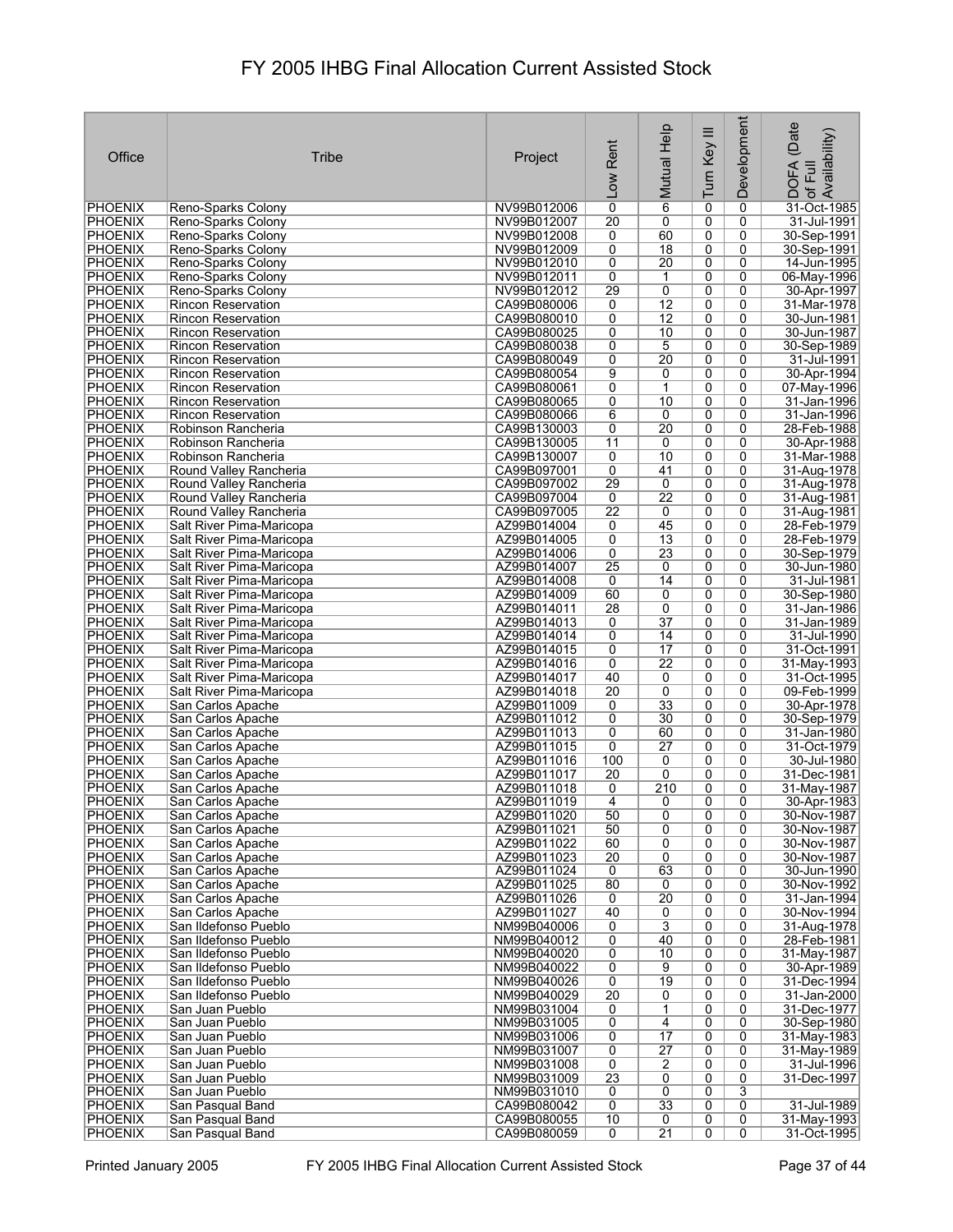| Office                           | Tribe                                          | Project                    | Rent<br>Low           | Mutual Help         | Turn Key III   | Development    | (Date<br>Availability)<br>DOFA<br>Full<br>$\overline{\sigma}$ |
|----------------------------------|------------------------------------------------|----------------------------|-----------------------|---------------------|----------------|----------------|---------------------------------------------------------------|
| <b>PHOENIX</b>                   | San Pasqual Band                               | CA99B080072                | $\overline{11}$       | $\overline{0}$      | 0              | 0              | 28-Nov-1995                                                   |
| <b>PHOENIX</b>                   | San Rosa Band of Cahuilla                      | CA99B080061                | 0                     | 1                   | 0              | 0              | 30-May-1995                                                   |
| <b>PHOENIX</b>                   | San Rosa Band of Cahuilla                      | CA99B080069                | 0                     | $\overline{4}$      | 0              | 0              | 30-May-1995                                                   |
| <b>PHOENIX</b>                   | San Rosa Band of Cahuilla                      | CA99B080070                | 0                     | 0                   | 0              | 3              |                                                               |
| <b>PHOENIX</b>                   | Sandia Pueblo                                  | NM99B031067                | 0                     | 19                  | 0              | 0              | 30-Sep-1995                                                   |
| <b>PHOENIX</b>                   | Sandia Pueblo                                  | NM99B031080                | 1                     | 0                   | 0              | 0              | 30-Sep-1995                                                   |
| <b>PHOENIX</b>                   | Santa Ana Pueblo                               | NM99B087013                | 6                     | 0                   | 0              | 0              | 30-Nov-1999                                                   |
| <b>PHOENIX</b>                   | Santa Clara Pueblo                             | NM99B082004                | 0                     | 15                  | 0              | 0              | 31-Jul-1980                                                   |
| <b>PHOENIX</b>                   | Santa Clara Pueblo                             | NM99B082005                | 0                     | $\overline{12}$     | 0              | 0              | 30-Nov-1987                                                   |
| PHOENIX                          | Santa Clara Pueblo                             | NM99B082006                | 0                     | 42                  | 0              | 0              | 31-Mar-1992                                                   |
| <b>PHOENIX</b>                   | Santa Clara Pueblo                             | NM99B082007                | 0                     | 19                  | 0              | 0<br>0         | 31-Mar-1992<br>31-Jul-1982                                    |
| <b>PHOENIX</b><br><b>PHOENIX</b> | Santa Rosa Rancheria<br>Santa Rosa Rancheria   | CA99B129001<br>CA99B129007 | 23<br>$\overline{20}$ | 0<br>0              | 0<br>0         | 0              | 31-Dec-1987                                                   |
| <b>PHOENIX</b>                   | Santa Rosa Rancheria                           | CA99B129015                | 0                     | 1                   | 0              | 0              | 31-Jul-1982                                                   |
| <b>PHOENIX</b>                   | Santa Rosa Rancheria                           | CA99B129018                | 0                     | $\mathbf{1}$        | 0              | $\mathbf{0}$   | 31-Dec-1987                                                   |
| PHOENIX                          | Santa Ynez Band of Chumash                     | CA99B080007                | 0                     | $\overline{12}$     | 0              | 0              | 28-Feb-1979                                                   |
| <b>PHOENIX</b>                   | Santa Ynez Band of Chumash                     | CA99B080013                | 0                     | 19                  | 0              | 0              | 31-Jan-1981                                                   |
| <b>PHOENIX</b>                   | Santa Ynez Band of Chumash                     | CA99B080024                | 12                    | 0                   | 0              | 0              | 31-Aug-1989                                                   |
| <b>PHOENIX</b>                   | Santa Ynez Band of Chumash                     | CA99B080026                | $\overline{0}$        | 14                  | $\overline{0}$ | $\overline{0}$ | 31-Aug-1989                                                   |
| PHOENIX                          | Santa Ynez Band of Chumash                     | CA99B080045                | 10                    | 0                   | 0              | 0              | 30-Apr-1989                                                   |
| <b>PHOENIX</b>                   | Santo Domingo Pueblo                           | NM99B031052                | 0                     | $\overline{3}$      | 0              | 0              | 31-Mar-1982                                                   |
| <b>PHOENIX</b>                   | Santo Domingo Pueblo                           | NM99B078001                | $\overline{32}$       | $\overline{0}$      | 0              | $\overline{0}$ | 30-Sep-1998                                                   |
| <b>PHOENIX</b>                   | Santo Domingo Pueblo                           | NM99B078002                | 0                     | 38                  | 0              | 10             | 30-Sep-1998                                                   |
| <b>PHOENIX</b>                   | Sherwood Valley Rancheria                      | CA99B130014                | 19                    | 0                   | 0              | 0              | 30-Apr-1993                                                   |
| <b>PHOENIX</b>                   | Sherwood Valley Rancheria                      | CA99B130015                | 0                     | 16                  | 0              | $\overline{0}$ | 30-Apr-1993                                                   |
| <b>PHOENIX</b>                   | Sherwood Valley Rancheria                      | CA99B130027                | 0                     | 0                   | 0              | 15             |                                                               |
| <b>PHOENIX</b>                   | Soboba Band                                    | CA99B080016                | 0                     | $\overline{32}$     | 0              | 0              | 31-Jul-1980                                                   |
| <b>PHOENIX</b>                   | Soboba Band                                    | CA99B080038                | 0                     | 3                   | 0              | 0              | 30-Sep-1989                                                   |
| <b>PHOENIX</b>                   | Soboba Band                                    | CA99B080040                | 0                     | 8                   | 0              | 0              | 29-Feb-1988                                                   |
| <b>PHOENIX</b><br><b>PHOENIX</b> | Soboba Band                                    | CA99B080041                | 0                     | $\overline{2}$<br>7 | 0<br>0         | 0              | 29-Feb-1988                                                   |
| PHOENIX                          | Soboba Band<br>Soboba Band                     | CA99B080047<br>CA99B080051 | 0<br>0                | $\overline{13}$     | 0              | 0<br>0         | 30-Apr-1991<br>31-Jul-1992                                    |
| <b>PHOENIX</b>                   | Soboba Band                                    | CA99B080067                | 0                     | 9                   | 0              | 0              | 30-May-1995                                                   |
| <b>PHOENIX</b>                   | Soboba Band                                    | CA99B080068                | 8                     | 0                   | 0              | 0              | 30-May-1995                                                   |
| PHOENIX                          | Soboba Band                                    | CA99B080073                | 8                     | 0                   | 0              | 0              | 30-Jun-1998                                                   |
| <b>PHOENIX</b>                   | Stewarts Point Rancheria                       | CA99B130032                | 0                     | 0                   | 0              | 15             |                                                               |
| <b>PHOENIX</b>                   | Susanville Rancheria                           | CA99B083002                | 0                     | 15                  | 0              | 0              | 30-Jun-1980                                                   |
| <b>PHOENIX</b>                   | Susanville Rancheria                           | CA99B083004                | 0                     | 28                  | 0              | 0              | 31-May-1984                                                   |
| PHOENIX                          | Susanville Rancheria                           | CA99B083008                | $\overline{25}$       | 0                   | 0              | 0              | 30-Sep-1993                                                   |
| <b>PHOENIX</b>                   | Susanville Rancheria                           | CA99B083010                | 6                     | 0                   | 0              | 0              | 31-Dec-1995                                                   |
| PHOENIX                          | Taos Pueblo                                    | NM99B040007                | 0                     | $\overline{22}$     | 0              | 0              | 30-Apr-1979                                                   |
| <b>PHOENIX</b>                   | Taos Pueblo                                    | NM99B040016                | 0                     | 49                  | 0              | 0              | 31-Mar-1985                                                   |
| <b>PHOENIX</b>                   | Taos Pueblo                                    | NM99B040018                | 0                     | 65                  | 0              | 0              | 31-Jul-1987                                                   |
| <b>PHOENIX</b>                   | Taos Pueblo                                    | NM99B040022                | $\overline{0}$        | 11                  | $\overline{0}$ | $\overline{0}$ | 30-Apr-1989                                                   |
| <b>PHOENIX</b><br><b>PHOENIX</b> | Te-Moak<br>Te-Moak                             | NV99B016002<br>NV99B016003 | $\overline{0}$<br>0   | 15<br>16            | 0<br>0         | 0<br>0         | 31-May-1978<br>31-Dec-1980                                    |
| <b>PHOENIX</b>                   | Te-Moak                                        | NV99B016004                | 10                    | 0                   | $\overline{0}$ | 0              | 30-Nov-1980                                                   |
| PHOENIX                          | Te-Moak                                        | NV99B016005                | 49                    | 0                   | 0              | 0              | 28-Feb-1982                                                   |
| <b>PHOENIX</b>                   | Te-Moak                                        | NV99B016006                | $\overline{0}$        | 55                  | 0              | 0              | 28-Feb-1982                                                   |
| <b>PHOENIX</b>                   | Te-Moak                                        | NV99B016008                | 0                     | 47                  | 0              | 0              | 31-Aug-1986                                                   |
| PHOENIX                          | Te-Moak                                        | NV99B016009                | $\overline{0}$        | 50                  | 0              | 0              | 31-Aug-1988                                                   |
| <b>PHOENIX</b>                   | Te-Moak                                        | NV99B016010                | 0                     | 13                  | 0              | 0              | 28-Feb-1989                                                   |
| <b>PHOENIX</b>                   | Te-Moak                                        | NV99B016011                | 28                    | 0                   | 0              | 0              | 28-Feb-1998                                                   |
| PHOENIX                          | <b>Tesuque Pueblo</b>                          | NM99B040010                | 0                     | 11                  | 0              | 0              | 31-Aug-1980                                                   |
| PHOENIX                          | Tesuque Pueblo                                 | NM99B040018                | 0                     | 4                   | 0              | 0              | 31-Jul-1987                                                   |
| <b>PHOENIX</b>                   | Tesugue Pueblo                                 | NM99B040025                | 0                     | 8                   | 0              | 0              | 30-Apr-1992                                                   |
| <b>PHOENIX</b>                   | Tesuque Pueblo                                 | NM99B040028                | 0                     | 10                  | 0              | 0              | 28-Feb-1995                                                   |
| <b>PHOENIX</b>                   | Tohono O'Odham Nation                          | AZ99B026008                | 10                    | 0                   | 0              | 0              | 30-Sep-1978                                                   |
| <b>PHOENIX</b>                   | Tohono O'Odham Nation                          | AZ99B026009                | $\overline{0}$        | 15                  | 0              | 0              | 30-Sep-1978                                                   |
| <b>PHOENIX</b><br><b>PHOENIX</b> | Tohono O'Odham Nation<br>Tohono O'Odham Nation | AZ99B026012<br>AZ99B026016 | 50<br>0               | 0<br>84             | 0<br>0         | 0<br>0         | 31-May-1974<br>30-Sep-1980                                    |
| <b>PHOENIX</b>                   | Tohono O'Odham Nation                          | AZ99B026019                | 0                     | 127                 | 0              | 0              | 30-Jun-1981                                                   |
| <b>PHOENIX</b>                   | Tohono O'Odham Nation                          | AZ99B026020                | $\overline{12}$       | 0                   | 0              | 0              | 28-Feb-1983                                                   |
| <b>PHOENIX</b>                   | Tohono O'Odham Nation                          | AZ99B026021                | 0                     | 127                 | 0              | 0              | 31-May-1983                                                   |
| <b>PHOENIX</b>                   | Tohono O'Odham Nation                          | AZ99B026022                | 50                    | 0                   | 0              | 0              | 30-Jun-1986                                                   |
| <b>PHOENIX</b>                   | Tohono O'Odham Nation                          | AZ99B026023                | 0                     | 46                  | 0              | 0              | 30-Jun-1986                                                   |
| <b>PHOENIX</b>                   | Tohono O'Odham Nation                          | AZ99B026024                | $\overline{0}$        | 65                  | 0              | 0              | 30-Nov-1987                                                   |
| <b>PHOENIX</b>                   | Tohono O'Odham Nation                          | AZ99B026025                | 0                     | 7                   | 0              | 0              | 30-Jun-1987                                                   |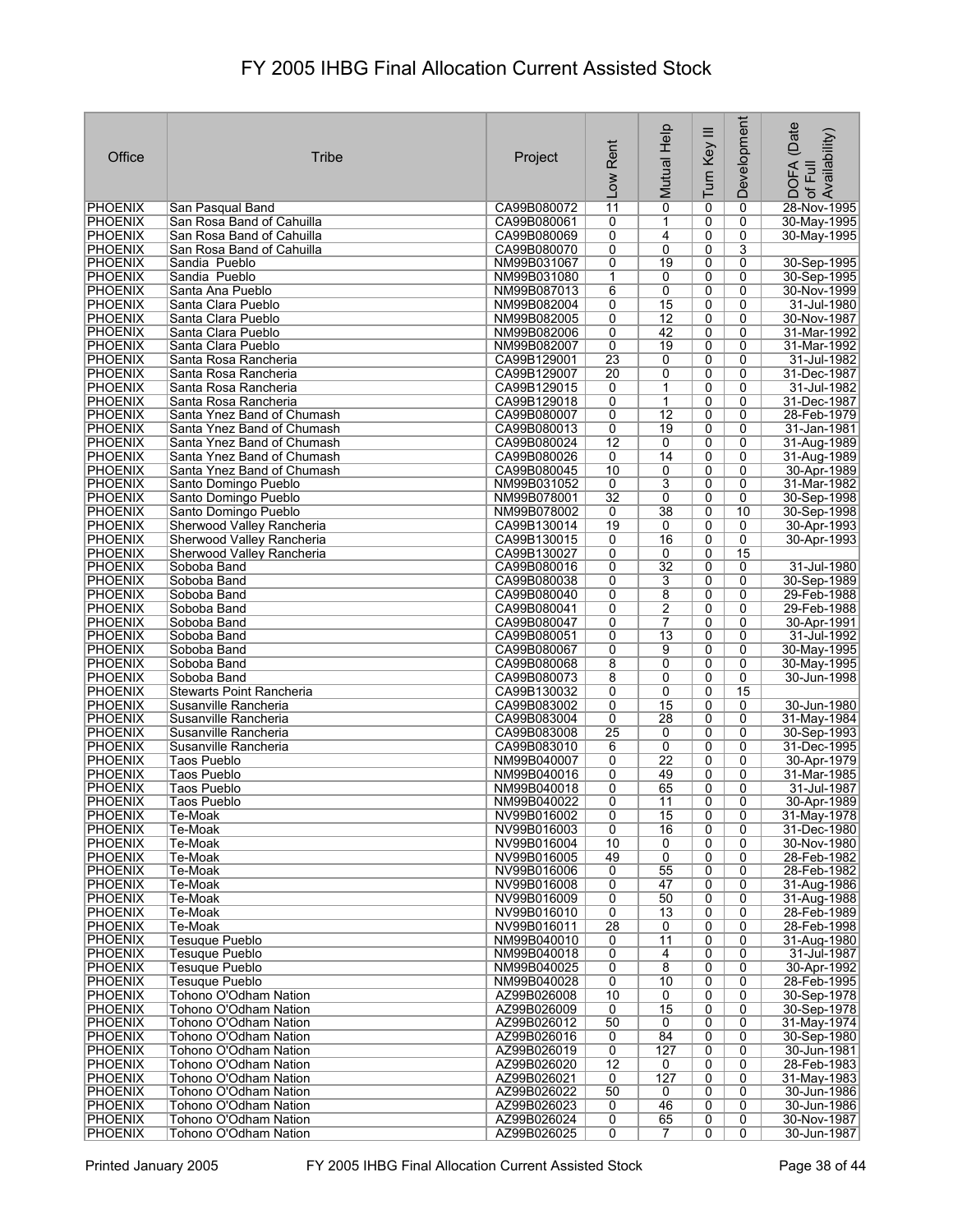|                                  |                                                                            |                            |                                   |                        |                     | Development         |                            |
|----------------------------------|----------------------------------------------------------------------------|----------------------------|-----------------------------------|------------------------|---------------------|---------------------|----------------------------|
| Office                           | Tribe                                                                      | Project                    | Rent                              | Mutual Help            | Turn Key III        |                     | (Date<br>Availability)     |
|                                  |                                                                            |                            |                                   |                        |                     |                     | <b>DOFA</b><br>Full        |
|                                  |                                                                            |                            | $\overline{100}$                  |                        |                     |                     | $\mathcal{P}$              |
| <b>PHOENIX</b>                   | Tohono O'Odham Nation                                                      | AZ99B026026                | $\overline{0}$                    | $\overline{36}$        | 0                   | 0                   | 31-Mar-1989                |
| <b>PHOENIX</b><br>PHOENIX        | Tohono O'Odham Nation<br>Tohono O'Odham Nation                             | AZ99B026028<br>AZ99B026029 | 0<br>0                            | $\overline{35}$<br>10  | 0<br>0              | 0<br>0              | 31-Mar-1989<br>31-Dec-1991 |
| <b>PHOENIX</b>                   | Tohono O'Odham Nation                                                      | AZ99B026030                | 0                                 | 70                     | 0                   | 0                   | 30-Apr-1992                |
| <b>PHOENIX</b><br><b>PHOENIX</b> | Tohono O'Odham Nation<br>Tohono O'Odham Nation                             | AZ99B026031<br>AZ99B026032 | 0<br>0                            | $\overline{19}$<br>115 | 0<br>0              | 0<br>0              | 31-Mar-1994<br>30-Jan-1999 |
| <b>PHOENIX</b>                   | Torres-Martinez Band of Cahuilla                                           | CA99B080035                | 0                                 | 26                     | 0                   | 0                   | 29-Feb-1988                |
| <b>PHOENIX</b><br><b>PHOENIX</b> | Torres-Martinez Band of Cahuilla<br>Torres-Martinez Band of Cahuilla       | CA99B080045<br>CA99B080061 | 11<br>0                           | 0                      | 0                   | 0<br>4              | 30-Apr-1989                |
| <b>PHOENIX</b>                   | <b>Tule River Indian Tribe</b>                                             | CA99B099001                | 0                                 | 0<br>3                 | 0<br>0              | 0                   | 31-May-1979                |
| <b>PHOENIX</b>                   | Tule River Indian Tribe                                                    | CA99B099002                | 0                                 | $\overline{11}$        | 0                   | 0                   | 30-Jun-1988                |
| <b>PHOENIX</b><br><b>PHOENIX</b> | Tule River Indian Tribe<br>Tule River Indian Tribe                         | CA99B099003<br>CA99B099006 | $\overline{7}$<br>19              | 0<br>0                 | 0<br>0              | 0<br>0              | 30-Jun-1988<br>29-Mar-1996 |
| <b>PHOENIX</b>                   | Tule River Indian Tribe                                                    | CA99B099007                | 0                                 | 19                     | 0                   | 0                   | 29-Mar-1996                |
| <b>PHOENIX</b><br><b>PHOENIX</b> | Tule River Indian Tribe<br>Tulomne Rancheria                               | CA99B099009<br>CA99B129005 | 35<br>0                           | 0<br>$\overline{12}$   | $\overline{0}$<br>0 | 0<br>0              | 10-Feb-2004<br>31-Jul-1982 |
| <b>PHOENIX</b>                   | Tulomne Rancheria                                                          | CA99B129006                | 7                                 | 0                      | $\overline{0}$      | 0                   | 31-Jul-1982                |
| <b>PHOENIX</b>                   | Tulomne Rancheria                                                          | CA99B129012                | 3                                 | 0                      | 0                   | 0                   | 31-May-1999                |
| <b>PHOENIX</b><br><b>PHOENIX</b> | Tulomne Rancheria<br>Tulomne Rancheria                                     | CA99B129013<br>CA99B129014 | 0<br>0                            | 10<br>1                | 0<br>0              | $\overline{0}$<br>0 | 31-May-1999<br>31-Jul-1982 |
| <b>PHOENIX</b>                   | Tulomne Rancheria                                                          | CA99B129015                | 0                                 | 1                      | 0                   | 0                   | 31-Jul-1982                |
| <b>PHOENIX</b><br><b>PHOENIX</b> | Viejas Group of Capitan Grande<br>Viejas Group of Capitan Grande           | CA99B080023<br>CA99B080044 | 0<br>0                            | $\overline{20}$<br>14  | 0<br>0              | 0<br>0              | 30-Jun-1981<br>30-May-1988 |
| <b>PHOENIX</b>                   | Viejas Group of Capitan Grande                                             | CA99B080056                | $\overline{12}$                   | 0                      | 0                   | 0                   | 30-Nov-1993                |
| <b>PHOENIX</b>                   | Viejas Group of Capitan Grande                                             | CA99B080060                | 0                                 | 8                      | 0                   | 0                   | 31-Oct-1995                |
| <b>PHOENIX</b><br><b>PHOENIX</b> | <b>Walker River Paiute Tribe</b><br><b>Walker River Paiute Tribe</b>       | NV99B008005<br>NV99B008006 | 0<br>10                           | 22<br>0                | 0<br>0              | 0<br>0              | 31-Oct-1981<br>31-Mar-1982 |
| PHOENIX                          | <b>Walker River Paiute Tribe</b>                                           | NV99B008007                | 0                                 | 24                     | 0                   | 0                   | 30-Jul-1982                |
| <b>PHOENIX</b><br><b>PHOENIX</b> | Walker River Paiute Tribe<br><b>Walker River Paiute Tribe</b>              | NV99B008008<br>NV99B008009 | 0<br>10                           | 24<br>0                | 0<br>0              | 0<br>0              | 31-Oct-1986<br>31-Oct-1986 |
| <b>PHOENIX</b>                   | <b>Walker River Paiute Tribe</b>                                           | NV99B008010                | 0                                 | 15                     | 0                   | 0                   | 31-May-1988                |
| <b>PHOENIX</b>                   | <b>Walker River Paiute Tribe</b>                                           | NV99B008011                | 0                                 | 20                     | 0                   | 0                   | 31-Dec-1992                |
| PHOENIX<br><b>PHOENIX</b>        | <b>Walker River Paiute Tribe</b><br><b>Walker River Paiute Tribe</b>       | NV99B008012<br>NV99B008013 | 0<br>$\overline{13}$              | 15<br>0                | 0<br>0              | 0<br>0              | 31-Dec-1992<br>30-Sep-1994 |
| <b>PHOENIX</b>                   | <b>Walker River Paiute Tribe</b>                                           | NV99B008014                | 13                                | 0                      | 0                   | 0                   | 30-Sep-1994                |
| <b>PHOENIX</b><br><b>PHOENIX</b> | <b>Walker River Paiute Tribe</b><br>Washoe Tribe                           | NV99B008015<br>NV99B003006 | $\overline{22}$<br>0              | 0<br>40                | 0<br>0              | 0<br>0              | 30-Nov-2001<br>31-Jul-1980 |
| <b>PHOENIX</b>                   | <b>Washoe Tribe</b>                                                        | NV99B003007                | 15                                | 0                      | 0                   | 0                   | 31-Jul-1980                |
| <b>PHOENIX</b>                   | <b>Washoe Tribe</b>                                                        | NV99B003008<br>NV99B003009 | 0<br>$\overline{25}$              | 45                     | 0                   | 0                   | 30-Jun-1984<br>30-Jun-1984 |
| <b>PHOENIX</b><br>PHOENIX        | Washoe Tribe<br>Washoe Tribe                                               | NV99B003010                | 40                                | 0<br>0                 | 0<br>0              | 0<br>0              | 31-Jul-1989                |
| <b>PHOENIX</b>                   | Washoe Tribe                                                               | NV99B003011                | 0                                 | $\overline{25}$        | 0                   | 0                   | 31-May-1989                |
| PHOENIX<br><b>PHOENIX</b>        | <b>Washoe Tribe</b><br><b>Washoe Tribe</b>                                 | NV99B003012<br>NV99B003013 | 0<br>0                            | 20<br>$\overline{20}$  | 0<br>0              | 0<br>$\overline{0}$ | 29-Feb-1992<br>30-Sep-1995 |
| <b>PHOENIX</b>                   | White Mountain Apache (Fort Apache)                                        | AZ99B016007                | 35                                | 0                      | 0                   | 0                   | 30-Jun-1971                |
| <b>PHOENIX</b><br><b>PHOENIX</b> | White Mountain Apache (Fort Apache)<br>White Mountain Apache (Fort Apache) | AZ99B016017<br>AZ99B016025 | 65<br>0                           | 0<br>26                | 0<br>0              | 0<br>0              | 31-Dec-1972<br>31-Mar-1980 |
| <b>PHOENIX</b>                   | White Mountain Apache (Fort Apache)                                        | AZ99B016026                | 30                                | 0                      | 0                   | 0                   | 31-Dec-1979                |
| <b>PHOENIX</b>                   | White Mountain Apache (Fort Apache)                                        | AZ99B016027                | 35                                | 0                      | 0                   | 0                   | 31-Aug-1980                |
| <b>PHOENIX</b><br>PHOENIX        | White Mountain Apache (Fort Apache)<br>White Mountain Apache (Fort Apache) | AZ99B016028<br>AZ99B016029 | 0<br>50                           | 43<br>0                | $\overline{0}$<br>0 | 0<br>0              | 31-Aug-1980<br>28-Feb-1981 |
| <b>PHOENIX</b>                   | White Mountain Apache (Fort Apache)                                        | AZ99B016030                | 0                                 | 84                     | 0                   | 0                   | 31-Jul-1986                |
| <b>PHOENIX</b><br><b>PHOENIX</b> | White Mountain Apache (Fort Apache)<br>White Mountain Apache (Fort Apache) | AZ99B016031<br>AZ99B016034 | 5<br>40                           | 0<br>0                 | 0<br>0              | 0<br>0              | 31-May-1986<br>31-Oct-1987 |
| <b>PHOENIX</b>                   | White Mountain Apache (Fort Apache)                                        | AZ99B016036                | 50                                | 0                      | 0                   | 0                   | 31-Jan-1988                |
| <b>PHOENIX</b>                   | White Mountain Apache (Fort Apache)                                        | AZ99B016037                | 0                                 | 43                     | 0                   | 0                   | 31-Oct-1987                |
| <b>PHOENIX</b><br><b>PHOENIX</b> | White Mountain Apache (Fort Apache)<br>White Mountain Apache (Fort Apache) | AZ99B016038<br>AZ99B016039 | 43<br>0                           | 0<br>45                | 0<br>0              | 0<br>0              | 31-Jan-1988<br>30-Jun-1988 |
| <b>PHOENIX</b>                   | White Mountain Apache (Fort Apache)                                        | AZ99B016040                | 0                                 | $\overline{20}$        | 0                   | 0                   | 31-Oct-1988                |
| <b>PHOENIX</b><br><b>PHOENIX</b> | White Mountain Apache (Fort Apache)<br>White Mountain Apache (Fort Apache) | AZ99B016042<br>AZ99B016043 | 0<br>0                            | 49<br>70               | 0<br>0              | 0<br>0              | 31-Oct-1988<br>31-Oct-1991 |
| <b>PHOENIX</b>                   | White Mountain Apache (Fort Apache)                                        | AZ99B016044                | 0                                 | 19                     | 0                   | 0                   | 31-Oct-1991                |
| <b>PHOENIX</b><br><b>PHOENIX</b> | White Mountain Apache (Fort Apache)<br>White Mountain Apache (Fort Apache) | AZ99B016045<br>AZ99B016046 | $\overline{0}$<br>$\overline{20}$ | 39<br>0                | 0<br>0              | 0<br>0              | 31-Oct-1991<br>30-Apr-1993 |
| <b>PHOENIX</b>                   | White Mountain Apache (Fort Apache)                                        | AZ99B016047                | 0                                 | $\overline{20}$        | 0                   | 0                   | 30-Apr-1993                |
| <b>PHOENIX</b>                   | White Mountain Apache (Fort Apache)                                        | AZ99B016048                | 75                                | 0                      | 0                   | 0                   | 31-Jul-1994                |
| PHOENIX<br>PHOENIX               | White Mountain Apache (Fort Apache)<br>White Mountain Apache (Fort Apache) | AZ99B016049<br>AZ99B016050 | $\overline{0}$<br>75              | $\overline{75}$<br>0   | 0<br>0              | 0<br>$\overline{0}$ | 31-Jul-1994<br>31-May-1997 |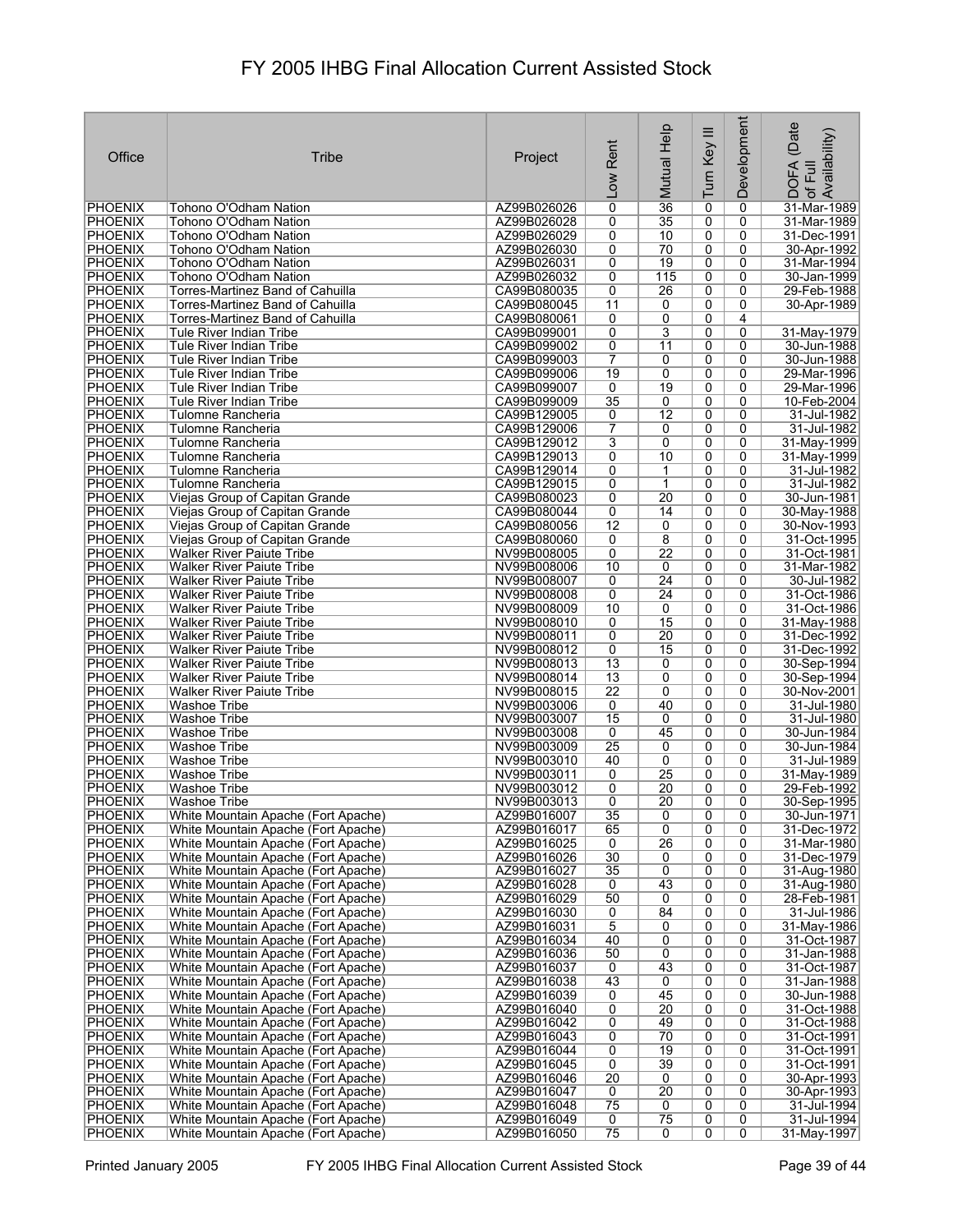|                |                                     |             |                 |                 |                | <b>Development</b> |                                            |
|----------------|-------------------------------------|-------------|-----------------|-----------------|----------------|--------------------|--------------------------------------------|
|                |                                     |             |                 |                 |                |                    | (Date                                      |
|                |                                     |             | Rent            |                 |                |                    |                                            |
| Office         | Tribe                               | Project     |                 |                 |                |                    |                                            |
|                |                                     |             |                 |                 |                |                    |                                            |
|                |                                     |             | Low             | Mutual Help     | Turn Key III   |                    | ; DOFA (Date<br>·of Full<br>.Availability) |
|                |                                     |             |                 |                 |                |                    |                                            |
| PHOENIX        | White Mountain Apache (Fort Apache) | AZ99B016051 | 0               | 84              | 0              | 0                  | 30-Apr-1998                                |
| <b>PHOENIX</b> | White Mountain Apache (Fort Apache) | AZ99B016052 | 0               | 0               | 0              | 6                  |                                            |
| <b>PHOENIX</b> | Yavapai-Apache (Camp Verde)         | AZ99B022004 | $\mathbf{1}$    | 0               | 0              | 0                  | 28-Feb-1983                                |
| <b>PHOENIX</b> | Yavapai-Apache (Camp Verde)         | AZ99B022006 | 15              | 0               | 0              | 0                  | 31-Jul-1986                                |
| <b>PHOENIX</b> | Yavapai-Apache (Camp Verde)         | AZ99B022007 | 20              | 0               | 0              | 0                  | 30-Jun-1986                                |
| <b>PHOENIX</b> | Yavapai-Apache (Camp Verde)         | AZ99B022008 | 0               | 10              | 0              | $\mathbf{0}$       | 31-Mar-1987                                |
| PHOENIX        | Yavapai-Apache (Camp Verde)         | AZ99B022009 | 0               | 18              | 0              | 0                  | 30-Jun-1988                                |
| <b>PHOENIX</b> | Yavapai-Apache (Camp Verde)         | AZ99B022010 | 15              | 0               | 0              | 0                  | 31-May-1991                                |
| <b>PHOENIX</b> | Yavapai-Apache (Camp Verde)         | AZ99B022011 | 0               | 9               | 0              | 0                  | 31-May-1992                                |
| <b>PHOENIX</b> | Yavapai-Apache (Camp Verde)         | AZ99B022012 | 14              | 0               | 0              | 0                  | 31-May-1997                                |
| <b>PHOENIX</b> |                                     |             | 1               | 0               | 0              | 0                  |                                            |
|                | Yavapai-Apache (Camp Verde)         | AZ99B022013 |                 |                 |                |                    | 31-May-1997                                |
| <b>PHOENIX</b> | Yerington Paiute Tribe              | NV99B010005 | 14              | 0               | 0              | 0                  | 30-Jun-1980                                |
| <b>PHOENIX</b> | Yerington Paiute Tribe              | NV99B010007 | 0               | $\overline{18}$ | 0              | 0                  | 30-Nov-1987                                |
| <b>PHOENIX</b> | Yerington Paiute Tribe              | NV99B010008 | 0               | 13              | 0              | 0                  | 30-Nov-1987                                |
| <b>PHOENIX</b> | Yerington Paiute Tribe              | NV99B010009 | 0               | 8               | 0              | 0                  | 31-Mar-1988                                |
| <b>PHOENIX</b> | Yerington Paiute Tribe              | NV99B010010 | 0               | 10              | 0              | 0                  | 30-Sep-1989                                |
| <b>PHOENIX</b> | Yerington Paiute Tribe              | NV99B010011 | 0               | 5               | 0              | 0                  | 30-Sep-1992                                |
| <b>PHOENIX</b> | Yomba Shoshone Tribe                | NV99B020001 | $\overline{22}$ | 0               | 0              | $\Omega$           | 30-Jun-1981                                |
| <b>PHOENIX</b> | Ysleta Del Sur                      | TX99B429001 | 0               | 5               | $\overline{0}$ | 0                  | 31-Aug-1976                                |
| <b>PHOENIX</b> | Ysleta Del Sur                      | TX99B429002 | 0               | 1               | 0              | 0                  | 31-Oct-1977                                |
| <b>PHOENIX</b> | Ysleta Del Sur                      | TX99B429003 | 0               | $\overline{24}$ | 0              | 0                  | 04-Jan-1999                                |
|                |                                     |             |                 |                 |                |                    |                                            |
| <b>PHOENIX</b> | <b>Yurok Tribe</b>                  | CA99B158001 | $\overline{11}$ | 0               | 0              | $\overline{4}$     | 31-Dec-2001                                |
| <b>PHOENIX</b> | <b>Yurok Tribe</b>                  | CA99B158002 | 0               | 0               | $\overline{0}$ | $\overline{32}$    |                                            |
| <b>PHOENIX</b> | <b>Yurok Tribe</b>                  | CA99B158003 | 0               | 1               | 0              | 0                  | 16-Apr-2001                                |
| <b>PHOENIX</b> | Yurok Tribe                         | CA99B158003 | $\overline{0}$  | $\overline{2}$  | $\overline{0}$ | $\overline{0}$     | 12-Jun-2001                                |
| PHOENIX        | Yurok Tribe                         | CA99B158003 | 0               | 1               | 0              | 0                  | 22-Jun-2001                                |
| PHOENIX        | <b>Yurok Tribe</b>                  | CA99B158003 | 0               | 1               | 0              | 0                  | 10-Jul-2001                                |
| <b>PHOENIX</b> | <b>Yurok Tribe</b>                  | CA99B158003 | 0               | 1               | 0              | 0                  | 31-Dec-2001                                |
| <b>PHOENIX</b> | Yurok Tribe                         | CA99B158003 | 0               | 1               | 0              | 0                  | 31-Aug-2002                                |
| <b>PHOENIX</b> | Yurok Tribe                         | CA99B158003 | 0               | $\overline{2}$  | 0              | 0                  | 30-Sep-2002                                |
| <b>PHOENIX</b> | <b>Yurok Tribe</b>                  | CA99B158003 | 0               | 0               | 0              | 23                 | 30-Sep-2002                                |
| PHOENIX        | Zia Pueblo                          | NM99B031049 | 0               | 8               | 0              | 0                  | 31-Oct-1980                                |
|                |                                     |             |                 |                 |                |                    |                                            |
| <b>PHOENIX</b> | Zia Pueblo                          | NM99B031061 | 0               | 13              | 0              | 0                  | 30-Nov-1987                                |
| <b>PHOENIX</b> | Zia Pueblo                          | NM99B031062 | 0               | 3               | 0              | 0                  | 30-Nov-1987                                |
| <b>PHOENIX</b> | Zia Pueblo                          | NM99B031068 | 0               | $\overline{21}$ | 0              | 0                  | 30-Jun-1996                                |
| <b>PHOENIX</b> | Zuni Tribe                          | NM99B019001 | 0               | 1               | 0              | 0                  | 28-Feb-1970                                |
| <b>PHOENIX</b> | Zuni Tribe                          | NM99B019003 | 0               | 0               | 8              | 0                  | 31-Aug-1970                                |
| <b>PHOENIX</b> | Zuni Tribe                          | NM99B019004 | 0               | 2               | 0              | $\mathbf{0}$       | 28-Feb-1971                                |
| <b>PHOENIX</b> | Zuni Tribe                          | NM99B019005 | 2               | 0               | 7              | 0                  | 31-Oct-1972                                |
| <b>PHOENIX</b> | Zuni Tribe                          | NM99B019006 | 0               | $\overline{25}$ | 0              | 0                  | 31-May-1972                                |
| PHOENIX        | Zuni Tribe                          | NM99B019007 | 0               | $\overline{23}$ | 0              | 0                  | 31-Jan-1978                                |
| <b>PHOENIX</b> | Zuni Tribe                          | NM99B019008 | 50              | 0               | 0              | 0                  | 31-Mar-1977                                |
| <b>PHOENIX</b> | Zuni Tribe                          | NM99B019009 | 74              | 0               | 0              | 0                  | 28-Feb-1982                                |
| <b>PHOFNIX</b> | Zuni Tribe                          | NM99B019010 | $\overline{0}$  | $\overline{47}$ | $\overline{0}$ | $\overline{0}$     | 30-Jun-1982                                |
| <b>PHOENIX</b> |                                     |             | 3               |                 |                |                    |                                            |
|                | Zuni Tribe                          | NM99B019011 |                 | 0               | 0              | 0                  | 30-Sep-1982                                |
| <b>PHOENIX</b> | Zuni Tribe                          | NM99B019012 | 0               | 53              | 0              | 0                  | 31-Jul-1986                                |
| <b>PHOENIX</b> | Zuni Tribe                          | NM99B019013 | 40              | 0               | 0              | 0                  | 31-Jul-1986                                |
| <b>PHOENIX</b> | Zuni Tribe                          | NM99B019015 | $\overline{22}$ | 0               | 0              | $\overline{0}$     | 31-Dec-1997                                |
| <b>PHOENIX</b> | <b>TOTAL</b>                        |             | 9215            | 10423           | 15             | 339                |                                            |
|                |                                     |             |                 |                 |                |                    |                                            |
| <b>SEATTLE</b> | <b>Burns Paiute Colony</b>          | OR97B039001 | 0               | 18              | 0              | 0                  | 31-Mar-1999                                |
| SEATTLE        | <b>Chehalis Confederated Tribes</b> | WA19B048002 | 29              | 0               | 0              | 0                  | 30-Nov-1983                                |
| <b>SEATTLE</b> | <b>Chehalis Confederated Tribes</b> | WA97B048001 | 0               | 2               | 0              | 0                  | 28-Feb-1978                                |
| <b>SEATTLE</b> | <b>Chehalis Confederated Tribes</b> | WA97B048003 | $\overline{21}$ | 0               | 0              | 0                  | 30-Jun-1987                                |
| <b>SEATTLE</b> | <b>Chehalis Confederated Tribes</b> | WA97B048005 | 0               | $\overline{4}$  | 0              | 0                  | 25-Nov-1997                                |
| <b>SEATTLE</b> | <b>Chehalis Confederated Tribes</b> | WA97B048007 | 0               | $\overline{2}$  | 0              | 0                  | 31-Jan-2000                                |
| <b>SEATTLE</b> | Chehalis Confederated Tribes        | WA97B048008 | 0               | 0               | 0              | $\overline{5}$     |                                            |
| <b>SEATTLE</b> | Coeur D'Alene Tribe                 | ID16B007008 | 0               | $\overline{37}$ | 0              | 0                  | 31-Aug-1984                                |
|                |                                     |             |                 |                 |                |                    |                                            |
| <b>SEATTLE</b> | Coeur D'Alene Tribe                 | ID16B007009 | 16              | 0               | 0              | 0                  | 30-Apr-1984                                |
| <b>SEATTLE</b> | Coeur D'Alene Tribe                 | ID16B007010 | 0               | 19              | 0              | 0                  | 31-Aug-1984                                |
| <b>SEATTLE</b> | Coeur D'Alene Tribe                 | ID97B007006 | 45              | 0               | 0              | 0                  | 30-Sep-1981                                |
| <b>SEATTLE</b> | Coeur D'Alene Tribe                 | ID97B007013 | 0               | $\overline{13}$ | 0              | 0                  | 31-Aug-1984                                |
| <b>SEATTLE</b> | Coeur D'Alene Tribe                 | ID97B007015 | 11              | 0               | 0              | 0                  | 31-Mar-1990                                |
| <b>SEATTLE</b> | Coeur D'Alene Tribe                 | ID97B007016 | 0               | 10              | 0              | 0                  | 31-May-1990                                |
| <b>SEATTLE</b> | Coeur D'Alene Tribe                 | ID97B007018 | 0               | 15              | 0              | 0                  | 31-Aug-1994                                |
| <b>SEATTLE</b> | Coeur D'Alene Tribe                 | ID97B007021 | 9               | 0               | 0              | 1                  | 31-Dec-1998                                |
| <b>SEATTLE</b> | Coeur D'Alene Tribe                 | ID97B007022 | $\overline{0}$  | 19              | 0              | $\mathbf{1}$       | 31-Dec-1998                                |
| <b>SEATTLE</b> | Coeur D'Alene Tribe                 | ID97B007025 | 5               | 0               | 0              | 0                  | 31-Dec-1998                                |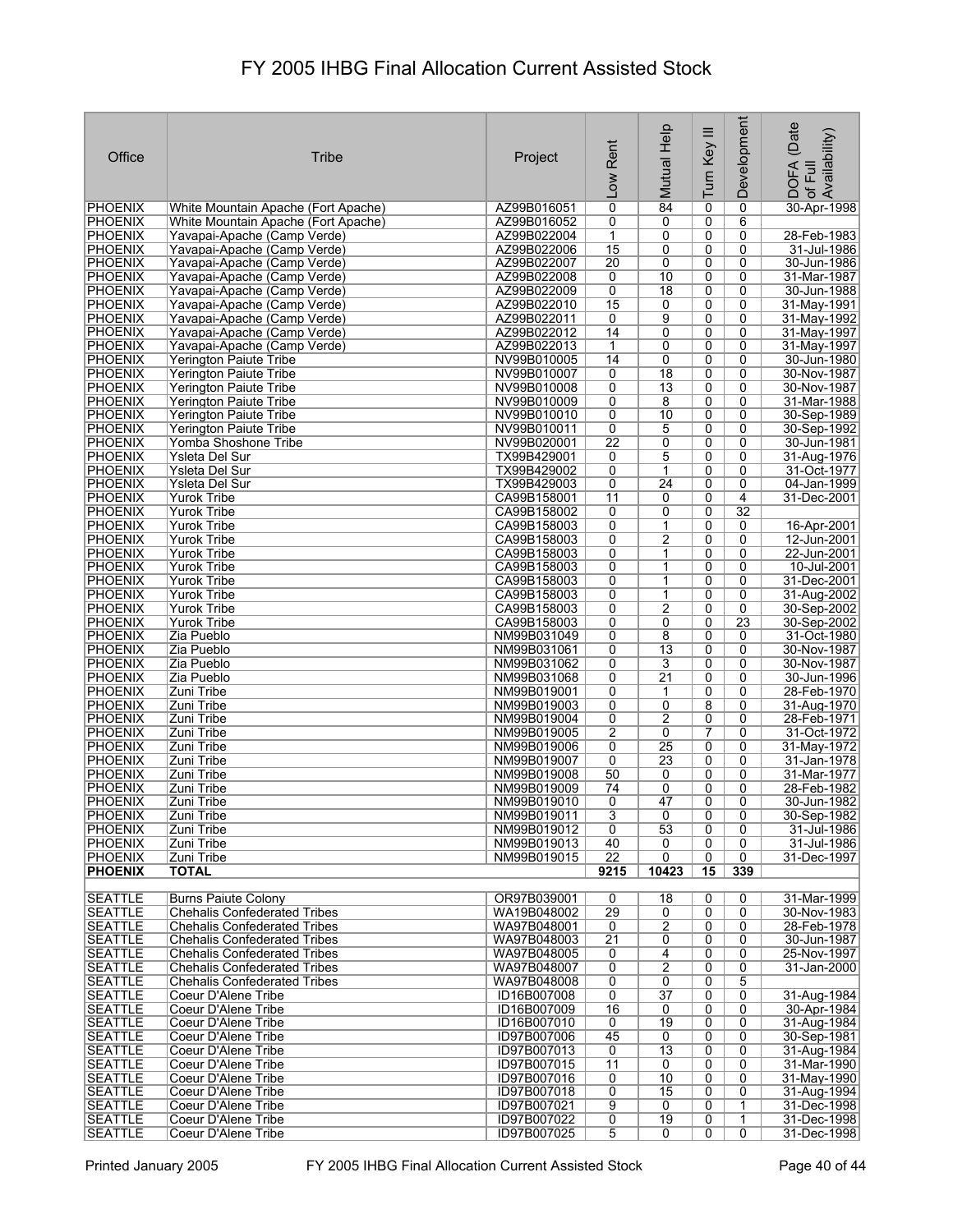| Office                           | Tribe                                                                      | Project                    | Rent<br>Low                      | Mutual Help           | Turn Key III   | Development         | (Date<br>Availability)<br>DOFA<br>of Full |
|----------------------------------|----------------------------------------------------------------------------|----------------------------|----------------------------------|-----------------------|----------------|---------------------|-------------------------------------------|
| <b>SEATTLE</b>                   | <b>Colville Confederated Tribes</b>                                        | WA19B043007                | 48                               | $\overline{2}$        | 0              | 0                   | 31-Dec-1980                               |
| <b>SEATTLE</b>                   | <b>Colville Confederated Tribes</b>                                        | WA19B043008                | 0                                | 15                    | 0              | 0                   | 30-Apr-1981                               |
| <b>SEATTLE</b>                   | Colville Confederated Tribes                                               | WA19B043009                | 56                               | 2                     | 0              | 0                   | 30-Jun-1982                               |
| <b>SEATTLE</b>                   | <b>Colville Confederated Tribes</b>                                        | WA97B043002                | 43                               | 4                     | 0              | 0                   | 30-Jun-1977                               |
| <b>SEATTLE</b>                   | <b>Colville Confederated Tribes</b>                                        | WA97B043003                | 30                               | 1                     | 0              | 0                   | 31-Aug-1978                               |
| <b>SEATTLE</b>                   | <b>Colville Confederated Tribes</b>                                        | WA97B043004                | 0                                | 8                     | 0              | 0                   | 31-Jan-1979                               |
| <b>SEATTLE</b>                   | Colville Confederated Tribes                                               | WA97B043005                | 40                               | 2                     | 0              | 0                   | 31-Jan-1980                               |
| <b>SEATTLE</b><br><b>SEATTLE</b> | <b>Colville Confederated Tribes</b><br><b>Colville Confederated Tribes</b> | WA97B043006<br>WA97B043012 | 0<br>61                          | 9<br>$\overline{2}$   | 0<br>0         | 0<br>$\mathbf{0}$   | 31-Jan-1980<br>30-Jun-1983                |
| <b>SEATTLE</b>                   | Colville Confederated Tribes                                               | WA97B043014                | 0                                | 23                    | 0              | 0                   | 31-May-1986                               |
| <b>SEATTLE</b>                   | Colville Confederated Tribes                                               | WA97B043017                | 0                                | 8                     | 0              | 0                   | 31-Mar-1999                               |
| <b>SEATTLE</b>                   | Coos Bay Confederated Tribes                                               | OR97B036001                | 15                               | 0                     | 0              | 0                   | 28-Feb-2001                               |
| <b>SEATTLE</b>                   | Coquille Indian Tribe                                                      | OR97B038001                | 51                               | 0                     | 0              | 0                   | 30-Jun-1997                               |
| <b>SEATTLE</b>                   | Coquille Indian Tribe                                                      | OR97B038002                | 0                                | 20                    | 0              | 0                   | 30-Jun-1997                               |
| <b>SEATTLE</b>                   | Fort Hall Shoshone-Bannock                                                 | ID16B009005                | 0                                | 41                    | 0              | 0                   | 31-Jan-1984                               |
| <b>SEATTLE</b><br><b>SEATTLE</b> | Fort Hall Shoshone-Bannock<br>Fort Hall Shoshone-Bannock                   | ID16B009006<br>ID16B009007 | 19<br>0                          | 0<br>8                | 0<br>0         | 0<br>0              | 31-Mar-1983<br>30-Nov-1982                |
| <b>SEATTLE</b>                   | Fort Hall Shoshone-Bannock                                                 | ID97B009003                | 60                               | 0                     | 0              | 0                   | 31-Oct-1975                               |
| <b>SEATTLE</b>                   | Fort Hall Shoshone-Bannock                                                 | ID97B009004                | 0                                | 7                     | 0              | 0                   | 30-Jun-1980                               |
| <b>SEATTLE</b>                   | Fort Hall Shoshone-Bannock                                                 | ID97B009009                | 0                                | 38                    | 0              | 0                   | 31-Aug-1992                               |
| <b>SEATTLE</b>                   | Fort Hall Shoshone-Bannock                                                 | ID97B009010                | 15                               | 0                     | 0              | 0                   | 30-Sep-1991                               |
| <b>SEATTLE</b>                   | Fort Hall Shoshone-Bannock                                                 | ID97B009011                | 0                                | $\overline{32}$       | 0              | 0                   | 31-May-1994                               |
| <b>SEATTLE</b>                   | Fort Hall Shoshone-Bannock                                                 | ID97B009014                | 5                                | 0                     | 0              | 0                   | 31-Oct-2000                               |
| <b>SEATTLE</b>                   | Fort Hall Shoshone-Bannock                                                 | ID97B009015                | 0                                | $\overline{5}$        | 0              | 0                   | 31-May-2001                               |
| <b>SEATTLE</b><br><b>SEATTLE</b> | Fort Hall Shoshone-Bannock                                                 | ID97B009016<br>OF97B040002 | 5<br>5                           | 0<br>0                | 0<br>0         | 0<br>0              | 31-May-2001                               |
| <b>SEATTLE</b>                   | Grand Ronde<br>Grand Ronde                                                 | OR97B040001                | 15                               | 0                     | 0              | 0                   | 31-Aug-2000<br>31-Aug-2000                |
| <b>SEATTLE</b>                   | Hoh Indian Tribe                                                           | WA19B052006                | 0                                | 17                    | 0              | 0                   | 30-Nov-1983                               |
| <b>SEATTLE</b>                   | Hoh Indian Tribe                                                           | WA97B052032                | 4                                | 0                     | 0              | 0                   | 01-Feb-1997                               |
| <b>SEATTLE</b>                   | Kalispel Indian Community                                                  | WA97B037003                | 0                                | $\mathbf{1}$          | 0              | 0                   | 30-Jun-1981                               |
| <b>SEATTLE</b>                   | Kalispel Indian Community                                                  | WA97B037009                | 0                                | 3                     | 0              | 0                   | 30-Nov-1990                               |
| <b>SEATTLE</b>                   | Kalispel Indian Community                                                  | WA97B037012                | 0                                | 9                     | 0              | 0                   | 31-Dec-1996                               |
| <b>SEATTLE</b>                   | Kalispel Indian Community                                                  | WA97B600371                | 4                                | 0                     | 0              | 0                   | 30-Sep-2000                               |
| <b>SEATTLE</b><br><b>SEATTLE</b> | Kalispel Indian Community<br>Klamath Indian Tribe                          | WA97B600372<br>OR97B037001 | 0<br>0                           | 3<br>0                | 0<br>0         | 0<br>3              | 30-Sep-2000<br>31-Mar-1997                |
| <b>SEATTLE</b>                   | Klamath Indian Tribe                                                       | OR97B037004                | 0                                | 5                     | 0              | 0                   | 28-Feb-1999                               |
| <b>SEATTLE</b>                   | Klamath Indian Tribe                                                       | OR97B037005                | 6                                | 0                     | 0              | 0                   | 28-Feb-1999                               |
| <b>SEATTLE</b>                   | Kootenai Tribe                                                             | ID97B022001                | 0                                | 14                    | 0              | 0                   | 28-Feb-1986                               |
| <b>SEATTLE</b>                   | Lower Elwha Tribal Community                                               | WA19B050003                | 0                                | 30                    | 0              | 0                   | 31-Aug-1984                               |
| <b>SEATTLE</b>                   | Lower Elwha Tribal Community                                               | WA97B050004                | 0                                | 10                    | 0              | 0                   | 16-Apr-1994                               |
| <b>SEATTLE</b>                   | Lower Elwha Tribal Community                                               | WA97B050005                | 0                                | $\overline{12}$       | 0              | 0                   | 30-Apr-1994                               |
| <b>SEATTLE</b>                   | Lower Elwha Tribal Community                                               | WA97B050007                | 0<br>0                           | $\overline{22}$<br>25 | 0<br>0         | 0<br>0              | 30-Apr-1994                               |
| <b>SEATTLE</b><br><b>SEATTLE</b> | Lower Elwha Tribal Community<br>Lower Elwha Tribal Community               | WA97B050009<br>WA97B050011 | 5                                | 0                     | $\overline{0}$ | 0                   | 31-Aug-1996<br>31-Jul-1999                |
| <b>SEATTLE</b>                   | Lower Elwha Tribal Community                                               | WA97B050012                | $\overline{0}$                   | $\overline{5}$        | 0              | 0                   | 31-Jul-1999                               |
| <b>SEATTLE</b>                   | Lummi Tribe                                                                | WA97B028004                | 25                               | 0                     | 0              | 0                   | 30-Apr-1975                               |
| <b>SEATTLE</b>                   | Lummi Tribe                                                                | WA97B028007                | 35                               | $\overline{0}$        | 0              | 0                   | 30-Jun-1989                               |
| <b>SEATTLE</b>                   | Lummi Tribe                                                                | WA97B028011                | 0                                | 39                    | 0              | 0                   | 31-Aug-1995                               |
| <b>SEATTLE</b>                   | Lummi Tribe                                                                | WA97B028012                | 15                               | 0                     | 0              | 0                   | 31-Mar-1996                               |
| <b>SEATTLE</b>                   | Lummi Tribe                                                                | WA97B028013<br>WA97B028014 | 0<br>$\overline{20}$             | 40                    | $\overline{0}$ | $\overline{0}$<br>0 | 30-Sep-1996                               |
| <b>SEATTLE</b><br><b>SEATTLE</b> | Lummi Tribe<br>Lummi Tribe                                                 | WA97B028015                | 0                                | 0<br>$\overline{42}$  | 0<br>0         | 0                   | 30-Mar-1997<br>30-Sep-1998                |
| <b>SEATTLE</b>                   | Lummi Tribe                                                                | WA97B028023                | 0                                | 5                     | 0              | 0                   | 31-Dec-1998                               |
| <b>SEATTLE</b>                   | Makah Indian Tribe                                                         | WA19B029004                | 22                               | 0                     | 0              | 0                   | 31-Mar-1982                               |
| <b>SEATTLE</b>                   | Makah Indian Tribe                                                         | WA19B029005                | 0                                | 5                     | 0              | 0                   | 31-Aug-1981                               |
| <b>SEATTLE</b>                   | Makah Indian Tribe                                                         | WA19B029006                | 0                                | 11                    | 0              | 0                   | 31-Jan-1984                               |
| <b>SEATTLE</b>                   | Makah Indian Tribe                                                         | WA97B029003                | $\overline{0}$                   | $\mathbf{1}$          | 0              | 0                   | 31-Jul-1980                               |
| <b>SEATTLE</b>                   | Makah Indian Tribe                                                         | WA97B029008                | $\overline{0}$                   | 30                    | 0              | 0                   | 30-Sep-1989                               |
| <b>SEATTLE</b><br><b>SEATTLE</b> | Makah Indian Tribe                                                         | WA97B029009<br>WA97B029010 | 0<br>0                           | 8<br>$\overline{21}$  | 0<br>0         | 0<br>0              | 30-Sep-1989<br>31-Jan-1995                |
| <b>SEATTLE</b>                   | Makah Indian Tribe<br>Makah Indian Tribe                                   | WA97B029013                | $\overline{18}$                  | 0                     | 0              | 0                   | 31-Dec-1996                               |
| <b>SEATTLE</b>                   | Makah Indian Tribe                                                         | WA97B029014                | $\overline{5}$                   | 0                     | 0              | 0                   | 30-Nov-1999                               |
| <b>SEATTLE</b>                   | Muckleshoot Indian Tribe                                                   | WA97B040001                | 40                               | 0                     | 0              | 0                   | 31-Dec-1980                               |
| <b>SEATTLE</b>                   | Muckleshoot Indian Tribe                                                   | WA97B040003                | $\overline{24}$                  | 0                     | 0              | 0                   | 30-Sep-1998                               |
| <b>SEATTLE</b>                   | Muckleshoot Indian Tribe                                                   | WA97B040004                | 0                                | 0                     | 0              | 40                  |                                           |
| <b>SEATTLE</b>                   | Nez Perce Tribe                                                            | ID97B008007                | 60                               | 0                     | 0              | 0                   | 30-Sep-1977                               |
| <b>SEATTLE</b><br><b>SEATTLE</b> | Nez Perce Tribe<br>Nez Perce Tribe                                         | ID97B008008<br>ID97B008011 | $\overline{0}$<br>$\overline{0}$ | 4<br>17               | 0<br>0         | 0<br>0              | 31-Aug-1980<br>30-Apr-1984                |
|                                  |                                                                            |                            |                                  |                       |                |                     |                                           |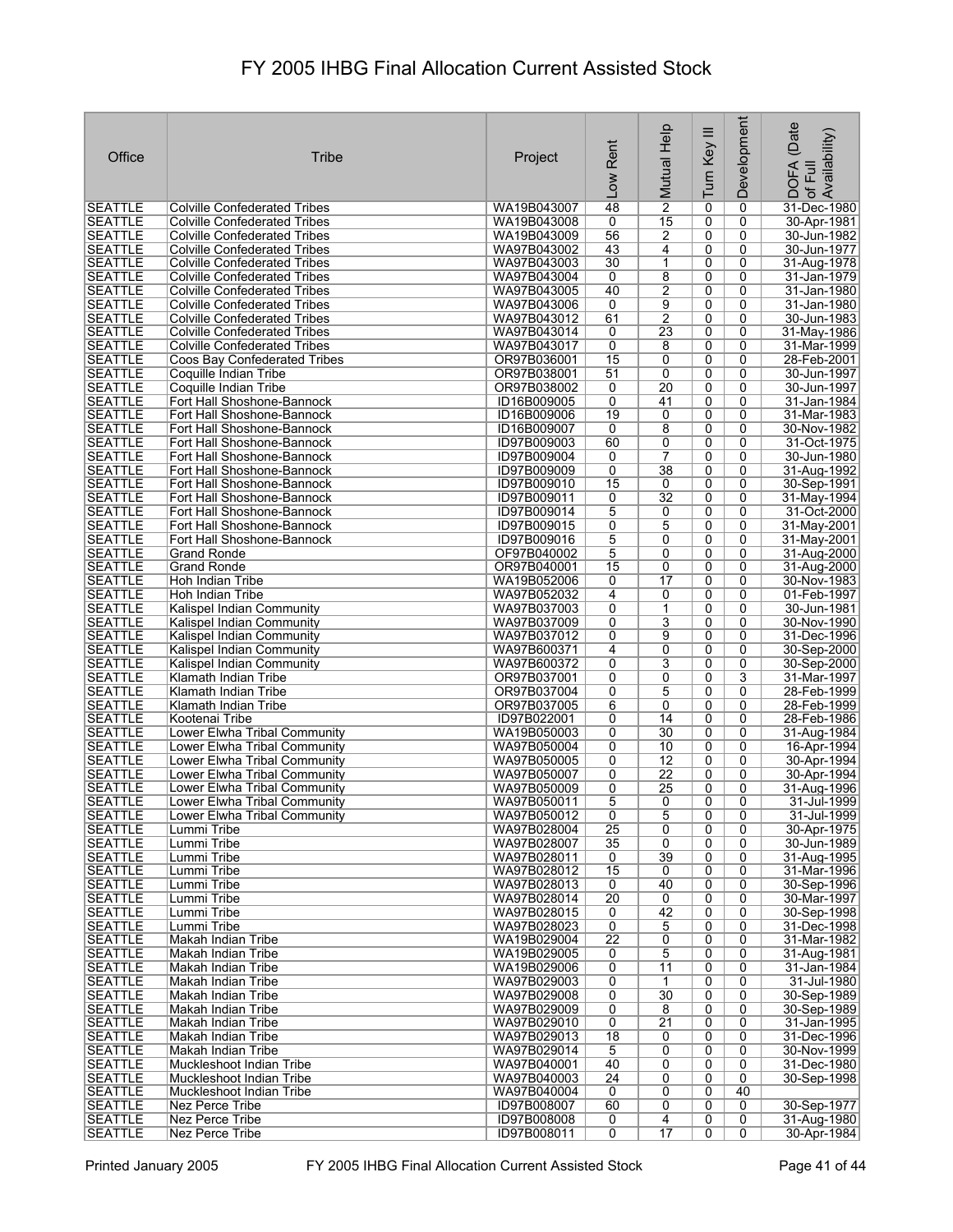|                                  |                                                                        |                            |                                   | Mutual Help                       | Turn Key III        | Development         | (Date<br>Availability)       |
|----------------------------------|------------------------------------------------------------------------|----------------------------|-----------------------------------|-----------------------------------|---------------------|---------------------|------------------------------|
| Office                           | Tribe                                                                  | Project                    | Rent                              |                                   |                     |                     |                              |
|                                  |                                                                        |                            | <b>NOT</b>                        |                                   |                     |                     | <b>DOFA</b><br>Ξ             |
| <b>SEATTLE</b>                   | Nez Perce Tribe                                                        | ID97B008013                | $\overline{0}$                    | $\overline{19}$                   | 0                   | 0                   | $\mathcal{P}$<br>31-Aug-1988 |
| <b>SEATTLE</b>                   | Nez Perce Tribe                                                        | ID97B008014                | 0                                 | 39                                | 0                   | 0                   | 31-Aug-1991                  |
| <b>SEATTLE</b>                   | Nez Perce Tribe                                                        | ID97B008015                | 29                                | 0                                 | 0                   | 0                   | 30-Sep-1993                  |
| <b>SEATTLE</b><br><b>SEATTLE</b> | Nez Perce Tribe<br>Nez Perce Tribe                                     | ID97B008017<br>ID97B008021 | 0<br>$\overline{0}$               | $\overline{31}$<br>$\overline{7}$ | 0<br>0              | 0<br>0              | 31-Dec-1994<br>30-Sep-1996   |
| <b>SEATTLE</b>                   | Nez Perce Tribe                                                        | ID97B008022                | 0                                 | 1                                 | 0                   | 0                   | 30-Sep-1996                  |
| <b>SEATTLE</b>                   | Nisqually Indian Community                                             | WA19B052006                | 0                                 | 9                                 | 0                   | 0                   | 30-Nov-1983                  |
| <b>SEATTLE</b>                   | Nisqually Indian Community                                             | WA97B052001                | 0                                 | 1                                 | 0                   | 0                   | 31-Dec-1977                  |
| <b>SEATTLE</b><br><b>SEATTLE</b> | Nisqually Indian Community<br>Nisqually Indian Community               | WA97B052002<br>WA97B052003 | 0<br>0                            | 8<br>10                           | 0<br>0              | 0<br>0              | 31-Dec-1980<br>28-Feb-1982   |
| <b>SEATTLE</b>                   | Nisqually Indian Community                                             | WA97B052008                | 0                                 | 8                                 | 0                   | $\Omega$            | 30-Apr-1986                  |
| <b>SEATTLE</b>                   | Nisqually Indian Community                                             | WA97B052011                | 0                                 | 19                                | 0                   | 0                   | 28-Feb-1987                  |
| <b>SEATTLE</b><br><b>SEATTLE</b> | Nisqually Indian Community                                             | WA97B052012                | 0<br>$\overline{0}$               | $\overline{13}$                   | 0                   | 0                   | 30-Apr-1988                  |
| <b>SEATTLE</b>                   | Nisqually Indian Community<br><b>Nisqually Indian Community</b>        | WA97B052016<br>WA97B052032 | $\overline{5}$                    | 5<br>0                            | 0<br>0              | 0<br>0              | 30-Apr-1988<br>30-Sep-2000   |
| <b>SEATTLE</b>                   | Nisqually Indian Community                                             | WA97B052035                | 5                                 | 0                                 | 0                   | 0                   | 31-Mar-1999                  |
| <b>SEATTLE</b>                   | Nisqually Indian Community                                             | WA97B052040                | 0                                 | 5                                 | 0                   | 0                   | 31-Jul-1998                  |
| <b>SEATTLE</b>                   | Nooksack Tribe                                                         | WA19B056002<br>WA97B056001 | 0<br>$\overline{0}$               | $\overline{13}$<br>14             | 0<br>0              | 0<br>$\overline{0}$ | 31-Dec-1980                  |
| <b>SEATTLE</b><br><b>SEATTLE</b> | Nooksack Tribe<br>Nooksack Tribe                                       | WA97B056003                | 0                                 | $\overline{36}$                   | 0                   | 0                   | 31-Dec-1979<br>31-Aug-1984   |
| <b>SEATTLE</b>                   | Nooksack Tribe                                                         | WA97B056005                | 0                                 | $\overline{12}$                   | 0                   | 0                   | 31-Jan-1992                  |
| <b>SEATTLE</b>                   | Nooksack Tribe                                                         | WA97B056006                | $\overline{0}$                    | 20                                | $\overline{0}$      | 0                   | 31-Jul-1994                  |
| <b>SEATTLE</b>                   | Nooksack Tribe                                                         | WA97B056007                | 0                                 | 7                                 | 0                   | 0                   | 31-Jul-1994                  |
| <b>SEATTLE</b><br><b>SEATTLE</b> | Nooksack Tribe<br>Port Gamble Indian Community                         | WA97B056008<br>WA19B044004 | $\overline{7}$<br>$\overline{10}$ | 0<br>0                            | 0<br>$\overline{0}$ | $\mathbf{0}$<br>0   | 30-Sep-1999<br>31-Mar-1983   |
| <b>SEATTLE</b>                   | Port Gamble Indian Community                                           | WA97B044001                | $\overline{5}$                    | 0                                 | 0                   | 0                   | 30-May-1974                  |
| <b>SEATTLE</b>                   | Port Gamble Indian Community                                           | WA97B044003                | $\overline{20}$                   | 0                                 | 0                   | 0                   | 31-Oct-1977                  |
| <b>SEATTLE</b>                   | Port Gamble Indian Community                                           | WA97B044006                | 0                                 | 10                                | 0                   | 0                   | 31-May-1993                  |
| <b>SEATTLE</b><br><b>SEATTLE</b> | Port Gamble Indian Community<br>Port Gamble Indian Community           | WA97B044008<br>WA97B044010 | 0<br>$\overline{0}$               | 10<br>9                           | 0<br>0              | 0<br>0              | 31-Jan-1996<br>30-Apr-1998   |
| <b>SEATTLE</b>                   | Port Gamble Indian Community                                           | WA97B044011                | 6                                 | 0                                 | 0                   | 0                   | 30-Apr-1998                  |
| <b>SEATTLE</b>                   | Puyallup Tribe                                                         | WA97B063002                | 27                                | 0                                 | 0                   | 0                   | 31-Jul-1990                  |
| <b>SEATTLE</b>                   | <b>Puyallup Tribe</b>                                                  | WA97B063005                | 0                                 | $\overline{23}$                   | 0                   | 0                   | 31-Jul-1990                  |
| <b>SEATTLE</b><br><b>SEATTLE</b> | <b>Puvallup Tribe</b><br><b>Puyallup Tribe</b>                         | WA97B063006<br>WA97B063007 | 0<br>0                            | 0<br>0                            | 0<br>0              | 5<br>5              |                              |
| <b>SEATTLE</b>                   | Quileute Tribe                                                         | WA19B047001                | 0                                 | 26                                | 0                   | 0                   | 30-Sep-1982                  |
| <b>SEATTLE</b>                   | Quileute Tribe                                                         | WA97B047002                | 0                                 | 24                                | 0                   | 0                   | 31-Mar-1996                  |
| <b>SEATTLE</b><br><b>SEATTLE</b> | Quileute Tribe                                                         | WA97B047003                | 0                                 | 4<br>4                            | 0                   | 0<br>0              | 30-Sep-1997                  |
| <b>SEATTLE</b>                   | Quileute Tribe<br>Quileute Tribe                                       | WA97B047004<br>WA97B047005 | 0<br>$\overline{3}$               | 3                                 | 0<br>0              | 0                   | 30-Sep-1997<br>31-Dec-1998   |
| <b>SEATTLE</b>                   | Quinault Tribe                                                         | WA97B027003                | 40                                | 0                                 | 0                   | 0                   | 30-Jul-1974                  |
| <b>SEATTLE</b>                   | Quinault Tribe                                                         | WA97B027005                | 0                                 | 8                                 | 0                   | 0                   | 31-Jan-1980                  |
| <b>SEATTLE</b><br><b>SEATTLE</b> | Quinault Tribe                                                         | WA97B027006                | 0<br>$\overline{10}$              | 17                                | 0                   | 0                   | 31-Jul-1981<br>31-Jul-1981   |
| <b>SEATTLE</b>                   | Quinault Tribe<br><b>Quinault Tribe</b>                                | WA97B027007<br>WA97B027009 | $\overline{0}$                    | $\overline{0}$<br>14              | 0<br>0              | $\overline{0}$<br>0 | 30-Apr-1985                  |
| <b>SEATTLE</b>                   | <b>Quinault Tribe</b>                                                  | WA97B027010                | 0                                 | $\overline{20}$                   | 0                   | 0                   | 30-Sep-1995                  |
| <b>SEATTLE</b>                   | Sauk-Suiattle Indian Tribe                                             | WA97B062003                | 0                                 | $\overline{18}$                   | 0                   | 0                   | 31-Jul-1984                  |
| <b>SEATTLE</b><br><b>SEATTLE</b> | Shoalwater Bay Tribe                                                   | WA97B052002<br>WA97B052008 | 0<br>0                            | 1                                 | 0                   | 0<br>0              | 31-Dec-1980<br>30-Apr-1986   |
| <b>SEATTLE</b>                   | Shoalwater Bay Tribe<br>Shoalwater Bay Tribe                           | WA97B052021                | 1                                 | 8<br>0                            | 0<br>$\overline{0}$ | 0                   | 28-Feb-2000                  |
| <b>SEATTLE</b>                   | Shoalwater Bay Tribe                                                   | WA97B052046                | 3                                 | 0                                 | 0                   | 0                   | 30-Apr-2003                  |
| <b>SEATTLE</b>                   | Shoalwater Bay Tribe                                                   | WA97B052051                | 0                                 | 4                                 | 0                   | 1                   | 31-Jul-2000                  |
| <b>SEATTLE</b><br><b>SEATTLE</b> | <b>Siletz Confederated Tribes</b><br>Siletz Confederated Tribes        | OR97B035001<br>OR97B035002 | 0<br>0                            | 39<br>15                          | 0<br>0              | 0<br>0              | 31-Mar-1989<br>31-Aug-1991   |
| <b>SEATTLE</b>                   | <b>Siletz Confederated Tribes</b>                                      | OR97B035004                | $\overline{26}$                   | 0                                 | 0                   | 0                   | 30-Apr-1996                  |
| <b>SEATTLE</b>                   | <b>Siletz Confederated Tribes</b>                                      | OR97B035007                | 25                                | 0                                 | 0                   | 0                   | 30-Sep-1997                  |
| <b>SEATTLE</b>                   | Siletz Confederated Tribes                                             | OR97B035008                | 0                                 | 5                                 | 0                   | 0                   | 28-Feb-2001                  |
| <b>SEATTLE</b><br><b>SEATTLE</b> | <b>Siletz Confederated Tribes</b><br><b>Siletz Confederated Tribes</b> | OR97B035009<br>OR97B035010 | 0<br>$\mathbf{1}$                 | 5<br>0                            | 0<br>0              | 0<br>0              | 28-Feb-2001<br>28-Feb-2001   |
| <b>SEATTLE</b>                   | <b>Siletz Confederated Tribes</b>                                      | OR97B035011                | $\overline{0}$                    | 5                                 | 0                   | 0                   | 28-Feb-2001                  |
| <b>SEATTLE</b>                   | <b>Siletz Confederated Tribes</b>                                      | OR97B035012                | $\overline{5}$                    | 0                                 | 0                   | 0                   | 28-Feb-2001                  |
| <b>SEATTLE</b>                   | Skokomish Indian Tribe                                                 | WA97B052002                | $\overline{0}$                    | $\overline{3}$                    | 0                   | 0                   | 31-Dec-1980                  |
| <b>SEATTLE</b><br><b>SEATTLE</b> | Skokomish Indian Tribe<br>Skokomish Indian Tribe                       | WA97B052003<br>WA97B052008 | 0<br>$\overline{0}$               | 10<br>$\overline{18}$             | 0<br>0              | 0<br>0              | 28-Feb-1982<br>30-Apr-1986   |
| <b>SEATTLE</b>                   | Skokomish Indian Tribe                                                 | WA97B052019                | $\overline{0}$                    | $\overline{21}$                   | 0                   | 0                   | 31-Mar-1992                  |
| <b>SEATTLE</b>                   | Skokomish Indian Tribe                                                 | WA97B052021                | 10                                | 0                                 | 0                   | 0                   | 28-Feb-1999                  |
| <b>SEATTLE</b>                   | Skokomish Indian Tribe                                                 | WA97B052038                | $\overline{5}$                    | $\overline{0}$                    | $\overline{0}$      | 0                   | 31-Mar-2000                  |
| <b>SEATTLE</b>                   | Spokane Tribe                                                          | WA19B037004                | $\overline{32}$                   | $\overline{0}$                    | 0                   | $\overline{0}$      | 31-Dec-1981                  |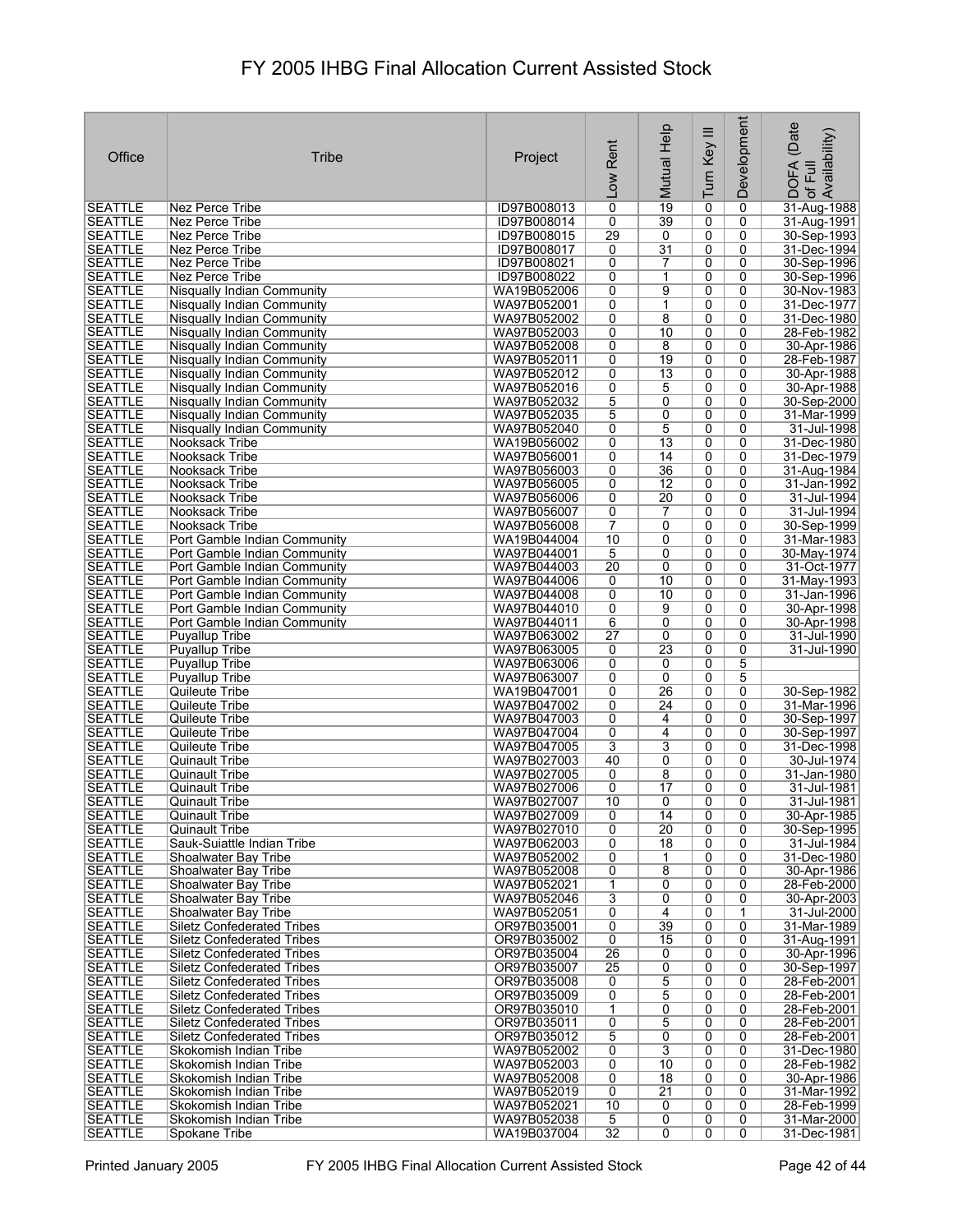| Office                           | <b>Tribe</b>                                                  | Project                    | Rent<br><b>NOT</b>    | Mutual Help     | Turn Key III        | Development         | (Date<br>Availability)<br>DOFA<br>of Full |
|----------------------------------|---------------------------------------------------------------|----------------------------|-----------------------|-----------------|---------------------|---------------------|-------------------------------------------|
| <b>SEATTLE</b>                   | Spokane Tribe                                                 | WA97B037001                | $\overline{0}$        | 1               | 0                   | 0                   | 31-Dec-1973                               |
| <b>SEATTLE</b>                   | Spokane Tribe                                                 | WA97B037003                | 0                     | 5               | 0                   | 0                   | 30-Jun-1981                               |
| <b>SEATTLE</b>                   | Spokane Tribe                                                 | WA97B037005                | 52                    | 0               | 0                   | 0                   | 29-Feb-1984                               |
| <b>SEATTLE</b>                   | Spokane Tribe                                                 | WA97B037006                | 0                     | 14              | 0                   | 0                   | 30-Apr-1986                               |
| <b>SEATTLE</b>                   | Spokane Tribe                                                 | WA97B037008                | $\overline{2}$        | 27              | 0                   | 0                   | 30-Nov-1987                               |
| <b>SEATTLE</b>                   | Spokane Tribe                                                 | WA97B037009                | 1                     | $\overline{34}$ | 0                   | 0                   | 30-Nov-1990                               |
| <b>SEATTLE</b><br><b>SEATTLE</b> | Spokane Tribe<br>Spokane Tribe                                | WA97B037013<br>WA97B037014 | 0<br>16               | 9<br>0          | 0<br>0              | 0<br>0              | 31-Jan-1997<br>31-Aug-1997                |
| <b>SEATTLE</b>                   | Spokane Tribe                                                 | WA97B037024                | 0                     | $\overline{4}$  | 0                   | 0                   | 31-Aug-2000                               |
| <b>SEATTLE</b>                   | Spokane Tribe                                                 | WA97B037025                | 6                     | 0               | 0                   | 0                   | 31-Mar-2000                               |
| <b>SEATTLE</b>                   | Squaxin Island Tribe                                          | WA19B052004                | 0                     | 9               | $\overline{0}$      | 0                   | 28-Feb-1982                               |
| <b>SEATTLE</b>                   | Squaxin Island Tribe                                          | WA19B052006                | 0                     | $\overline{2}$  | 0                   | 0                   | 30-Nov-1983                               |
| <b>SEATTLE</b>                   | Squaxin Island Tribe                                          | WA97B052003                | 0                     | 15              | $\overline{0}$      | 0                   | 28-Feb-1982                               |
| <b>SEATTLE</b>                   | Squaxin Island Tribe                                          | WA97B052017                | $\overline{0}$        | $\overline{21}$ | 0                   | 0                   | 29-Feb-1992                               |
| <b>SEATTLE</b>                   | Squaxin Island Tribe                                          | WA97B052021                | 10                    | 0               | $\overline{0}$      | 0                   | 23-Oct-1997                               |
| <b>SEATTLE</b>                   | Squaxin Island Tribe                                          | WA97B052032                | $\overline{7}$        | 0               | 0                   | 0                   | 01-Jun-1998                               |
| <b>SEATTLE</b>                   | Squaxin Island Tribe                                          | WA97B052036                | 2                     | 0               | 0                   | 0                   | 01-Jun-1998                               |
| <b>SEATTLE</b><br><b>SEATTLE</b> | Squaxin Island Tribe<br>Squaxin Island Tribe                  | WA97B052042<br>WA97B052052 | $\overline{2}$<br>0   | 0<br>5          | 0<br>0              | 0<br>$\overline{0}$ | 31-Jan-2002<br>31-Jan-2002                |
| <b>SEATTLE</b>                   | Suquamish Tribal Council                                      | WA97B052002                | 0                     | $\overline{12}$ | 0                   | 0                   | 31-Dec-1980                               |
| <b>SEATTLE</b>                   | Suquamish Tribal Council                                      | WA97B052008                | 0                     | 17              | 0                   | $\mathbf{0}$        | 30-Apr-1986                               |
| <b>SEATTLE</b>                   | Suquamish Tribal Council                                      | WA97B052014                | 0                     | $\overline{25}$ | $\overline{0}$      | $\overline{0}$      | 31-Mar-1992                               |
| <b>SEATTLE</b>                   | Suguamish Tribal Council                                      | WA97B052020                | 4                     | 0               | 0                   | 0                   | 30-Sep-1993                               |
| <b>SEATTLE</b>                   | Suguamish Tribal Council                                      | WA97B052034                | 5                     | 0               | 0                   | 0                   | 28-Feb-1999                               |
| <b>SEATTLE</b>                   | Suguamish Tribal Council                                      | WA97B052041                | 0                     | 5               | $\overline{0}$      | 0                   | 31-Aug-1998                               |
| <b>SEATTLE</b>                   | Swinomish Indians                                             | WA97B023003                | 17                    | 0               | 0                   | 0                   | 31-Dec-1972                               |
| <b>SEATTLE</b>                   | Swinomish Indians                                             | WA97B023004                | 16                    | 0               | 0                   | 0                   | 30-Apr-1980                               |
| <b>SEATTLE</b>                   | Swinomish Indians                                             | WA97B023005                | 0                     | $\overline{3}$  | 0                   | 0                   | 30-Apr-1980                               |
| <b>SEATTLE</b><br><b>SEATTLE</b> | Swinomish Indians                                             | WA97B023006                | 36<br>10              | 0<br>0          | 0<br>0              | 0<br>0              | 31-Aug-1985                               |
| <b>SEATTLE</b>                   | Swinomish Indians<br>Swinomish Indians                        | WA97B023007<br>WA97B023008 | $\overline{0}$        | 8               | 0                   | 0                   | 31-Dec-1993<br>30-Jun-1998                |
| <b>SEATTLE</b>                   | <b>Tulalip Tribes</b>                                         | WA19B051002                | 0                     | 9               | 0                   | 0                   | 31-Mar-1982                               |
| <b>SEATTLE</b>                   | <b>Tulalip Tribes</b>                                         | WA19B051003                | $\overline{21}$       | 0               | 0                   | 0                   | 31-Jan-1982                               |
| <b>SEATTLE</b>                   | <b>Tulalip Tribes</b>                                         | WA19B051004                | 0                     | 10              | 0                   | 0                   | 31-May-1986                               |
| <b>SEATTLE</b>                   | <b>Tulalip Tribes</b>                                         | WA19B051005                | 14                    | 0               | 0                   | 0                   | 31-May-1986                               |
| <b>SEATTLE</b>                   | <b>Tulalip Tribes</b>                                         | WA97B051001                | 40                    | 0               | 0                   | 0                   | 31-May-1978                               |
| <b>SEATTLE</b>                   | <b>Tulalip Tribes</b>                                         | WA97B051006                | $\overline{0}$        | $\overline{4}$  | 0                   | 0                   | 31-May-1986                               |
| <b>SEATTLE</b>                   | <b>Tulalip Tribes</b>                                         | WA97B051007                | 17                    | 0               | $\overline{0}$      | 0                   | 31-Oct-1991                               |
| <b>SEATTLE</b><br><b>SEATTLE</b> | <b>Tulalip Tribes</b><br><b>Tulalip Tribes</b>                | WA97B051009<br>WA97B051010 | 4<br>$\overline{0}$   | 0<br>17         | 0<br>0              | 0<br>0              | 31-Oct-1991<br>31-Oct-1991                |
| <b>SEATTLE</b>                   | <b>Tulalip Tribes</b>                                         | WA97B051011                | $\overline{20}$       | 0               | 0                   | 0                   | 31-Oct-1991                               |
| <b>SEATTLE</b>                   | <b>Tulalip Tribes</b>                                         | WA97B051013                | 0                     | 20              | 0                   | 0                   | 31-Dec-1992                               |
| <b>SEATTLE</b>                   | <b>Tulalip Tribes</b>                                         | WA97B051016                | 0                     | $\overline{13}$ | 0                   | 0                   | 31-Dec-1991                               |
| <b>SEATTLE</b>                   | <b>Tulalip Tribes</b>                                         | WA97B051017                | 0                     | 7               | $\overline{0}$      | $\overline{0}$      | 31-Dec-1991                               |
| <b>SEATTLE</b>                   | <b>Tulalip Tribes</b>                                         | WA97B051018                | 19                    | 0               | 0                   | 0                   | 30-Nov-1994                               |
| <b>SEATTLE</b>                   | Tulalip Tribes                                                | WA97B051019                | $\mathbf{0}$          | $\overline{34}$ | 0                   | 0                   | 30-Nov-1994                               |
| <b>SEATTLE</b>                   | <b>Tulalip Tribes</b>                                         | WA97B051022                | 0                     | $\overline{18}$ | 0                   | 0                   | 31-Dec-1996                               |
| <b>SEATTLE</b>                   | Umatilla Confederated Tribes                                  | OR97B012002<br>OR97B012003 | 50<br>$\overline{19}$ | 0               | 0                   | 0                   | 28-Feb-1974                               |
| <b>SEATTLE</b><br><b>SEATTLE</b> | Umatilla Confederated Tribes<br>Umatilla Confederated Tribes  | OR97B012005                | 10                    | 1<br>0          | 0<br>$\overline{0}$ | 0<br>0              | 31-Jul-1975<br>30-Jun-1978                |
| <b>SEATTLE</b>                   | Umatilla Confederated Tribes                                  | OR97B012006                | 50                    | 0               | 0                   | 0                   | 28-Feb-1981                               |
| <b>SEATTLE</b>                   | Umatilla Confederated Tribes                                  | OR97B012007                | 0                     | 15              | 0                   | 0                   | 31-Mar-1984                               |
| <b>SEATTLE</b>                   | <b>Umatilla Confederated Tribes</b>                           | OR97B012009                | 0                     | 15              | 0                   | 0                   | 31-May-1991                               |
| <b>SEATTLE</b>                   | <b>Umatilla Confederated Tribes</b>                           | OR97B012010                | 0                     | $\overline{18}$ | 0                   | 0                   | 31-May-1994                               |
| <b>SEATTLE</b>                   | <b>Umatilla Confederated Tribes</b>                           | OR97B012013                | $\overline{0}$        | 17              | 0                   | 3                   | 31-Oct-2000                               |
| <b>SEATTLE</b>                   | <b>Umatilla Confederated Tribes</b>                           | OR97B012014                | $\overline{20}$       | 0               | 0                   | 0                   | 31-Dec-1997                               |
| <b>SEATTLE</b>                   | Upper Skagit Tribe                                            | WA97B062001                | 0                     | 50              | 0                   | 0                   | 30-Apr-1983                               |
| <b>SEATTLE</b>                   | <b>Upper Skagit Tribe</b>                                     | WA97B062004                | 20                    | 0               | 0                   | 0                   | 30-Jun-1999                               |
| <b>SEATTLE</b><br><b>SEATTLE</b> | <b>Upper Skagit Tribe</b><br>Warm Springs Confederated Tribes | WA97B062006<br>OR97B013001 | 6<br>50               | 0<br>0          | 0                   | 0<br>0              | 30-Jun-1999                               |
| <b>SEATTLE</b>                   | Warm Springs Confederated Tribes                              | OR97B013002                | 50                    | 0               | 0<br>0              | 0                   | 01-May-1973<br>28-Feb-1979                |
| <b>SEATTLE</b>                   | Warm Springs Confederated Tribes                              | OR97B013003                | 0                     | 49              | 0                   | 0                   | 31-Jan-1987                               |
| <b>SEATTLE</b>                   | Warm Springs Confederated Tribes                              | OR97B013008                | $\overline{0}$        | 15              | 0                   | 0                   | 31-Jan-1995                               |
| <b>SEATTLE</b>                   | Warm Springs Confederated Tribes                              | OR97B013009                | $\overline{0}$        | 36              | 0                   | $\overline{4}$      | 31-Aug-1997                               |
| <b>SEATTLE</b>                   | Warm Springs Confederated Tribes                              | OR97B013011                | 0                     | 5               | 0                   | 0                   | 31-Mar-2000                               |
| <b>SEATTLE</b>                   | Yakama Indian Nation                                          | WA19B022013                | $\overline{0}$        | 13              | 0                   | 0                   | 31-May-1981                               |
| <b>SEATTLE</b>                   | Yakama Indian Nation                                          | WA19B022014                | $\overline{24}$       | $\overline{0}$  | 0                   | 0                   | 31-Jul-1981                               |
| <b>SEATTLE</b>                   | Yakama Indian Nation                                          | WA19B022015                | 0                     | 20              | 0                   | 0                   | 31-Aug-1982                               |